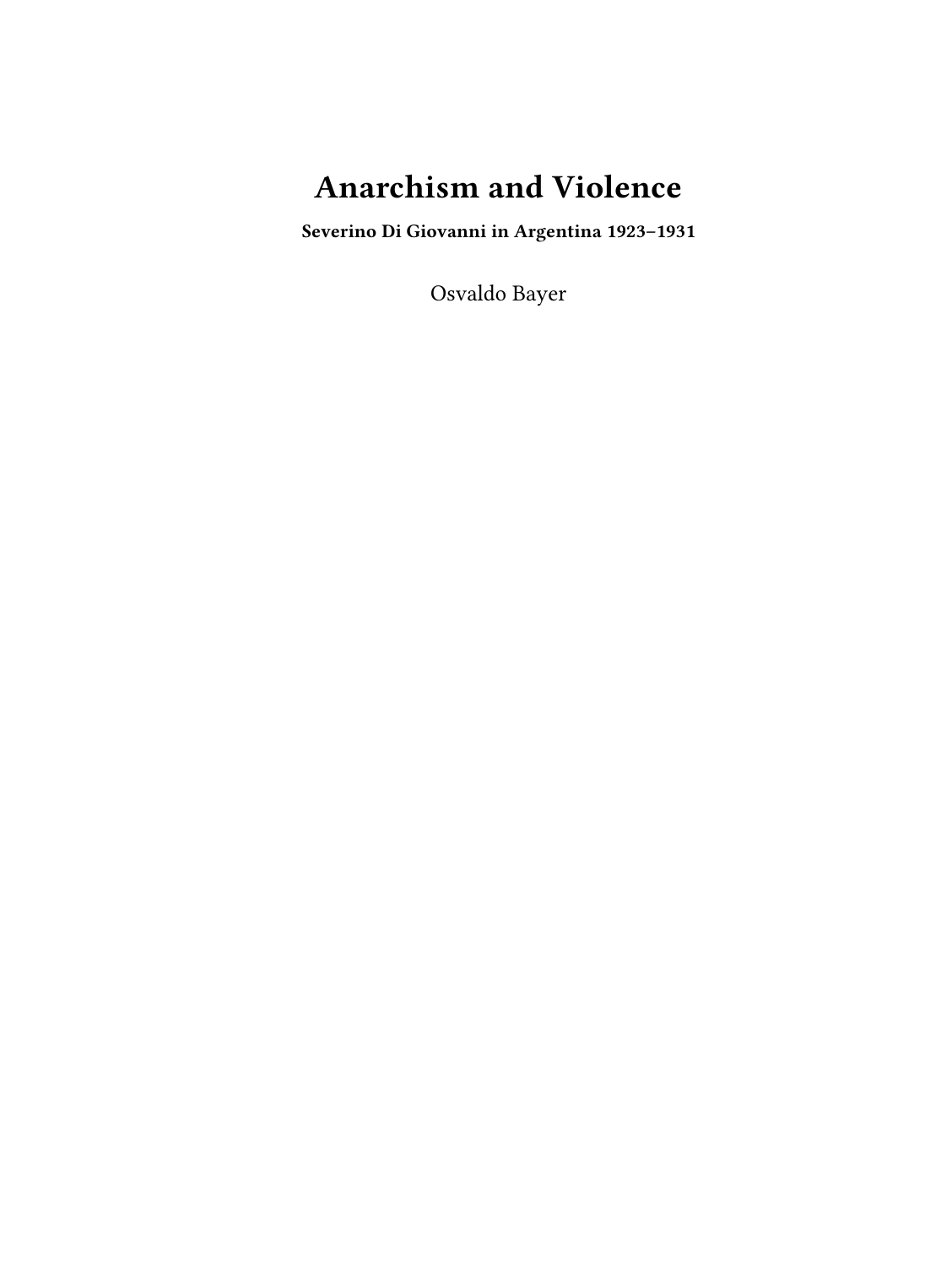## **Contents**

|                                                                                     | 3              |
|-------------------------------------------------------------------------------------|----------------|
| Remarks prior to an explanation of one man's tragedy research and slovenly history. | $\overline{7}$ |
|                                                                                     | 9              |
| I. Face to face with the enemy                                                      | 12             |
| II. For Nicola Sacco and Bartolomeo Vanzetti                                        | 20             |
| III. Error, cruelty and blind obstinacy                                             | 29             |
| IV. Anarcho-Banditry versus drawing-room anarchism                                  | 42             |
| V. The anarchist, love and the woman                                                | 47             |
| VI. The Bandits                                                                     | 52             |
| VII. The struggle is always a bitter one                                            | 61             |
| VIII. For absolute freedom with a Colt .45                                          | 68             |
| IX. The last battle                                                                 | 80             |
| X. The End                                                                          | 86             |
| <b>XI.</b> Death                                                                    | 95             |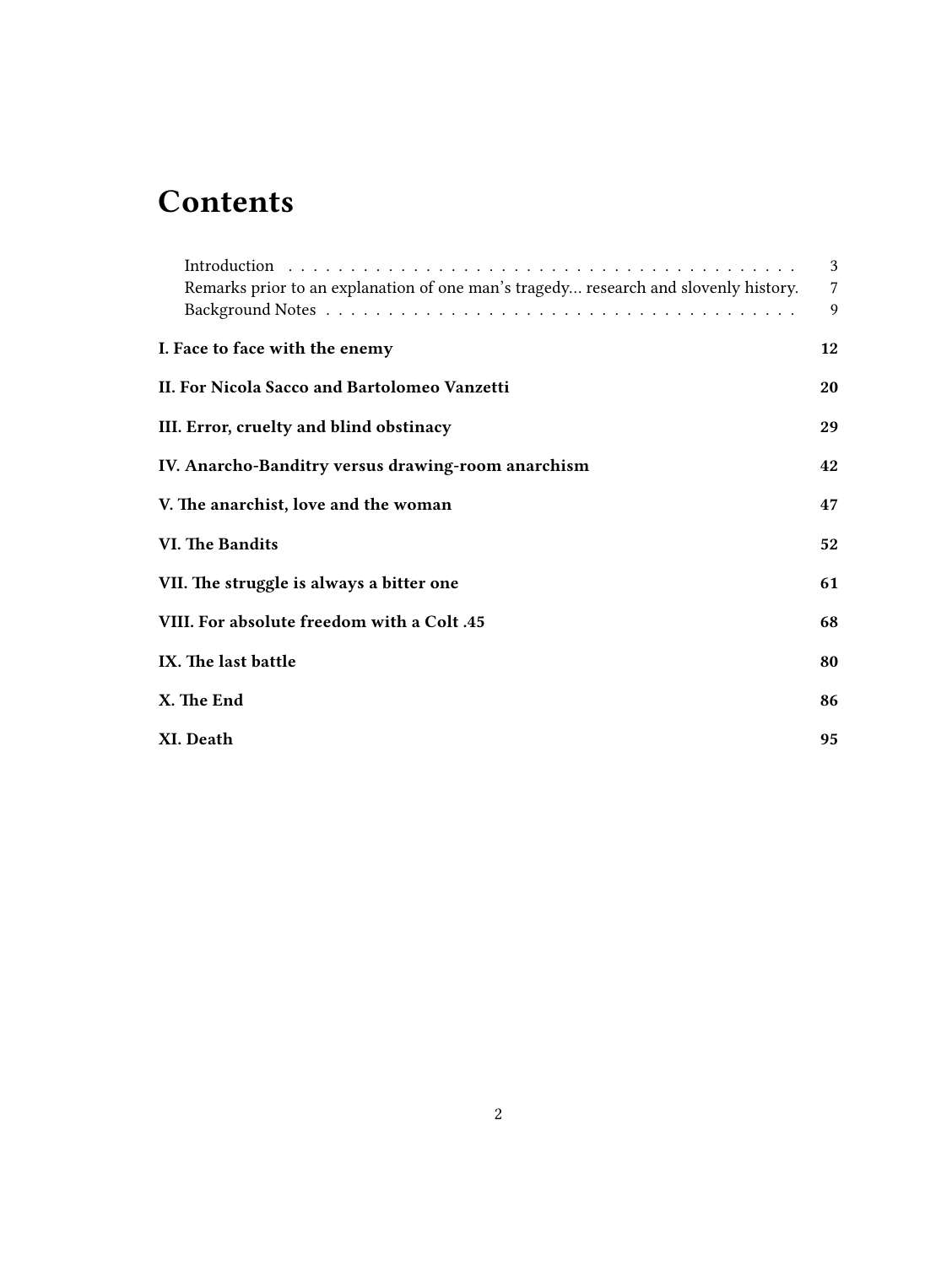#### <span id="page-2-0"></span>**Introduction**

The book we are presenting here is an interesting attempt by Osvaldo Bayer to reconstruct the activities of the Italian anarchist Severino Di Giovanni in Argentina in the 1920's. It also bears all the consequences of such a difficult task undertaken with the thorough but limited tools of the journalist.

The figure of Di Giovanni has always highlighted a profound division within the anarchist movement, which goes far beyond the boundaries of the specific events in his lifetime. From well before the period of his activity, right up to the present day, there have always been comrades who include the methods of direct action, armed struggle and expropriation in the struggle against exploitation. On the other hand there have always been those who are against these methods, in favour of propaganda and libertarian educationism alone. The latter is the position that was held by the anarchists involved in the anarchist daily *La Protesta* in Di Giovanni's time. Today there are still many who hold this position and who would no doubt have preferred us to have left Di Giovanni and what he represents in relative obscurity.

As it stands, this book contains certain defects which need to be pointed out and which we shall examine further on. Bayer's work, however, is an honest and objective attempt far removed from the stereotypes so dear to the bourgeois press. Contemporary accounts of his activities filled columns and columns about Di Giovanni, painting him as a bomb-thrower, bandit and assassin.

Not only the yellow press, but also areas from which one would expect better have insisted on seeing Di Giovanni both detached from the brutal and homicidal reality in which he lived and carried on his struggle, and detached from the anarchist movement of which he was a part.

For example the author to the preface of the Spanish edition of this book, José Luis Moreno, states, "Di Giovanni wanted from violence what the bourgeoisie wanted from law: an instrument to obtain a final aim which, naturally in both cases, were different and antagonistic. Di Giovanni believed he could fight the bourgeoisie with their own weapons". And further on, "…he used his arsenal of war like a basic instrument, relegating ideological problems to second place. For him, as for many anarchists, that is what 'direct action' meant". And again, "In reality he was a romantic. Paradoxical as it might seem, and quoting Bayer, we would say he was a romantic of violence. Love and Violence are real ends: and for him there were no others".

It might be difficult at first glance to draw a distinction between the proletarian violence of defence and the oppressive and terroristic violence of the State. But this distinction can and must be made. In attacking institutions arms in hand, Di Giovanni was not using the same weapons as the bourgeoisie, but the quite different ones of liberation and popular vindication. And wherever did the author of the preface read that Di Giovanni put ideological problems in second place? Perhaps he could have done better in Di Giovanni's place, hunted and followed by the police like a wild animal, but still bringing out numerous anarchist publications, including a fortnightly paper *Culmine*, and an edition of Reclus' work? And finally, why define him a romantic? When we well know that today bourgeois historiography links this term to the decadent aspects of romantic poetics, those out of touch with or turning away from reality? To use this term today can only confuse the reader. There existed for Di Giovanni far more than Love and Violence: the struggle against fascism, the trade union struggle, the struggle for a new society—the struggle for anarchy. All were undertaken in full awareness of the need to use dangerous means, means which were justified only by the open war declared by those in power.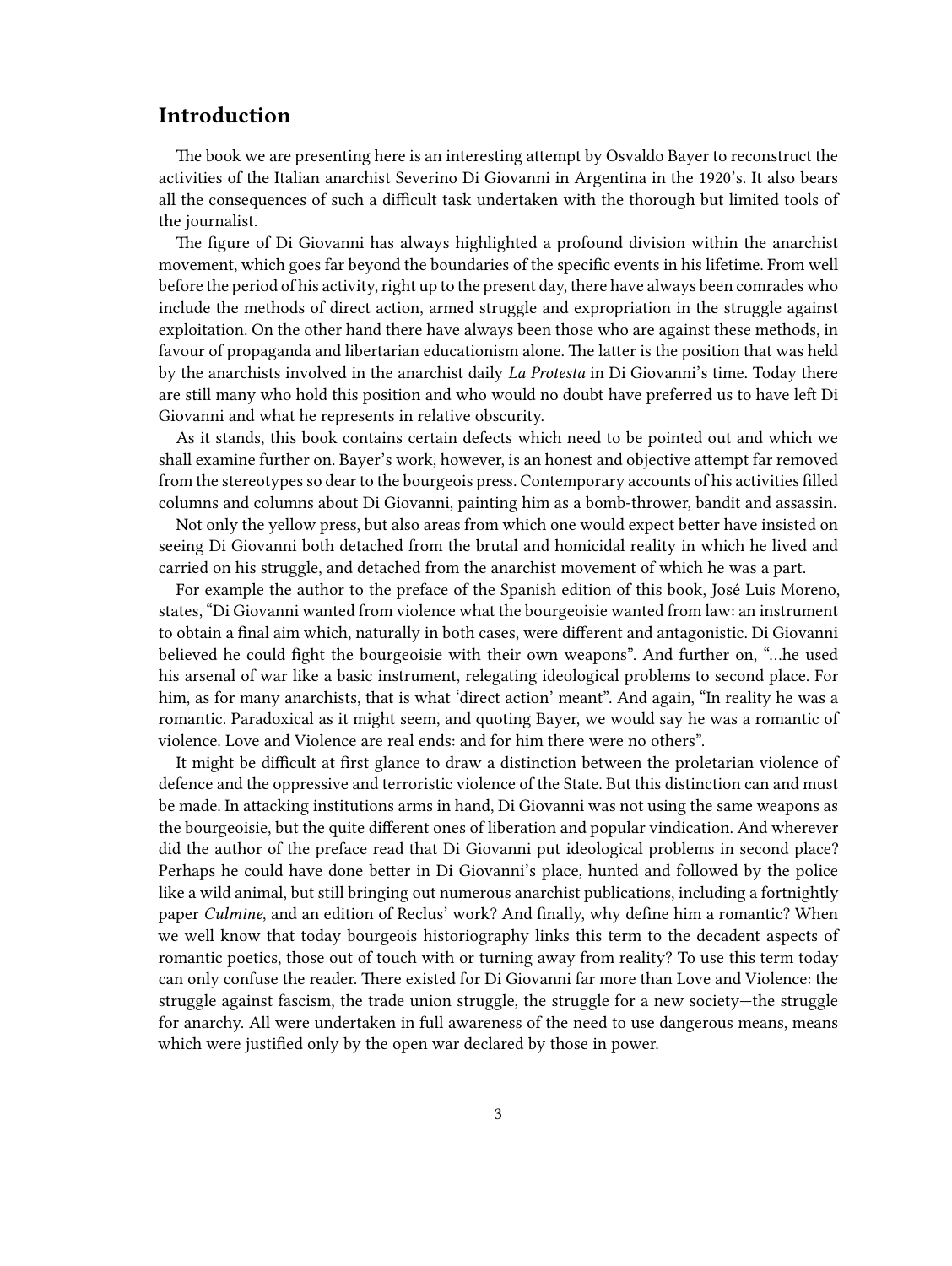To return to the book. As We have said, it is an objective reconstruction far from the sensationalism of Di Giovanni's time. The development of Di Giovanni's activity has been followed attentively, through consulting contemporary newspapers, documents and testimonies. From the events at the Colón Theatre to the final moment in the face of the firing squad, we encounter Di Giovanni through a mixture of distance and sympathy. Not having had access to the sources used, we can only accept the conclusions reached by the historian, and consider his work to be positive. It is other aspects of the book that give us cause for concern, particularly the frequent recourse to value judgements all linked to a 'romantic and idealist' vision of Di Giovanni's revolutionary activity.

It is not our intention to deprive the reader of the pleasure of reading the rich narrative which Bayer supplies, so we will not attempt to go over Di Giovanni's activity here. We do however feel it is necessary to attempt to indicate the lack of foundation to Bayer's theoretical conclusions.

For example, he writes, "As a self-taught man, Di Giovanni believed in theory implicitly. And in his tragic naivete he believed that theory was made to be applied. If Bakunin or Kropotkin stated that, for the revolution and the achievement of freedom, all means are legitimate, Di Giovanni would use these means." (page 37)

It is in such passages that we realize that Bayer, although a conscientious researcher, has either not read, or has not understood anything of anarchist thought. Wherever did he find the statement that "Bakunin and Kropotkin say that all means are justifiable?" Where did he read that to use anarchist theory acritically is typical of the selftaught? Where did he learn that anarchist theory is theory made only to remain on paper? Di Giovanni was a coherent man. It is not true that any means were good in his opinion. He always chose means in relation to the terroristic violence of the structures of power, and he stayed on this road to the end. To ask oneself, as our author does, the psychology of his relationship to anarchist theory does not make sense. *Face to Face with the Enemy*, Galleani's famous volume, and also the title of a section of Di Giovanni's paper *Culmine*, clearly shows the true substance of the relationship between theory and praxis. Di Giovanni knew that the attack against oppression had to use certain means, but he also knew that the other means—anarchist propaganda and publications—were of great value because they serve to prepare the field for active revolutionary intervention. But for this exchange between theory and praxis to come about, the first had to be developed in a certain direction, not become an obstacle in the path of direct action as in the case of the *La Protesta* editors.

Another interesting interpretation of Di Giovanni that Bayer makes is to identify him with Nietzschean individualism. This is an interesting problem. Bayer mentions the German philosopher's presence in Di Giovanni's thinking more than once. In fact his influence cannot be denied. Bayer tells us, "Noticable in Di Giovanni was the pronounced influence of Nietzsche (in searching through his library in Burzaco, police were to discover printed posters displayed on the walls and bearing quotations from the author of *Thus Spoke Zarathustra*)." (page 113), and in a letter of October 22 1928, Di Giovanni himself writes, "Oh, how many are the problems that crop up along the pathway of my young life, beset by thousands of winds of evil. Even so, the angel in my head has told me so very many times that only in evil is there life. And I live my life to the full. The sense of my existence has been lost in that …in that evil? Evil makes me love the purist of angels. Do I perhaps do evil? But is that my guide? In evil lies the highest affirmation of life. And by being evil, am I mistaken? Oh, problem from the unknown, why do you defy solution?" From this Bayer concludes, "That tenderness turned to ruthlessness later when action was called for. Apparently he was a wholly impulsive man who surrendered fully to his emotions and behaved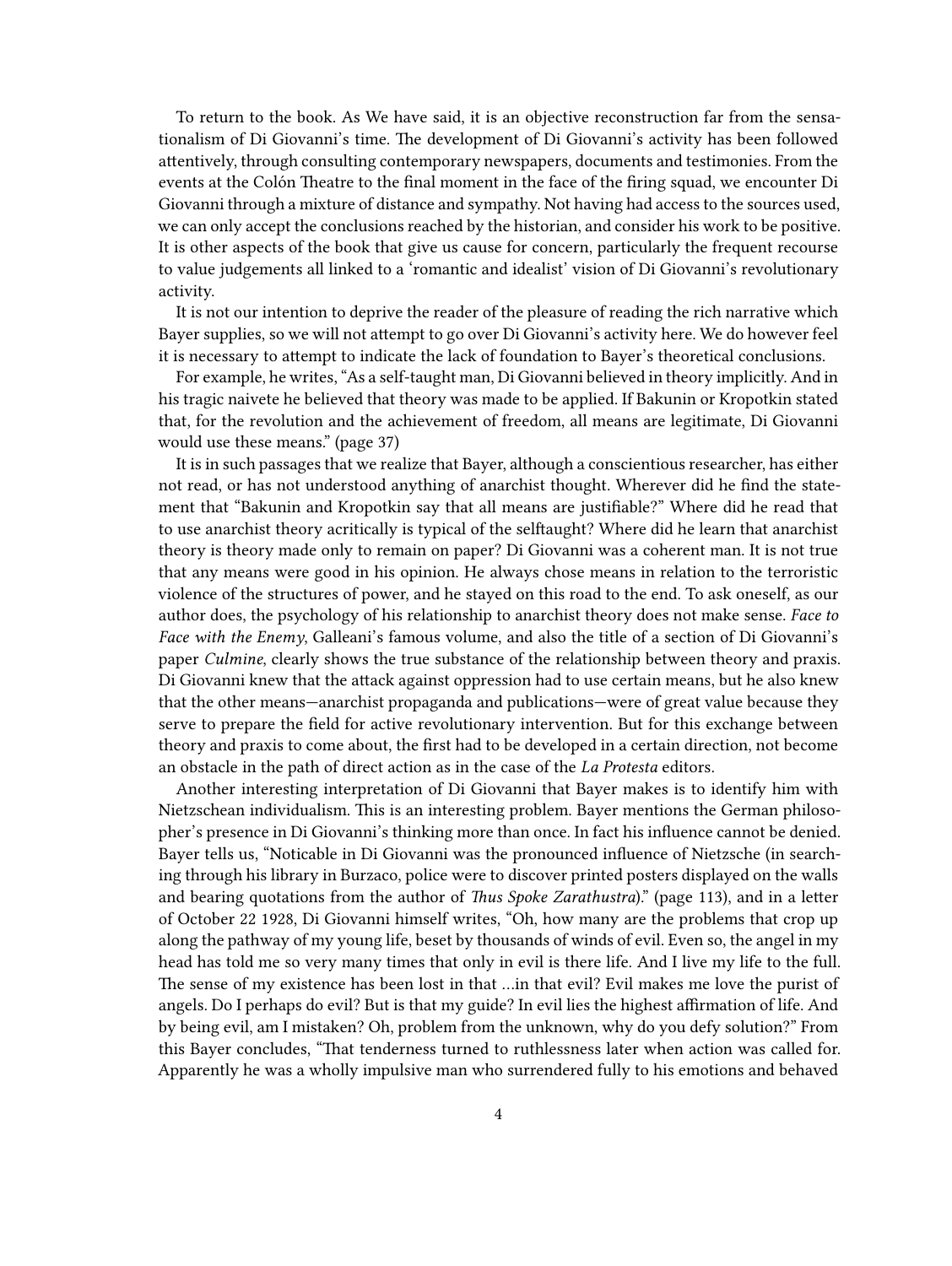as if intoxicated by the whole gamut of colours, struggles, contradictions, beauties, generosities and betrayals that life has to offer, which is to say that he is a true Nietzschean."(page 56)

Reading Nietzsche certainly makes an impact on many, and probably did so on Di Giovanni. But to go on from this to define the man and his actions as Nietzschean seems too great a step. Even the presence of some phrases from Nietzsche's works in our comrade's library seems too modest an element to justify the claim that he was a dedicated follower of the philosopher's doctrines. This is a very serious problem and one which affects all the actions of an anarchism that insists on direct action and, while not denying the importance and value of propaganda and education, accentuates the importance of the attack against oppression.

It is not true that Di Giovanni "acted as though intoxicated by the whole gamut of colours, struggles, contradictions (…)". The fullness of his conception of life had nothing of the improvised violence which confuses itself with the vital force in Nietzsche's philosophical dimension. We must not forget the German philosopher's vision of the essence of the world and of history, nor his admiration for the ideal of the 'superman'. In Nietzsche the deterministic element of the eternal return interacts with the voluntaristic and mystical element of the will to power. These opposing tendencies make the philosopher say interesting things about nationalism, religion and war; but also absurd and dangerous affirmations which in the mouths of the followers of national socialism, have wrongly made him a 'rightwing' philosopher. The reading of Nietzsche, as of Stirner, is quite a difficult task and it has nearly always been done badly. But there exists a clear division between Di Giovanni's reading of Nietzsche and his revolutionary anarchist activity. The voluntaristic aspect of his activity never aimed at creating a myth or of tracing the model of the 'superman'. He always bore in mind a precise situation of struggle, one which emerged from class exploitation and fascist oppression. This situation was continually being verified on a theoretical level in his paper *Culmine*.

One should not be misled by the flowery and overflowing prose that was once quite common among libertarian writers of the time (Galleani is one example). When he says that "only in evil is there life", the literary reference relates directly to a contradiction that is quite evident in a man who has chosen the road of the 'outsider'. If the bourgeois dimension of life is what everyone defines 'good', then only in 'evil' is there true life, only in breaking the circle of hypocrisy and false love of good is it possible to find a different, more essential good, the only one capable of founding the society of tomorrow through the pain and suffering of today. Even in his relationship with the very young comrade Josefina is he aware that, from the bourgeois point of view, his action could be condemned and considered evil: but what if it is precisely this evil that makes him feel he is right and affirming life? Then there is nothing left to do than to put words aside, look reality in the face, and act.

And so we come to the third problem which emerges from reading this book: that of terrorism. Once again Bayer gives way to value judgements and loses himself in absurd, unfounded statements: "Di Giovanni was an illstarred hero, a young man who took seriously everything which the texts of his ideology told him. That ideology, as he interpreted it, can shift from goodness and respect for human life in every circumstance, to the most desperate and violent action explained away by an ideal that seeks to secure absolute liberty for all."(page 228). It is therefore indispensable that the reader bear in mind Bayer's absolute lack of understanding as to what anarchism is and what, in fact, Di Giovanni's actions mean.

But our problem is a little different. Along with his comrades, Di Giovanni carried out actions which are normally defined 'terrorist'. He himself wrote, "In the eternal struggle against the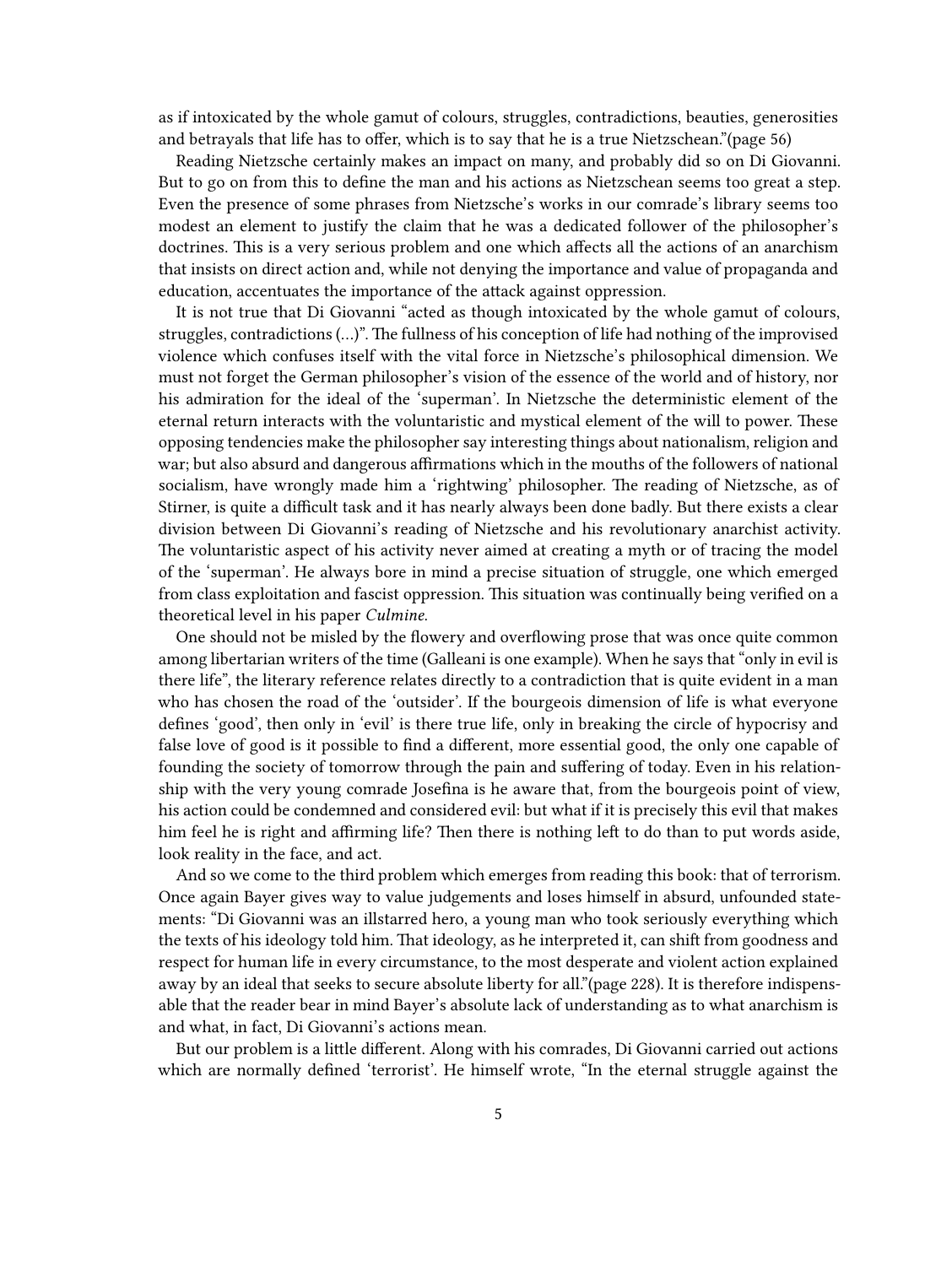State and its props, the anarchist who is fully alive to his function and his rebelliousness which arise out of the ideal which he professes and out of his conception of action, cannot very often foresee that the avalanche which he will shortly bring tumbling down the hillside will trap his neighbour's tail …this neighbour who is absorbed in contemplation of the heavens." (page 65)

First of all it needs to be said clearly what terrorism is. State propaganda by the usual servants in the pay of the bourgeois press has always described as terrorism actions by individuals or groups against those responsible for exploitation, against property, State institutions and constituted order. The other terrorism, the real terrorism carried out by the State directly using the army in war, or by the bosses at the workplace, has never been considered terrorism. The thousands of workers killed or maimed every year in this country alone. The poisoned sweets, hallucinogenic gases, defoliants and every kind of bacteriological arm perfected in Vietnam, now the patrimony of all the warmongering States. In Di Giovanni's time the favourite sport of the Argentinian bourgeoisie was 'hunting' in the Tierra del Fuego, during which the natives of the forests were shot dead. The same people who shot those 'savages' in cold blood for the pleasure of the hunt, were the most vigorous in condemning Di Giovanni's actions. Evidently when terrorism is practised against others it does not disturb the delicate palate of the bourgeoisie. But when the threat of it appears near to home, then their opinion changes.

It is right therefore that when we speak of repressive violence that we should speak of terrorism, but when speaking of the violence of the exploited in their own defence, the use of the term becomes the cause of misunderstanding and long, pointless discussions.

And Di Giovanni's actions were never violent for the sake of it. They were never indiscriminately applied to create a tension that would only favour power and its politics of consolidation. Di Giovanni's actions were always guided by a precise revolutionary reasoning: to strike the centres of power with punitive actions that find their justification in the State's violence, and which were aimed at pushing the mass towards a revolutionary objective. Di Giovanni always took account of the situation of the mass, even though he was often accused of not having done so. He was also accused of having contributed to the repression unleashed against the anarchist movement. In fact such an accusation is not possible. Police repression only kills a revolutionary movement if it is already dead in its most essential component, the attack against power. In other words, if a revolutionary movement in a social democratic situation deludes itself that it exists only because it vegetates in the shadow of governmental tolerance, it is logical that a wave of repression will always end up destroying it. But in fact this repression only kills a lifeless corpse, one that deluded itself that it was alive because, like a vegetable, it threw out a few seeds or generated a number of groups who spread nothing but opinions. It is necessary to interpret Di Giovanni's activity and its relationship with the Argentinian anarchist movement in this context.

Last, it is necessary to say something about the possible 'accidents' which every revolutionary must try, as far as possible to avoid in the course of the attack against power. These 'accidents' are always quite deplorable because they are seen in a negative light by the mass of the exploited, and because they endanger the lives of people who, taken individually, are not responsible for one particular act of repression. But when the violent act, decided by a militant or group of militants, is carried out with opportune analysis and guarantee; when its political opportunity has been considered and it is carried out with the maximum possibility of comprehension by the mass; and the militant or group are really part of the armed minority of the exploited: then if the action causes an 'accident' and someone dies during the course of it, we cannot condemn the action and the comrades who carried it out.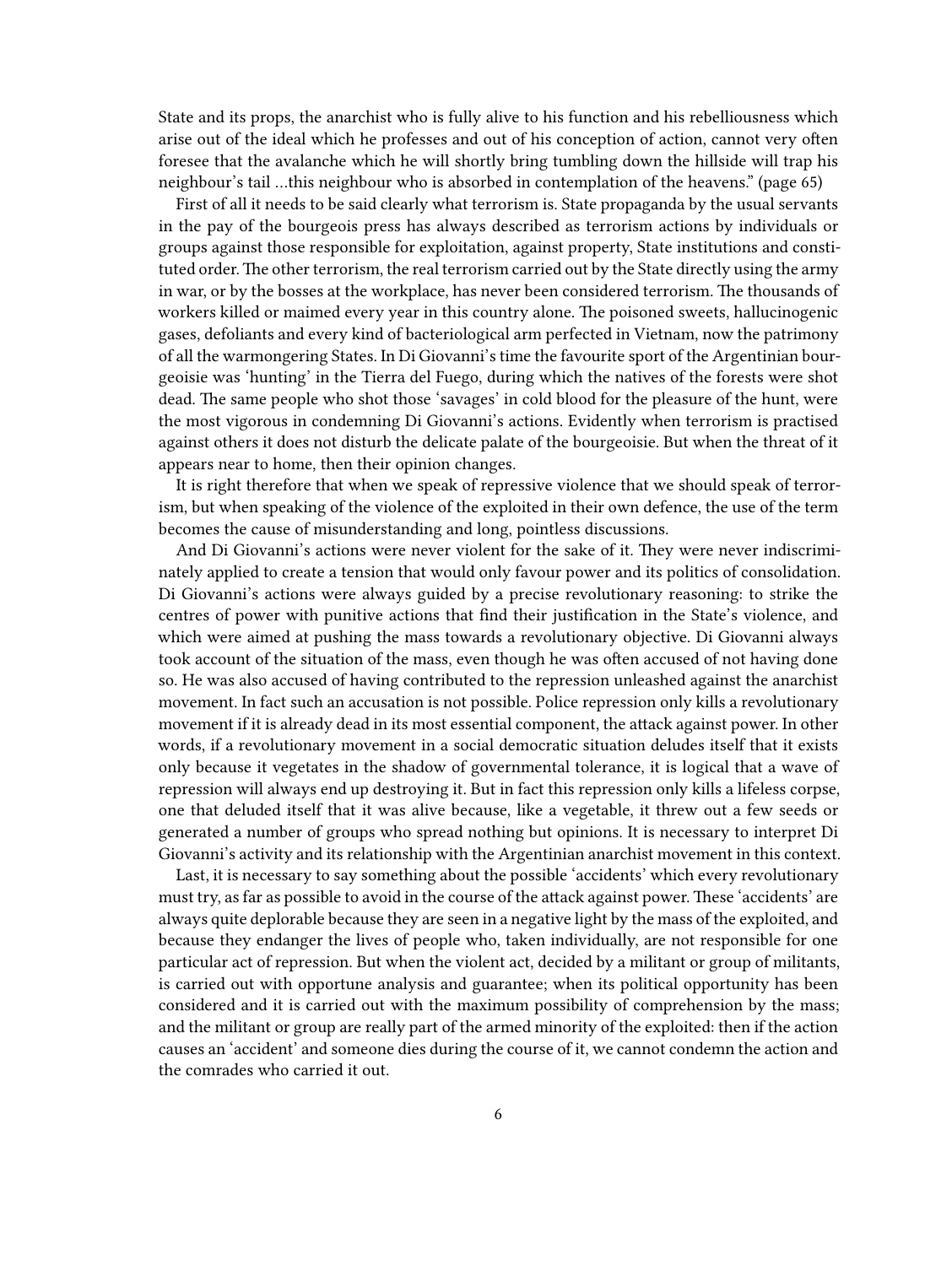In any case, even when we don't agree with a particular action and criticism seems justified, we must always bear in mind that our criticism cannot go beyond that particular action. To go on to draw general principles from it—however logical they might seem—is always gratuitous and dangerous from a revolutionary point of view.

Many serious arguments about Di Giovanni would not make sense if the comrades who took part in them, in the past as still today, had not started off with misconceptions about the function and aims of revolutionary action. Osvaldo Bayer's book can supply a key to understanding this problem within the limits of the events he relates and the documents he produces—but it must be used with care.

Alfredo M. Bonanno

Jean Weir

### <span id="page-6-0"></span>**Remarks prior to an explanation of one man's tragedy… research and slovenly history.**

When Felix Luna put it to me that I should prepare a piece on the anarchist *pistoleros* for the historical magazine that he edited, I felt none of the enthusiasm with which, on other occasions, I have relished the thought of exploring this or that subject. This, I believed, would be too dry and crude, mere crime reportage involving personalities almost tailor-made for journalistic sensationalism. It would serve no useful purpose except to boost the image of some able inspector or police chief.

At that time I knew little or nothing about Severino Di Giovanni, aside from a piece I had read in a fashionable weekly. The author of that had not bothered even to consult police statements in the contemporary press. The 'facts' as set out were so inaccurate that the writer himself became befuddled and wrote that Rosario is the capital of the province of Santa Fe. Since then I have read occasional crime articles or histories of crime and hold-ups, simply bulging with mistakes (inaccurate dates and places, the misattribution of responsibilities) and quite evidently written on the basis of clippings from earlier newspaper reports, whose authors had written from memory or hearsay, avoiding any rigorous investigation.

Press articles of that sort (the sort still written today when the writer has no time, no vocation and no interest in investigative reporting) are perhaps less to be criticised for their failings since they are unsigned—although they do incalculable harm. What cannot be excused is that mistakes of this sort should be repeated in books which bear an author's by-line, books written by authors who command wide public readership.

For example, one of those who have of late done most to misrepresent the figure of Severino Di Giovanni is Ernesto Sabato. Misrepresenting him is as easy as dressing him up in a silk shirt. In his book *Sobre y tumbas*, Sabato says: "For I saw many such *criollos* in the anarchist syndicates of the port or on the wharfs where the refrigeration ships were moored. Among them was a certain Vallejos who died of starvation on the streets and in whose pocket the police had discovered while searching him, a 100 peso note. They asked why he went hungry when he had so much money. With serene dignity, he answered them, "Because, gentlemen, this money belongs to the union". Yes, there were anarchists cut of the same cloth as Vallejos. Just as there were others, too,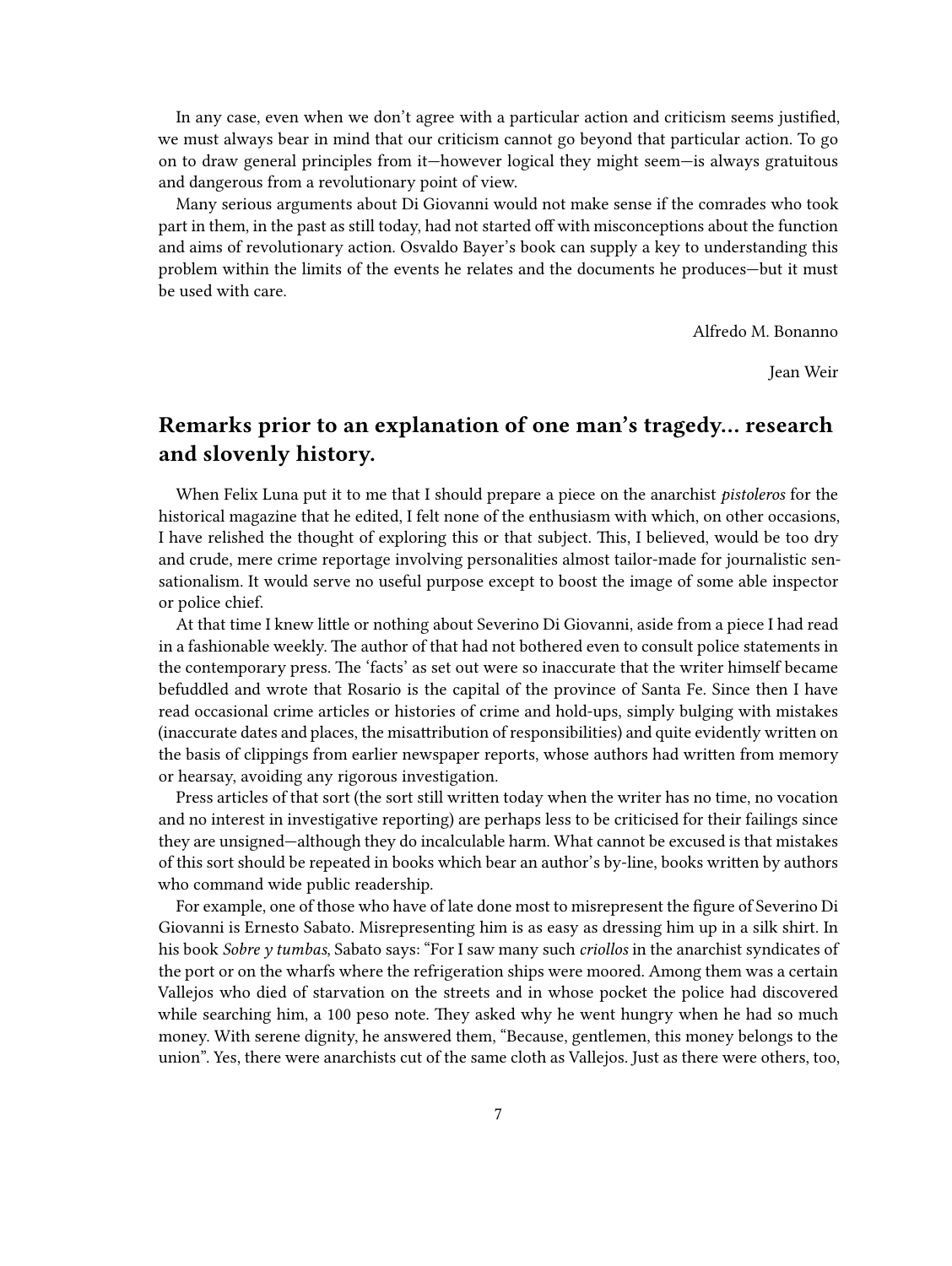of the type of Di Giovanni who, although he published the complete works of Reclus with the proceeds of his hold-ups, also decked himself out in silk shirts to the end of his days; whereas *pistoleros* like Ascaso or Durruti, men of austerity and sincerity up to the moment they fell dead by their machine-guns during the Spanish Civil War, never held back a single centavo of the proceeds from their hold-ups for their personal needs…"

The bit about Di Giovanni's silk shirts came from a witticism by inspector Garibotto, the head of the political police. Naturally his words were taken up by all the crime reporters of the press of that day. But neither Di Giovanni's friends, nor his foes, after a search of his wardrobe in the villa in Burzaco and of his person upon his admission to prison had anything to say about silk shirts. His only affectation during his life was to wear a rather floppy and broad-brimmed black soft hat which he had purchased in *El buen gusto*, the store run by the Torres brothers at 199 Asamblea Street.

Of course, it is all very well for a novelist to resort to improvisation and declare that Di Giovanni used to wear silk shirts. It brings to mind the *Crítica* reporter who, in an effort to exaggerate this tit-bit and make it more news-worthy attributed to the anarchist the wearing of "silk underwear". Or all of the others who decked his fingers with jewels and his wrist with priceless gold watches and sparkling bracelets. The police sheet (shown to the judge, but not publicised by the Press) lists the rather disappointing booty found on the captured anarchist. "…a white propelling pencil, a yellow metal watch with a chain made of the same stuff, a tiny keyring with 3 keys attached, one of them of the Yale sort (Canon make), one ordinary key and one smaller, padlock type."

Basically, when an intelligent writer like Sabato credits an anarchist with wearing silk shirts, he does so in an attempt to discredit him. No matter whether the story is unfair or inaccurate. The point is to conjure up a caricature or to toss in something that can be improvised upon. We find the same thing from Beatriz Guido in her *El incendio y las visperas*. She needed a character of story-book dimensions to add that certain something to her novel. And in Argentina one would be hard pressed to come up with a life more resembling the stuff of which novels are made than the life of Severino Di Giovanni. Furthermore, Di Giovanni was a man hunted by the police and outcast by society, so it was relatively simple to seize upon him and say any outrageous thing about him. Why put oneself to the trouble of doing a little research? That sort of thing is best left to bookworms or cowards, it is not for successful writers. Consequently, Beatriz Guido did not even bother to establish that Di Giovanni's first name was Severino and not Salvador (it is all one to the victim of the firing squad) or that he had no sisters (Beatriz Guido claims two for him) or that Lieutenant Franco did not, in fact, attend the execution (it is all one…what does it matter!) and that he did not bequeath three flats (sic) in Burzaco. Nor did she bother to find out that he had never had a nephew called Alcobendas or anything of the sort. But then these are unimportant details because a one-time *pistolero* and anarchist called Di Giovanni is the sort of godsend one does not shrink from seizing upon.

Before we conclude our review of historical gaffes, deficiencies of tact and also, occasionally, of intellectual honesty—let us turn to the prime offender, one Arturo Jauretche. (Understandable, really—after all, Di Giovanni was an alien, a *tano*, in fact, who had not been fortunate enough to have been born on the plains of La Rioja or to have been a rancher in Cerrillos). Intoxicated by a whimsical obsession with establishing whether Beatriz Guido is a half-breed or a thoroughbred, he alludes to the grand (sic) piano allegedly discovered in the home of Di Giovanni's nephew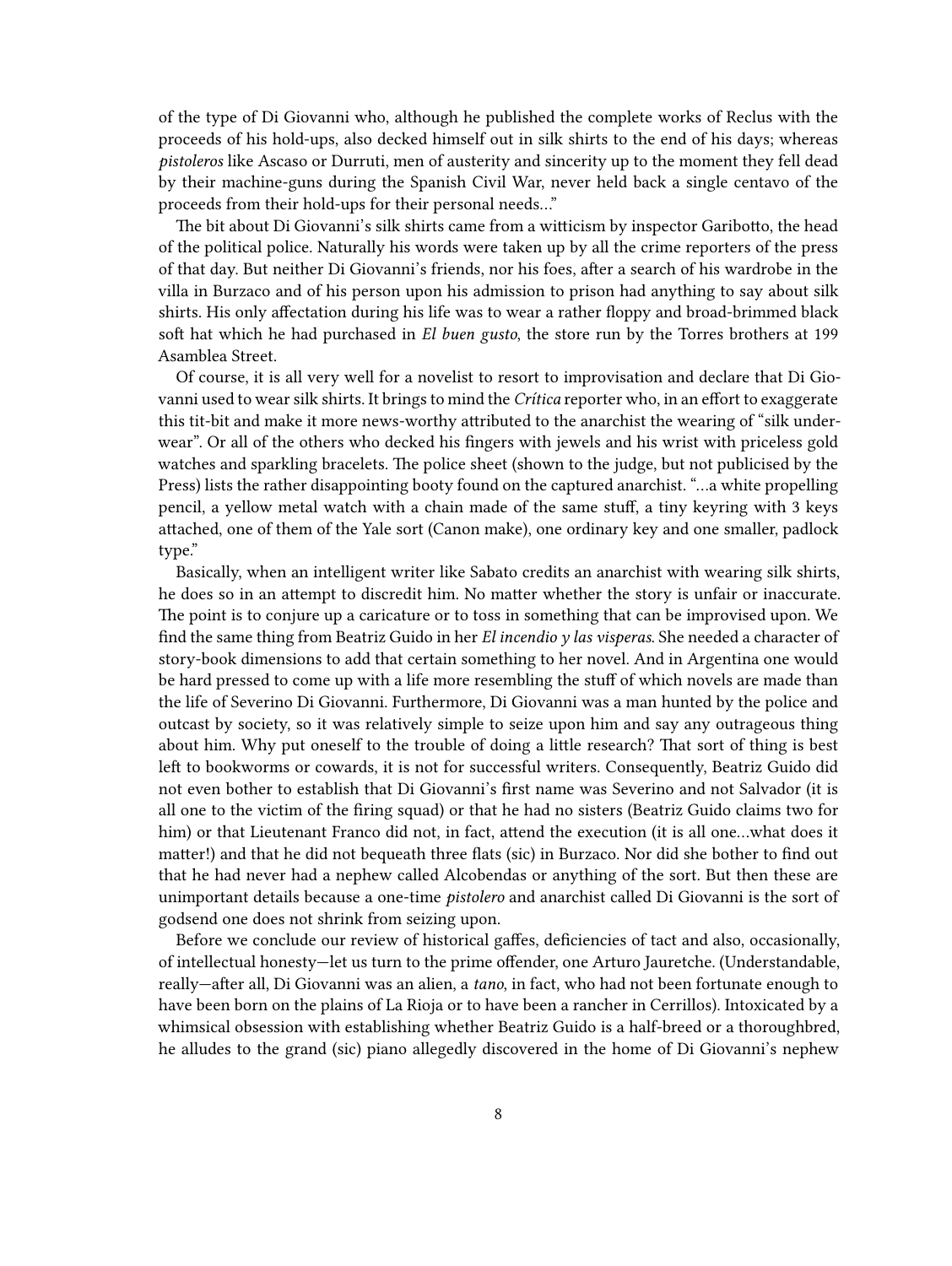and says…"it may have been used as a storage bin—and remember that this was the Di Giovanni family home—for bombs and machine-guns. The dead man was that sort of a fellow…"

This is merely gratuitous speculation resorting to squalid fantasy when Jauretche's duty (remember, he likes to style himself a "revisionist") was to have set straight the historical errors so thoughtlessly committed by Beatriz Guido.

But let us turn to the REAL Di Giovanni. The research I have carried out has led me to the conclusions which the reader may examine below. Those researches were slow and painstaking but most fruitful. I discovered a man set in a very particular historical context. The man cannot be thoroughly understood unless one first understands the context in which he acted.

I have stuck to the strictly historical, to documentary evidence and to eyewitness statements. Should there be any witness whom I have not been able to trace or discover, let that witness come forward. I would regard it as a duty to revise anything which is not unassailable fact, anything which (up to now) I have regarded as accurate and truthful. For I have only set down in these pages that which I believe to be verifiable, historical fact.

Osvaldo Bayer

#### <span id="page-8-0"></span>**Background Notes**

*Hipólito Yrigoyen* (1850–1930), lawyer, member of the Radical Civic Union and nephew of the party's founder, Leandro Alem. The Radical Party was opposed to the ruling oligarchy and championed universal suffrage; that was the extent of its programme. Because the oligarchy was excluding other sectors of the bourgeoisie and the petty bourgeoisie from power, three 'revolutions' erupted under radical leadership, in 1890, 1893 and 1905. Hipólito Yrigoyen led the last two. After the death of Alem, Yrigoyen became the undisputed head of the Radical Civic Union, the apostle (as his followers used to call him) of free elections and administrative efficiency. In fact the oligarchy had based its power upon the total absence of democracy. But fearing that other sections of the bourgeoisie and petty bourgeoisie might achieve power through seditious activities with the backing of the workers and peasants, some members of the oligarchy decided to promulgate the *Saenz Peña* law which established a Secret and Compulsory Ballot. As a result, Yrigoyen became president in 1916 and an enthusiastic populace unharnessed the horses drawing the presidential coach and carried Yrigoyen in triumph to the government palace. It should be stressed that the rule of the oligarchy safeguarded the interests of the British imperialists and of the Argentinian bourgeoisie as a whole: those at least who were large scale producers of livestock or cereals, large exporters or belonged to financial consortia. On the other hand broad sectors of landowners, industrialists, traders and petty bourgeois were excluded from power under the oligarchy. Needless to say the urban and rural proletariat were totally excluded from power. The capitalist development of the country, however, required that these social strata be integrated into the system. Consequently, various segments of the bourgeoisie and petty bourgeoisie joined the Radical Civic Union in pursuit of their capitalistic interests. For quite other reasons, the masses of the urban and rural poor flooded into the party.

*Yrigoyen's First Presidency* (1916–1922)—Yrigoyen was elected president with a majority of more than 100,000 votes over his main rivals and enjoyed huge popular support. His election was an historic moment in Argentinian history: it signaled the bursting on to the political stage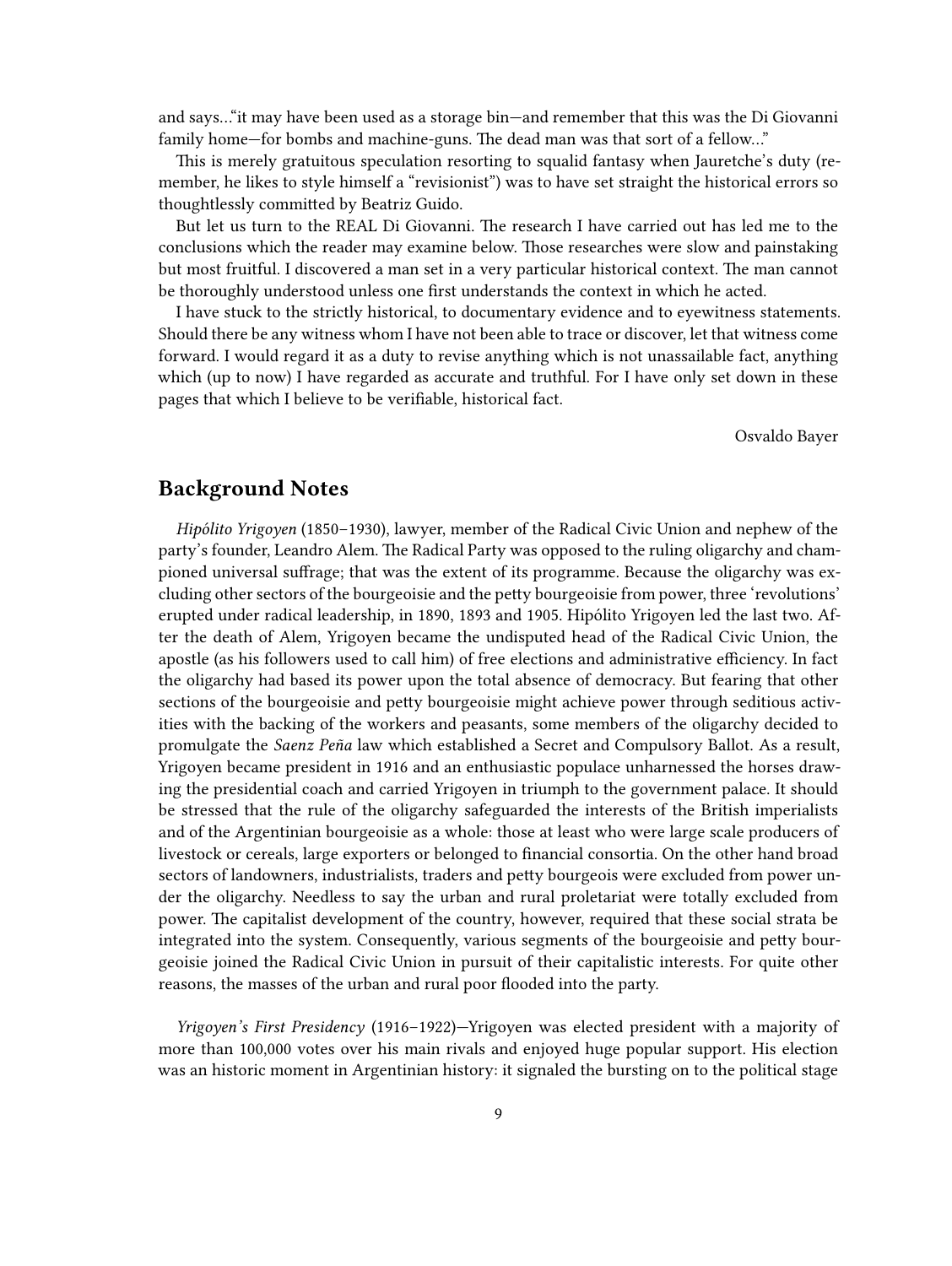of the masses of the people, hitherto excluded by the oligarchy. It was, indeed, the first time their wishes had been canvassed. This new development posed a threat not only to the ruling classes, but also to British imperialist interests. The outbreak of the First World War enabled the Argentinian government to trade more closely with Britain: the Argentinian bourgeoisie amassed great wealth thanks to the war in Europe. Yrigoyen clung to the neutrality policy of V. de la Plaza, one of the most loyal representatives of the oligarchy and of British imperialism. At the war's end, Yrigoyen proposed to the League of Nations that small nations should enjoy the same rights as large ones: when the Great Powers rejected this proposal, Yrigoyen recalled the Argentinian delegation. In government, Yrigoyen advanced the interests of the British and of the Argentinian bourgeoisie to whom he partly owed his election, but he took a clear stand against the local oligarchy which never forgave him for snatching power from their grasp. During his first presidency he carried out a vaguely popular policy (establishing a minimum wage, reducing rents, regulating work at home, establishing concilation and arbitration facilities for strikes, with a slight bias in favour of the labouring class). This posed no threat to capitalist profits which had soared during the war years. Yrigoyen hesitated to repress strikes and went so far as to invite the workers to meet him in the presidential palace for talks. This policy rendered sterling service to capitalist interests insofar as, up to 1916, Argentine's trade unions had been marked by a pronounced revolutionary militancy, little inclined to countenance pacts with employers and ministers. With labour movement support, Yrigoyen achieved two things: on the one hand he achieved the strength to oppose the large bourgeoisie and, on the other, the working class itself was absorbed into the system (any autonomous move by workers was dealt with by police and troops). From 1915 onwards, the Argentinian proletariat struggled fiercely against crushing exploitation by the capitalists. In 1915, 12,000 came out on strike; in 1916, 24,000; in 1917, 136,000; and in 1919, 300,000.

*La Semana Trajica* (The Tragic Week)—from 7 to 14 January 1919, the metal workers of Buenos Aires carried the poor and the working class with them in a general strike which brought Argentina to a standstill. The strike had its origins in the dire poverty in which Argentina's proletariat lived. The Yrigoyen government mobilized the police and the army: these had assistance from the fascistic groups of the Patriotic League. Among those who commanded the troops and ordered them to open fire on the workers was a young lieutenant by the name of Juan Domingo Peron.

*The Workers' Uprising in Patagonia*—Two years after the Tragic Week, the Yrigoyen government again massacred workers, this time in the district of Santa Cruz in the south of the republic. Labourers there had struck and occupied some of the larger factories; the army moved in and imposed martial law throughout the area, shooting down hundreds of labourers and imprisoning thousands more.

Towards the end of his first term as president, Yrigoyen resisted the separation of Church and State as well as divorce laws and, instead, strengthened his connections with the leading ally of British imperialism and the oligarchy—the Catholic Church. Yrigoyen was followed by—

*Marcelo T. Alvear*, President of Argentina from 1922 to 1928. Alvear stood for the right wing of the Radical Civic Union. It is worth pointing out that it was under his presidency that US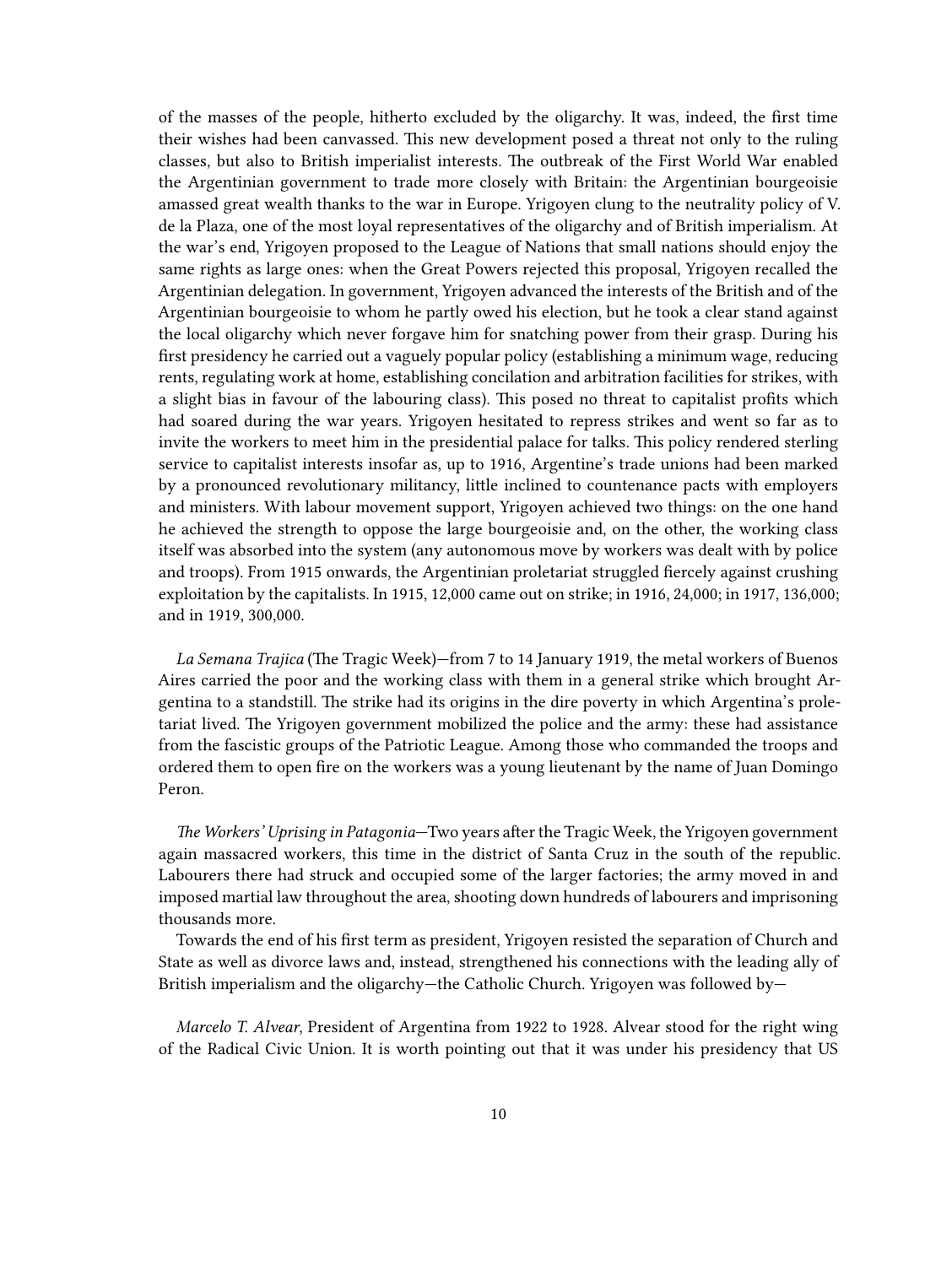imperialist interests began to infiltrate Argentina. However, Alvear also safeguarded the interests of British imperialism and the native oligarchy.

*1928*—In this year Yrigoyen was returned to power with a vote of 800,000 against 400,000 for his opponents. British capitalists welcomed his return whilst the oligarchy, scared by his 'people's government' began to conspire with the army towards the overthrow of Yrigoyen. As the protector of British capital, Yrigoyen attacked US capital as a threat to the peoples of Latin America. Yrigoyen planned to nationalise Argentina's oil and thereby to attack the US Standard Oil. This nationalisation plan had the blessing of the British who saw in it a chance to retain their ascendancy over US capital in Argentina. The scheme was approved, but on…

*6 September 1930*—The army mounted a coup d'etat against Yrigoyen. The bourgeoisie had had enough of a government with populist and workerist overtones. The bourgeois rights achieved by Yrigoyen were eradicated by General Uriburu who dreamed of installing a Mussolini-style government. Bourgeois and petty bourgeois paraded behind troops through the streets of Buenos Aires, chanting "Death to the Tyrant!". The working class did nothing, although several important segments of it were favourably disposed towards Yrigoyen. The socialists and communists, however, argued that Yrigoyen was a fascist. The upshot of the coup d'etat of September 6 1930 was the restoration of the conservative and oligarchic reaction. The decade 1930–1940 was to be known as the decade of infamy.

The F.O.R.A. (Federacion Obrera Regional Argentina)—During the 4<sup>th</sup> Congress of the FOA (Fed*eracion Obrera Argentina*), a decision was taken that the name should be changed to the FORA. The 5<sup>th</sup> Congress was held in August 1905 and there it was established that the FORA subscribed to the precepts of Anarchist Communism and looked to the general strike as the instrument to usher in the Social Revolution. The Congress also rejected unity with the UGT (a confederation socialist in outlook). The FORA was in the vanguard of workers' struggles with genuinely revolutionary strikes and other activities. During those years some valuable gains were made—children under the age of eleven were banned from working. Night-work was banned, the employers were held accountable for accidents on the job, the working day was shortened, and trade union halls were set up, etc. In September 1906, the FORA decided to summon a unification congress for workers' organisations. The sessions began in March the following year and more than 100 groups attended, 30 of which were autonomous. The socialists were put in a minority: the attempt to dissolve the congress before it could discuss the question of trade union unity failed.

*Simon Radowitzky*—A young Russian immigrant who, shortly after arriving in Argentina, hurled a bomb at Colonel Falcon and his secretary, killing them both. Radowitzky explained that his attack had been mounted to avenge the workers killed on 1 May 1909 when Colonel Falcon had ordered his men to open fire on a workers' demonstration. The assassination of Falcon took place on 14 November 1909. The government unleashed a savage repression against the workers; anarchist and socialist publications were banned and foreign-born workers were deported. Radowitzky died in Mexico in the 1960s.

(These notes were taken from the Italian edition of O. Bayer's book, published by Edizione Collana Vallera, Pistoia, 1973).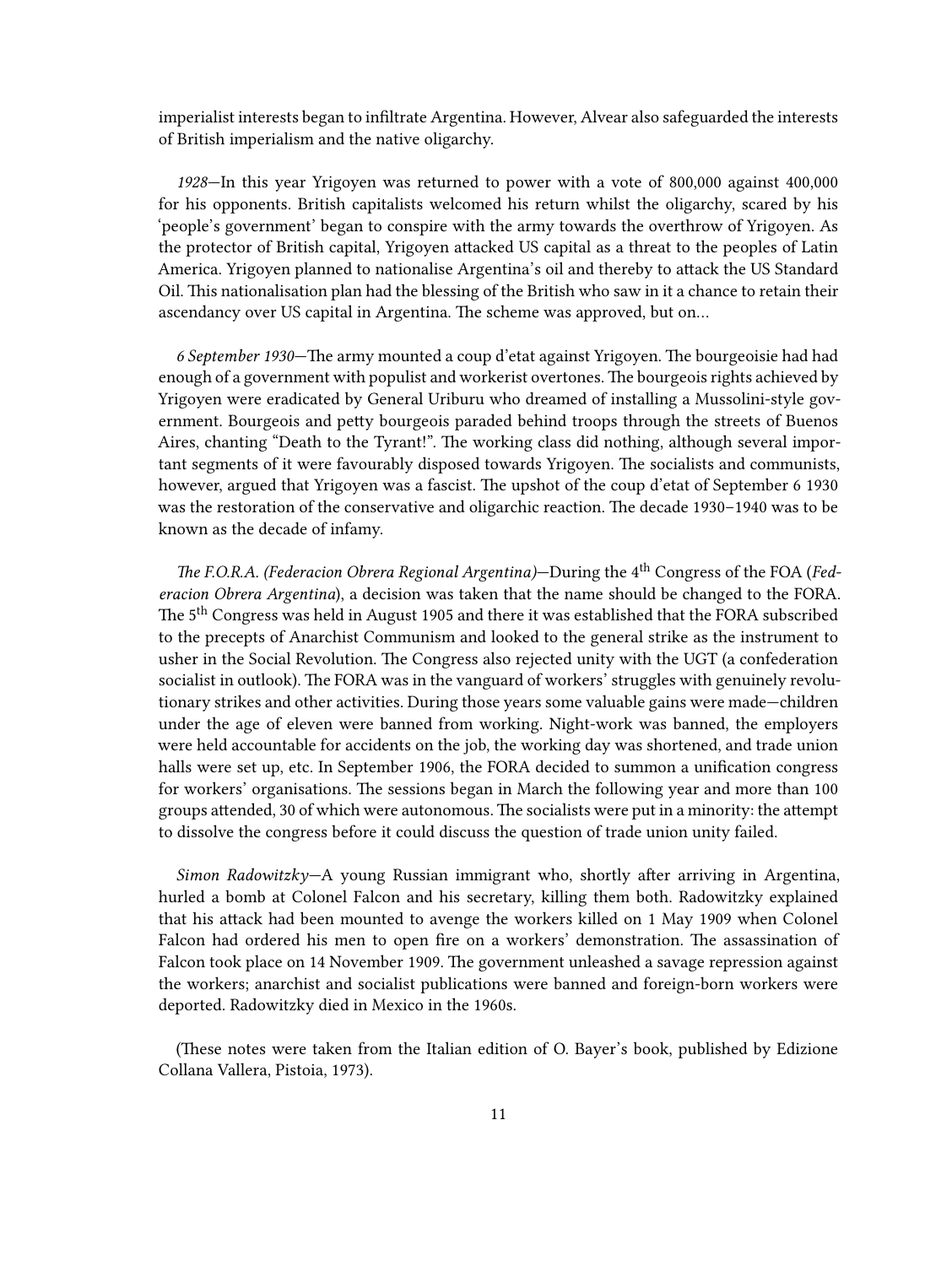## <span id="page-11-0"></span>**I. Face to face with the enemy**

To monotonously live the mouldy hours of the ordinary people, the submissive, the accommodated, a life of convenience, is not living, it is only vegetating and carrying around an amorphous mass of flesh and bones. To life one should give the exquisite elevation of the rebellion of the arms and the mind.

#### Severino Di Giovanni, January 10 1929

At the top of the great staircase of the Colón Theatre stands the Conte di Viano, Luigi Aldrovandi Marescotti, Italy's ambassador in Buenos Aires. He awaits the arrival of the president of the Argentine Republic. Applause breaks out, as Don Marcelo T. Alvear arrives in the company of Dona Regina Pacini. Behind the couple troop the ministers of the Interior, Foreign Affairs and Education.

That this is a gala night is self evident. The Italian community has resolved to celebrate the 25<sup>th</sup> anniversary of the accession of Victor Emmanuel III to the throne with all due pomp and circumstance. The high point is to be this great gala night at the Colón Theatre on the evening of Saturday June 6 1925.

Tonight will put the Italian ambassador to the test. First because he is well aware that Mussolini himself is closely watching how his regime goes down with the Italian colony in Argentina; and secondly, because he must display flair and efficiency in his dealings with other ambassadors who have misgivings about fascism.

One thing is certain: tonight the Colón Theatre might as easily be in the heart of Rome as of Buenos Aires. The occasion has been superbly organised with all the ostentation typical of fascist events. Any attempted disruption will be dealt with instantly by the young blackshirts of the Italian colony. The local delegates of the Fascio have attended to every detail in this respect.

The orchestra's finest virtuosi are present. The women-folk of the wealthier Italian bourgeoisie have donned their finest gowns for the gala which is to be the culmination of the day's events. They whisper coyly, casting admiring glances at the uniforms with all their finery, especially the uniforms of the diplomats and military personnel. The Bersaglieri draw a sigh from more than one middle-aged matron.

As he enters the presidential box, President Alvear is received with enthusiastic applause. The young blackshirts, positioned at strategic points, keep a careful watch. This will be a real triumph for the loyal sons of Italy.

Suddenly, the municipal orchestra strikes up the national anthem. All is now seriousness and circumspection. Everyone on his feet. The music wafts through the air like a balm to soothe the nerves set on edge by these great occasions. The anthem ends. Respectful applause. The orchestra launches in on the Italian royal march. Now the Latin temperament is beyond restraint. Eyes fill with tears. Blood courses through the veins of all these men, united but so far from their homeland. Those cadences! The orchestra rises to its task. Gruff voices can be heard. Everyone sings. Italy is entering a new epoch. She is reborn: she is Rome once again.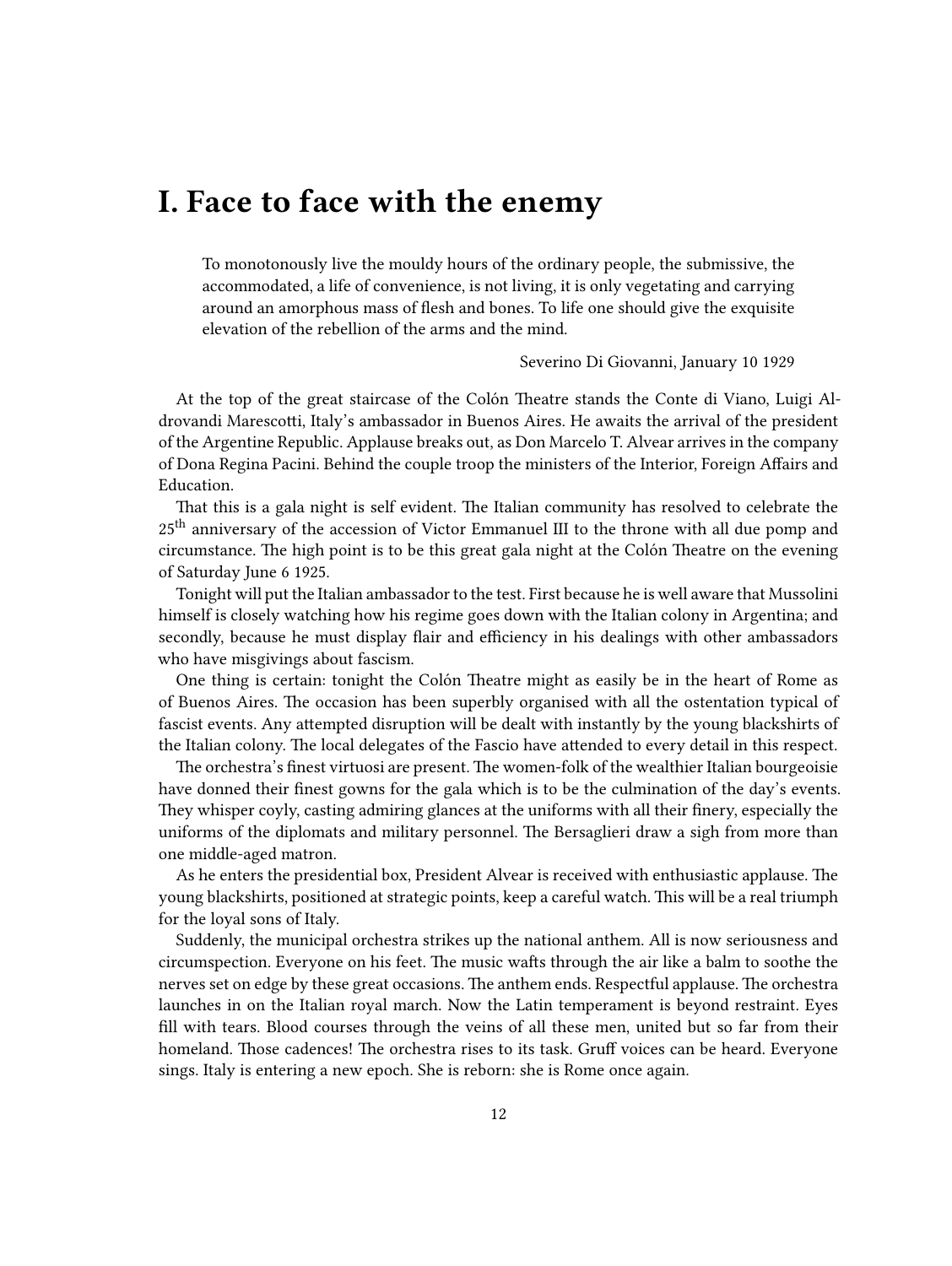But it would appear that there is someone here tonight who would spoil the night for these enthusiastic folk. Barely audible, a murmur rises from the balcony. The ambassador sings on. No, this cannot be happening. But it is. The ambassador starts, as if shaken out of his sleep when, amid all the voices he discerns, or thinks he discerns one crying out:

"Assassins! Thieves! Long live Matteotti!"

Still the ambassador is not quite sure he is hearing correctly. This cannot be happening. But yes, unfortunately it is. Before the very nose of Luigi Aldrovandi Marescotti, Conte di Viano, hundreds of leaflets flutter to the ground. The shouting can be heard more distinctly now.

"Thieves! Assassins! Long live Matteotti!"

The whole auditorium is on its feet, gazing upwards. Still the leaflets rain down. The orchestra plays but no one pays it any heed now. It is the cries of "Assassins! Thieves!" that hold their attention now. There is fighting in the balcony.

The disruption has come from the first row of the balcony. Barely eight or ten people started shouting as the royal march struck up, and began to throw their leaflets to the stalls below. The blackshirts have failed to react with expected swiftness, precisely because they had failed to anticipate an attack of this sort. Recovering from their surprise, they hurl themselves with outraged indignation upon the subversives.

But they are putting up a good fight. There is a general free for all. Neighbouring rows in the balcony empty as the women scream and the men flee. Punch and counter-punch. The truncheons which the fascists had stashed in a corner now come out. But these trouble-makers are hardheaded, it would seem. There is one fair haired man in particular, defending himself like a lion. He has taken up one of the leaflets and is shouting in a booming voice that reaches the stalls—

"Worshipers of the Savoyard monarchy, you have forgotten that it was during the reign of your Victor Emmanuel III, king of Italy, by the grace of God and the wishes of—very few—"

A blackshirt grips him about the throat and hauls him backwards across the seats. But this darksuited, blond-haired fellow is as strong as an ox. He frees himself from those who are trying to punch and kick him, leans over the front seats, and continues—

"—a king of Italy fed on the blood spilled by bandits who style themselves Fascisti—with all their Duminis, Filipellis, Rossis, Di Vecchis, Regazzis; and Farinaccis—and who have discovered in Benito Mussolini—"

The fighting continues without quarter. One group of men are punching and biting one another on the floor. The wreckers are defending themselves tooth and nail but all the time the blackshirts are receiving more reinforcements. Socialites down in the galleries feel it incumbent upon themselves to go up there and restore order. Young and old (the latter carrying walking sticks) race up the staircase to give the troublemakers their just desserts. Now firemen and police join in. The orchestra is struggling to continue but its music sounds a little less martial than before.

Some of the protesters are almost overcome. Ten or twelve fists and canes rain blows on their heads. But the young fair-haired fellow in the black suit remains standing on one of the seats continuing his much-interrupted speech.

"—in Benito Mussolini, the most perfect incarnation of all infamy. You glorifiers of the monarchy sustained by the knives of the likes of Dumini, write this glorious name in the annals of your House of Savoy—the name of Matteotti!"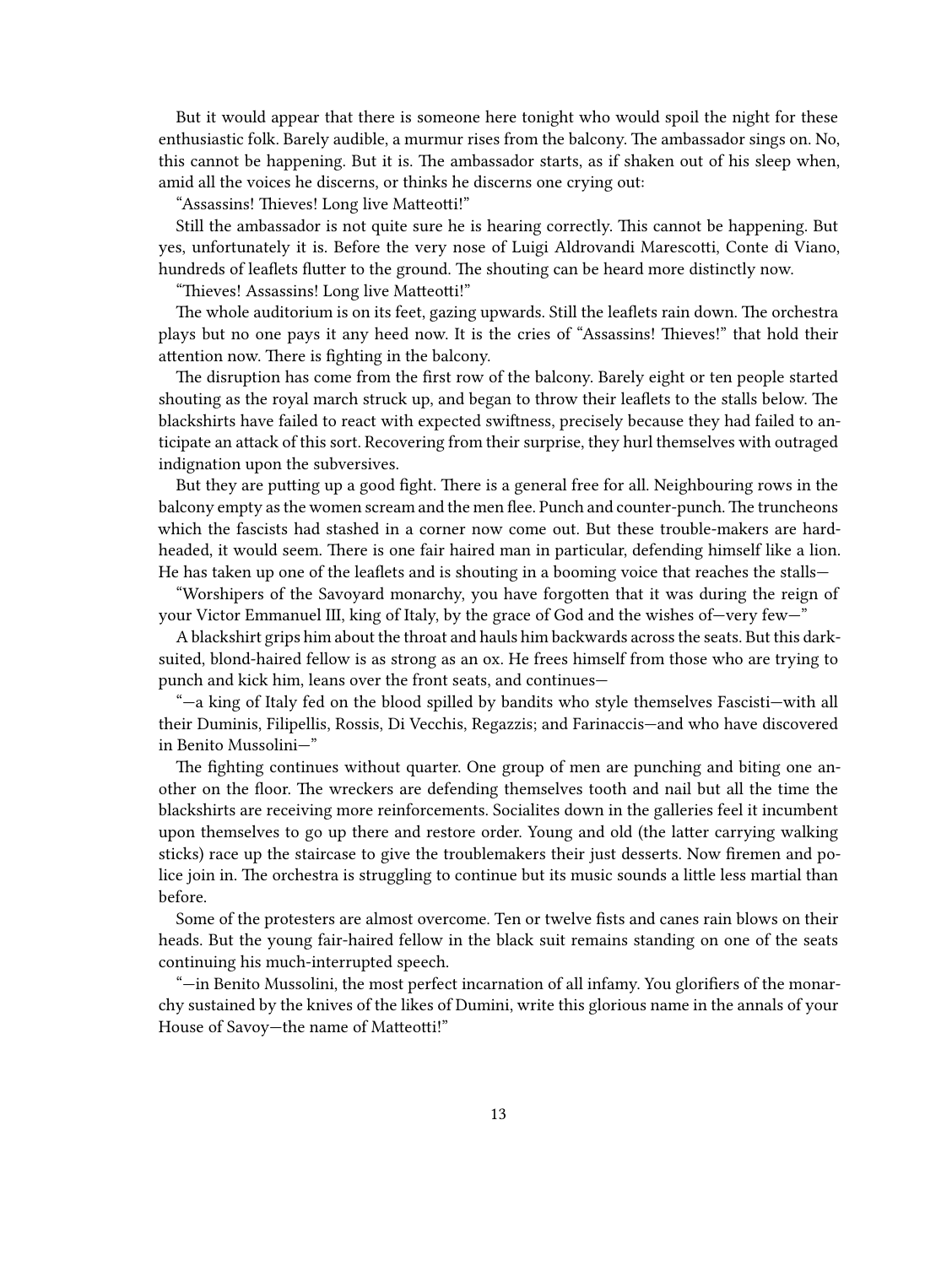He cannot continue. Steely arms have seized the young rebel by the throat whilst one of the blackshirts rains blow upon blow at his left eye. As they drag him along the aisle he still has the strength to shout:

"Remember the 700 murdered in 1898 by the artillery of your Umberto the Good!"

Everyone wants to get at him—these elegant gentlemen whose faces are now twisted with rage—and the young men with their warlike expressions.

In the end, the ten protesters are subdued and handed over to the firemen and police. They are herded into the foyer of the theatre and handcuffed. When the police wagon comes they are led out one by one. They have to step forward and run the gauntlet of an outraged crowd. Before climbing into the wagon the fair-haired young rebel spits into the face of one Italian officer who wears the headgear of the Bersaglieri, and shouts out:

"Long live anarchy!"

On the basis of newspaper reports of the time and of the testimony of eye witnesses we have reconstructed the Colón Theatre incident in order to give the reader an idea of the climate among the Italian community in Argentina around that time. It was deeply divided by political beliefs and violence.

As far as the men of the political police bureau were concerned, the outcome of the disorders at the Colón Theatre were as follows: Ten people were arrested on the spot; also collected were "two wooden cudgels, one cane, one slouch hat, two black homburgs and one pair of pince nez spectacles with the right-hand frame broken and the glass missing."

Of the ten people arrested, nine refused to disclose their ideological sympathies or any other information required of them by the arresting officers. Only one of the party was forthright in his answers: the young fair-haired fellow dressed in black who had taken the worst beating of all and had a black eye. His recorded answers to the police were as follows:

Asked what he had gone to the Colón Theatre to do, his reply was, "That he went along to this act of homage to the king of Italy in order to distribute a thousand leaflets in which an effort was made to show the harmful influence which the House of Savoy had had, and the inevitable consequences which will flow from the government of Signor Mussolini."

Questioned as to his actions inside the theatre, he answered:

"(…) that when the band struck up the Italian royal march he tossed the leaflets into the air whereupon they fluttered down to the stalls below. Then a person who had been ordered to restrain him appeared and punched him in the left eye, other persons joining in until he lost consciousness."

Asked whether he knew the other accused, Nazareno Tirabassi, Antonio Di Marco, Dionisio Di Giustini, Carlos Romano, Agostino Del Medico and Domingo Coliberti, he answered:

"That he went to the theatre alone, but, once in the balcony, met with other antifascists whose names he does not know."

Questioned as to his ideological sympathies, he answered:

"That for four years he has been an active anarchist."

Asked whether he engaged in propaganda on behalf of his beliefs, he said:

"He propagates anarchism by means of lectures or articles published in newspapers and magazines, in particular critiques of the present Italian government. He has had some items published in the anarchist periodical *L'Avennire*, the organ of the Italian anarchist collective."

Pressed to state whether he believed in violence as a means of effecting social change, he replied: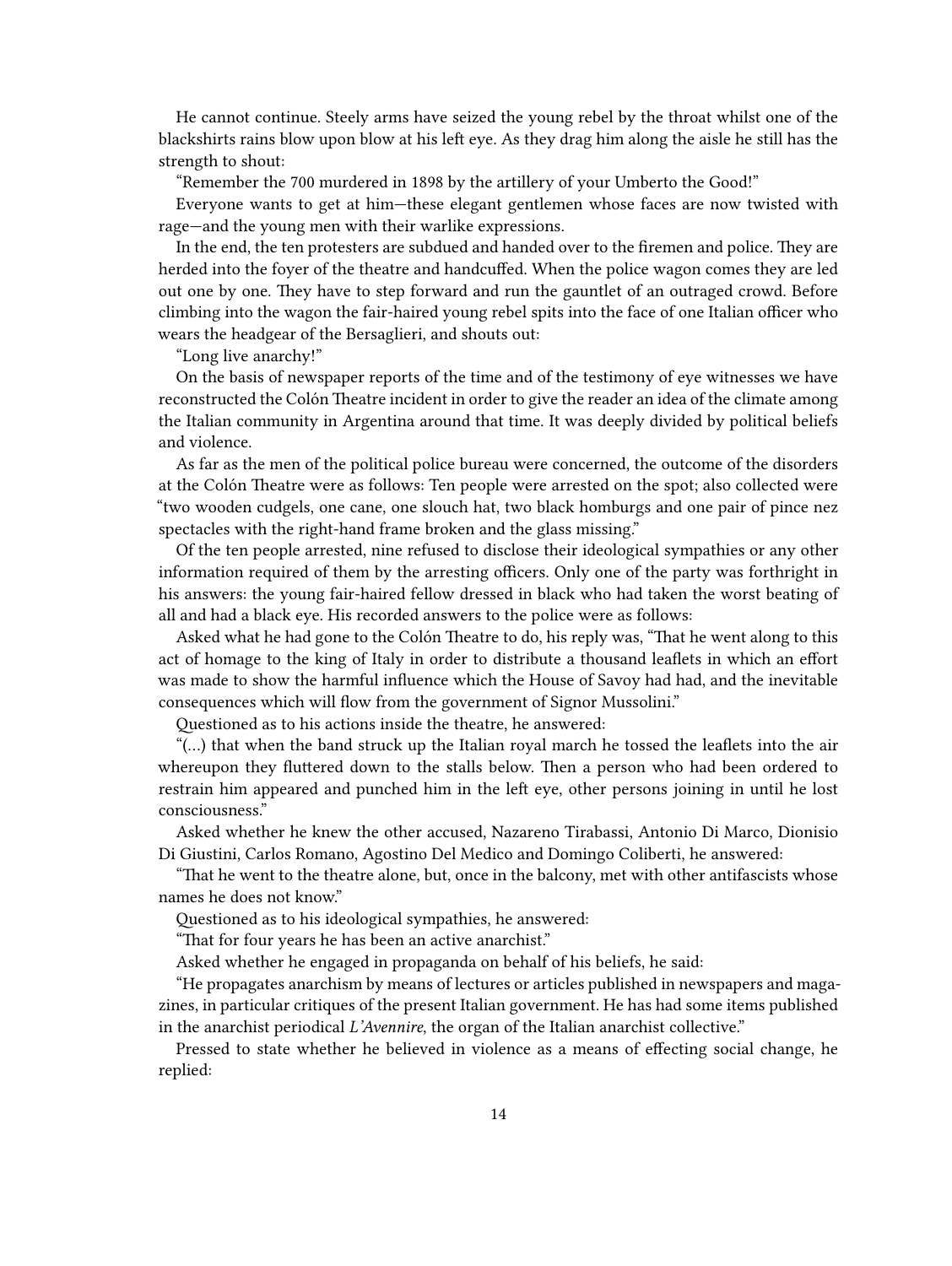"That he repudiates any act that implies violence, his way of thinking having more in common with Tolstoy than with Ravachol."

Asked whether he belonged to any he answered:

"That he belongs to no trade cause he is anti-organisation."

Finally, he stated that he was a compositor, employed by the Polli printing works in Morón. And he went on to state freely that his home was at 1389 Yatay Street, also in Morón.

The police were somewhat perplexed. They were not used to arrested persons admitting their political affiliations with such candour. This 24 year old with his likeable manner and attractive features had answered their questions without so much as a hint of cheek, as if trusting in the rightness of his beliefs.

He made no objection to appending his signature to his statement and in a firm hand signed: Severino Di Giovanni. Even though Di Giovanni had been taken into custody, not as a result of any crime but as a consequence of brawling between fellow nationals of a foreign community, the men of the Political Bureau already had him classified as "a dangerous anarchist agitator". The fact was that the trained eyes of the police had not failed to notice his resolve and steadfastness.

Although Di Giovanni had arrived in the country from Italy only two years before, he spoke Spanish fluently with only the merest trace of an Italian accent. His birthplace was Chieti—in the Abruzzi, some 180 kilometres west of Rome—where he was born on March 17, 1901. "Little is known of his childhood years" *L'Adunata dei Refrattari* (an anarchist periodical of the Italian community in the United States) was to write—but it is known that as a child he was intelligent, lively and defiant of family authority and that his parents sent him away for a time to an institute in Ancona."

He trained to be a teacher, but never got his diploma. Nonetheless, he did find a position in a village in the Abruzzi. Italy was short of teachers (the war had claimed the lives of many young men) and had to rely on youths who were scarcely more than adolescents, to fill the positions left vacant by those who had been killed or who had been sent to the front in this, the last year of the war.

In his spare time, meanwhile, Severino was training as a printer. And reading voraciously …Proudhon, Bakunin, Reclus, Kropotkin, Malatesta, Nietzsche, Stirner, Nettlau…

His parents died a short time later. By 1921 Severino (then aged 20) was wholeheartedly committed to the anarchist ideal. The violence of the world war which had provided the backdrop to his adolescent years (and that war was a sad, miserable affair which Italians were drawn into, in spite of themselves) yielded to the even greater violence of the postwar years that culminated in the advent of fascism. Freedom of the individual now vanished. Any member of the opposition had a choice: he could go to prison or emigrate. Severino Di Giovanni followed the course chosen by the leaders of Italian anarchism and turned his back on Italy. That was in 1922. By then, Severino had married Teresa Masculli, a simple girl who was deeply in love with him, a quiet, pleasant girl whom he always called Teresina. The Di Giovanni family consisted of three brothers. Severino emigrated to Argentina, Alessandro to France and Giuseppe remained in Italy.

In May 1923, Di Giovanni and his wife arrived in Buenos Aires aboard the steamship Sofía. Between that time and the disorders in the Colón Theatre, Di Giovanni lived the average existence of the politically conscious printing workers of the time. He was a good skilled worker: normally he worked as a compositor but he could also turn his hand to linotype work. By day he worked in the print shop: in the evenings he frequented anarchist meetings or meetings of antifascist groups. At all times his associates were fellow-Italians.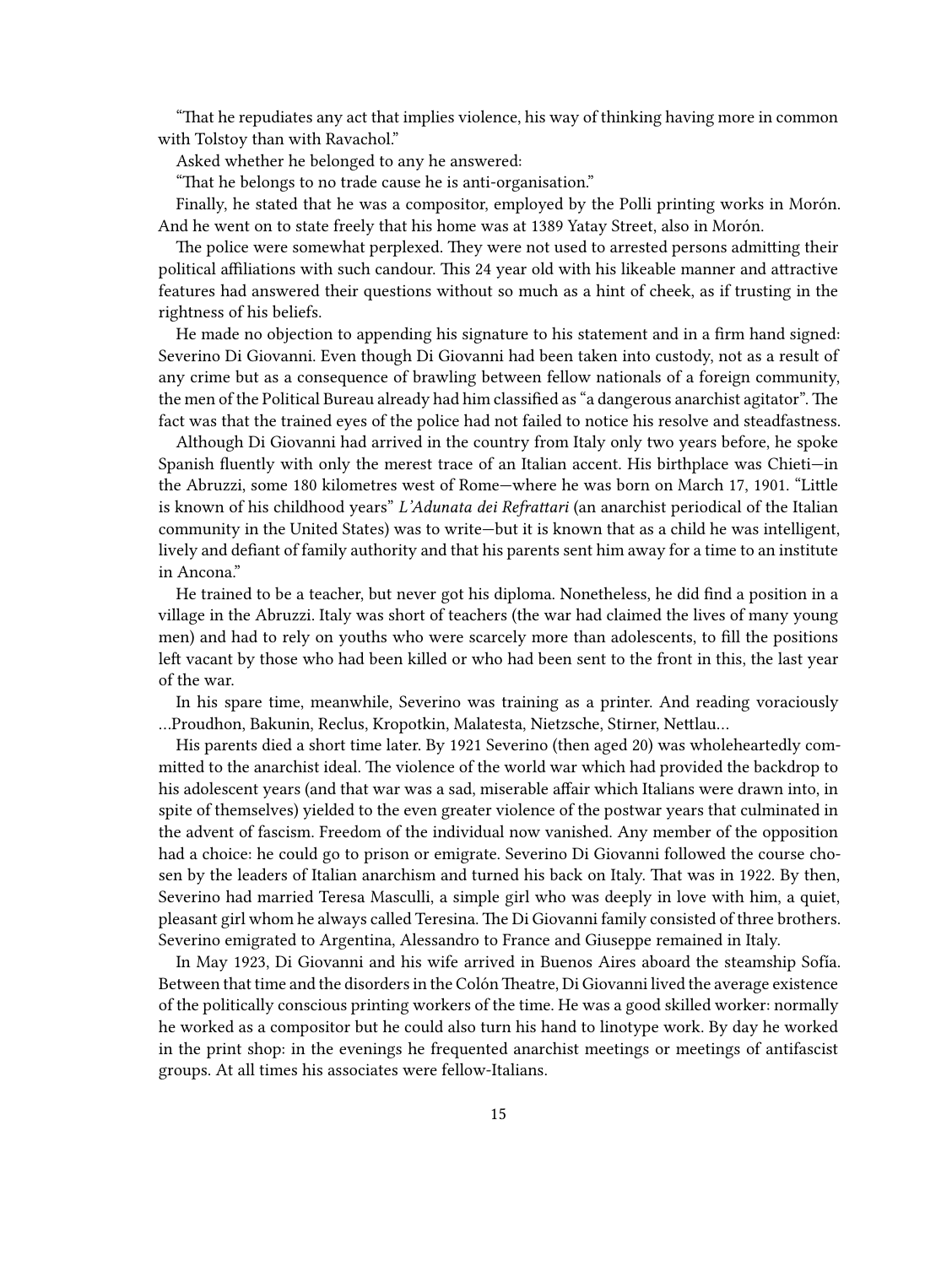Severino and Teresina's union was a fruitful one: by 1925 they had two daughters, Laura and Aurora. Ilvo and Maria were to come later.

On January 31 1931, *L'Italia del Popolo* (the liberal socialist daily of the Italian community), described the Di Giovanni of these days as follows:

"We first encountered him at antifascist meetings. Needless to say he was decidedly against all of the political varieties of antifascism. In his eyes socialists, democrats, and above all communists were indistinguishable from the fascists. At meetings he would distribute or offer for sale papers and magazines of anarchist persuasion and was outspoken about his disagreements with the speakers. As he saw it, the organised antifascism of every tendency was pulling the wool over the eyes of the masses, and so he started to publish a libertarian periodical entitled *Culmine*. He did the writing, typesetting and printing of it himself in his spare time, depriving himself of sleep."

It is interesting to note such an assessment of him by *L'Italia del Popolo* which was essentially a middle of the road democratic newspaper, especially as this assessment was published at the time that Di Giovanni was appearing before a military tribunal and when the de facto Uriburu government was having few problems with the Freedom of the Press. Indeed every one of the Argentinian papers, without a single exception—and consequently 99 per cent of public opinion in the country—held the anarchist to be nothing but a gangster, a trigger-happy, terrifying assassin. All the more startling then to read these lines in the same edition of *L'Italia del Popolo*. "Nowadays the talk is of a tall elegant Severino Di Giovanni, a man of exceptional physical vigour, elegantly attired—but the truth of the matter is that when we knew him we knew him as a simple fellow with the drawn features of a boy who sometimes went hungry. His dress was more than humble: it was the dress of an ordinary workman jacket and trousers that it only took one glance to see were well-worn, collarless shirt, a scarf about his neck, cap on his head and, on his feet, the usual rope sandals of the working man." "Al Capone", the paper went on, alluding to an editorial in *La Nacíon* which had compared Di Giovanni with the US gangster—"was nowhere to be seen. With fine features, blond going on chestnut coloured hair and slightly flushed complexion, there was in his sea-blue eyes an intense, almost feverish glint…"

Before embarking upon our catalogue of the spiral of violence unleashed by Severino Di Giovanni over a four year period—(with all its gamut of cruelty, romanticism, legend, daring and that indefinable something that oscillated between the incredibly criminal and the impassioned personal "taking of the law into his own hands'—one head of the police Political Bureau even made the *faux pas* of describing him as a modern Robin Hood), we want to touch upon the character and psychology of the man as they were prior to the beginning of his implacable persecution. Because for four long years he was a hunted animal, a man pursued by society—and a man in such circumstances has to react in a very different way.

Alberto S. Bianchi (a journalist on *La Antorcha* and an exceptional anarchist orator in the 1920s and 1930s) knew Di Giovanni in the years before he became a wanted man and has this graphic description to give of him: …"Di Giovanni was like a bubbling Italian wine that has just been uncorked: overpowering, enthusiastic, highly active. Of attractive demeanor. Once his day's work was done, it was his passion to labour away with type and ink to give expression to his ideas either in leaflets or in his own self-printed papers, which he financed with his own money. I remember him grabbing a bite at a sandwich whilst composing type throughout long nights of feverish work"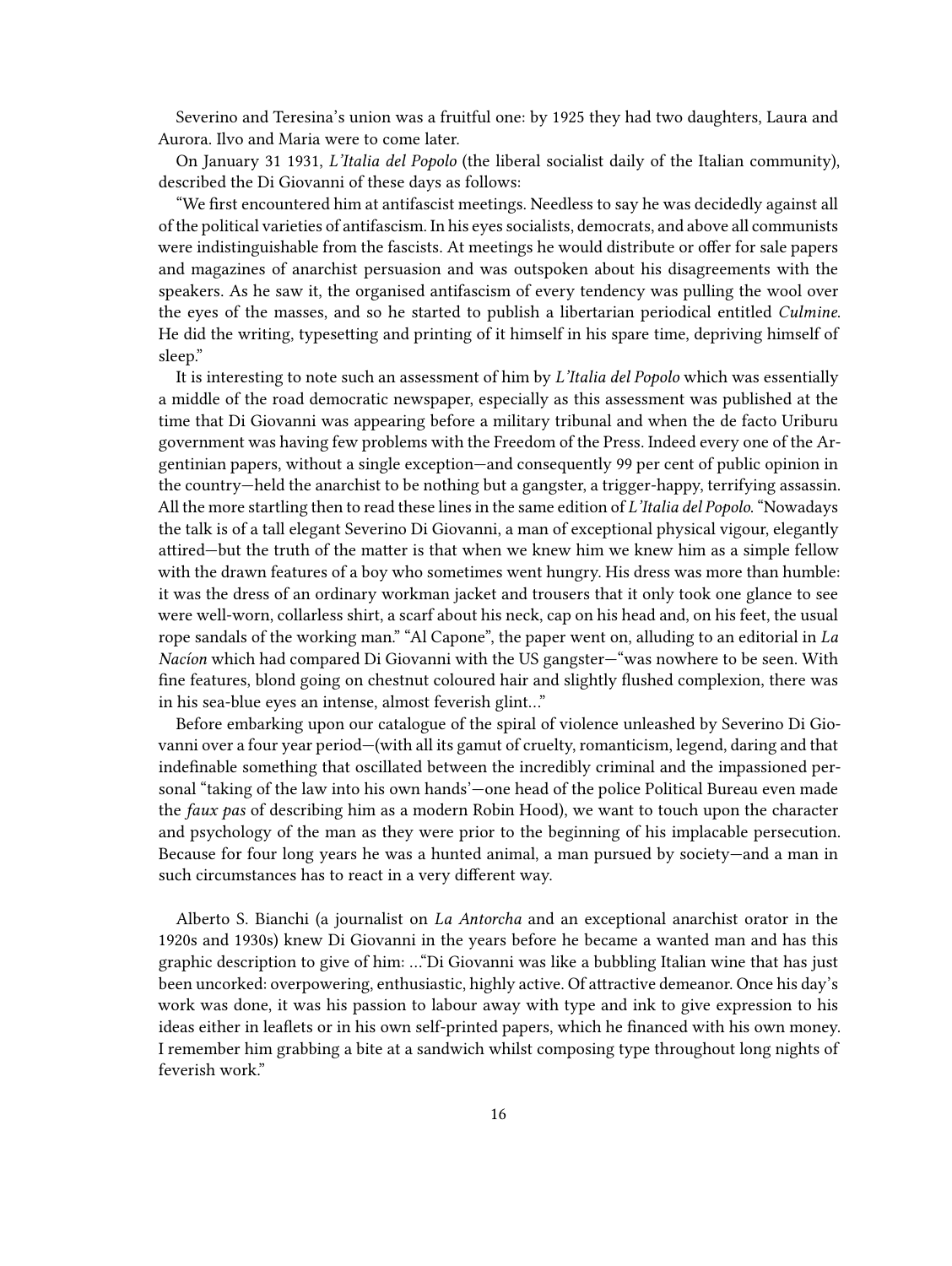Donato Antonio Rizzo, the then director of *La Antorcha* (and a man opposed to Di Giovanni's methods, although he was one of those who never denied him help when he had need of it) has left us this description of the scene when they met in the workshop at 1689 Rioja Street, "When I met him, Di Giovanni was working in the workshop of the Bank of Boston. He always stole something from the workshop, especially inks, in order to keep down costs on his journal *Culmine*. He did all of the work himself. He did the bulk of the writing himself, set the type, ran it off and even saw to the distribution. He was one of those fellows who want to do everything themselves because they think that, otherwise, it will never get done. Food was forgotten during endless hours of work. Now and then he would chew a piece of hard bread—immersing himself all the while in his task. He was a creature of impulse and given to spontaneous, intuitive reactions. He dressed humbly but with dignity. When I knew him he was not the kind to care about outside appearances".

*L'Adunata dei Refrattari* of New York was to say, "Anyone who can recall him in the days when he was not yet an outlaw knows how zealously he devoted himself to the propagation of libertarian ideas and will recall how, although an impetuous fellow, his lively spirits won him friends and companions."

This is the crucial point: Severino Di Giovanni was, above all else, a self-educated man. His handwriting, for instance, is more reminiscent of the hand of a calligrapher rather than of a labourer. His style is stormy, overpowering, forthright and to the point. He did not possess the intellectual sophistication of those days but neither was he, as his detractors claimed, almost illiterate. His writing is clear, slightly imitative perhaps, but his language owes much to journalese an interesting style, a writer who knows very well how to address the mass audience. Many of his pieces, published in Argentina, or in New York have been attributed to Aldo Aguzzi. But wrongly so. Aguzzi—one of the most gifted of the Italian anarchist intellectuals who emigrated to Argentina—has a markedly different style. Whilst, in the field of theory, Aguzzi was Di Giovanni's revered mentor and while his style (which is, naturally enough, superior to Di Giovanni's) was very different, that does not mean that what Di Giovanni wrote was worthless. Quite the contrary. Di Giovanni's pieces go far beyond mere pamphleteering.

As a self taught man, Di Giovanni believed in theory im- plicitly. And in his tragic naivete he believed that theory was made to be applied. If Bakunin or Kropotkin stated that, for the revolution and the achievement of freedom, all means are legitimate, Di Giovanni would use those means. For that reason, once Di Giovanni began to frequent anarchist circles, he turned into something of an irritant figure. Obviously this fellow wanted to put the theory into practice right here and now. He wanted to mobilise, take to the streets and make their revolution. He knew nothing of dialectics or circumstance or the ripening of conditions. As far as he was concerned what he had read during his study sessions was to be implemented. And he held that all anarchists are capable of taking to the streets, throwing bombs and shooting it out with the enemy.

The social system is an unjust one, the powerful are no better than thieves robbing the poor, and the police made up of armed thugs to protect the loot of the powerful. It only remained, therefore, to rob the powerful and return that loot to its rightful owners, to smash the police and constituted authority and anything that served the interests of the bourgeois class. Fancy words and lectures could not do it. It took guns and bombs to do it. It required terror against their terror. *Face to face with the enemy*, as Di Giovanni entitled that section of his paper *Culmine* where he catalogued attacks on the society which he regarded as his enemy.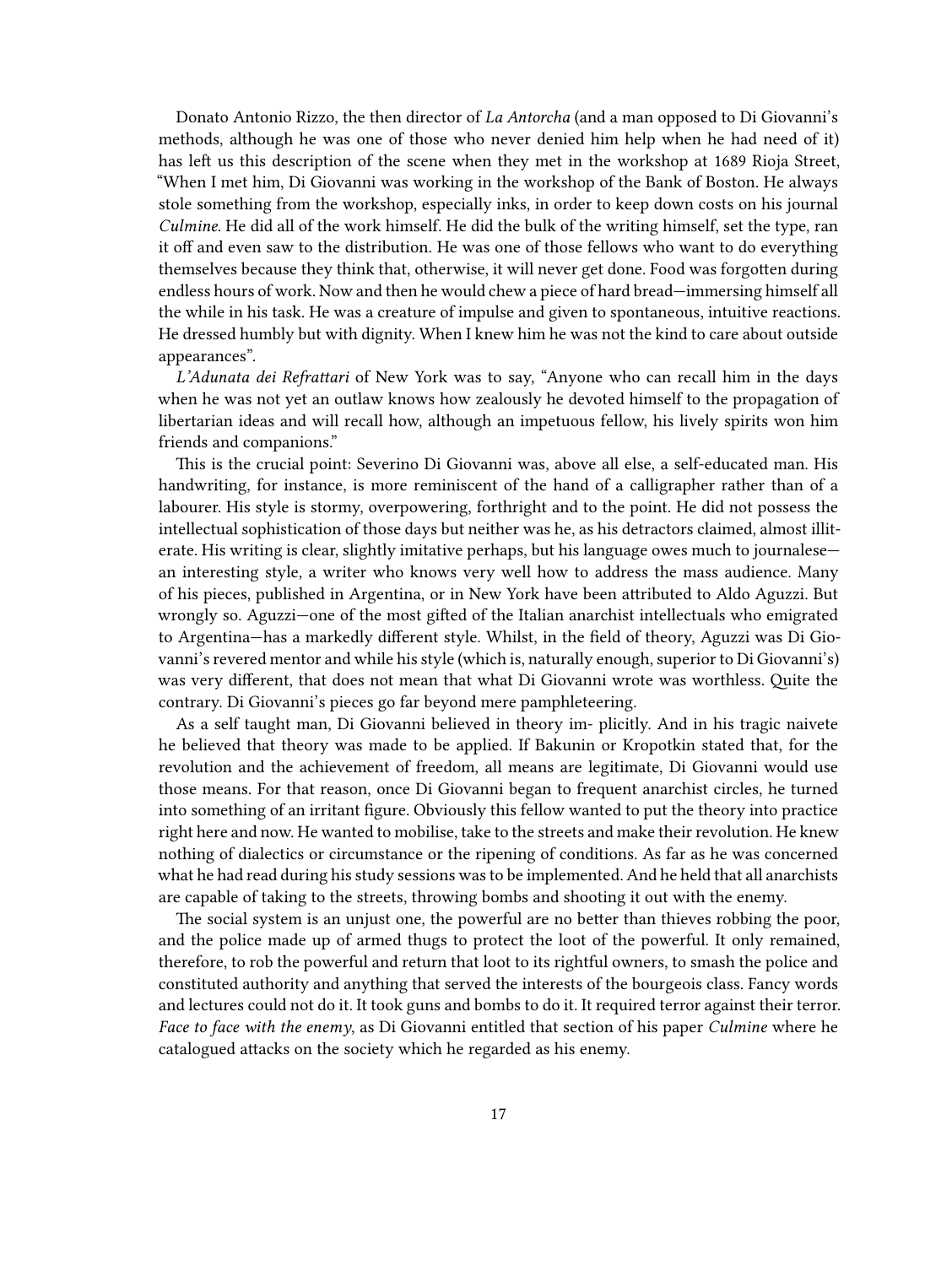Although Di Giovanni concentrated more on maintaining contacts with the Italian anarchists rather than with native Argentinians, the split in the ranks of anarchists in Argentina was to have a direct bearing upon his whole tragedy.

Argentinian anarchists (whose movement was the biggest in the whole of Latin America) were divided between the *protestistas* (around the journal *La Protesta*, run by Emilio Lopez Arango and Diego Abad de Santillán), the *antorchistas* (around their paper *La Antorcha*) whose theorists were Rodolfo Gonzalez Pacheco and Teodoro Antilli, the latter of whom died at an early age but whose ideas remained influential for many years afterwards, and, (outside of these two basically theoretical groups) the anarchosyndicalists grouped together in the FORA or in autonomous unions (among which the bakers' union was distinguished on account of its militancy).

In short, *La Protesta* and the FORA came to represent the moderate wing of Argentinian anarchism whereas the autonomous unions and the *La Antorcha* group represented the left wing of the movement. From 1926 onwards, these were joined by the Italian group which grew up around the magazine *Culmine* which represented the extreme left.

The *La Protesta* group was indisputably the most important and the fact that it had its own presses enabled it to publish *La Protesta* as a daily paper without financial worries. Administratively, it was very solid, so much so that its managers pointed out that, in terms of commercial viability and credit worthiness, it was second only to the bourgeois paper *La Prensa*. The *La Protesta* people were opposed to insurrectional activity. Indeed, the *antorchistas* argued that the *Protestistas* were more concerned with protecting and safeguarding their presses than with seeing the idea implemented. We shall see how the figure of Severino Di Giovanni was unwittingly to deepen the gulf between the two factions and how his deeds would give rise to a debate which would end only after his execution by a firing squad.

Whilst the Buenos Aires Police's Political Bureau opened a file on Di Giovanni only after the fracas in the Colón Theatre, his name had earlier—on October 25, 1924—found its way on to the records of the Provincial Police following his involvement in an affray at a labour meeting. It is worth noting that, whereas his thoughts were almost wholly centred upon his native Italy and organising against fascism, he did not ignore the ups and downs of the Argentinian anarchists or the country's working class.

Thus, from the pages of *Culmine* he supported *La Antorcha* in its dispute with the daily paper *Crítica*. *Crítica*, an evening daily, had problems with distribution workers at the start of 1926. In circumstances which are still obscure, a worker, Raul Pintos, was shot in the head and killed, and another worker by the name of Longo was seriously wounded. A meeting that followed held by the paper's workers was broken up by the police. The affair was kept on the boil by those anarchist groups in agreement with the position of *La Antorcha*. This was because of the involvement of *Crítica*'s editor, one Apolinario Barrera. He had belonged to the *La Protesta* group and for many years he had run this periodical.

Barrera was a very controversial figure. A former petty officer in the war marine, he later joined *La Protesta* and in 1919 risked his life in a romantic attempt to free Simon Radowitzky from the Ushuaia penitentiary. But the 'antorchistas' were always to accuse him of being the cause of the division among anarchists—because he had accepted payments from a certain brewery to help finance the strike in a rival establishment. This fact reached the ears of Rodolfo Gonzalez Pacheco and Antilli, and it led to a split, when the publishing group of *La Protesta* stood by Barrera.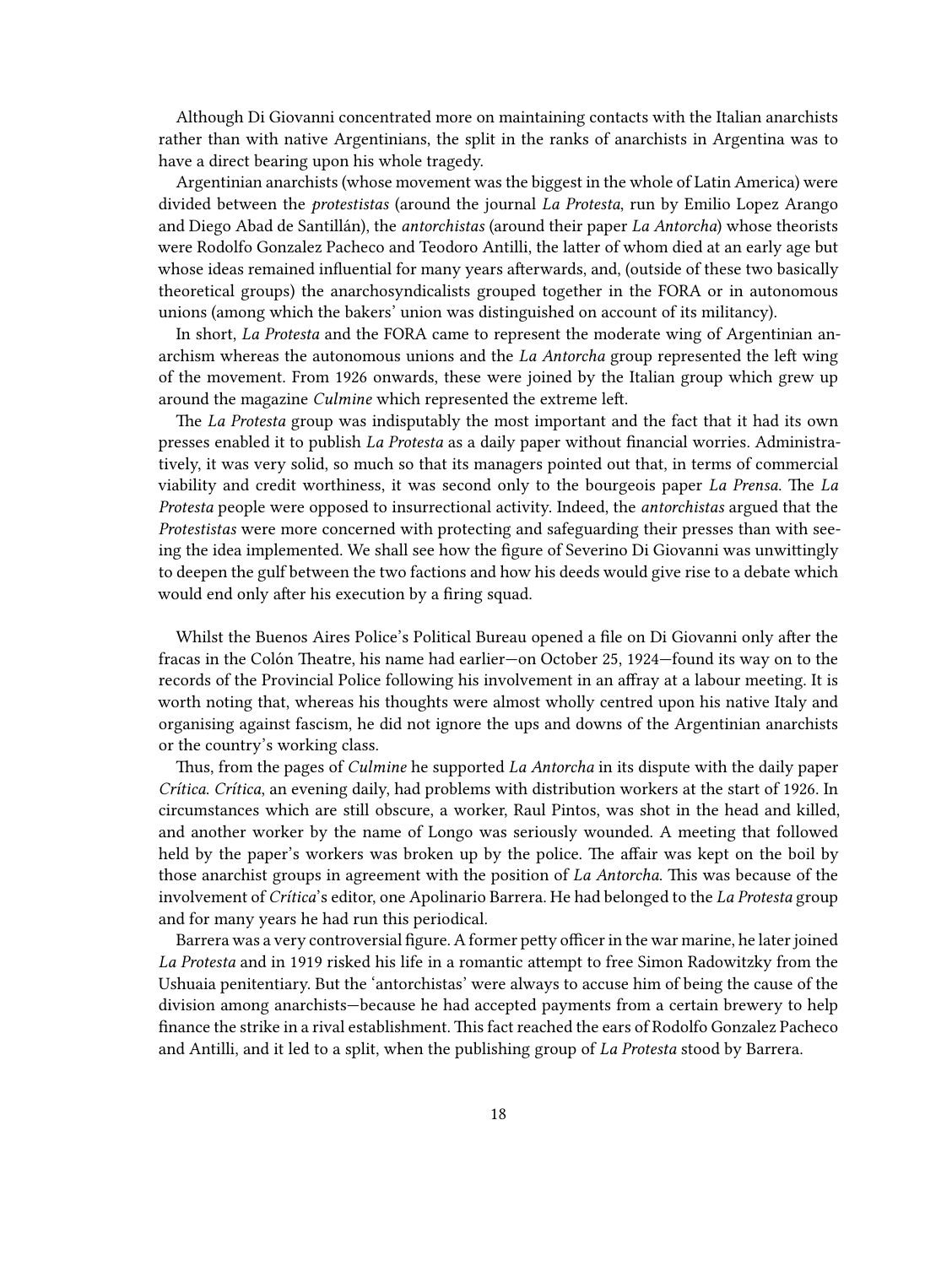Years later, Barrera joined *Crítica* and became a follower of Botana. When the newsvendor, Pintos, was murdered, *La Antorcha* accused Barrera of firing the fatal shot (although they did not name him, "not being police informers") and even today, over 40 years later, there are still some who are convinced of Barrera's guilt. Eyewitnesses to the crime, printing workers on the *Crítica* staff at the time, contend that the newsvendor Pintos (an anarchist) was killed in a cowardly fashion. A shot was fired into the back of his head from a distance of 10 centimetres by an employee of the distribution company known as *El lungo de Flores*.

Barrera's part in all this? Pintos collapsed at the base of the printing press. Barrera promptly sent for a labourer and with his help carried Pinto's body into the street and dumped it there with the intention of dissociating the paper from the murder and passing the whole thing off as a sort of street brawl.

In any event *La Antorcha* took *Crítica* severely to task over the incident—"As a police paper, given to blackmail, as part of the yellow press, as the prostituted enemy of the workers, *Crítica* has been blacked by the anarchists. *Crítica* is the friend of Santiago (the chief of detectives) and of Urruchua and also of Apolinario Barrera, but these people are not, nor have they ever been, anarchists. But they were and are slave drivers. *Crítica*. Ugh! Disgusting!… it stinks of brothels and low-life and the police cell!"

From the columns of his paper, *Culmine*, on February 20, 1926, the as yet unknown Severino Di Giovanni suggested a boycott of *Crítica* by workers. He referred to *Crítica* as—"the mouthpiece of the Camorra". The Il Pensiero Italian anarchist group joined a *Crítica* Boycott Committee whose headquarters were set up at 30 Ecuador Street. Against this background and in a gesture of cooperation Di Giovanni printed leaflets urging people not to buy *Crítica*. Other more violent means proposed by Di Giovanni to bring down Botana's daily were gradually watered down in the committee's long discussions, and it eventually ceased to exist through inaction. In spite of the demise of the committee the pages of *Culmine* continued to carry the exhortation: "Boycott *Crítica*".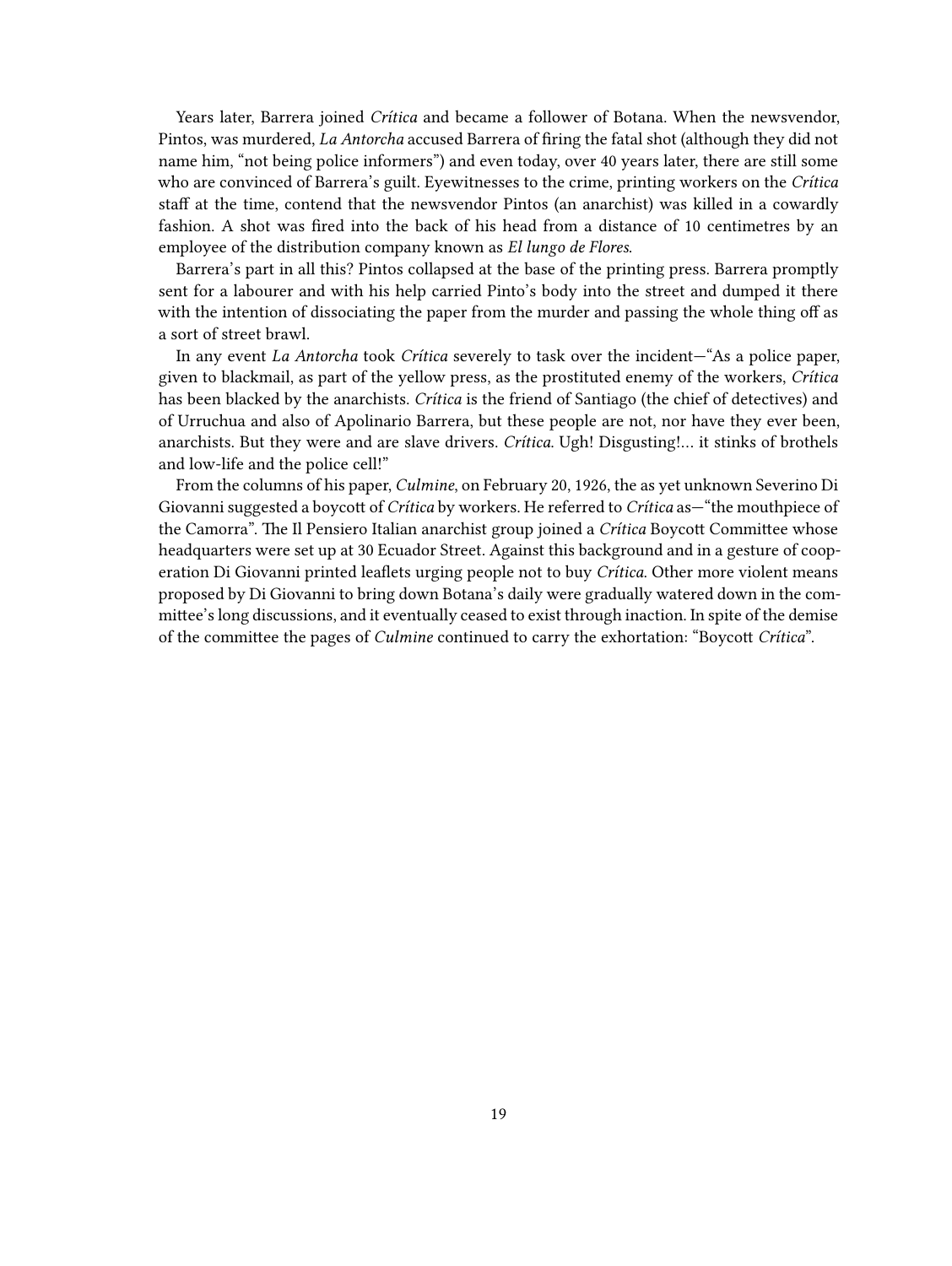### <span id="page-19-0"></span>**II. For Nicola Sacco and Bartolomeo Vanzetti**

Let us light the fuse on the dynamite of vengeance!

Severino Di Giovanni, August 1 1927

For the time being, Di Giovanni had other things on his mind. All his energy was devoted to organising a circulating library among Italian-speaking anarchists: it would be based in his home in Morón. In addition, the *Culmine* bookservice offered libertarian books at popular prices. The first titles offered were Bakunin's *The Commune and the State* (at 60 centavos), Nietzsche's *Anti Christ* (75 centavos), Darwin's *Origin of the Species* (2.25 pesos), Kropotkin's *Words of a Rebel* and Malatesta's *Anarchy*, and others.

Italian anarchists in the United States were to write about *Culmine* in their journal *L'Adunata dei Refrattari* in an obituary of Severino Di Giovanni: "Meanwhile *Culmine* continued to be published and comrades recall how, even if it had no great pretentions to literary merit, its columns saw a spirited and absolutely honest defence of our ideals with a truly exceptional courage. The agitation on behalf of Sacco and Vanzetti—involving huge masses of people which filled the public squares in demonstrations—raised the issue of insurrectionist action: Severino Di Giovanni openly argued the need for such action."

That is how it stood. The death sentences passed on the two Italian anarchists, Sacco and Vanzetti in the United States had aroused the wrath of the working class world-wide. Never before had an injustice like this provoked such repercussions on a world scale. Old differences were forgotten as newspapers regardless of political tendency gave over their headlines to recording the progress of the trial. Protest meetings embracing people of every persuasion were held and hundreds of 'Save Sacco and Vanzetti' committees were formed. The pronouncements of the judge and the witnesses were eagerly awaited. In Buenos Aires as in every great capital city the number one topic and concern for many months was the trial of the two immigrant workers.

It is true to say that in Argentina for a whole year the energies of every anarchist and anarchosyndicalist were directed into protesting against, and demanding the commutation of, the death sentences on Sacco and Vanzetti.

Di Giovanni took the Sacco and Vanzetti case very much to heart. In his actions and opinions he was influenced by the very close contacts he maintained with the New York-based Italian anarchists. He had been appointed the Buenos Aires correspondent of their principal organ, *L'Adunata dei Refrattari*. It seems that Di Giovanni wanted to show his comrades that great things could be expected from Argentina. How right he was.

On Sunday May 16 1926, at 10am, *La Antorcha* held a meeting about the Sacco and Vanzetti case in the Boedo Theatre: over 250 people attended. The speakers were Rodolfo González Pacheco, Martín Alvarez and, as *La Nación* reported, "a certain Cuello". Carmelo Fredda spoke for the Italian immigrant community. But there was one unscheduled speaker who took the rostrum uninvited: he was an Italian and, as *La Nación* so delicately phrases it, "he spoke in unusual terms".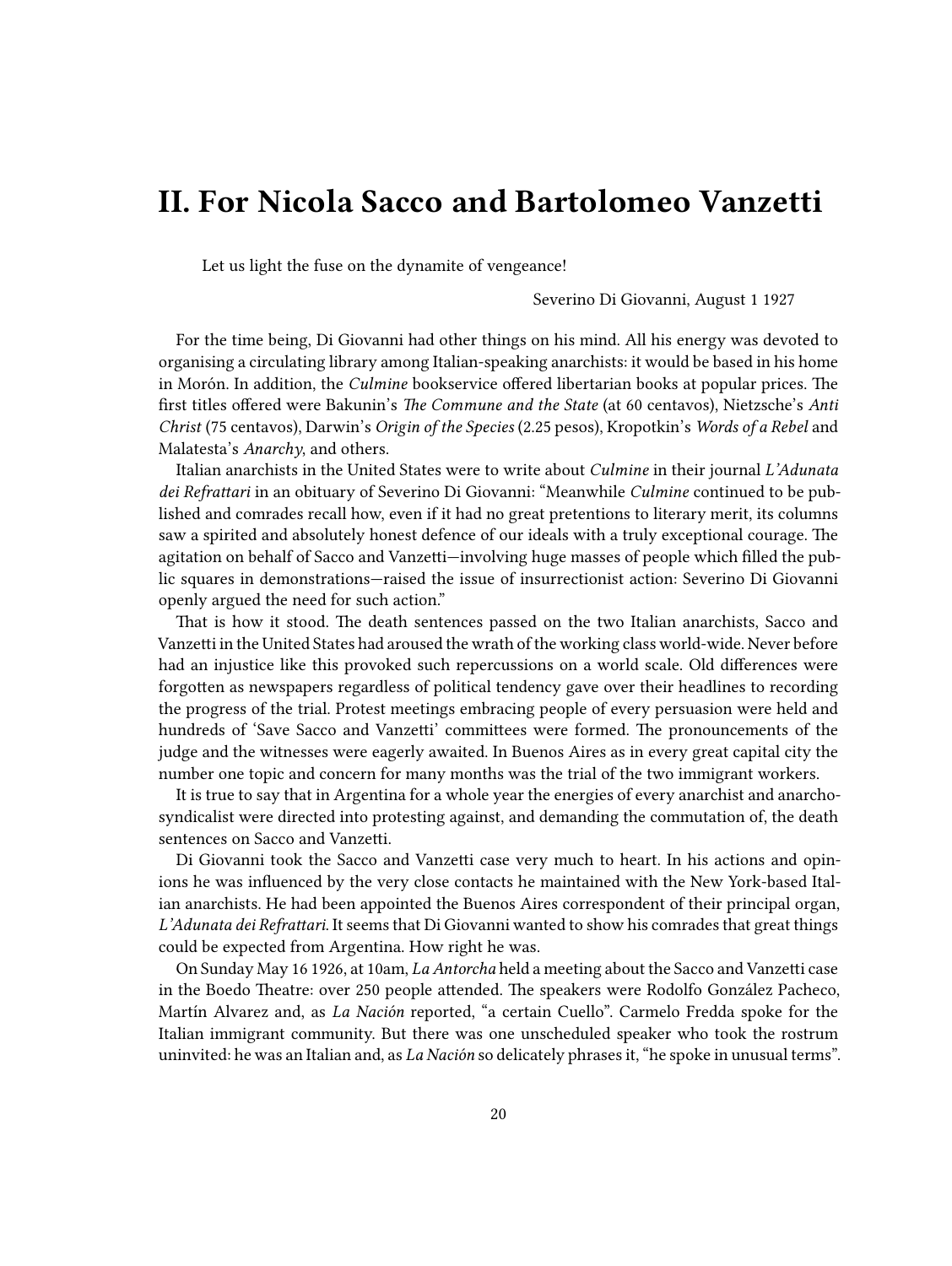He was Severino Di Giovanni, there to insist upon less talk and more action, more "individual acts", "more violence".

A fine, spontaneous finale to a protest meeting. The unknown speaker won the hearts of the younger and more zealous members of the participants.

As if to confirm his words with actions, the northern quarter of the city was rattled that very night by a deafening explosion. Only minutes after 11pm a powerful bomb exploded at the door of the US Embassy at the corner of Arroyo and Carlos Pellegrini Streets. The hole left by the blast was so large that police hurrying to the scene were able to enter the embassy through it. The shield of the United States had been blown out into the middle of the street. Shrapnel from the bomb had shattered bottles on the shelves of a supermarket opposite. Police chief Fernandez hurried to the scene. Inspector Etcheverry and chief of detectives, Santiago, joined him in offering apologies to ambassador Peter A. Jay.

The device had consisted of two cannon balls made in San Lorenzo. The motive for the attack was patently obvious—it was part of the campaign to have Sacco and Vanzetti freed. The police's first move was to raid the offices of the 'Save Sacco and Vanzetti Committee', at 1698 Rioja Street. There they arrested the 'well known' anarchist Carlos Ravetto along with Rodolfo González Pacheco. At 2452 Ombú Street in Valencia they arrested Valentin Alsina and the secretary of the protest committee, Pedro Faberio. They confiscated an entire edition of *La Antorcha* and at the anarchist local at 3270 Bartolomé Mitre Street, some seventy men were taken away, along with a drum of tar and electrical light bulbs which filled with tar made bombs suitable for use against house fronts.

But the chief of detectives was not looking for tar-bombs. He was after whoever had planted the embassy bomb. And through an informer he heard that at the Boedo Theatre meeting a young, blond Italian had spoken of filling the city with bombs. That Italian had to be hunted down and caught.

Meanwhile the Argentine Patriotic League, headed by Manuel Carles was on the alert. This nationalist youth body was composed of the well to do young men from the northern quarter and students from catholic colleges. It had played an important part in the repression of workers during the Tragic Week and the labour revolt in Patagonia, and had not been resting on its laurels since then. It stood ready to smash the anarchists, or anybody else with 'anti-Argentinian ideas'. When the bombing happened, the League promptly offered its services to the US ambassador. Within minutes of the blast, young Emilio R. Casares junior who lived near the embassy was the first to approach the ambassador and condemn the outrage. As a result, the US ambassador was to send the following note to Doctor Manuel Carlés:

"Permit me to acknowledge the effective and intelligent assistance so readily loaned by Don Emilio Casares junior, just a few minutes after the explosion. I congratulate you upon the admirable organisation which enabled him to be on the scene with his assistance immediately after the perpetration of this outrage which, I am convinced, has been instigated by pernicious alien elements and not by citizens of the great Argentine Republic".

The Political Bureau applied to the Italian embassy for a list of the most dangerous of the Italian anarchists who had lately emigrated to Argentina. On the list was the name of Severino Di Giovanni whom the Italian embassy had never forgiven for the Colón Theatre episode. The police were to have no problems locating Di Giovanni. On the occasion of his first arrest, he had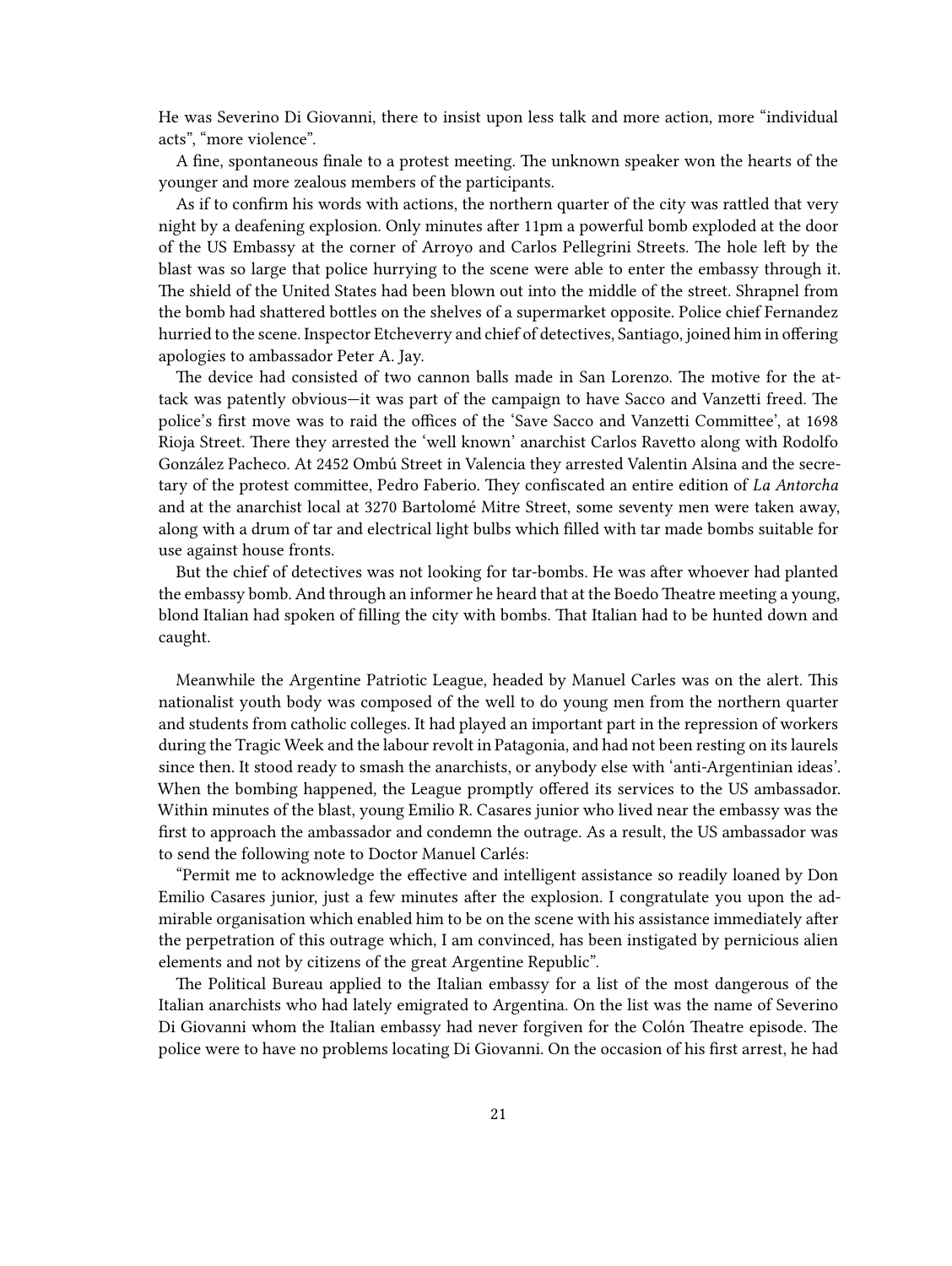volunteered his address in the Morón district. On May 21 the Di Giovanni home was searched. Severino was taken away, and with him, hundreds of books and pamphlets.

He was held for five days by the Central Department by way of 'softening-up' and then a statement was taken from him on May 26, notwithstanding the irreproachable democratic credentials of President Don Marcelo T. Alvear. But the police have always had the knack of pursuing their inquiries despite any "minor trespasses against the freedom of the individual". The statement Di Giovanni made was as objective and to the point as ever: "Yes, I was arrested while leaving my home".

Asked about his job, he said: "that for two years he had concentrated on publishing, as a journalist, the magazine *Culmine* of which he is the owner". Asked whether he had participated in the Sacco and Vanzetti support meeting in the Boedo Theatre, he stated—"that he attended the meeting in support of Sacco and Vanzetti but watched the proceedings from a doorway without actually going inside the building".

Questioned as to his beliefs, he replied, "that his sympathies lie with the anarchist ideal".

Asked whether he had taken part in the blast at the US embassy, he answered: "No".

Some forty-eight hours later, a magistrate released him for lack of evidence. Even so, both Santiago and the chief of police were firmly convinced of Di Giovanni's guilt, while he looked at them defiantly and with contempt each time he replied.

But Sacco and Vanzetti were not executed that year. Their agony in Charlestown jail was to continue for a further 15 months. Their fate lay in the hands of judge Thayer and Governer Fuller. Petition followed petition but one after another they were rejected. Worldwide agitation increased: bombs went off in Barcelona, Paris and Madrid, and acts of terrorism were carried out wherever the proletariat was organised to any extent.

Severino Di Giovanni had learned that speaking the truth only brought trouble: he had given them his address and his home had been ransacked. And they had confiscated the library which he had collected with such sacrifice and so much care. Now he urgently needed to find a new address which was not known to the police.

Through *La Antorcha* he had got to know two young men who greatly admired him on account of his intervention at the Boedo Theatre meeting: Alejandro and Paulino Scarfó. Thus was born a friendship that was to last exactly four years and which would have dire consequences for all three of them. But the direst consequences of all were to hit the Scarfó family which would be most cruelly afflicted by events.

Alejandro and Paulino Scarfó were patently idealistic youths, ever ready to work for the anarchist cause. Di Giovanni asked them whether they knew of someone who would rent an apartment to him and his family. As coincidence would have it the parents of the boys were renting out a room in their home at 3834 Monte Egmont Street (Tres Arroyos today). Severino Di Giovanni went to live there.

The Scarfó family lived simply in a typical suburban house with a balcony, internal courtyard and pots of flowers. Pedro Scarfó (the father) was an Italian worker already over sixty years of age: his wife, Catalina Romano was around fifty. They had eight children—Antonio, José, Alejandro, Domingo, Paulino, Josefa América, Santa and Asunto—all of them Argentine-born. The real head of the household was Antonio, the eldest son: he set an example to his brothers by his work and study. He obtained work as a book-keeper. He kept a close eye on the progress of his brothers but had not been able to prevent Alejandro and Paulino from developing an interest in politics, and, worse still from becoming anarchists. But at home the whole thing was regarded as a youthful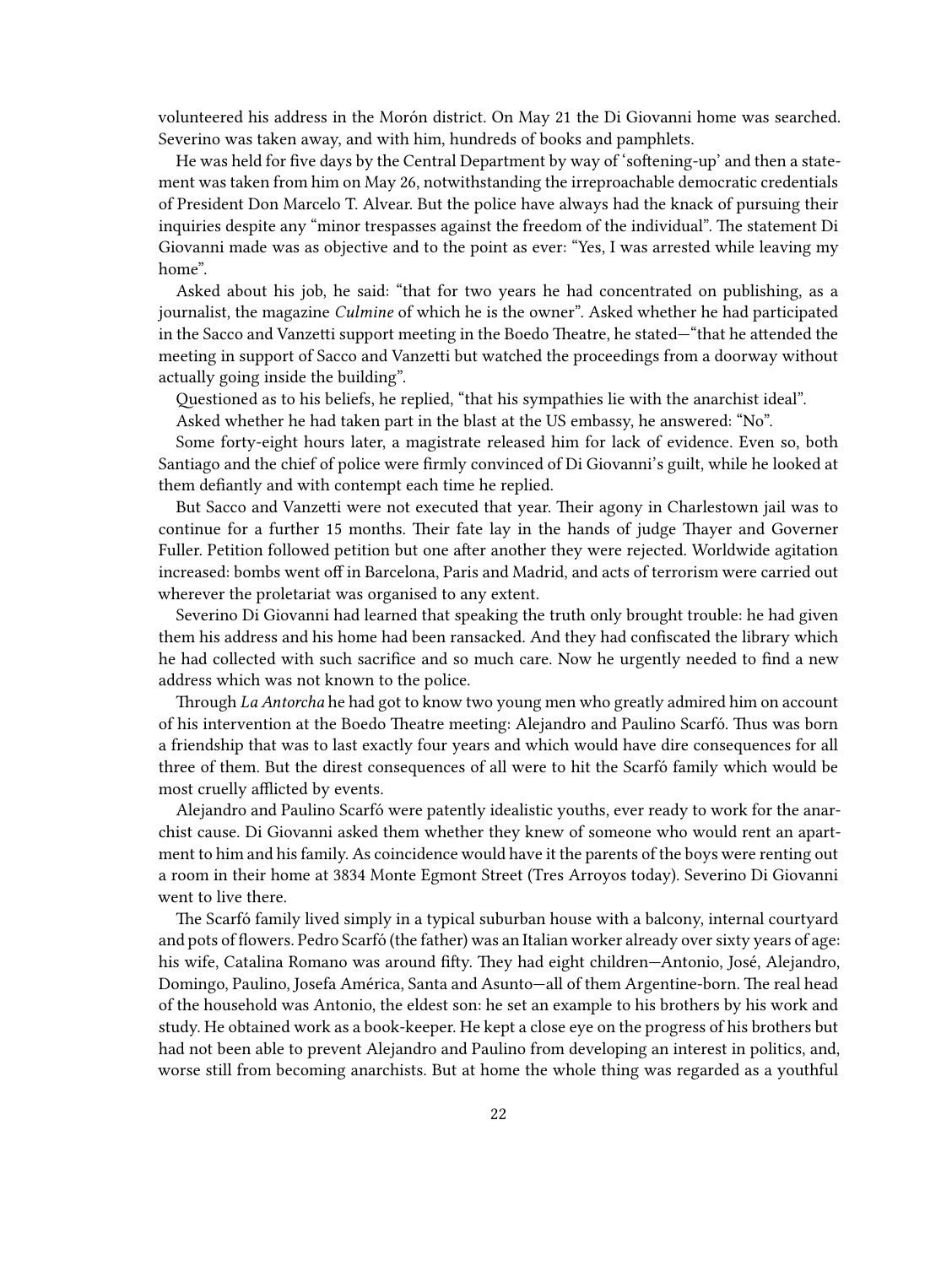phase—an ailment which the passage of time would heal. Of all the Scarfó children, one was of exceptional intelligence: Josefa América, ('Fina' to her brothers) who attended the Estanislao Zeballos grammar school.

Four years later, when tragedy had struck the family, the mother of the Scarfós was to describe the arrival of Di Giovanni in her home: "One day some years ago a man arrived at our home to rent a room. He was Severino Di Giovanni. He seemed agreeable to the rent and we sealed our bargain. The next day he returned with his wife, Teresina, and their three children. He seemed a good man, of simple appearance. He spoke well of the poor and spent hours reading his books. He worked as a compositor. At that time the three were not yet twenty …Paulino was 19, Alejandro 17 and América 15. Di Giovanni began to lend them books. They became fast friends. With his great charm he became friendly with them and began to influence them with his ideas."

But, aside from politics, the arrival of Di Giovanni in the Scarfó home introduced something else again—love. The adolescent América Josefina—passionate, lively and intelligent—was attracted to the newcomer who was not like most men, with all his talk about emancipation of the human being, freedom, and redemption of the poor. He talked about books, and philosophers and politics and encouraged her brothers to struggle, to make a stand and not to join the "sheep in bourgeois society". What started out as admiration grew into a Platonic friendship until it exploded into a novelesque, passionate love that was to be hopelessly pursued through the whirlwind of violence and persecution which Di Giovanni was to plunge into only a few months after moving into the house in Monte Egmont Street.

August 10 1927 was the day appointed for the execution of Sacco and Vanzetti in Charlestown prison. Throughout the year agitation never abated. From the measured if prudent demands of *La Protesta* to the fiery, violent demands that appeared in Di Giovanni's Italian-language journal, not forgetting the poetics and moving editorials of Rodolfo González Pacheco in *La Antorcha*, the anarchists had been labouring the point about the need for a huge mass movement to demonstrate to the bourgeoisie that it could not with impunity murder "two sons of the people".

From the pages of *Culmine*, Di Giovanni was still insisting on violent action and calling for individual acts of protest. This did not pass unnoticed by the police, nor by the US embassy, especially since Di Giovanni was forthright in his opinions. Because alongside the title of the magazine *Culmine* and its subtitle *Anarchist Publication* was printed clearly the information, "correspondence to Severino Di Giovanni, Poste Restante, Box 8, 2535 Rivadavia Street, Buenos Aires (Arg.). Show your face and do not stop at words."

Friday night, July 22 1927 brought a taste of what the campaign to save Sacco and Vanzetti would be like. The Palermo quarter and even the Belgrano quarter shook to a huge explosion. It took the police a long time to trace the source of the blast. They were guided to the spot by a taxi driver who had been dazzled by a pillar of flames. The bomb had been placed against the pedestal of the Washington monument in the woods in Palermo. It was a very powerful bomb with a dynamite and gelignite base. The damage was not very great as the monument was made of marble and very solid, moreover the explosion happened in the open air.

However, the fact that a marble bench that had sat alongside the pedestal had been flung 500 metres by the force of the blast told something about the power of the charge. A nearby tree had been felled and, as *La Nación* reported, "the soil was carpeted with a layer of myriad leaves reduced to dust as a result of the explosion…"

It did not stop there. Apparently the same bombers had been behind a similar explosion some 50 minutes later. This second bomb, although smaller, went off in the city centre. It had been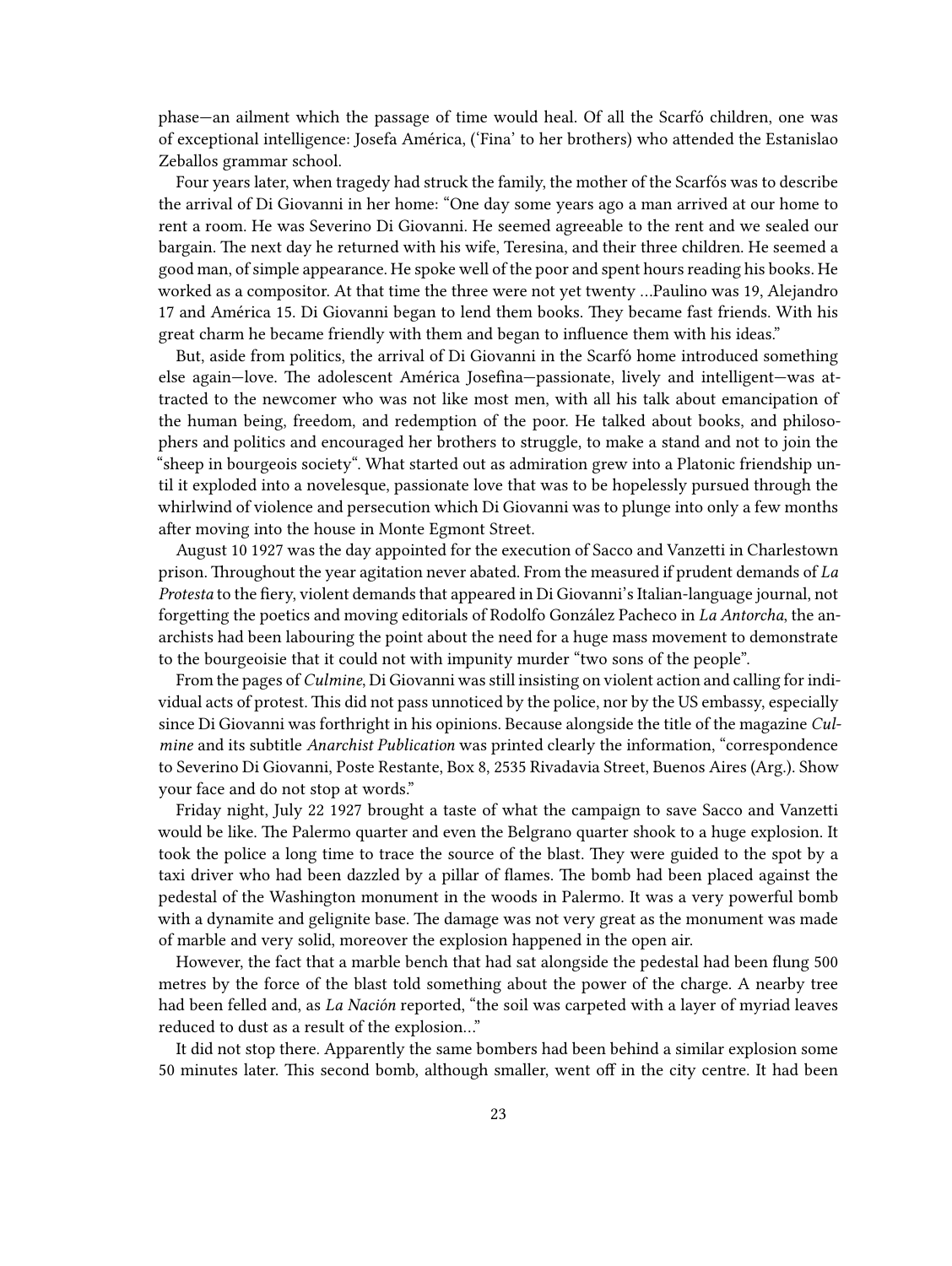placed in the window of the Ford dealers at the intersection of Peru and Victoria streets. The blast shattered the glass and destroyed a display vehicle and all of the windows for four blocks around.

The police immediately started a great round-up. It was aimed at all members of the Sacco and Vanzetti agitation committee. Journalists were informed by the Central Department that the bombers in both cases had been "dissident *antorchistas* from the FORA". The first to be arrested was the committee secretary Orestes Bar. That was followed by the capture of Miguel Arcángel Roscigna who had been classified as the 'ace' of anarchist expropriators—one of those who carried out robberies to finance the cause. His notoriety in this field would only be eclipsed by that of Severino Di Giovanni.

But the police had made a mistake: Roscigna did other things, not bombings. Indeed, he said as much later during two famous robberies. Where the Political Bureau had not been mistaken, though, was in short-listing Di Giovanni as a possible suspect: his former home in Morón was searched but there police discovered that he had moved house seven months earlier. Di Giovanni had made one mistake—he had confided his new address to the landlord for the purposes of forwarding his mail. Pressurised by the police, the landlord said, "Yes, he is living at 3834 Monte Egmont Street." Off went the police.

One way or another, sooner or later, the police would have discovered Di Giovanni's address because all of his correspondence went to 3834 Monte Egmont Street. He waged a great campaign to help both the Italian anarchist, Gino Lucetti (who had organised an attempt on Mussolini's life) and his family by means of hundreds of leaflets, each of which carried the stamp: "Severino Di Giovanni, 3834 Monte Egmont Street, Buenos Aires". The leaflets were accompanied by a subscriptions list and were sent out to anarchists and anarchist sympathisers in every city and village in the country. Subscription lists for *Culmine*, the Anarchist Publication, were similarly addressed. All of which demonstrates that Di Giovanni had not abandoned his work just because of police harassment.

The raid took place at 3am. The door was opened by one of the Scarfó boys (José). Teresina was forced to get up and told to take the children outside. The room was meticulously searched. The police took away "three exercise books with coloured covers and containing adresses, along with 32 periodicals and several letters". But of Di Giovanni they found no trace.

The police raid came as a shock to the Scarfós who had not suspected Di Giovanni's activities. But one Scarfó, the girl Josefina, watched disdainfully, indignantly, with a sense of impotence as the possessions of her admired mentor were removed.

Although the editorial offices of *Culmine* were raided and the originals of issue number 26 removed (along with a collection of *L'Adunata dei Refrattari* and *La Diana* and despite the fact that he was now forced into hiding, Di Giovanni afforded himself the luxury of sending his magazine out to subscribers on August 1 1927.<sup>1</sup> He had to work day and night, with the tireless assistance of Paulino Scarfó (a compositor like himself) and of José Romano (whom Severino called 'Ramé') a young Italian who was to play an important role in Di Giovanni's life.

Let us dwell for a moment on No 26 of *Culmine* which clearly indicates Di Giovanni's temperament and his ideological direction. On page one in large type one reads: "By a 14 day hunger-

<sup>1</sup> Around this time, Di Giovanni was in dire financial straits as was evident from his magazine "Culmine". As with every anarchist publication it set aside some space to keep its readers up to date with the financial state of the magazine. All donations and subscriptions, however modest, were listed and credited to the donors. The state of finances for No. 26 shows a deficit of 1320.50 Argentinian pesos.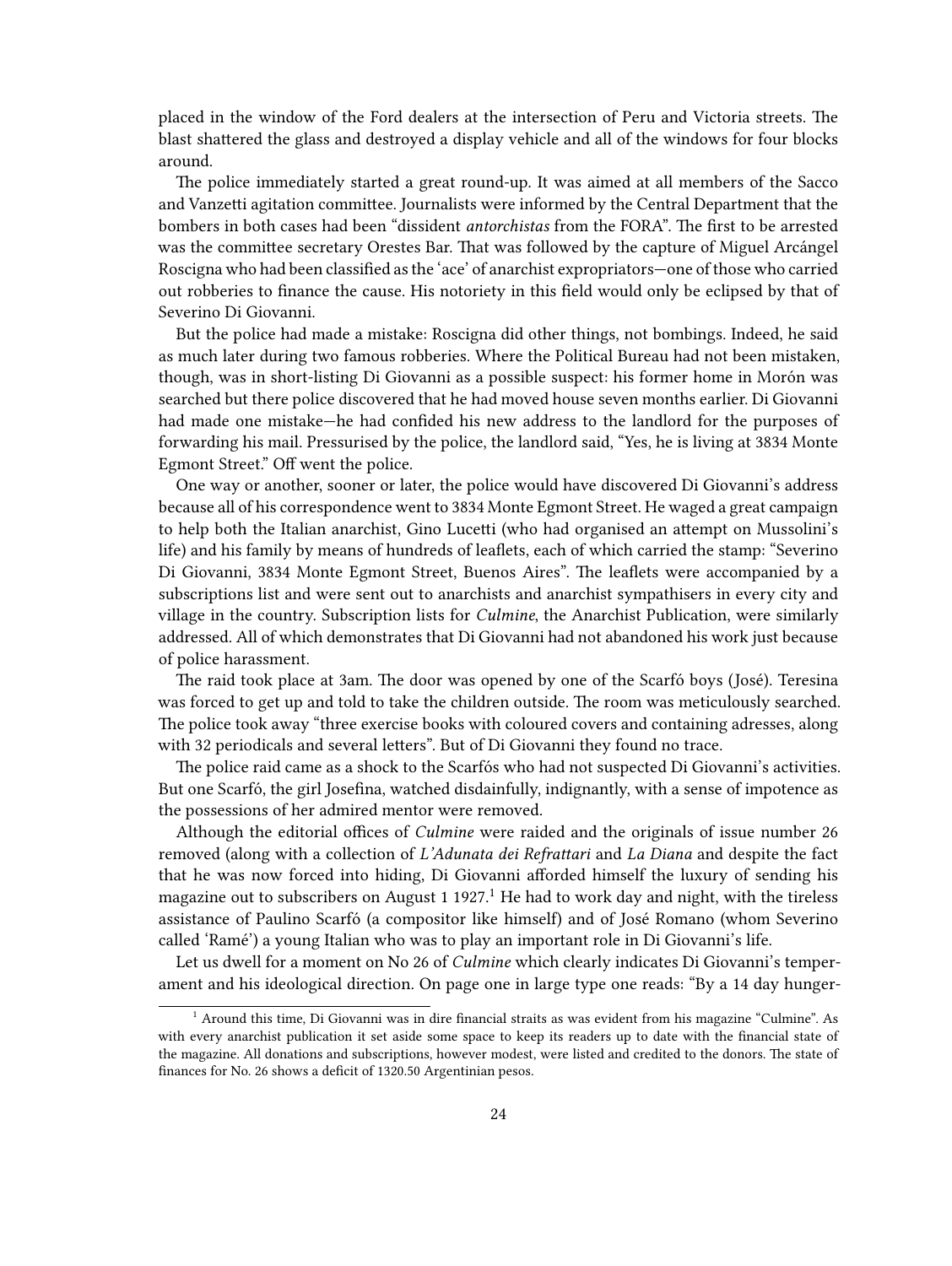strike and by their contempt for the intrigues of Governer Fuller, our two comrades, Nicola Sacco and Bartolomeo Vanzetti are etching upon the hard bronze plate of our history of rebelliousness, a glowing page of heroic anarchism. They have need of our COOPERATION in solidarity…"

The capitalised word "COOPERATION" is followed by an explanation of the meaning of the word. There is a sketch in which there is a man scaling a mountain and bearing a huge bomb with a lighted fuse upon his shoulders. At the summit of the mountain, one reads … UTOPIA.

The sketch is followed by the following appeal: "Iconoclasts! Rebels against all oppression and injustice! Young temperaments uncowed by all the storms of life, the time has come when we must COOPERATE with all our powers in order to save the lives of Sacco and Vanzetti, and the revolutionary dignity which moves us. Let us light the fuse on the dynamite of vengeance! Let us destroy the obscene caste of slavers and let us commit ourselves to the most desperate struggle for the complete liberty of the two inmates of the jail at Charlestown!"

On page two, in the *Face to Face with the Enemy* section, Di Giovanni is even more explicit and gives details of the activities undertaken and details of the attacks already carried out.

"Ours will be a cursory account, without the many details so beloved of the journalists of the daily press. By going right to the heart of the matter we shall offer our comrades a chronology of what has been the complement of a much larger protest: we refer to the protest which Sacco and Vanzetti have been mounting these past 14 days in the gloomy cells of Charlestown prison. On the night of Friday, July 22, in the space of one hour, between 10.30pm and 11.30pm, approximately, two bombs were exploded in the centre of Buenos Aires, thereby shattering the glacial silence which has lain like a deadly mantle over the most recent developments to come out of the Sacco and Vanzetti trial. Such direct protest was more than logical—it was necessary, to touch the interests and dearest possessions of the scum who meet in the shadowy recesses of Wall Street.

And so it was done!

The anonymous hands which lighted that fuse could no longer contain the inner torment which has been wracking them for so long, and faced with the jokes, the anecdotes and the political somersaults of Fuller, they opted to strike at the very heart of the monster."

After describing the attacks on the Washington statue and the Ford Motor Company's agency, *Culmine* supports these actions and says:

"We hope that these actions may be only the beginnings of a wider campaign which will be able to bring unity in a highly forceful way to the scattered resources of the anarchists."

After a reading of *Culmine*, the police had not the slightest doubt that the organiser of the attacks was speaking through its columns. Judge Lamarque released Roscigna, Bar, Badaracco, Garrido and Freijo, who had seemed likely suspects, because of the absence of any evidence to connect them with the attacks. The police remained determined to get their hands on Di Giovanni.<sup>2</sup>

<sup>&</sup>lt;sup>2</sup> About this time Severino Di Giovanni received news of the death in Italy of his friend and comrade Paolo Flores. It meant another emotional setback for him and one from which he did not quickly recover. He was to write an article for Culmine, entitled "Our Dead: Paolo Flores" and using the pen-name Essedi (S.D.)…

<sup>&</sup>quot;He wrote to me regularly in recent months. His letters, evading the tentacles of the awful fascist censors, bubbled with a thousand hopes and promises which he planned to grow in the splendid fertile garden of our evergreen ideals. But cruel Death had undermined the future of his burgeoning youth. And just as he was making ready to open up like a bud before the sun's caresses and to enhance the air with his perfumed poetry, he was uprooted, not even granted time enough to as much as hope for the beneficial kiss of life at full flower."

Di Giovanni is notably tender in his writing concerning his dead friend. That tenderness turned to ruthlessness later when action was called for. Apparently he was a wholly impulsive man who surrendered fully to his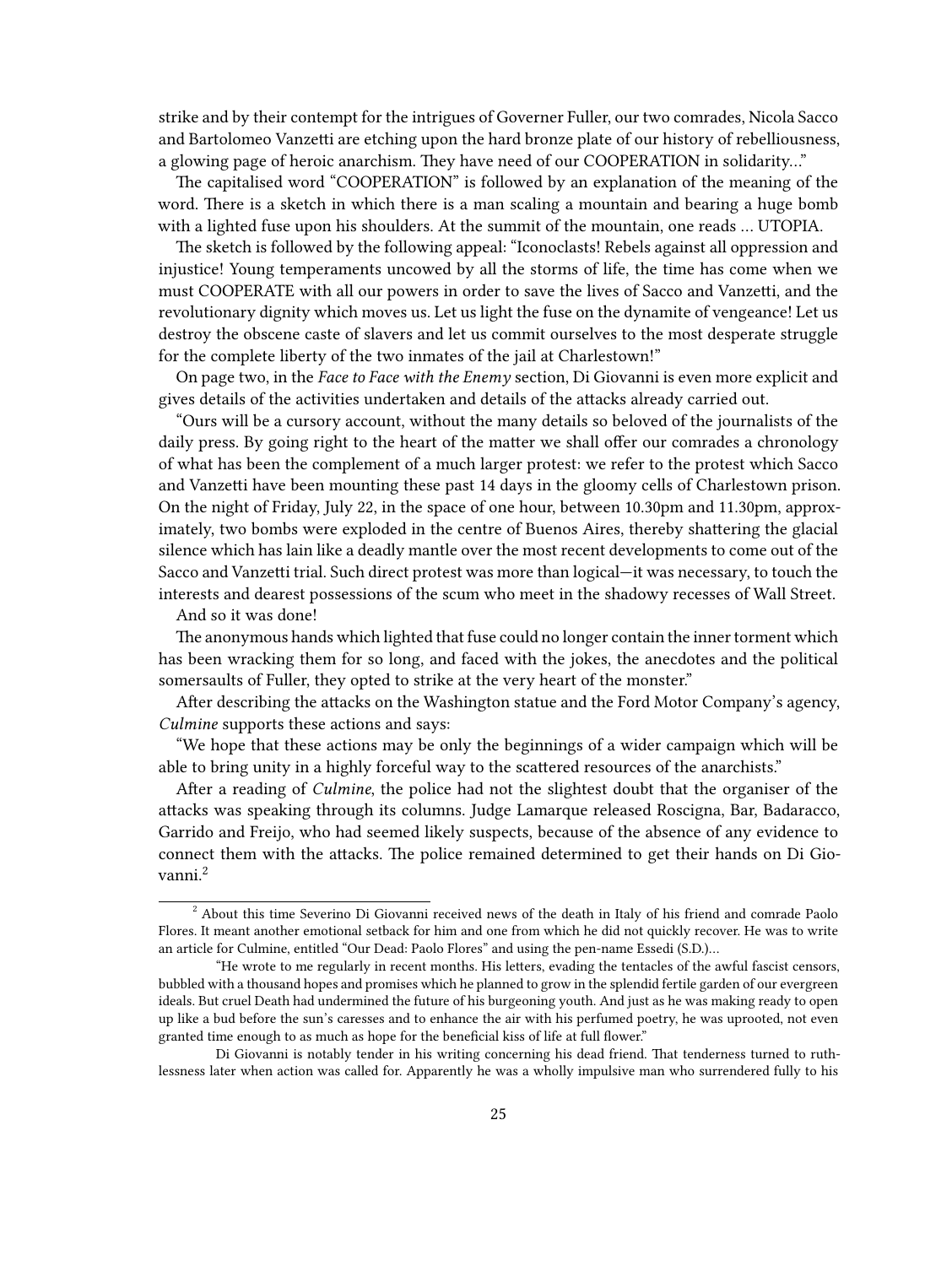The final date for the execution of Sacco and Vanzetti was set as August 10. On that day, the three main trade union groupings and the unaffiliated unions called for a general protest strike. The day opened with a series of bombings: one in the Courts of justice, another in the Vélez Sársfield railway station and a third on the tracks of the Southern Railways at the Australia Street bridge.

Three huge demonstrations had been scheduled for that evening: at 3pm, in the Plaza Once, a demonstration by the autonomous anarchist unions and the Sacco and Vanzetti agitation committee; simultaneously there was to be a rally

by the FORA in the Plaza Constitución; then at 4.40pm, the COA would demonstrate in the Plaza del Congreso. Alver had authorised the protest meetings, realising that they were the only safety valve available to people who were emotionally prepared to "do anything".

*La Antorcha*, the anarchist paper, carried the banner headline: "All of the fallen must be avenged. We may hang our heads if they are not!" And the headline on page one suggested... "After midnight…"

Precisely. Midnight was the hour awaited by agitated masses the world over with something akin to resignation. The campaign to save them had been so massive that the execution of these men was like a crucifixion. People waited for midnight as if a cataclysm was due.

Feelings were running so high that even Benito Mussolini, in a gesture calculated to win the support of the Italian working class, telegrammed Governer Fuller urging him to commute the death sentences passed on the two anarchists.

The public rallies were large and stormy. In the Plaza del Congreso, the libertarians Alberto S. Bianchi and Horacio Badaracco burned a United States flag. They were arrested and an incredible trial for treason began. Whereupon both launched a hunger strike which lasted for 35 days (and "without the fruit juice and sips of buttermilk that distinguish today's hunger protests").

But the execution was not carried out. The two men who had spent seven years behind bars received a further postponement of twelve days. The execution was put off until 12.00 midnight on August 23.

emotions and behaved as if intoxicated by the whole gamut of colours, struggles, contradictions, beauties, generosities, and be-trayals that life has to offer. Which is to say that he was a true Nietzschian. But to return to his article…

<sup>&</sup>quot;…Paolo Flores, a young man of 25 years, an enthusiastic comrade who had slaked his thirst fully upon the pure and crystal spring waters of our movement. Just when we were getting used to the rich potential of his thought and assuaging our hunger on the myriad hopes he offered with such prodigality, his generous plans were curtailed by an illness which carried him swiftly to his death. Weeks before he died he sent me a letter (in which he also spoke of the physical ailments which beset him) that was full of a host of beautiful things which his mind had conceived.

He intended to write a book entitled: "What is to be done: " and in it, to sketch roughly a study of fascism in Italy …it was to be a book in advocacy of freedom. In addition, he wanted to translate a number of obscure texts into Italian, texts which we published extracts from in No. 20 of Culmine under the title "For our publications". He was always in sympathy with the spirit characterising this magazine and made contributions to it under the pen-names Victor David, Armodio and V.D. In particular he used to send detailed letters which reflected the life of suffering in the boundless hell that is Italy.

<sup>&</sup>quot;For all their sobriety, his writings were distinguished by an acumen that invited the reader to seek his pleasure in reading them.

<sup>&</sup>quot;At this hour, grave with great events with a huge bearing upon the history of our movement, I cannot and a lump rises in my throat — do other than recall the man in these columns which he so zealously helped to make more interesting and purposeful.

Essedi."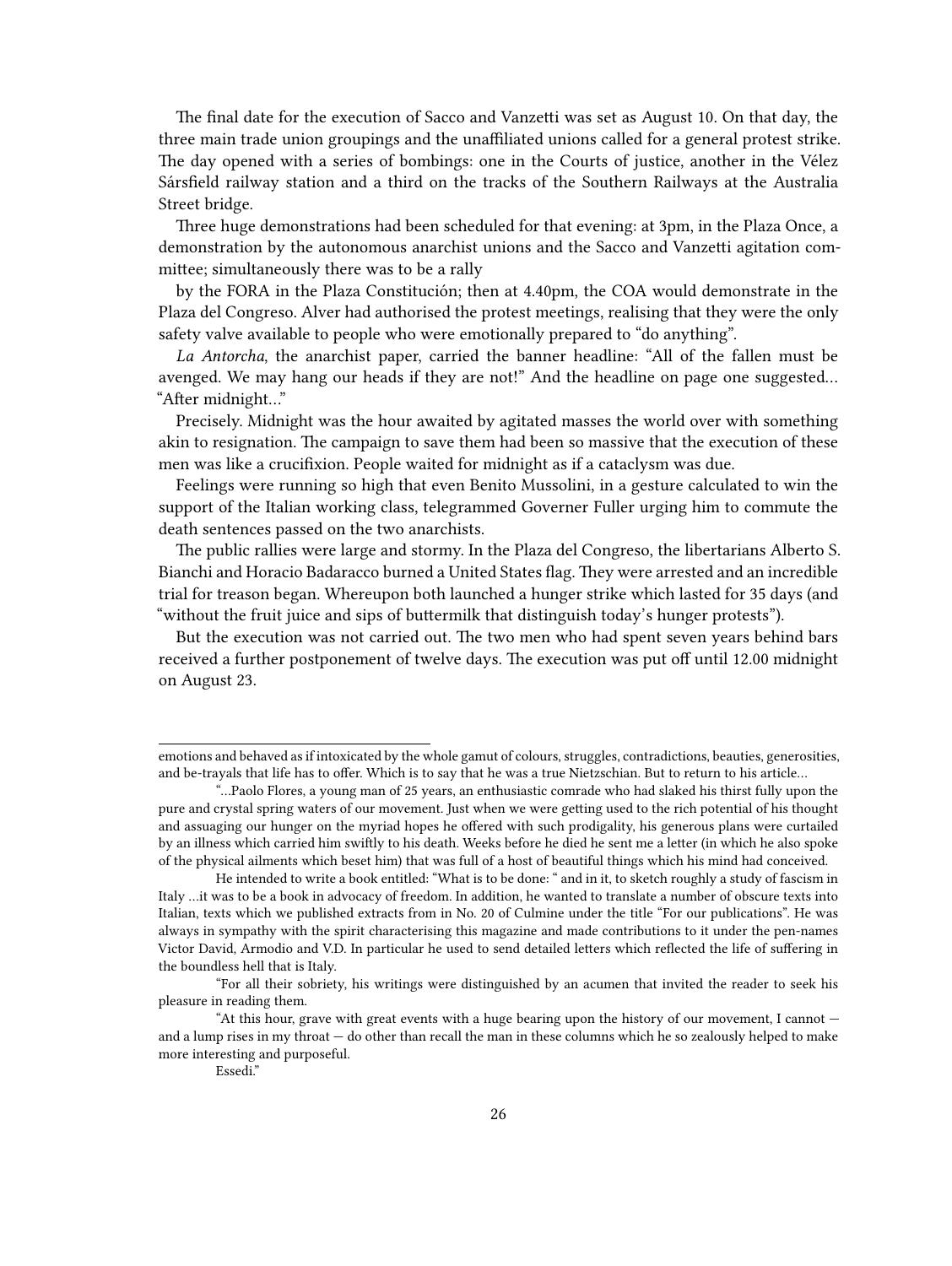Those twelve days were a time of ceaseless agitation and rioting workers. The police took a tougher line. Badaracco and Bianchi continued their hunger strikes. The autonomous groups organised work stoppages and demonstrations to protest at the actions of the US courts. The US *chargé d'affaires* placed an insertion in *La Nación* in which he tried to show that Sacco and Vanzetti were common criminals and that all the proprieties of the legal process had been observed.

Don Eduardo I. Santiago, chief of detectives in the Buenos Aires police, had assured journalists that everything was under control. Asked whether he feared an attempt on his own life, he sneered, "nothing is going to happen". The next night, (August 16 1927) a little past 10.00pm, the Almagro neighbourhood was startled by a most powerful explosion. A bomb which was described as "exceptionally powerful" had just exploded at 944 Rawson Street, at the luxurious home of Don Eduardo I. Santiago. Placed on a balcony leading into the drawing room, it had obviously been intended to kill Santiago, who had however retired to a neighbouring bedroom only minutes earlier. The furniture in the drawing room and in the hall had been completely destroyed and the balcony and windows reduced to smithereens. The contents of feather pillows lay strewn all about. The reporter from *La Nación* waxed poetical in his description, "feathers covered a chandelier like a coating of fine snow."

Wisely—the anarchists were to say afterwards—there would be no more declarations from Santiago. Indeed, subsequent inquiries were conducted by the head of the Political Bureau in person.

At last the fateful night of August 22 arrived. A huge multitude assembled in the cafes in the Avenida de Mayo awaiting the dreaded news. The anarchists met in the cafes in the Boedo district, their favourite meeting places. The crowd stood their ground until the dawn came, waiting for the early editions. Some, who had friends on the editorial boards were able to release the news early. Yes, they had killed them, at 12.00 midnight on August 23, Sacco first then Vanzetti. Both men went proudly to their death with cries of "Long live Anarchy!".

Faces displayed a sense of outrage; there were tears of grief and a sense of helplessness. The incredible phenomenon spread all over the world: rarely had so many tears been shed, rarely had people reacted with such violence against the deaths of two men, two humble Italian immigrants charged with robbery and murder by one class while the other class exalted them as martyrs for the freedom of mankind.

Somewhere in this throng had to be the hunted Di Giovanni alongside the Scarfó brothers and other friends. Evidence of that is the letter which he sent one year later (by which time he was a fugitive hotly pursued by the police after his terrible attack on the Italian Consulate) to his beloved Josefina Scarfó, and which was dated pm, August 24 1928.

"I well remember how, a year ago we felt torment, threats, hope and fatigue. On the morning of the  $24<sup>th</sup>$  (no, the  $23<sup>rd</sup>$  to be more precise) I made my way home after a night of unachieved struggles. They had executed them—in dastardly fashion in a Charlestown cell—and everyone's heart shrank and his fists clenched. You—and our other female comrade—you wept as you learned the news. Ah, the beauty of the female heart, full of pure and celestial love! You wept and in your generous heart damned the evildoers, those cowards with their powers, and out of this tragedy you fortified your iconoclastic, rebel faith and purged your soul—already so pure—and from the hedges which line our libertarian pathways you harvested, hands full of all the flowers of a great redemption and clutched them to your breast with all the rapture of the 14 year old which you then were. Do you remember?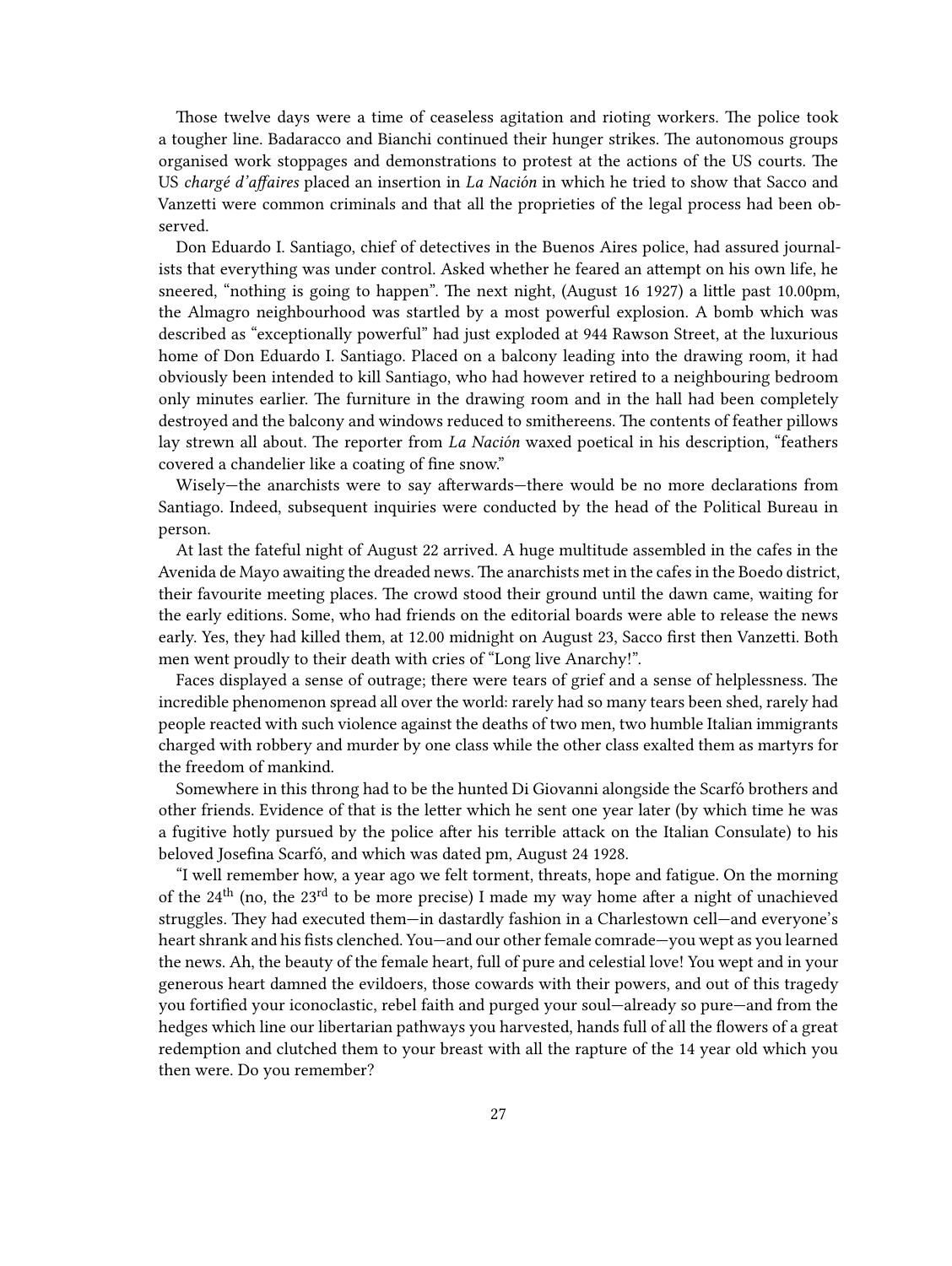"Just then the struggle was raging in every corner of the globe. In Chicago, a twin spirit to your own raised a most beautiful monument to the heroism of young womanhood. Do you recall Aurora D'Angelo? She was beautiful like you. She was generous like you. She, like you, lovely child of anarchy, is scorned! Ah my sweet companion! Ah, my great love..!

"In the year since—nothing. The newspapers—theirs and ours alike—report nothing new. All of the heroic power of iconoclastic rebellion is resting in dreams and promises. I want to believe so! Because no one who has a heart that is fertile soil for generosity and solidarity can keep silent, or sleep, or squander himself in inactivity. The two martyrs in Boston have sowed the finest seeds of the season and have worked a highly fertile soil which cannot long delay in producing the ripened fruits of liberation.

"But this year, nothing. Tomorrow we shall see weeping and gnashing of teeth from the scribes and pharisees of the tired old anarchism of the puppet and operetta. But should some nameless hand assume the task of marking this blood-stained date, this awful tragedy perpetrated on the flameless pyre, ah, why then, those same scribes and pharisees will hurl their crocodile anathemas beyond even the seventh ring of heaven. They always do this, they always act like disciples of Saint Ignatius Loyola. They do no more than walk—and falsely—in the footsteps of the most rancid and warped Jesuitism…"

That letter of August 24 1928, when Di Giovanni was already being violently attacked from the pages of *La Protesta* because of his individualist actions, broadens our understanding of him.

The news of the deaths of Sacco and Vanzetti broke on August 23 1927. On that day there was a general strike, organised by the labour centrals; bombs went off everywhere and there was a riot in the Avenue de Mayo, culminating in the burning of a tram.

But that is as far as it went. Once Sacco and Vanzetti were dead these activities faded until gradually they were but a memory, and perhaps a symbol, for some years more. Governor Fuller was right perhaps to give the order to kill them! He believed that the two anarchists were less dangerous dead than alive.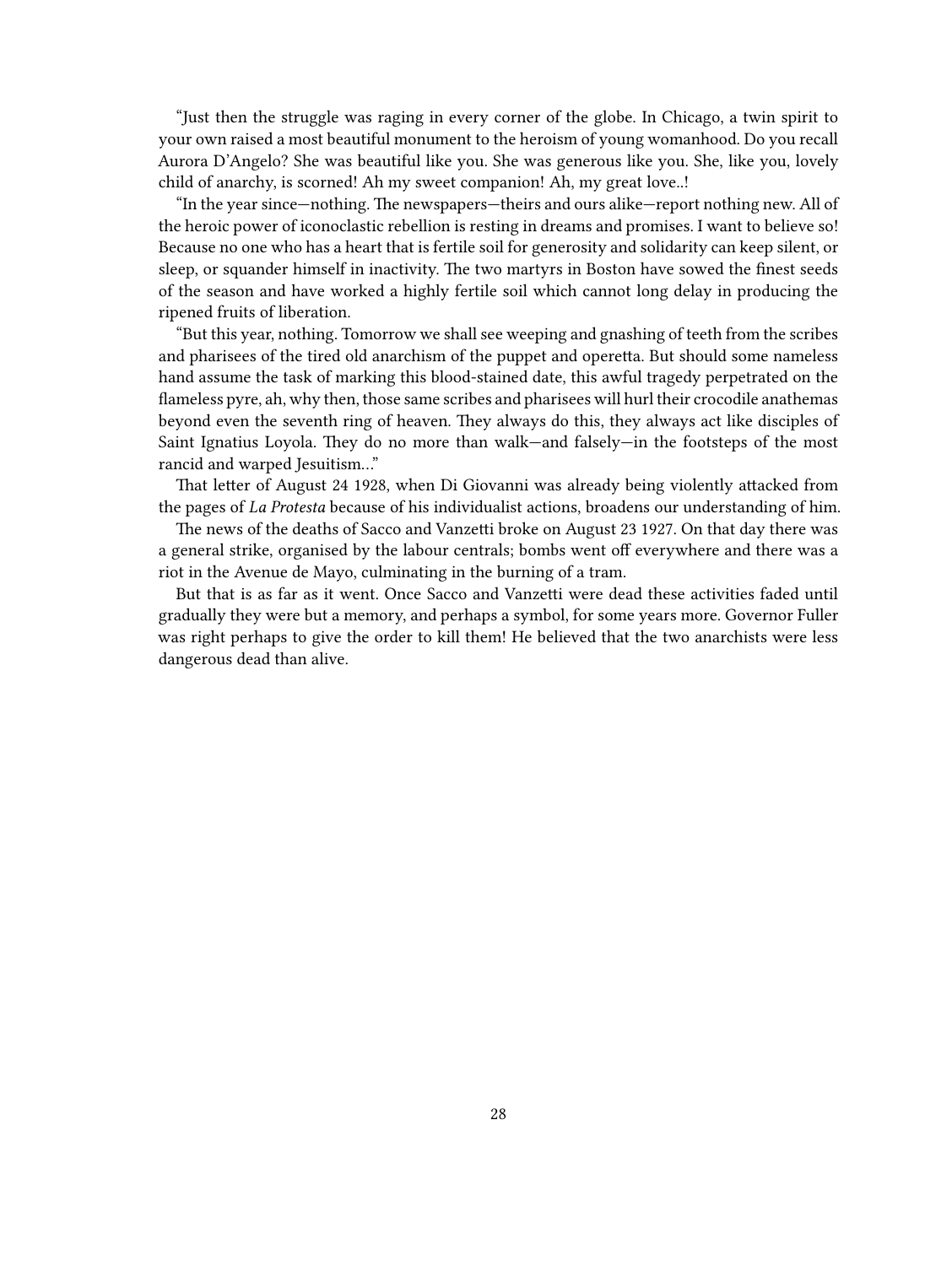## <span id="page-28-0"></span>**III. Error, cruelty and blind obstinacy**

In the eternal struggle against the State and its props, the anarchist who is fully alive to his function and his rebelliousness which arise out of the ideal which he professes and out of his conception of action, cannot very often foresee that the avalanche which he will shortly bring tumbling down the hillside will trap his neighbour's tail…this neighbour who is absorbed by contemplation of the heavens. Nor does he see that he is treading on the corns of another who insists on remaining inert, no matter what may be going on all around him. It is an inescapable part of the struggle that the anarchist does not purposely seek it out of mere whimsy, but that the note of violence crops up in his path as a result of a series of coincidences. The usual recriminations and talk about 'differences', and serenades to remorse, and nitpicking and usual abuse and disavowals …none of these can repair the inevitable. If this is the road we must take, we cannot do it sustained and fettered by some phoney unproductive sentimentalism without also setting obstacles in the path of what we seek to advance as the goal of energetic rebellion.

Severino Di Giovanni—*Terrorism*

In the months that followed, Di Giovanni kept changing address. It is evident that at some point he had lost the means to produce bombs because it was only at the end of November that he sprang into action again.

And it was during these months that there intruded into his life a factor to which he was to commit himself with the same zeal and passion as to his ideals: love. That fourteen year old girl had brought something new into his life, a sentiment hitherto unknown to him. He was deeply fond of his wife, Teresina, but she was a good wife and nothing more …a gentle quiet woman, typical peasant stock. But he could not discuss his ideas with Teresina nor could she share his dreams. She had never asked or claimed anything of him; indeed, her life with him had been full of difficulties and she had known no ease since they had been forced to leave Italy. By contrast, the adolescent Josefina Scarfó with her fiery eyes and intelligent features bombarded him with questions about a thousand and one things, ever eager to learn more and unable to comprehend how the world could be against men of his sort who were totally committed to the struggle for freedom. She was precisely the sort of person that this twenty-six year old man had need of as a confidante, someone to support him in all of his struggles, disappointments, defeats and illusions.

Each of them burned with love of the other, but neither knew how to communicate it. Josefina, because of her inexperience; Severino because of a shyness which made him freeze in her presence. He was after all in the debt of her two brothers, Paulino and Alejandro, who had taken him into their home.

Even so, Di Giovanni needed this girl. He needed to see her and chat with her all the time. He was deeply in love, powerfully attracted and enchanted by the freshness, naivety and at the same time profundity of the girl.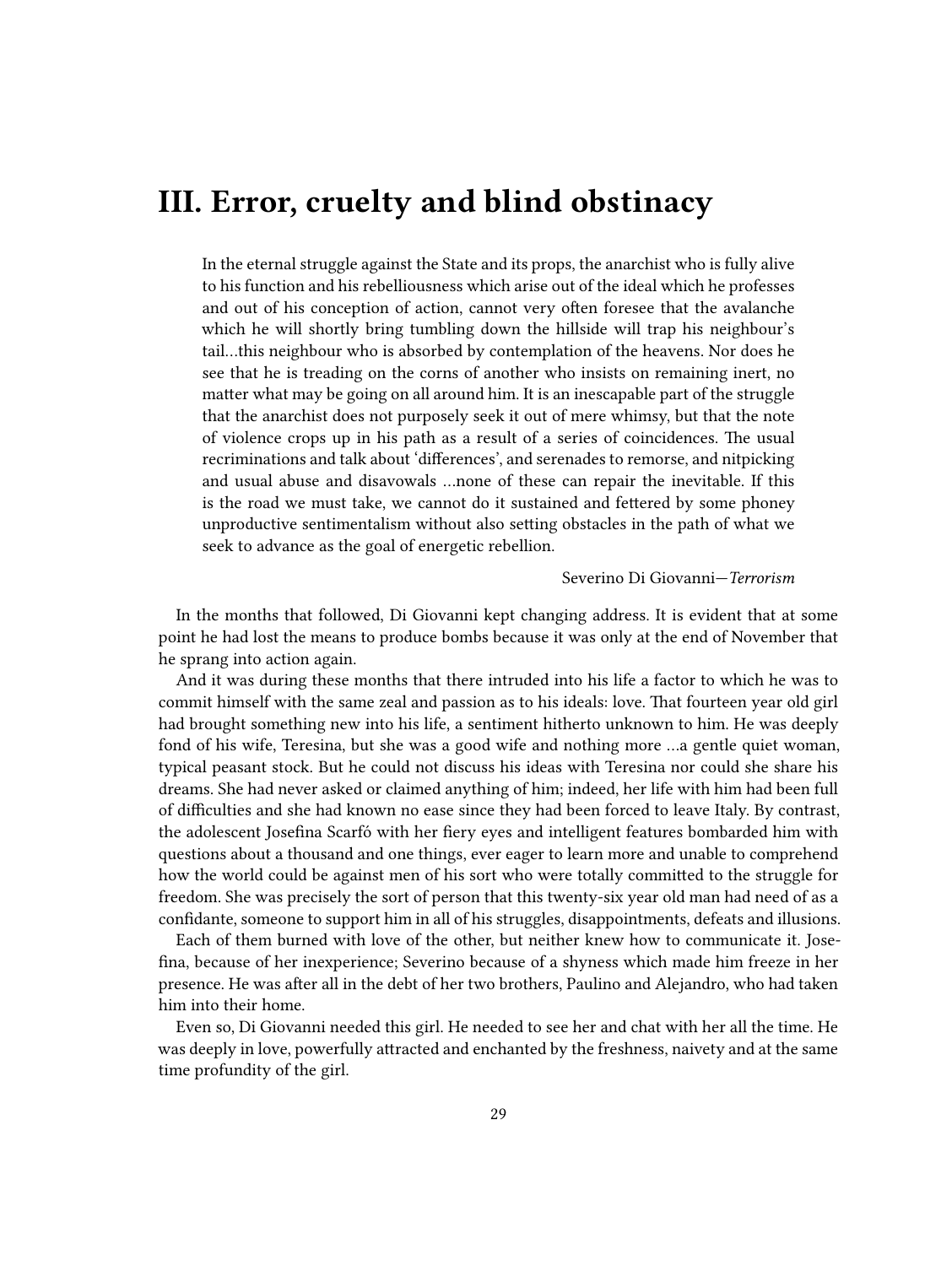He was a man of such temperament that he was only able to find peace with such a woman. Di Giovanni had many admirers among men but no friends. He was forever at odds with them. He had alienated Aldo Aguzzi, his mentor; he had quarreled with the men around *La Protesta* because he disagreed with their methods of action, and the same with the *La Antorcha* faction, accusing them outrightly of cowardice; he had even argued with Alejandro Scarfó. There was only one man with whom he was never to fall out…that was Paulino Scarfó, a solitary, introverted boy of few words but with an intense devotion to libertarian ideals which he would remain faithful to until he died at the hands of a firing squad.

Di Giovanni hesitated and tried on more than one occasion to shrug off his love for the teenage Josefina. But to no avail. Aside from his friendship with the Scarfó family, he was restrained by the fact that anarchists make a cult of having a private life which is beyond reproach.They disdain marriage as an institution and hold in contempt all moral and sexual prejudices, but anyone who gets entangled in amorous adventures is looked at askance, especially if their partner in the affair is scarcely more than an adolescent and, to boot, the sister of one's comrades. But Di Giovanni flew in the face of even anarchist prejudices. Gambling his life in an endless contest with society, risking himself day in and day out in the fabrication of explosives and using his spare time to compose leaflets and agitational periodicals, he still waited at the corner of the Estanislao Z. Zeballos Ladies' High School for the pupils to come out. And then he and his second year student would stroll together like just another couple of lovers.

Their relationship was shrouded in absolute secrecy. Not even the Scarfó brothers suspected. Paulino may have suspected something but he never said anything to his sister: he was too fond of her (and she was too strong a character) for him to attempt to prevent her. In any case he held Di Giovanni in such high esteem that anything he chose to do was all right with him.

When the net was about to close in on them, Di Giovanni fled to the Delta area.<sup>1</sup> But he soon had to flee from there too for the police were tipped off that—"Severino Di Giovanni may be found in Tres Bocas (Arroyo Pajarita) in the estate known as De Marcé: every day he makes his way to the San Fernando canal at 7am or 7.30 and at 9.30 leaves by means of the Arroyo Pajarito ferry which drops him outside the Prefectura or just behind the railway track."

Despite such detailed information, the fugitive evaded capture. Meanwhile in the Scarfó home, the parents had told Paulino and Alejandro in no uncertain terms that Di Giovanni would have to go; since the raid on their home, the Scarfós had realised that their lodger was a dangerous man. Teresina was informed of their decision and she packed their things. Di Giovanni personally arranged the move with the carter Juan Rotti, a fellow Italian and anarchist. Using a cart belonging to the *La Familiar de Avellaneda* firm, Rotti ferried away the Di Giovanni's few pieces of furniture, clothing and books and took them to 3051 Gaona Street where the family had taken two basement rooms.

But the Di Giovanni family was to be there for scarcely two months. Severino suspected that his address would quickly be discovered and so, at the end of October 1927, again with the help of Juan Rotti he moved once more, this time to a small house at 1030 San Nicolas Street.

Severino's intuition had not misled him: only a few days passed before the police turned up at 3051 Gaona Street. The caretaker admitted that Di Giovanni had been staying there and had had

 $1$  He was to be conducted there by Gino Gatti, an intelligent if taciturn fellow who was the real "logistical" genius of anarchist expropriation in Argentina.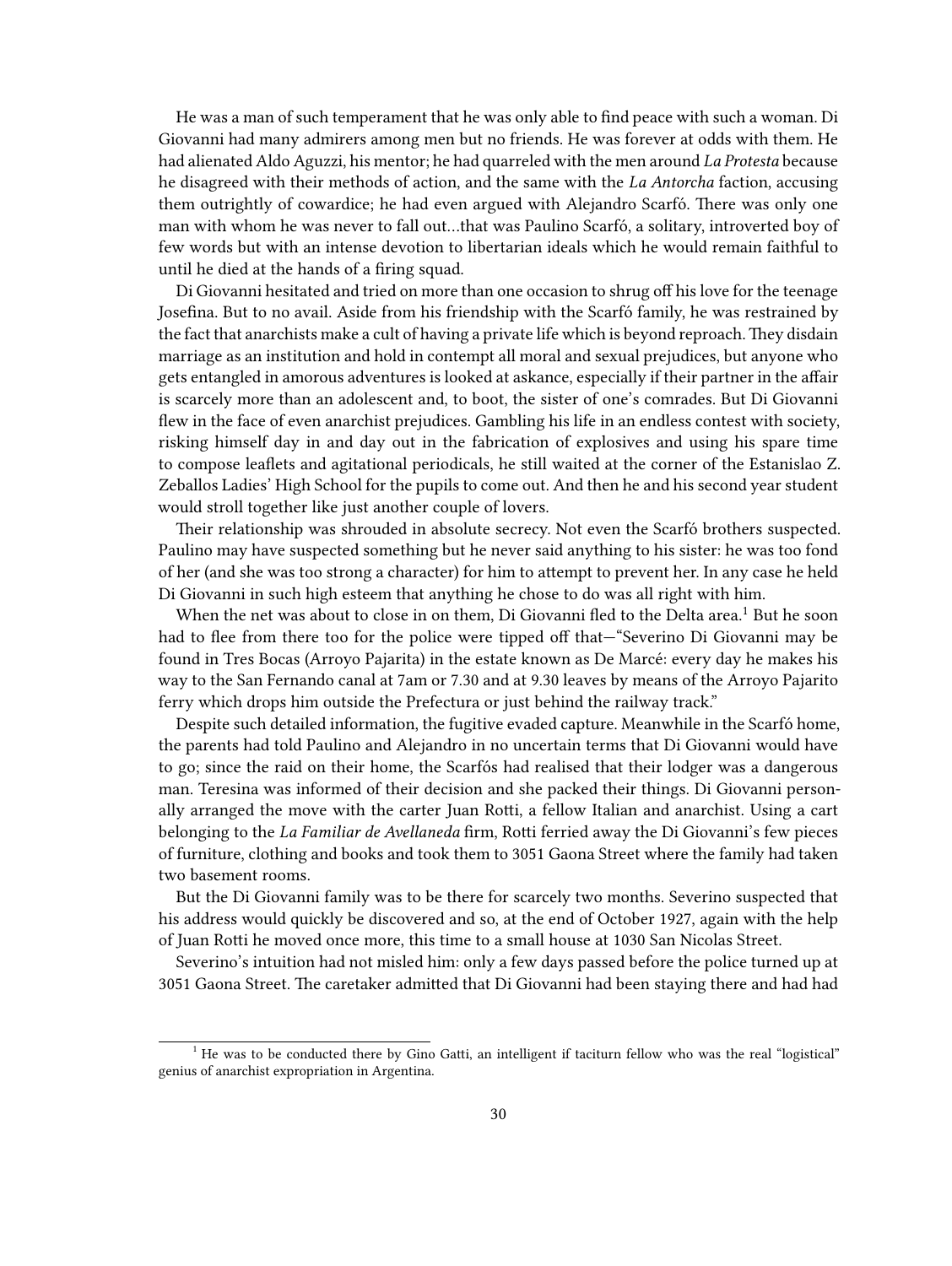many visitors, especially on Saturday nights. And that when those visitors had gone, it had been with the utmost circumspection.

Alejandro Scarfó had informed his parents that he was moving to Mendoza in search of work but they knew perfectly well that he was off to join Di Giovanni…that man who had such an influence on their three children. Sure enough Alejandro did not go to Mendoza but moved in with Di Giovanni in San Nicolas Street. One month later Paulino Scarfó joined them. The Two Scarfó boys were just eighteen and twenty years old.

Little by little, Severino Di Giovanni was gathering around him all the men of action of Argentinian anarchism—the men who wanted concrete action and were not content merely to hand out leaflets and deliver lectures.

During the months when he had been on the run, Di Giovanni had lost his bomb-making facilities, but by November 1927 he was back in action again avenging the deaths of Sacco and Vanzetti. He deliberately selected as his target the Combinados cigarette factory.

The owner of the factory had come up with a somewhat harebrained idea in his eagerness to make money. He wanted to market a new cheaper cigarette for workers and, for some reason, it occurred to him to adopt the brand-name 'Sacco and Vanzetti'. These were, of course, famous names but anarchists took a very dim view of the marketing scheme. On November 26 a bomb of the type customarily employed by Di Giovanni shook Señor Bernardo Gurevich's tobacco plant at 2279 Rivadavia Street. Damage was considerable and the same day the dim-witted entrepreneur decided to shelve his plans for 'Sacco and Vanzetti' cigarettes.

*La Antorcha* welcomed the bombing of the Combinados plant in these terms, "Through the mediation of communists and 'antifascists' the leftist Jewish owner of a tobacco plant in this city tried to obtain the agreement of Nicola Sacco's widow for the marketing of cigarettes under the brand name of Sacco and Vanzetti. However, things did not develop along the lines which this merchant intended. The grieving, dignified protests of Rosina Sacco were echoed by the protestations of Buenos Aires anarchists. The simple discovery that such an attempt was being made to make capital out of the two martyrs incited a just anarchist protest. On November 26, a powerful dynamite bomb destroyed the tobacco merchant's business. That bomb, which was only a warning, spelled it out clearly that one cannot capitalise on the sacrifice of our two fallen comrades."

But Di Giovanni did not agree with the praise offered by *La Antorcha*, nor did he care about the disdainful silence hitherto maintained by *La Protesta*. From the pages of *Culmine*, he continued to insist that the names of Sacco and Vanzetti should not be forgotten and that those names should be taken up as the banner of ultimate rebellion.

And so, on Saturday December 24 1927 he attempted what he believed to be a master stroke against two US banks. It was then that Severino Di Giovanni committed his first grievous mistake. At this point his tragedy began, and it would culminate in his attack upon the Italian Consulate. From then on, because of his refusal to concede his error, because of his obstinacy, because of the rebel in him, he was to drift away from the people and from his ideal which from the start (let no one deny this) had been the struggle for a better fairer, more free existence. Severino Di Giovanni was to see his rebellion through to the end and in this he showed integrity: unfortunately he also became cruel. Not because his was the heart of an assassin and not out of any bloodlust, but because he found himself trapped in a circle which he himself had traced out in his spontaneity and rage and from which he could discover no way out.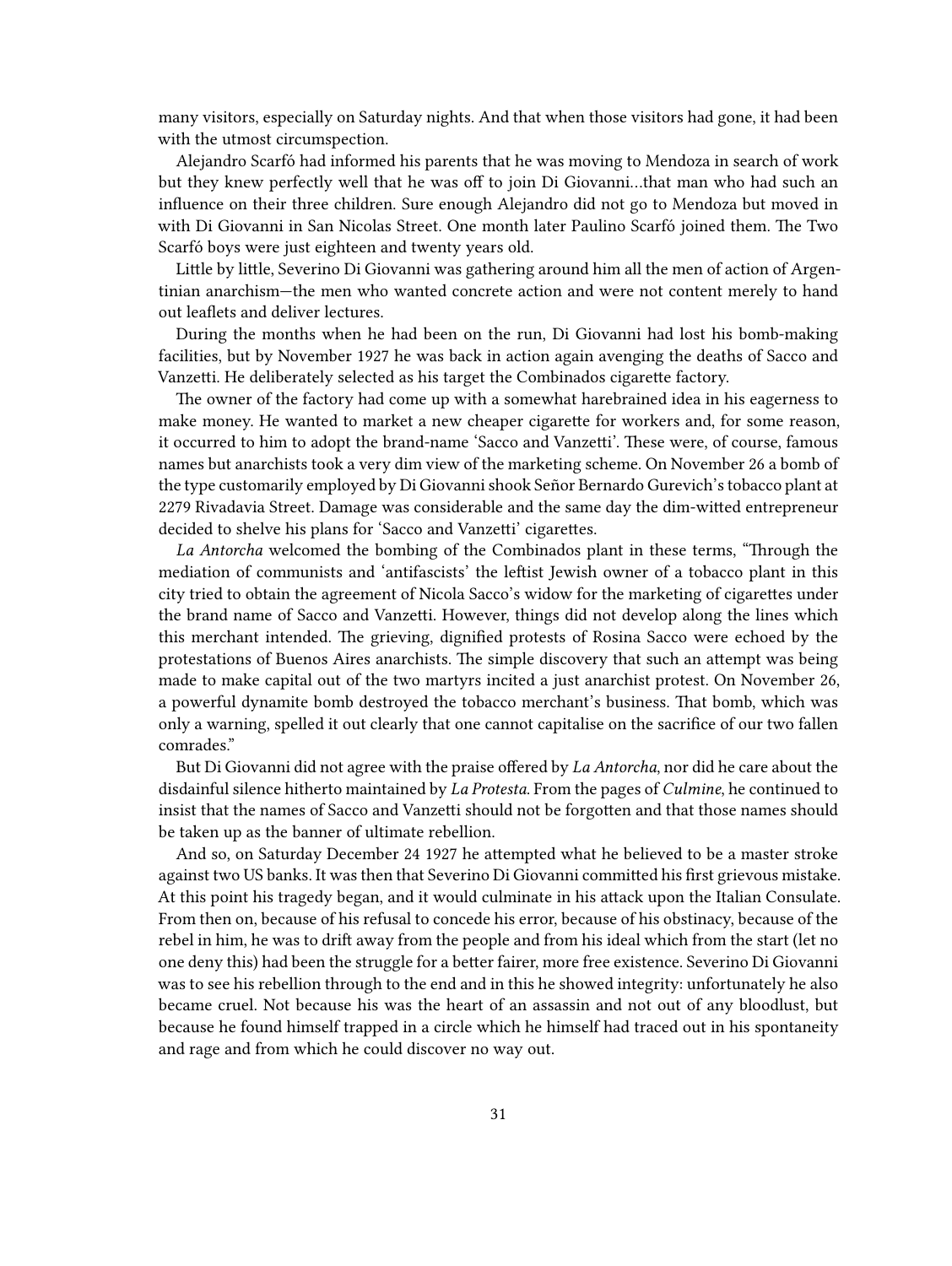In a quarter of an hour the banks would all be closed. In those days they were open on Saturdays as well as week-days: on Saturdays they closed at noon. People were in especially good spirits. Christmas Eve was only a few hours away and everyone wanted to get away from work as early as possible and make for home.

Around this time of day, near the telephone booth in the huge hall of the San Martin branch of the City Bank—with its all-glass front—stood a certain Taboada, a man of a kind often seen in Buenos Aires: he hawked contraband goods and also collected lottery coupons. Today he had something special to sell—French champagne, which he was offering to the bank employees. He was about to leave when, almost on the doorstep, he was called back by three tellers who wished to make a purchase. At that precise moment a stranger entered the bank, bearing a small suitcase. He walked over to the telephone booth, left his bag alongside it and stepping into the booth pretended to make a call. There was nobody near the booth itself: everyone was over by the counters. The stranger hung tip the receiver and left as casually as he entered. With this difference—he had left the suitcase on its side, not standing upright. The acid had already begun to work.

Poor Taboada retraced his footsteps along with the women employees in order to handle their orders more easily. He stopped by the telephone booth. As one of the women turned away to return to her work there was a scorching blast of flame followed by a deafening explosion. It ripped through the hall of the National City Bank like a tornado, tossing bodies, furniture, splinters and bank notes into the street. There was tremendous panic. So huge was the blast that for a moment the city centre was paralysed.

As the crowds raced towards the City Bank which now resounded with screams and shrieks and curses, either the same stranger, or another, walked into the Bank of Boston premises at the junction of Bartolomé Mitre Street and the Diagonal. He too carried a case which he would leave behind a desk while he filled out some bank slips. Five minutes later, flames erupted just as they had in the City Bank. But that was all. No explosion followed. Customers fled in terror. The premises were left empty. Curtains were hurriedly drawn and the city dwellers shivered in terror. The only noise was the whine of ambulances and fire sirens as they rushed to dig out bodies from beneath the debris. Experts were dogmatic: this was the largest explosion ever seen in Buenos Aires. 23 people had been injured. One died…Taboada who was blown to smithereens. A few hours later the death toll doubled when a nineteen year old bank clerk Magda Angélica Villar who was about to be married, also died. Her honeymoon in Córdoba had all been arranged.

Severino Di Giovanni had made his first mistake. And two innocent people were dead.

What was the reaction from Argentina's anarchists? *La Protesta* was thoroughly opposed to this latest act by the Italian anarchist. And *La Antorcha*? It is very hard to applaud an individual action which has cost the lives of innocents but *La Antorcha* was also reluctant to criticise a comrade who had, after all, risked so much and who did so whether rightly or wrongly, to vindicate the memory of Sacco and Vanzetti. *La Antorcha* did not applaud, although it did justify the outrage, describing it in its edition of January 6 1928 in these terms…"It was inevitable".

"Popular sentiment", it explains—"the sentiment of the proletarian masses which is able to form an opinion of the facts has been able to sum up in a single phrase familiar to all, its opinion concerning the explosion at the City Bank. IT WAS INEVITABLE. That phrase, which encapsulates the opinions of the people, asserts their staunch belief that the passions of grief and hatred whipped up by the murder of Sacco and Vanzetti would not be dispelled by words, and it indicates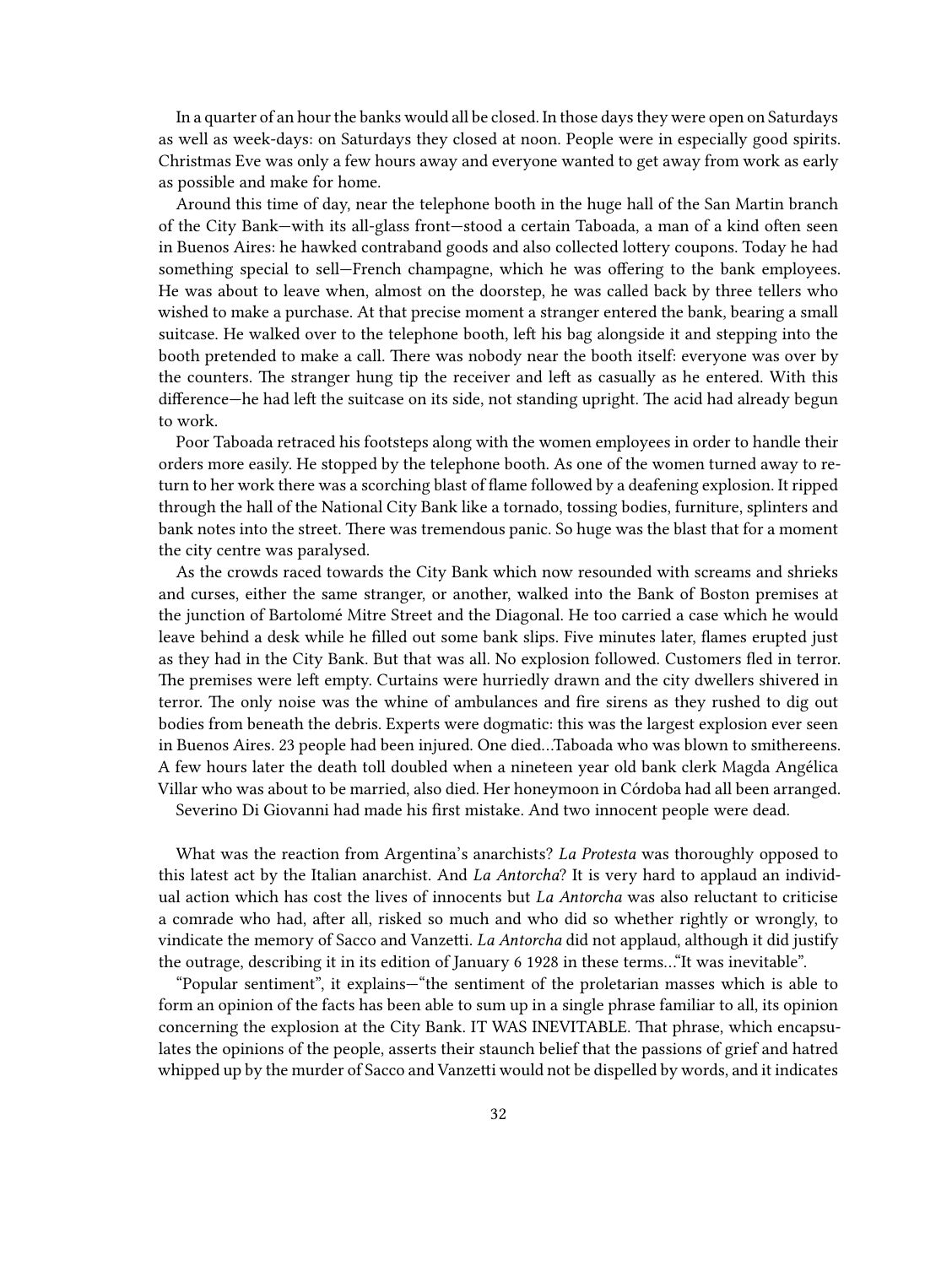the avenging intent of the explosion. And people are not wrong in this belief: the opinion, like the conviction is well founded. On the contrary, all who have denied, with a zest better reserved for other matters (a reference to *La Protesta*), that this act could possibly have had this intent, are deceiving themselves, or trying to. Or do they believe that the grief and indignation evoked by this horrendous tragedy has simply evaporated? Do they imagine that it was all ended by the electric shocks that 23<sup>rd</sup> August? Did not they expect those sparks to set those bombs alight?

"Men of little faith, men of feeble minds, who would offer your guidance to the people, listen to what the people tell you…"it was inevitable". Thus do the people assert their conviction and point to the meaning behind the action".<sup>2</sup>

Rodolfo González Pacheco also adopted a position on the outrage perpetrated by Di Giovanni, through the columns of *La Antorcha*. It was entitled, "The dead speak out".

"(…) No one, not even poor Taboada, for whom the blast must have been like a thunder-bolt, no one felt the blinding heat and the trembling inside that flared and shook us on the way back from prison when we heard of the bombs. Because for months past we had been feeling the acid eating through the cork partition. Because we had envisioned the forging of the steel casing, its being packed with explosives, and the fitting of the bolts. Because we had heard the passage of that unknown figure walking by with his cold suitcase in his hand, like a dead man, his tongue mute in his mouth. Because we had been expecting as much…

"Do you know what it is like to know that fate is on the move and marching closer? Can you imagine the anguished days and nights which that must mean for a man who loves his fellow men, even the most infamous of their number? No, you cannot know that, unless you are anarchists.

"But we know it! Haul us before the courts, you judges! Bury us in your dungeons, throw us at the mercy of your patriotic brutes. We know!

"We know that the dead talk. That beneath the grand words of Sacco and Vanzetti, of France and Debs, lay still greater words: that behind the sobs of Rosina Sacco and Luisa Vanzetti lay a sea of desolation: that the pain felt by Dante Sacco, the child, and Malatesta, the old man would be but a shadow stalking all working men. And we knew that, along with the filings clinging to the fingernails of the smith and the cement staining the shirt of the bricklayer and the glint of their tools, a casing—only one?—was being shaped, and into it would be poured all the grief, anger and courage which you bourgeois had unleashed upon the world. And there was something else that we knew too: that some unknown had to pick it up and plant it where it would explode in front of your strong-boxes. Because he knows that your heads are filled with gold and he was going to force your ears open.

"No one, not even poor Taboada, for whom the blast must have been like a thunderbolt, no one felt the scorch on the face and the shaken innards which flared and shook us on the way back from the prison when we learned of the bombs. Because we knew and had been expecting as much. We knew that you bourgeois had set off the inevitable process and we had been expecting, waiting for just such inevitabilities as these.

"How fortunate you are, you who never know or anticipate a thing, can you comprehend the author of these acts now? Of course not. Even should you jail all the anarchists on earth, the one who did it, who may yet do it, who will do it, is the only one—and listen well to this!—the only one who will elude your grasp. He will pass among you carrying the invisible bomb in his hand, like a dead man, his mute tongue in his mouth. But dead men talk!"

<sup>&</sup>lt;sup>2</sup> These lines were penned by the editor Alberto S. Bianchi, who died on May 11, 1969 at the age of 71 years.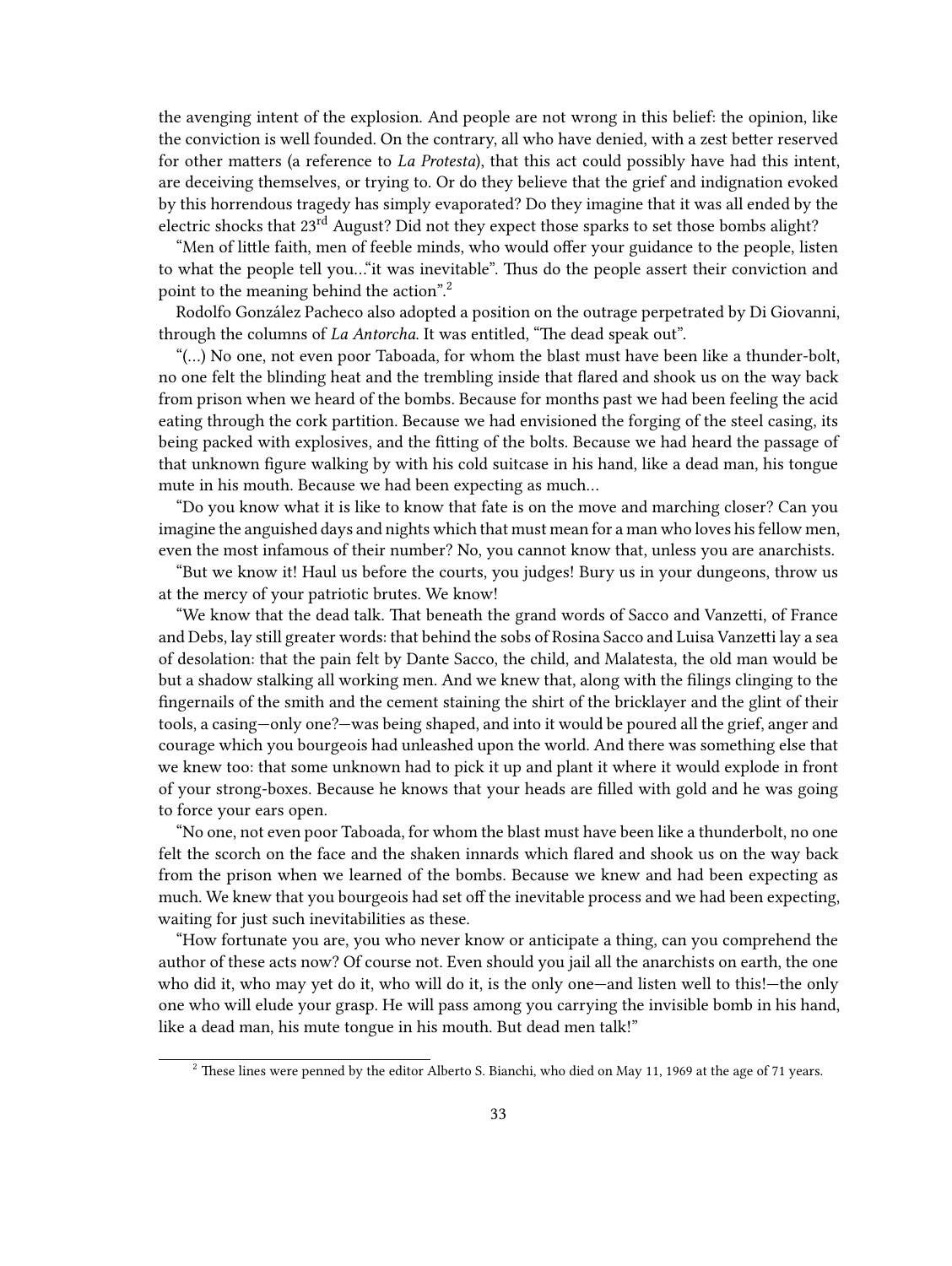The police were at a loss. Whereas every anarchist likely to go in for bombings had a dossier on him, they had not enough evidence to bring charges against any of them. Their only leads were a scorched suitcase and the bomb which failed to detonate. Naturally, throughout that Christmas they made the usual round up of anarchists who then spent the holiday in the cells. But the Political Bureau was not misled. To them only one man could have been responsible …Severino Di Giovanni. So they devoted all of their efforts to tracking him down.

Towards the end of January 1928 they had succeeded in locating his home. In this they had been assisted by an anonymous letter written in dubious Spanish and apparently penned by an Italian. There could be no doubt about it: the *Culmine* group contained a traitor.

On January 31, the Political Bureau discovered through an undercover agent that Di Giovanni was living at 1030 San Nicolas Street. Their report adds: "It is frequented by anarchist elements including a certain Scarfó and a brother in law of the same, by the name of José…" And then there follows a surprising paragraph which states baldly that Di Giovanni was a born agitator… "The subject Severino Di Giovanni frequents the barber's at 3537 Virgenes Street, making propaganda on behalf of his anarchist ideology among the customers."

They were closing in on him. But they held back from arresting him, hoping to catch him redhanded. The police were tired of arresting suspects whom the judge would later be obliged to set free for lack of evidence.

The following day, undercover agent José Larrosa of the Political Bureau reported, "We are informed that last night around 20.30 hours the subject Severino Di Giovanni made his way to 3834 Monte Egmont Street where he talked with the subject José Scarfó, a cabinetmaker by trade. After half an hour the two left together and made their way to a cafe at 1100 Oran Street where they had lengthy conversations with others who were there before them. At 1am Di Giovanni made his way home in the company of another subject who later said his farewells and made for Monte Egmont." One can see how Di Giovanni risked everything in order to exchange a few words with América Josefina, and how the Scarfó parents were powerless to prevent him from entering their home. Di Giovanni counted upon the friendship and sympathy of José Scarfó, another of Josefina's brothers, who was not yet an anarchist.

But his time was approaching. The next day (February 2) the undercover agent reports… "At 18.000 hours the subject Scarfó left 1030 San Nicolas Street. He looked all round to check that he was not being followed. I followed him as far as 3846 Monte Egmont Street where he remained until 21.00 hours before going to the cafe on the corner between Rivadavia and Esperanza. There he met Di Giovanni and they spent some time reading manuscripts."

The anarchists were building up a new campaign. Now that the agitation on behalf of Sacco and Vanzetti had ended, they were about to start a campaign on behalf of Radowitzky, the killer of Ramón Falcón, who had been incarcerated in Ushuaia penitentiary for eighteen years. *La Protesta* had initiated the written protests. *La Antorcha* was calling for the mobilisation of the working class. Meanwhile, through *Culmine*, Di Giovanni's people were insisting that individual actions were called for.

On February 4, agent Larrosa reported, "Di Giovanni continues to engage in discussions with these individuals. The postmaster in charge of the branch at 2500 Rivadavia states that the said Di Giovanni comes after 2pm daily to collect correspondence from abroad and from the capital itself, from his branch…"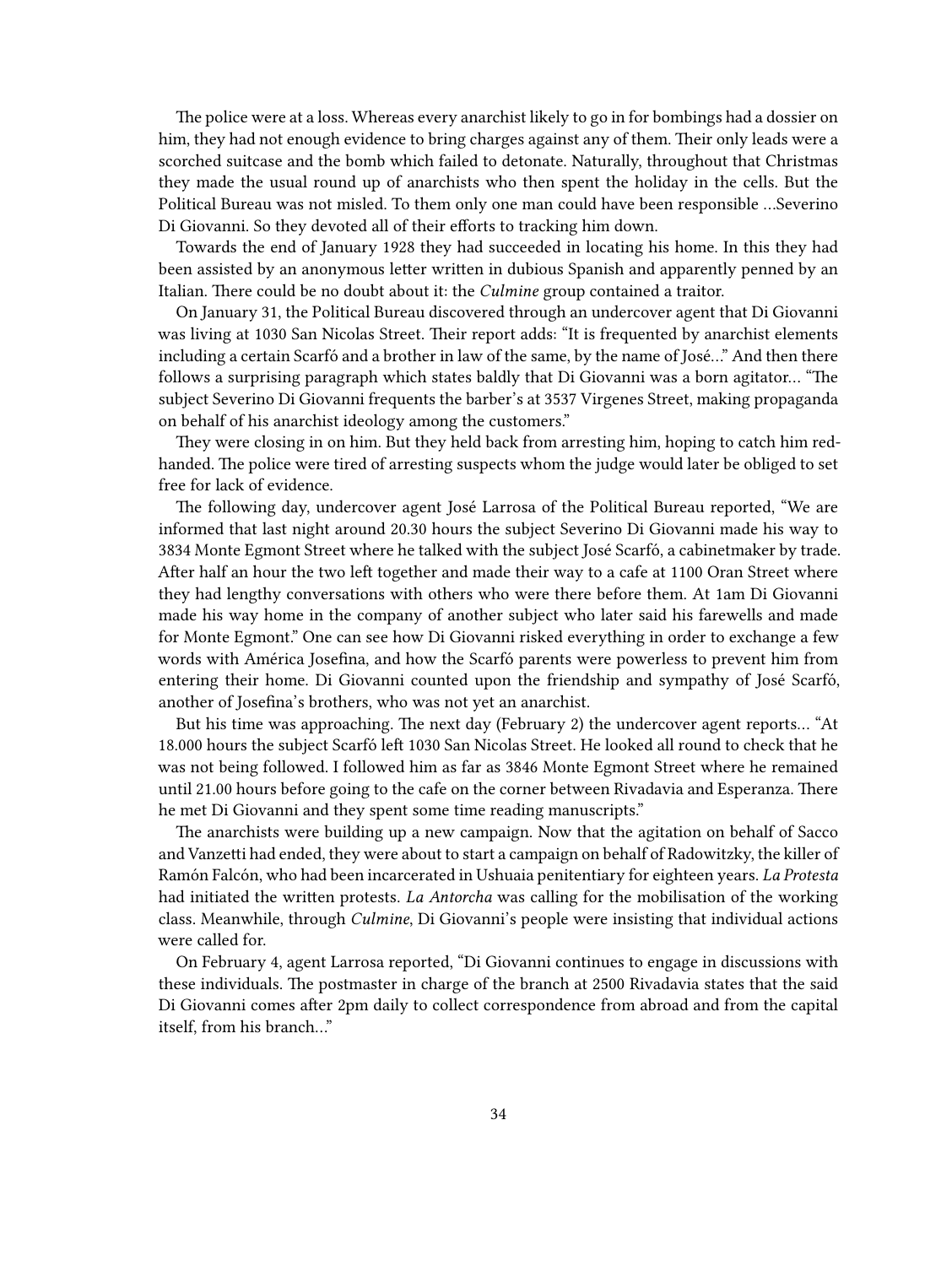At the time, Di Giovanni was receiving money from Italian anarchists in the United States and in France where they had powerful organisations, but he was also working on the presses of Viri and Company at 8224 Rivadavia, together with Paulino Scarfó.

Finally, on February 7 1928, the police grabbed Di Giovanni who was carrying a package, on the corner of Venezuela Street and La Plata Avenue. Di Giovanni was chatting with fellow-Italian Dionisio Di Giustini. It was 9am—they were only a few feet from the *La Antorcha* offices.

He was taken to the Central Police Department where he was invited to make a statement. He had to answer four questions: "Are you an advocate of strikes or of social revolution?" "Do you frequent places where anarchist ideas are professed?" "Do you read newspapers of anarchistic views?" To all three of these he answered in the positive. To the last question, "Did you have any connection with the recent outrages?" he answered simply, "No!"

Under the Alvear government, they had little enough grounds on which to detain a man. They had no evidence against him, only suspicions. The chief of police ordered that he be released that very night. He took the view that it would be more profitable to tail him closely until he walked into a trap of his own making.

The confiscated package which Di Giovanni had been carrying at the moment of arrest contained leaflets worded as follows:

"18 YEARS IN USHUAIA!

And still he lives! Lungs rotten, throat wounded, little more than skin and bone. Yet still he lives!

Cold, hunger, punishment, and finally death—like a crow eating away at his heart these 18 years. And still he lives!

On whom does he wait? …How long must he wait?…

He waits for his freedom until the anarchists win it for him…

18 years in Ushuaia and still alive!

RADOWITZKY."

Since his address at San Nicolás had been discovered, Di Giovanni determined to move early in May, and with the help of the carter Rotti shifted his family and their few sticks of furniture to 250 Homero Street, in the Liniers quarter.

Along with Alejandro and Paulino Scarfó he rented two rooms in Villa Sarmiento, between Haedo and Ramos Mejía, in Cabildo Street, opposite a warehouse. The two rooms were used as an operational base where the copy of *Culmine* was prepared, along with leaflets for the campaign to have Radowitzky released from Ushuaia.

By this time Di Giovanni had parted company from his mentor, Aldo Aguzzi. Aguzzi (who had been held for questioning concerning the bomb attacks on the American banks), agreed with Di Giovanni's individual actions, but had told him that he ought to warn comrades beforehand so that they might take precautions against any consequent police action. Di Giovanni had rejected this criticism and had had a stormy exchange of words with the Italian theorist.<sup>3</sup>

<sup>3</sup> Donato Antonio Rizzo, former manager of *La Antorcha* told us of one episode which passed between Di Giovanni and Aguzzi in one of the offices of *La Antorcha*. *L'Adunata dei Refrattari* in the United States had received an anonymous note making certain charges against Di Giovanni. Without a shred of evidence, Di Giovanni, when he bumped into Aguzzi in the *La Antorcha* workshops, took him severely to task and accused him of having been the author of the unsigned denunciation. Aguzzi calmly retorted that this accusation was unwarranted, which only infuriated Di Giovanni who fell upon Aguzzi, grabbing him by the lapels and hurling him against a wall. Those present rushed up to separate the pair and one of them, in order to shake Di Giovanni into reason, dealt him a ferocious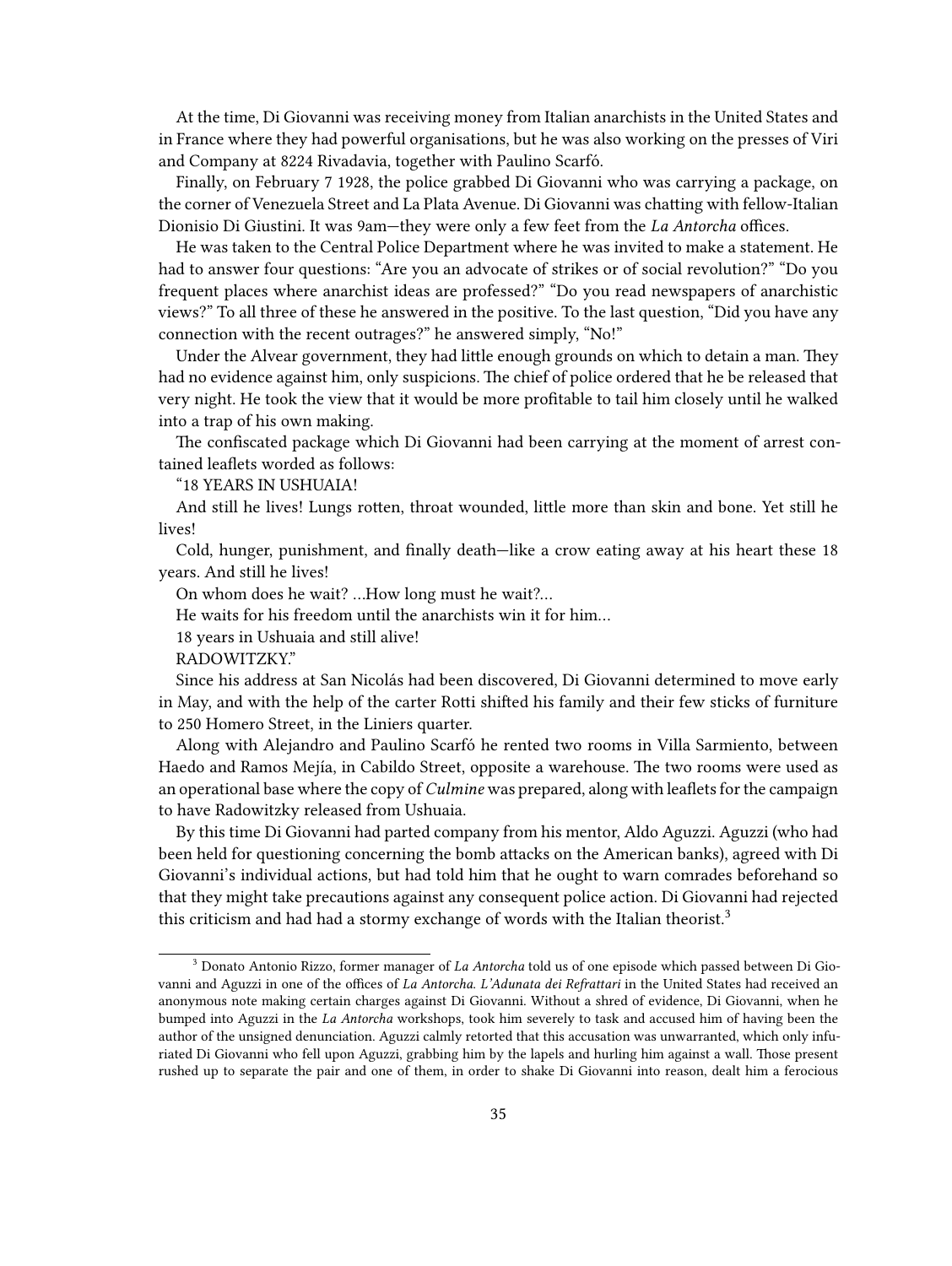Di Giovanni's close collaborators in the Italian group were José Romano (Ramé), Agostino Cremonesi and Julio Montagna, and, from the antorchista faction, the two Scarfó brothers, the Spaniard Gómez Oliver and Emilio Uriondo.

Di Giovanni was planning something spectacular to focus attention upon the Radowitzky case. He planned to send a parcel bomb to the governor of the Ushuaia penitentiary, Juan José Piccini, the man most despised by Argentine anarchists and widely believed to have inflicted barbarous torture on Radowitzky. Paulino Scarfó was entrusted with the task of sending the parcel to Piccini. It would travel aboard the cargo ship Pampa belonging to the Marine Ministry. According to the cargo manifest it was a food parcel containing six cans of Bau oil, four jars of olives, two provolones, two cheeses, etc. The alleged sender's name was J. Vechiarelli.

The parcel was rigged to explode when opened. But in Ushuaia, governor Piccini was tightly safeguarded. He lived and slept within view of a bodyguard and his food was tasted before being served up to him. When he saw the package that had been sent, he had it placed on adjacent waste-ground and had one of his men fire his rifle at it. As he had expected, the package exploded.

The assassination bid had failed as such but the news reached Buenos Aires and showed that some anarchists at least were determined to work for the release of Radowitzky.

Around this time, the liberal daily *L'Italia del Popolo* carried an exposé of the fact that Italo Capanni, Italian consul in Buenos Aires, was working hand in hand with the Political Bureau of the Federal Police, handing over lists of anarchists and antifascists of Italian nationality classified according to degree of dangerousness—and with the lists their histories from when they were resident in Italy.

From that moment on, Di Giovanni determined that consul Capanni would get his just desserts: Capanni was in any case reputed to be working directly for the Italian secret political police. Along with José Romano, Di Giovanni prepared his response down to the minutest details. The action was to be directed not only against Capanni but against his closest collaborator in the Italian community, Benjamin Mastronardi, president of the fascist subcommittee of the Boca, the area at the mouth of the La Plata River. And against Lieutenant Colonel Cesare Afeltra of the Italian army, who lived in the Almagro quarter. The Italian anarchists in the United States had urged their comrades to track down Afeltra and blow him to pieces: he was accused of torturing anarchists and antifascists in Italy and, such had been the furore about his activities that Mussolini had eventually advised him to leave Italian soil and settle in Argentina where he had built up a prosperous business producing biscuits.

Di Giovanni had read that on May 23 the newly arrived Italian Ambassador Count Martin Franklin was to visit for the first time the gleaming new Consulate at 475 Quintana Avenue which had just been opened. Di Giovanni took a bold risk: although he was well-known in the Consulate as a result of his involvement in the Colón Theatre disturbances (his photograph had been circulated to all of the staff and especially to the consulate guards), he went in person to the Quintana Avenue premises several days running in order to familiarize himself thoroughly with them. In this he had the help of his best friend, Ramé (José Romano).

punch which sent him reeling backwards. Severino turned around, startled by this attack, and, obviously stunned, asked…"Who was that?" There was a long silence. All those present froze. They all knew that Di Giovanni might do anything in the grip of his fury. When no answer was forthcoming he looked from one to another before turning on his heels and continuing with what he had been doing.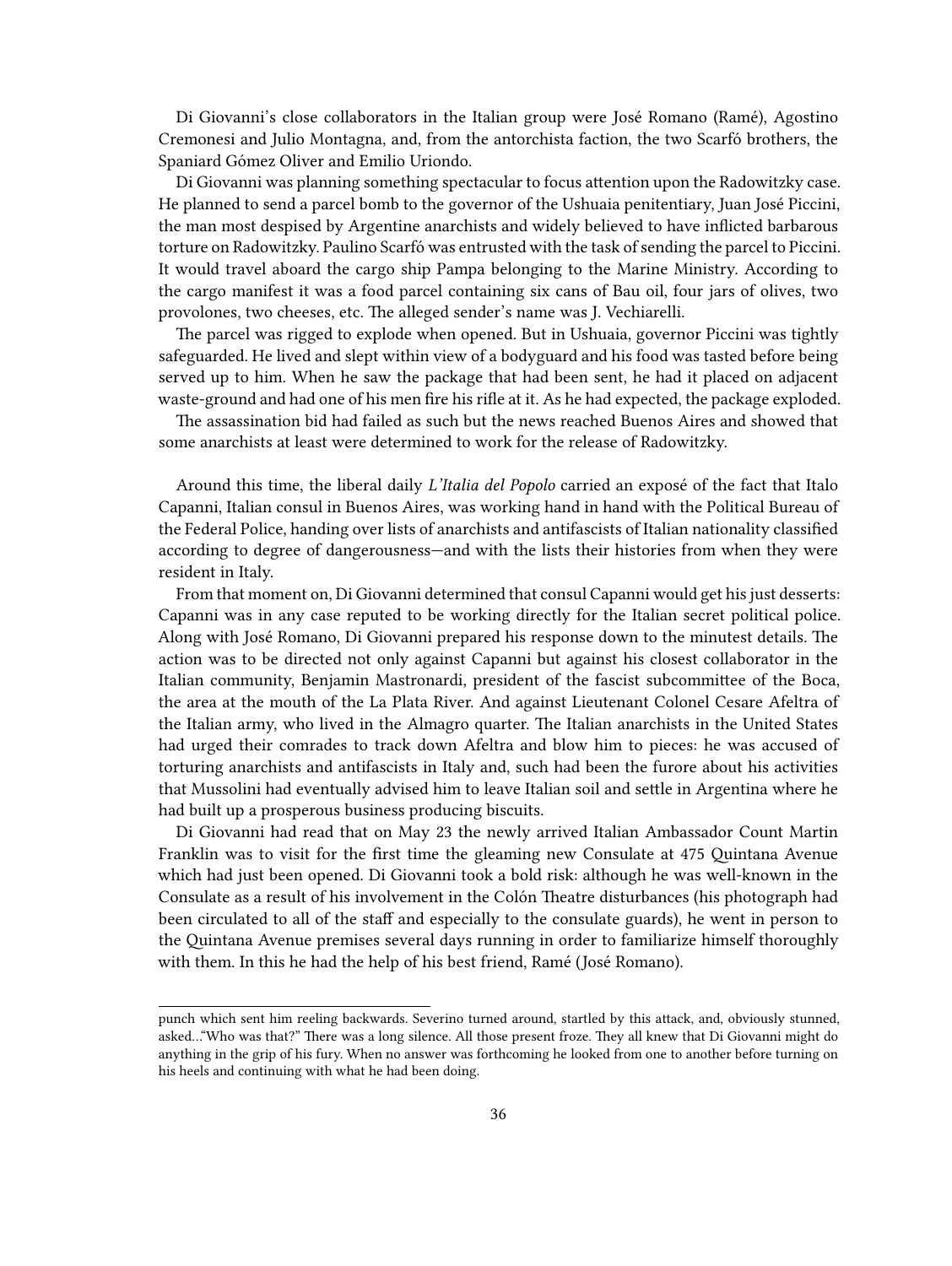Di Giovanni continued at all times to wear his black suit, and a black hat with a broad brim, and a black feather in the band. This was his only affectation. He never drank alcohol, or smoked, and ate only frugally. However his attire did attract a lot of attention, particularly given his attractive build.

His plan was to place a bomb alongside the offices of the consulate, to go off when the Ambassador was present.

Di Giovanni knew that this was the biggest gamble of his life, but he was confident that this action would have such consequences that news of it would reach Italy, and that it would mean a setback for the fascist regime. He was sure that its example would inspire other Italian antifascists, both inside Italy and beyond.

In Argentina the time was ripe. Bakers were involved in a serious dispute: two bakeries in Sarandí had been blown to smithereens and Rosario had been the scene of a general strike during which several people died. The dying days of tlte Alvear presidency were apparently seeing the break-down of the social peace which the country had enjoyed while he was in office.

Preparations were well in hand. The bombs were put together in a sort of farmhouse at Lomas del Mirador which had been rented by Paulino Scarfó. The explosives were stored there and the conspirators worked only under cover of darkness. On the morning of May 23 Di Giovanni and Ramé set out from the farmhouse carrying two suitcases. The blond man attired in black strode towards his tragic destiny. In all probability it never occurred to him that May  $23<sup>rd</sup>$  was to mark the beginning of the end for him. That henceforth he would be implacably pursued, the quarry of a manhunt. The whole of bourgeois society with its defensive mechanism would hound him day after day, night after night. His pursuers ever growing in numbers, their quarry ever more isolated and alone, until they finally brought him down and placed him up against a wall.

His hatred of fascists blinded him. He had witnessed the humiliating 'castor oil treatment' meted out to his comrades in Italy, a treatment more wounding than a clubbing, more degrading than mere imprisonment, shackles or deprivation of liberty. He had wept in impotence when the anarchist Capanelli had been beaten with iron knuckle-dusters by the squadristi of the Fascio until his eyes were pulp and he was blinded. He himself had had to leave Italy along with Teresina and their children because other Italians had seized control of his homeland and sought to do only as they saw fit with it. And now this young man of twenty-six years was good for one thing only—hatred. He poured all his energies into that emotion. Furthermore he had not forgotten the beating doled out to him in the Colón Theatre.

Having reconstructed events on the basis of the subsequent witness statements and those of the court, police and judicial records and of Di Giovanni's own statements before he died (he stated only that the bomb had been intended for consul Capanni) we can venture to say that things took place as follows. Di Giovanni entered the Consulate with his case, fully intending to get to the consul's office. To do that, he had to pass through a large hall set aside for the passport division where over 200 people rubbed shoulders, even though by that time the crowd had thinned out. In its new premises on the Quintana Avenue, the Italian consulate was a hive of activity. The Italian community in the city had been infected by a euphoria arising out of the achievements of the first few years of fascist rule.

Well-to-do Italians in Argentina had begun again to take a pride in their homeland. Once more they felt fully Italian. A flood 'back to the homeland' had begun. Special trips and facilities were laid on. Italians from *oltremare* (beyond the sea) returning to the homeland were exhibited, given special receptions and thoroughly fêted. Upon their return to Argentina, they told of the marvels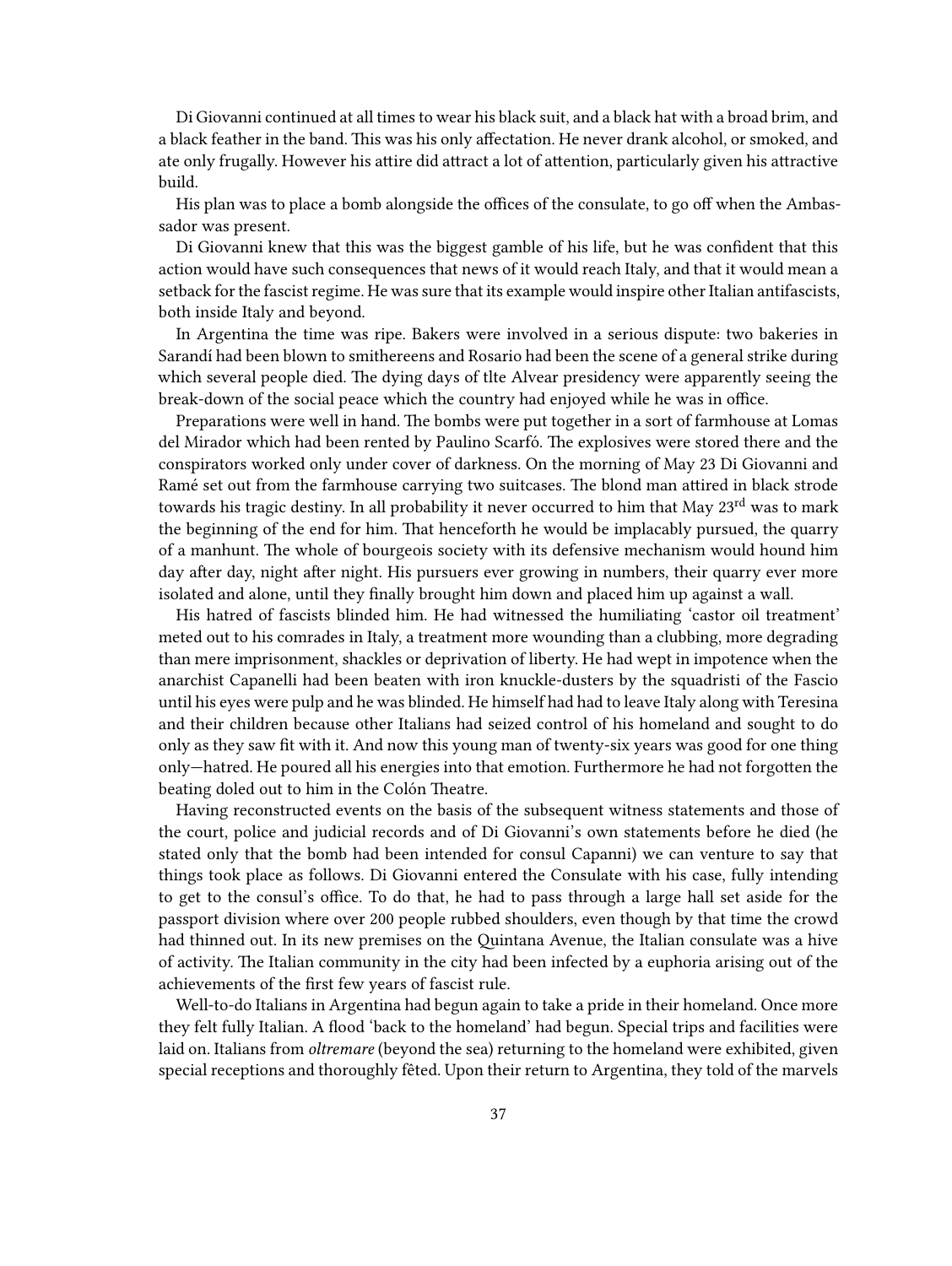of Mussolini and encouraged new groups to pay a visit to Italy. The Consulate was constantly bustling with people. At its peak, there were anything up to 600 people waiting to be dealt with. Entry was gained by means of a staircase which led to an extensive hall where desks were laid out. At the far end of this hall was another staircase leading to offices, among them the consul's own office, to which the public were denied admittance unless they had a special permit. There were about a dozen stewards and Italian plain clothes police who were quite obviously keeping an eye on visitors and who watched newcomers closely. In addition, a policeman stood guard by the doorway.

It would appear that Di Giovanni made several attempts to reach Capanni's office for he was seen walking around for a period of some minutes. But he had overlooked one detail …how was he to reach the consul? Capanni was preparing to receive the ambassador and had no time for visitors. Di Giovanni must have sensed that he was under surveillance and had become suspect not least because of the heavy suitcase that he was carrying—and decided to leave. We may be sure that he then exchanged a few words with Romano, who was waiting outside in a car: between them they decided that Romano should try again since he was less well known than Di Giovanni. Romano entered the consulate but, having been unable to make it to the consul's office and as time was running out—the bomb was due to go off at any moment—he dumped the case beside the entrance steps, some 20 yards away from the service desks.

At 11.42 the bomb exploded with catastrophic effects, the most deadly act of terrorism Argentina had experienced. Let us begin by describing the bomb. *La Nación*, going by police descriptions, said this about it…

…"the device planted was the same as the one in the National City Bank (contained inside a suitcase). An iron cylinder half a yard long with a detonator attached and all of the crevices filled with concrete. The insides were well packed with gelignite, dynamite and iron filings. On top of it all lay a glass tube divided into two sections, each section containing a different acid. The partition between was made of cork or cardboard through which both liquids ate until they met and the explosion was thus brought about. As long as the suitcase was carried on its side the liquids could not combine, but, once laid down flat the filtrage promptly began and detonation was a matter of seconds away."

That means that the terrorists had had to carry the device at great risk to their own lives because any sudden movement might have brought the liquids into contact with one another.

The explosion was to claim nine lives and injure a further 34 people. But the bare figures of victims cannot adequately convey what the inferno created by the explosion was like. *La Nación* was to write, "The explosion caused such a sudden expansion that nothing was left standing in the office. The counter, blown to smithereens, rained down upon the staff as did the rest of the fixtures and all of the people inside the devastated premises: the blast of gases given out by the detonation hurled them all to the same spot where they formed a shapeless heap. And down upon all the debris and bodies there immediately tumbled huge chunks of masonry from the partition walls and the rubble of the flat ceiling and splinters of glass in a terrifying scene. The explosion was simply phenomenal and created the impression that the whole building was collapsing …"

People fled in terror as a cloud of dust enveloped the Quintana Avenue. Bodies were dismembered beyond recognition.

Upon learning of the disaster, Don Marcelo T. Alvear the President, abandoned his luncheon and, accompanied by his Minister of War, General Agustín P. Justo visited the scene to offer his condolences to consul Capanni. Only minutes after Alvear left again, one of the secretaries of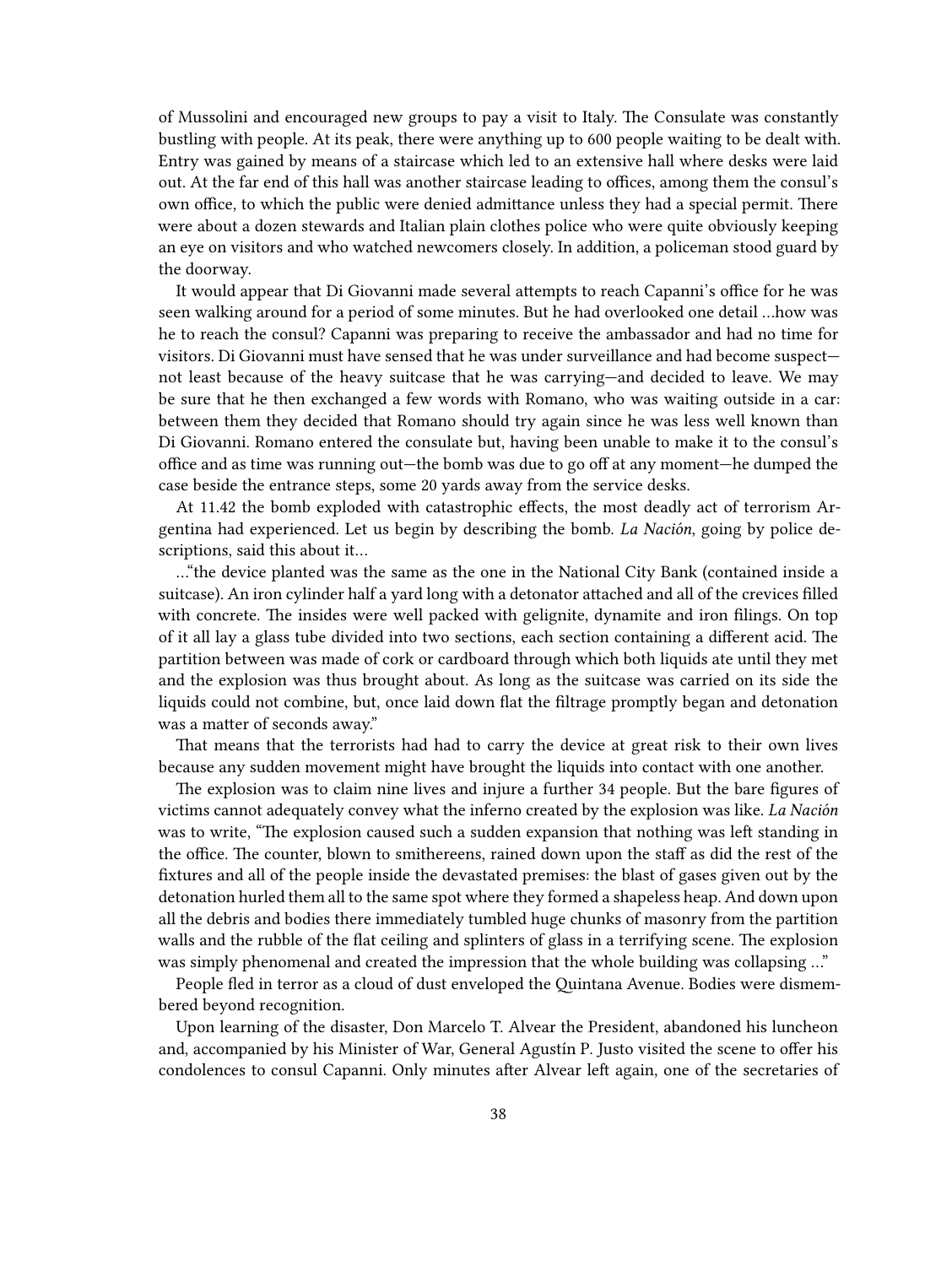Don Hipólito Yrigoyen arrived bearing a note in which that politician also offered condolences and expressed his regrets.

The outrage angered the entire nation. For whole days it was the sole topic of conversation. The perpetrators were disowned by everyone. To show that they were doing something, the police rounded up 400 anarchists. For effect, they also arrested the communist leaders Penelon and Rodolfo Ghioldi. There was widespread hysteria: one policeman arrested a bricklayer who had been reading a newspaper in Italian. The grounds?... he seemed suspect".

Public hysteria only died away when, on May 25, at the River Plate stadium Victorio Campolo and the American Monty Munn met in a keenly awaited boxing match.

But Severino Di Giovanni's work was not finished with the planting of the bomb in the consulate. Once the suitcase had been planted, he and Ramé made for La Boca. They still had one more suitcase. Di Giovanni entered the pharmacy at Almirante Brown Street on Aristóbulo del Valle owned by Benjamin Mastronardi, chairman of the fascist subcommittee of La Boca. It was 12,30pm. Ramé stayed at the door. Di Giovanni carried the case in his right hand with his overcoat draped over it. Domingo Prego was serving behind the counter. The customer ordered some medicine from him. When Prego went into the store-room, the terrorist left his suitcase on the floor, pushed beneath a chair. He waited for his order to arrive, paid for it and left. But someone had been watching Di Giovanni's movements very closely.

On three occasions children were to cross his path in moments of danger. Little Dante Mastronardi had spotted the suitcase. And instead of running off to warn the strange young man in black that he had left something behind, he approached the item curiously as if Di Giovanni had been one of the three wise men and had left a mysterious gift for him. The child looked all around. No one was looking. Slowly, he opened the suitcase. Inside there was a package wrapped in pages from a newspaper. A glass tube was sticking out of it, a glorious tube that turned different colours and gleamed in the light of the sun. Dante took it between his fingers and drew it out whilst trying what the tube contained. Without realising it, he had just rendered the bomb harmless.

*La Nación* gave a technical outline of what had happened. "The cap of the tube was firmly screwed on and, in trying to remove it, its liquid contents spilled over the case and over the package inside in such a way that it did not make contact with what lay inside. This is why no explosion ensued, as would have happened had the the tube's contents come into contact with the components of the package placed inside the case. The acid dripped on to one corner of the suitcase which burst into flames. The suitcase contained 50 sticks of gelignite, 32 five-inch nails, 11 charges each 3 inches long, one steel bolt, 2 steel screws and some cotton. The device contained a formidable amount of explosives and was about as powerful as the one used against the consulate."

When the flames flared, the child screamed; in ran his father followed by everyone else. Had the suitcase gone up not a trace would have remained of the fascist delegate's pharmacy.

The funeral arrangements for the people killed in the blast at the Italian consulate were impressive. There was an overnight vigil for the seven Italian dead at the premises of the Sociedad Pro-Schole at 2540 Independencia Street. Monsignor Fortunato Devoto and Monsignor Gustava J. Franceschi were in attendance. From there the coffins were borne to San Carlos for a solemn funeral. At the head of the procession was the coffin containing the remains of Father Zaninetti,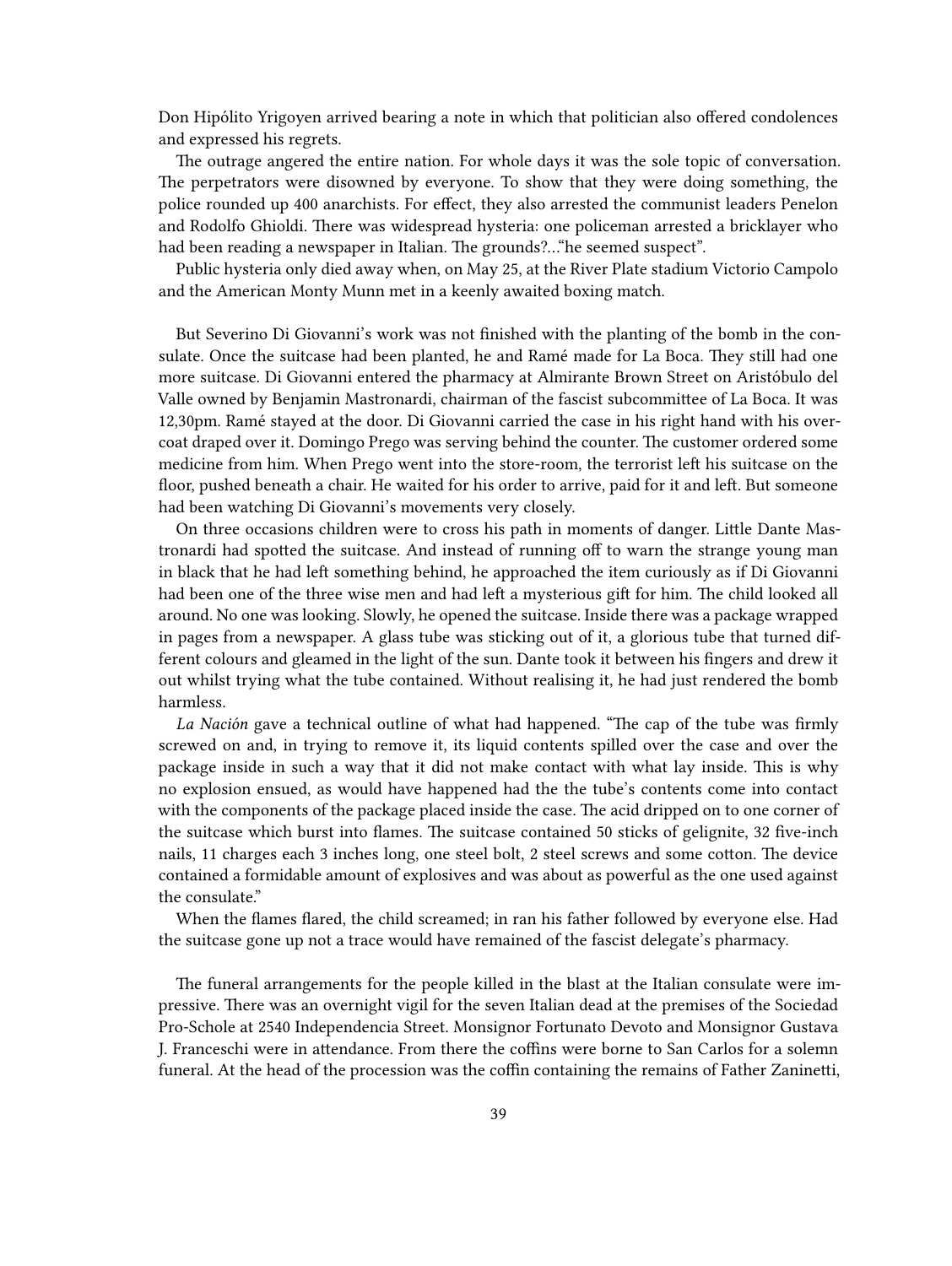escorted by several members of the Fascio. As the coffin passed a guard of honour composed of blackshirts, they gave the Roman salute. All of the coffins were carried by blackshirts and seamen from the Italian merchant vessels in the port in dress uniform. The high point of the proceedings came when president Alvear arrived in the company of Dona Regina Pacini. At that very moment a wealthy Italian businessman collapsed of a heart attack, rendering the spectacle even more dramatic. Behind Alvear came his ministers, Admiral Domeca Garcia and General Agustín P. Justo. Later, in La Chacarita cemetry, the members of the Fascio and of the *Nastro Azzuro* society unfurled their banners whilst the Fascio's delegate-general in Argentina, Romualdo Martelli bade farewell to the dead with these words:

"We salute the dead of today, our brothers; we salute them with the fascist funeral rite, without tears and lamentations; …we salute them with the rite of the strong whom death does not frighten, and we close ranks. Fascism is invincible!"

Then as the names of the dead were called one by one, the guard of honour replied with a Roman salute and a cry of… "Present!".

The first news concerning the possible perpetrators of the massacre at the consulate, was contradictory. *Crítica* stated that the fascists themselves had planted the bombs as a means of manufacturing martyrs. The other newspapers were simply bewildered. Only *La Nación* in an item covering two columns came anywhere near the truth when it wrote…

"A Band of Wicked Men. Yesterday, while inspecting the consulate site where the bomb exploded, a police official said that he suspected that the outrage might have been devised and perpetrated by members of a group which represents quite a threat to the city. He stated that some months ago several individuals, ultra-anarchists of Italian nationality, broke away from the two anarchist tendencies extant in the capital viz, the *La Protesta* school, and *Los Antorchistas*. These individuals had continually been agitating for an ongoing action based on bombings. It seems that police have few details concerning these dangerous individuals whom, we can only suppose, they are searching for."

And indeed the police were searching for them. Or rather, searching for him. Consul Capanni was insistent that only one person could have been capable of the consulate bombing, namely, Severino Di Giovanni. When a police team arrived to search the house in San Nicolás street, the landlord informed them that the anarchist's family had moved out some two months previously. He hinted that their current address might be known to one Marcos Busliec resident at 950 Oran Street. Busliec claimed to know nothing but he seems, by the following day, to have decided to talk (or perhaps they had decided for him) …and he stated that Severino Di Giovanni was living at 250 Homero Street, appartment 1. That residence was promptly searched. By now Teresina was quite used to everything being turned upside down. Questioned as to the whereabouts of her husband, she answered that he had not been at home since May 22. In the course of its search, the police team discovered no fewer than 5,000 "anarchist and antifascist" books.

Meanwhile the whole police force in the capital was on Di Giovanni's tail. Di Giovanni, imperturbable, stuck to his plan which was to culminate in the bombing of the home of the Italian army's lieutenant colonel César Afeltra. He realised that the operation would be a high risk one because the homes of all Italian citizens of prominence were under guard. But the anarchist had a taste for defying the authorities and so, in the early morning of May 26—at 12.30am precisely—a tremendous explosion shook the Almagro quarter. The house where Afeltra lived at 351 La Plata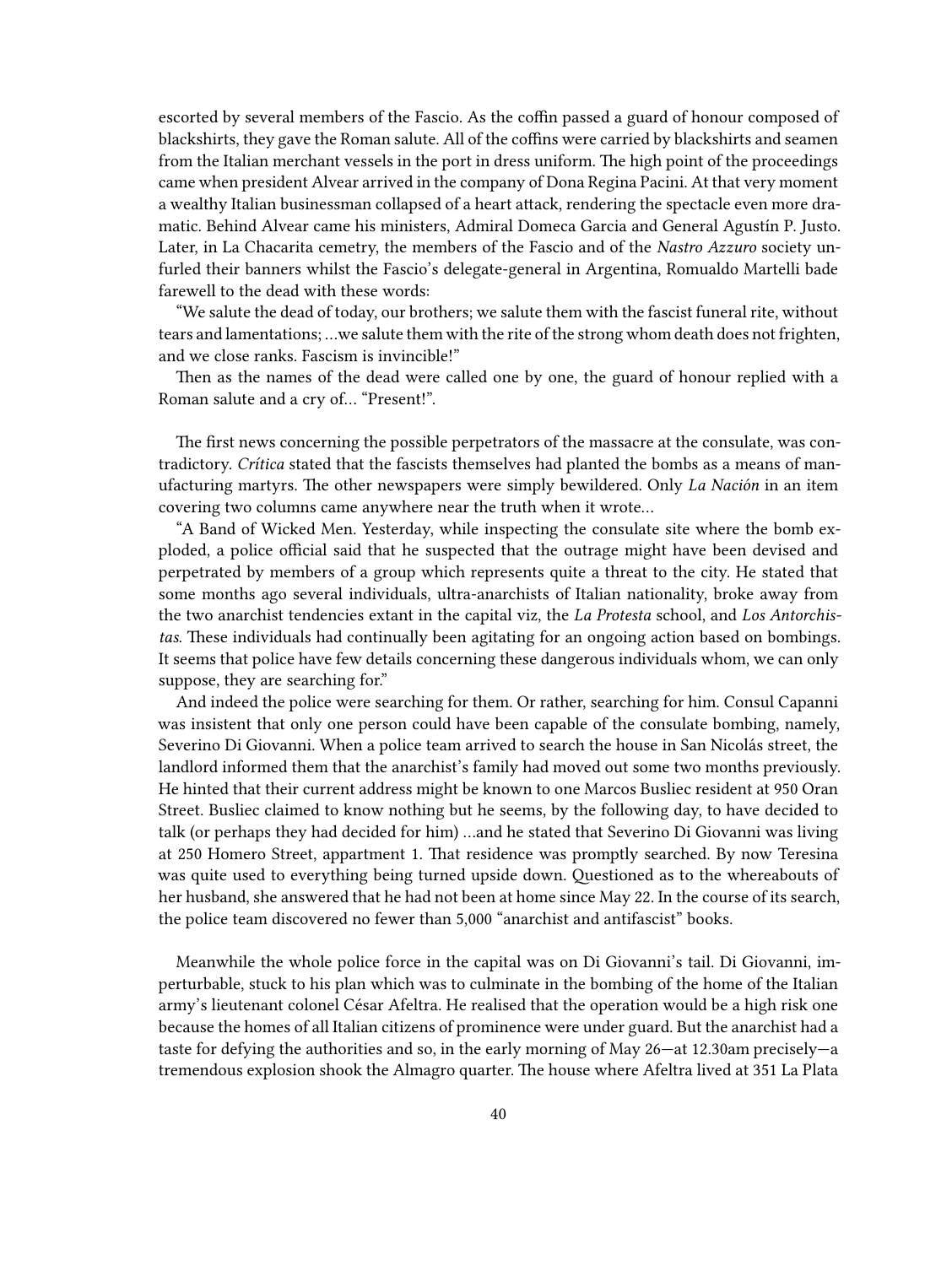Avenue was all but levelled by the blast. It was a very cold night and the bomber may have capitalised upon the fact that the policeman standing guard by Afeltra's door had gone for a few minutes to snatch a drink in a bar in Rivadavia Street.

Afeltra had been sitting reading when a blast shook the building and a deafening explosion hurled him out of his chair. "The bomb had demolished the main room; the metal shutters had disappeared and the ceiling crumbled to the floor", was how *La Nación* described the damage caused. "The devastation threatened to collapse the building."

Windows for three blocks around had been broken. An adjoining metal workshop had been literally wiped out. The devastation presented a horrifying picture. It was obvious that the terrorists were ready for anything and that unless they were stopped would level half the city.

Terror gripped the Italian community. *La Nación* reported that… "the families of notable Italians have been threatened and many of them have resolved to leave for Italy for a time."

Four of the best police inspectors were charged with investigating the bombings. They were Miguel A. Viancarlos, Camilo Racana, Alfredo Calandra and Enrique Larrosa. But it was deputyinspector Garibotto, of the Political bureau who was already on the scent… he was sure that the bombers just had to be the Italian anarchists led by Severino Di Giovanni. And so, with the help of the Buenos Aires police he centred his investigation upon Berisso where the greatest concentration of Italian anarchists advocating the same sort of action as Di Giovanni was to be found. There, at a meeting, he arrested José Apugliesi, Francisco Mezzano, José Pelatelli, Antonio Botenelli, Vicente Pinelli and Genaro Pensa, all of them *Culmine* men. They were closely questioned but to no avail. They were all hardened types, nearly all bakery workers.

To prevent Di Giovanni attempting to flee the country, the police sent telegraph messages to Montevideo and Río de Janeiro, giving his description and asking that he might be arrested immediately.

But Di Giovanni had no intention of leaving the country. He had already fired his opening salvo and believed that a climate favourable to rebellion was forming in the country. In any case he now had a safe base for his activities, the explosives cache in the house he had rented in Lomas del Mirador.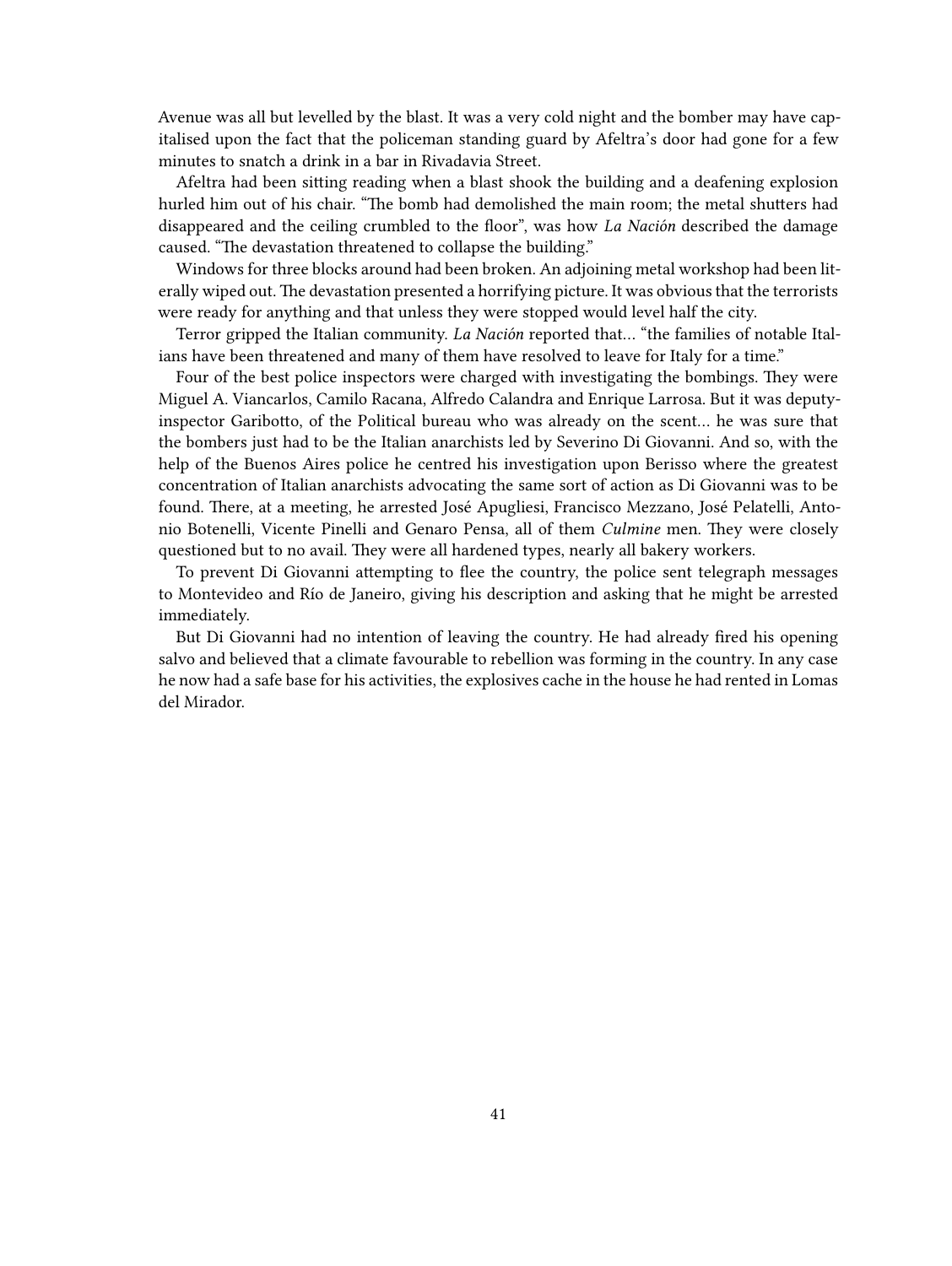# **IV. Anarcho-Banditry versus drawing-room anarchism**

Back down? No. Not even when—at the end of the road—with no means of escape, I find myself against the wall of death.

Severino Di Giovanni, December 31 1929

Aside from all the damage caused, the bomb at the consulate had caused a rupture once and for all in the ranks of the anarchists in Buenos Aires. A rift appeared which was to split them even further and lead to a fight to the finish.

Only a few days after the bombing when no one—not even the police—had the slightest idea who might have been behind it, and when the press generally was quite perplexed (excepting the somewhat vague intimations given by *La Nación*) *La Protesta*, doyen of the anarchist press carried in its edition of May 26 an article entitled *School of Violence* in which it dissociated itself from the deed and went on to state that…"it is totally unconnected with the anarchist movement; there is not even any psychological or mental attachment with that movement". It continued, "terrorism is not anarchism even when a certain connection can be established between individual actions of a certain sort and some features of the avenging spirit which leads men of excitable temperament to take, on their own initiative, certain reprisals against the visible culprits of some collective crime. But we have a moral obligation to defend ourselves against the insinuations of the monied press concerning the attack on the Italian consulate, for their intention is to propagate the old nihilist myth and to attribute to libertarians as a whole methods of struggle which are more suited to our worst enemies…"

The writer went on to say of the attack on the consulate, "we cannot excuse it when, apart from its being anonymous, it is devoid of specific intent and indeed affected people quite extraneous to the thing which motivated and determined the attack."

On the other hand, *La Antorcha* was to adopt a more ambiguous stance and was to say again that the bombing could be anticipated and was a product of the violence cultivated by fascism. But it went on to take *La Protesta* to task, pointing out that the article it published served only to "raise an umbrella" and was aimed at the defence of *La Protesta*'s presses rather than their ideas.

Upon reading the *La Protesta* article, Severino Di Giovanni was overcome by irrepressible fury. He turned to Italian anarchists abroad to pass judgement upon his conduct and his attack upon the consulate. He got their total support. Even Luigi Fabbri, the leading thinker of Italian anarchism after Malatesta, gave his approval to Di Giovanni's behaviour.

The argument with *La Protesta* was to persist for many months. The odd thing about all this was the fact that, in so ardently defending his terrorism in the public eye, Di Giovanni was incriminating himself in the eyes of the police. Not that this mattered much to him for he took pride in claiming responsibility for his actions. In the to and fro of their polemic *La Protesta* did not shrink from publishing an article on March 26 1929 entitled *Anarchism and Terrorism*, subtitled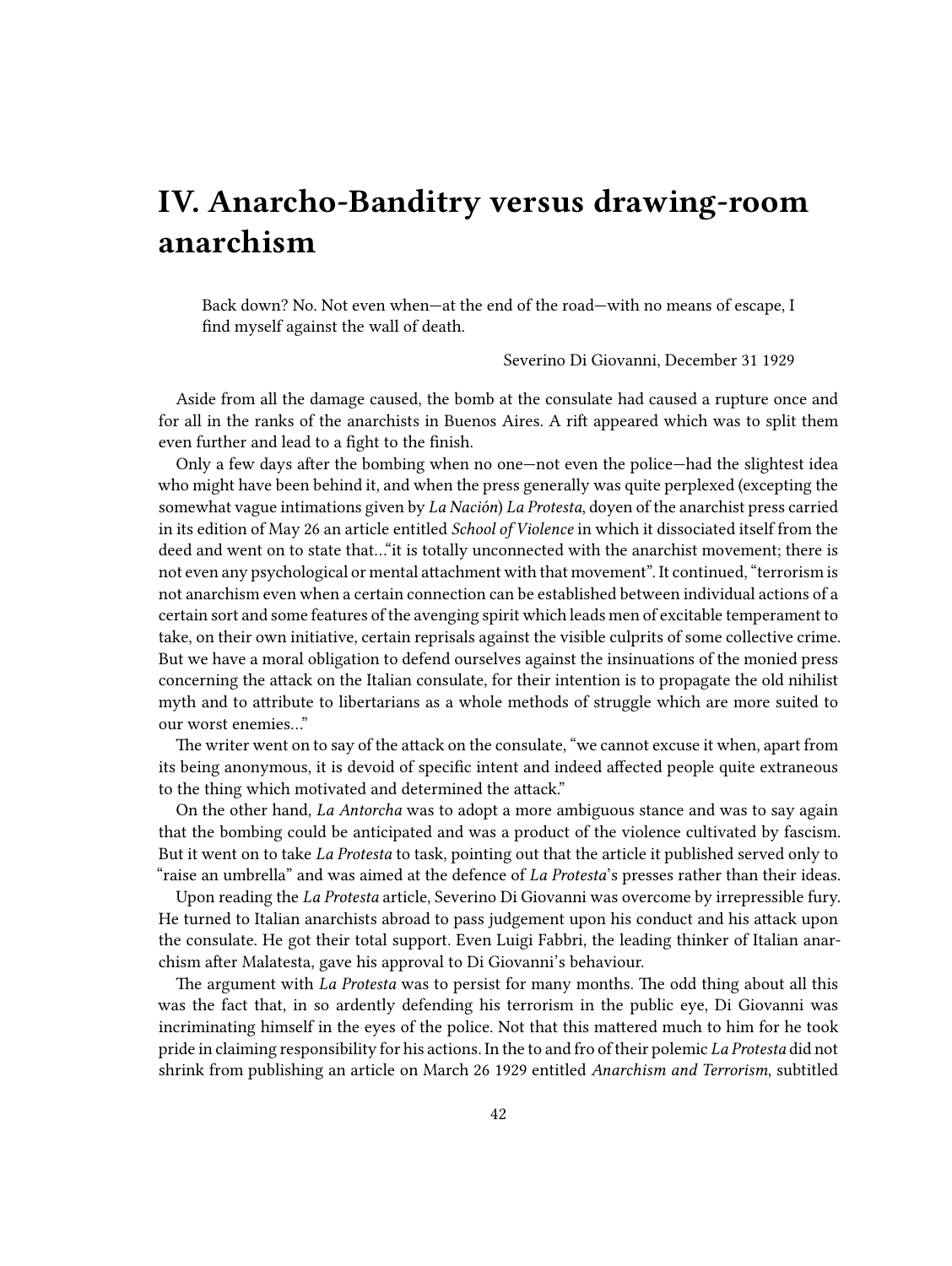"Italian anarchist and terrorist acts in Argentina" (which means that the argument had become so heated that it no longer mattered to them that they were publicly naming the authors of those acts.) The article argued…"The outrages perpetrated at the Italian consulate, in the pharmacy at La Boca and elsewhere were, in terms of the way they were perpetrated and of the places chosen, entirely devoid of positive content. *La Protesta* made its opinion clear and was severely critical of the counterproductive mentality of the terrorist elements. The stance on the part of this paper aroused discontent in Italian circles abroad and many of the Italians charged us with being faint hearts, politickers and cowards and, as ever, there was no shortage of people ready to insinuate that there was something squalid in this campaign of *La Protesta*'s, in other words, that the police might not have been totally unconnected with it. But there were also comrades who considered the thing calmly, setting out their views without recourse to abuse and gross insults—people like Luigi Fabbri for instance, or V. de Andrea and others who confined themselves to attributing the stance we had adopted to our ignorance of the situation in Italy—of the terror used by the fascists against the Italian people—which must, in the nature of things, elicit by way of response the hatred of revolutionaries for that blood thirsty regime.

"In addition, D'Andrea while justifying acts of terrorism, tries to show them in a good light and depict them as indispensable to the revolutionary struggle and as a logical consequence of the anarchist ideal. He recommends that we adopt the methods of reactionaries in order to combat them. D'Andrea says, "But times have changed and events of recent years should alert us to the necessity, the urgent need for revolt and underground conspiracy so that we may repulse the enemy by turning his own weapons against him".

"We—and here the people involved in *La Protesta* are expressing their own viewpoint—are anarchists not because we hate but, because we love life. Man being by nature a sociable creature, we anarchists struggle to recover the right of each individual to do what he would with his life, that is to say, to overthrow today's society and introduce an anarchist society which will offer more guarantees to the natural development of mankind. Given that murder is anti-human and anti-natural, we cannot adopt it as a method of struggle because to do so would be absurd and a violation of the humanitarian principles of anarchism."

What this amounts to is that two schools of thought had emerged. There were those who wanted to achieve complete liberty by any means necessary not excluding political crime and terror; and there were the others who sought to achieve it by means of love and reason. Both of these ambitions are utopian.

The two positions were products of different circumstances. The Italian anarchists were suffering merciless persecution, torture, exile, loss of homeland and roots; on the other hand, the Argentinian anarchists, under Yrigoyen and Alvear had (with odd exceptions) enjoyed peace and tranquility, absolute press freedom and freedom of association, interrupted only by an occasional police raid which was of assistance in justifying their revolutionary anti-bourgeois positions.

Justified by these anarchist theoreticians, Di Giovanni was to maintain his campaign of terror to the death. And for a second time it was a child that was to undo his plans.

It had taken a lot of risk and lots of time for him to accumulate the explosives cache in Lomas del Mirador, at 628 Progresso Street. He had spent all of the money sent him by Italian anarchists in the United States on those explosives. On May 31—scarcely a week after the bombing of the consulate—young Eugenio Tomé was cleaning out his rabbit-hutch in his home at 7651 Alberdi Street when one of his pet rabbits escaped. The creature disappeared over the fields.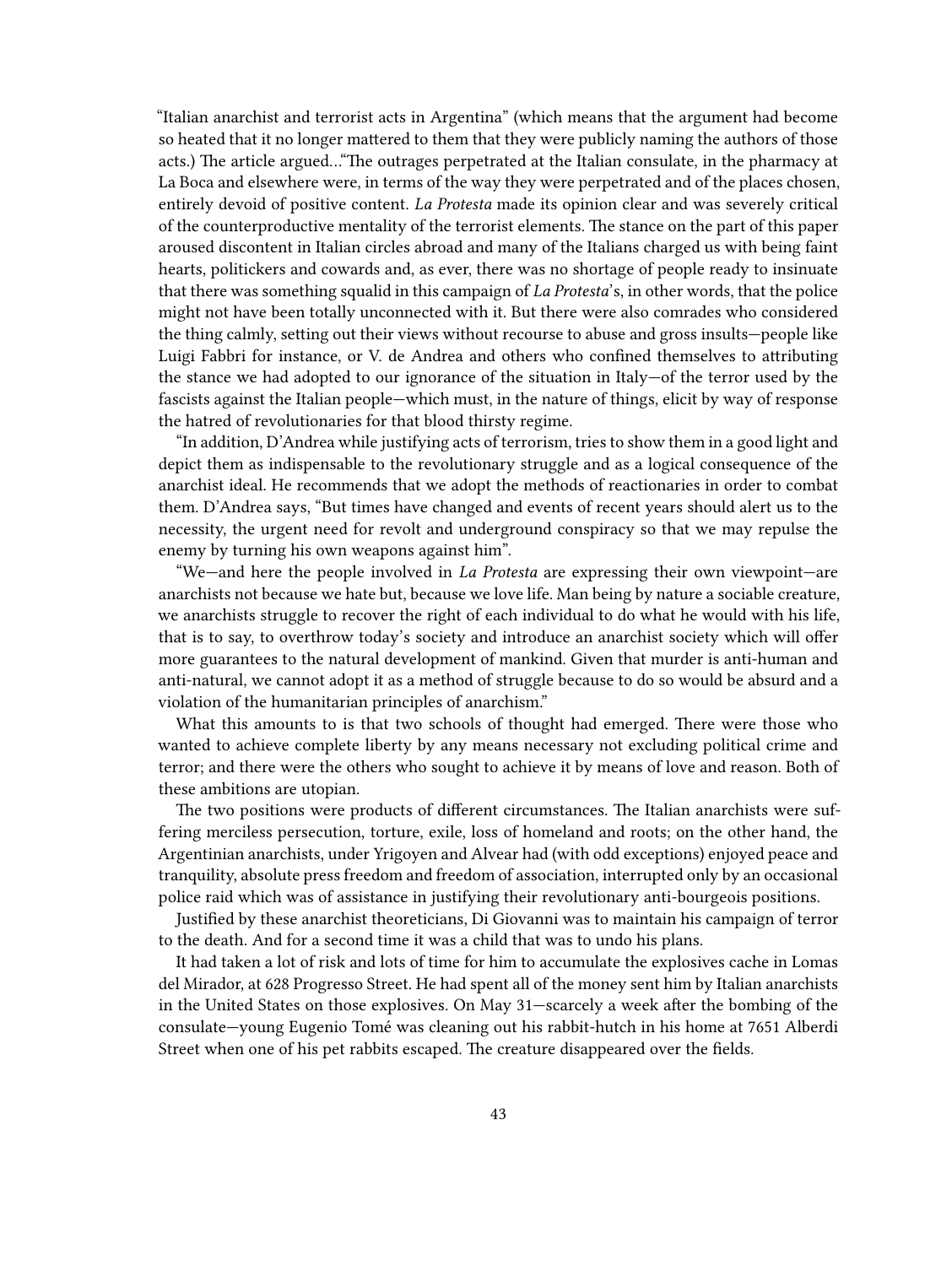*Crítica* gives a good description of what Lomas del Mirador was like at that time. "It is a small village located in the middle of a marshland: crops and stone cairns mark the limits of the tarmac road. The houses are sparse and isolated one from another. The settlement is halfway between a suburb and a country hamlet."

The runaway rabbit went to ground at 628 Progresso Street. The child peeped inside but there seemed to be no one at home. There was not a sound. Eugenio clambered over the adobe wall in search of his pet. There it was, alongside the door to the kitchen. The boy picked the rabbit up but consumed by curiosity started to peek through the windows of the house. They were covered by newspaper stuck over the glass. The house seemed deserted. The boy's curiosity grew. He tried the door to the kitchen and it opened before him. When it was half way open there was a searing burst of flames and an explosion. The boy fled in terror. The neighbours rushed into the streets, highly alarmed, and notified the small police detachment in charge of the area. When the police tried the front door, they caused a second explosion. The special services squad of Buenos Aires police was sent for: they uncovered a cache of explosive materials—gelignite, kegs of black powder, flasks of nitric acid and sulphuric acid, vials of potassium chlorate, etc. and five bombs set up in series, primed to detonate whenever either of the doors was opened. When they were not at their work inside, the inhabitants would set this booby trap to prevent busybodies or policemen discovering their cache of explosives. According to the experts, this system failed on account of the excessive humidity in the house since the more powerful bombs were down in the cellars. Had the booby-trap worked, the whole house would have been blown to smithereens.

The owner of the property, Doña Ernesta de Reynoso stated that the premises had been leased by a tall, thin young man acting for a Señor Manuel Iglesias who had been supposed to be arriving from Spain. The young man—he was later identified from photographs as Paulino Scarfó—paid three months' rent in advance, a total of 135 pesos.

The doors and windows of the house at Lomas del Mirador were stained with acid and bore scorch marks, indicating that the tenants had been experimenting and making bombs there.<sup>1</sup>

The police connected the explosives cache with the bombs at the Consulate, the pharmacy and Afeltra's home. Days passed and the bombers were still at large. *Crítica* poked fun at the police with a headline which read, "Another rabbit needed to shed light on the bombings."

Two days later, under mounting pressure, inspector Garibotto decided to make public his suspicions: the chief suspect was the Italian anarchist Severino Di Giovanni and his picture was issued to all of the nation's leading newspapers and to all police forces in S. America. Day after day the name of Di Giovanni cropped up again and it became even harder for him to shake off the net that was closing in on him. Especially since his own group contained a police informer in whom Di Giovanni would continue to trust, suspecting nothing of his treachery. Police received an anonymous tip-off that Di Giovanni was hiding out in the Villa Sarmiento house and that it had been Paulino Scarfó who sent that deadly package to Ushuaia—if proof were needed, said the informant, one had only to compare Paulino's handwriting with the registration slip left with the Marine ministry.

The handwriting was compared and indeed the writing on the slip did tally with the lettering in Paulino Scarfó's signature.

 $1$  One of the busiest of the experimenters there was the anarchist Francisco Barbieri, known to the members of Di Giovanni's group as 'Chico the professor'. Barbieri subsequently fought in the Spanish civil war and was shot by the communists along with the renowned Italian anarchist Camilo Berneri in Barcelona.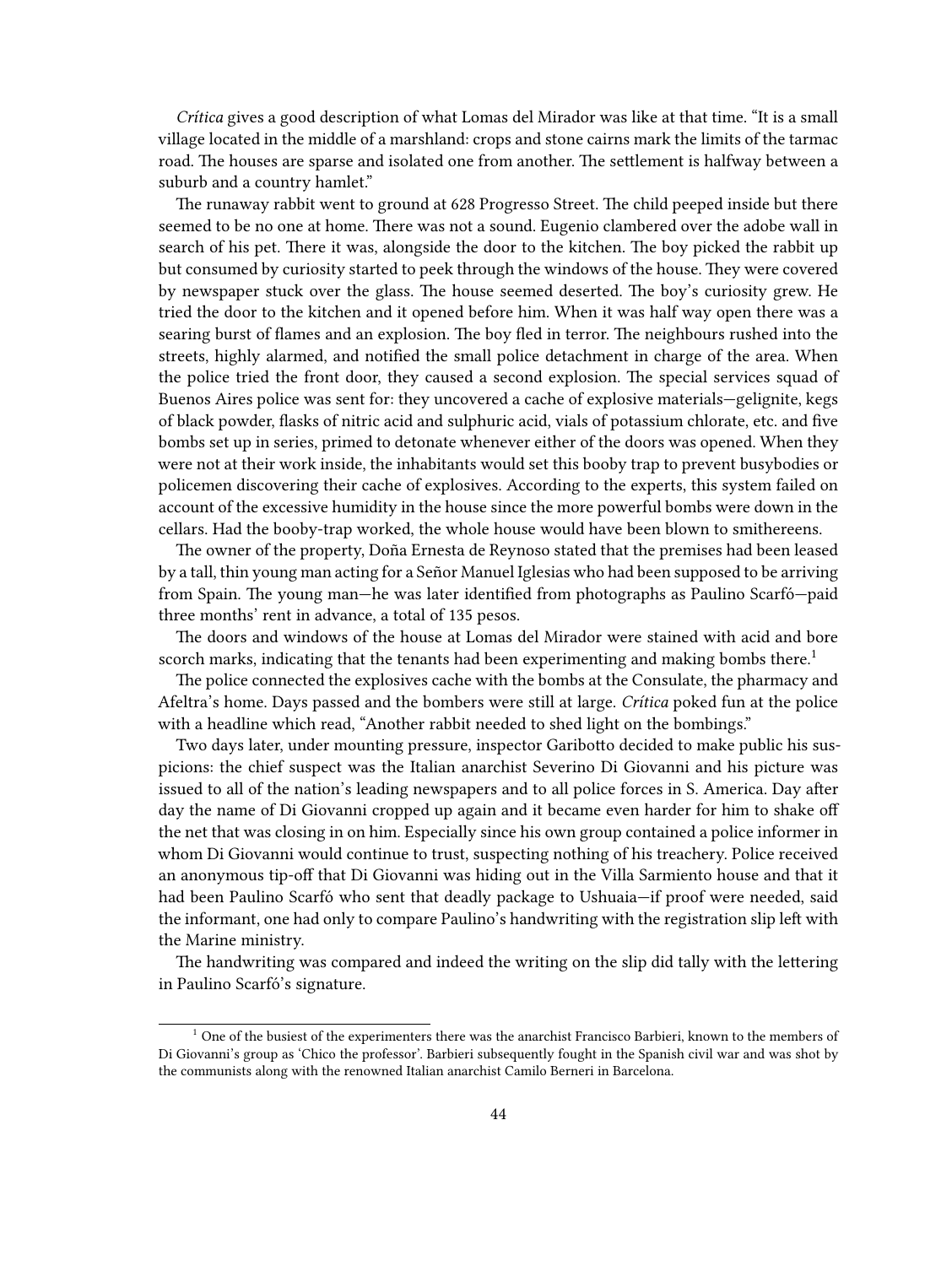But even if the police had a lot of collaborators, so did Di Giovanni. His help came mainly from the bakery workers of Morón, two of whose leaders, José Apugliesi and Pedro Aguirre harboured him for a number of days. Di Giovanni used that time to instruct them in the production of bombs. Experience which they would later put to work in attacks against bakery vans in Morón during the bakers' strike.

Practically every day, police searched the Scarfó family home in Monte Egmont Street and, having discovered the Di Giovanni family residence in Homero Street, they kept watch on it around the clock. The minutest detail was noted. "8.6.28: the Di Giovanni home was watched; at 12.50 the younger daughter left and made her way to school at 5143 Cajaraville Street. She returned home at 16.20"…"9.6.28: today Di Giovanni's daughter did not go to school" …"26.6.28: Di Giovanni's daughter did not attend school as she normally does each day but spent her time strolling in the vicinity with others of her age".

In June and July the police received the following 'reliable' news "concerning Di Giovanni's whereabouts". He was in Ensenada, or in Alemania Street, (no number given) in the home of anarchist Domingo Parisi; or in Bernal in the home of anarchist Carlos Posse; or in Montevideo in the home of anarchist Héctor Menini at 474 Julio Herrera y Obes Street; or in Nagoli (San Luis) in José Pinelli's house; or in Castex (La Pampa); he set off on 18 July from San Fernando for El Carmelo; he was in Bahía Blanca, at 124 Maipú Street; Villa Mitre where he was publishing the anarchist paper *Brazo y Cerebro<sup>2</sup>*; or he was in Fray Bentos in Uruguay. The Buenos Aires police reported that Di Giovanni had been taken out to the islands of the Delta from San Fernando by lighterman Antonio Bustos Duarte. The manager of the Hotel del Globo at 1579 Colón Street in Montevideo and two bell-boys recognised Di Giovanni from a photograph as the man who had occupied room 46. Or Di Giovanni had been taken aboard the launch *Irene Nulda* belonging to Vicente Castro to the San Fernando islands and thence to El Carmelo where he stayed in the home of Camilo Franvis; or he was in Montevideo at 1340 San José Street in the home of Francisco Cancelo; or was at the Hotel Victoria in Córdoba; or was staying with the grocer Angel Ferlaudo in the basement of 43 Esquiú Street on the corner of Charcas, Córdoba; or was sleeping in a guesthouse at the junction of the del Trabajo and General Paz Avenues (in Buenos Aires); or was picking up his mail in the village of General Paz (in Córdoba); or was living in the home of María Massa at 296 Tablada Street, Córdoba, under her protection having set up home with her; or he was living in the home of the farm labourer Masculli, Teresina's brother in Morón; or that he had been spotted at 5am in the Delta Area. From a photograph, all of the staff of the Czechoslovak consulate at 1456 Victoria Street in Buenos Aires, recognized Di Giovanni as the man who applied for an entry visa for Czechoslovakia. The General Inspectorate of Police in Mexico reported that Di Giovanni had fled to the United States or was still living in a border settlement in California; and so on and so forth.

Investigating all these reports cost the police an enormous amount of effort. But Severino Di Giovanni was nowhere to be found. They had to come up with some results…public opinion demanded it, as did the authorities. It had to be remembered that there was a friendly government—

<sup>2</sup> G. Cuadrado Hernandez—a journalist on the staff of *La Razon* and who was working for *Brazo y Cerebro* around this time as an editor has pointed out to us that Di Giovanni was never at any time in Bahia Blanca. Obviously the police were misinformed or capitalised on the name Di Giovanni in order to search and ferret around in any place where anarchism was suspected.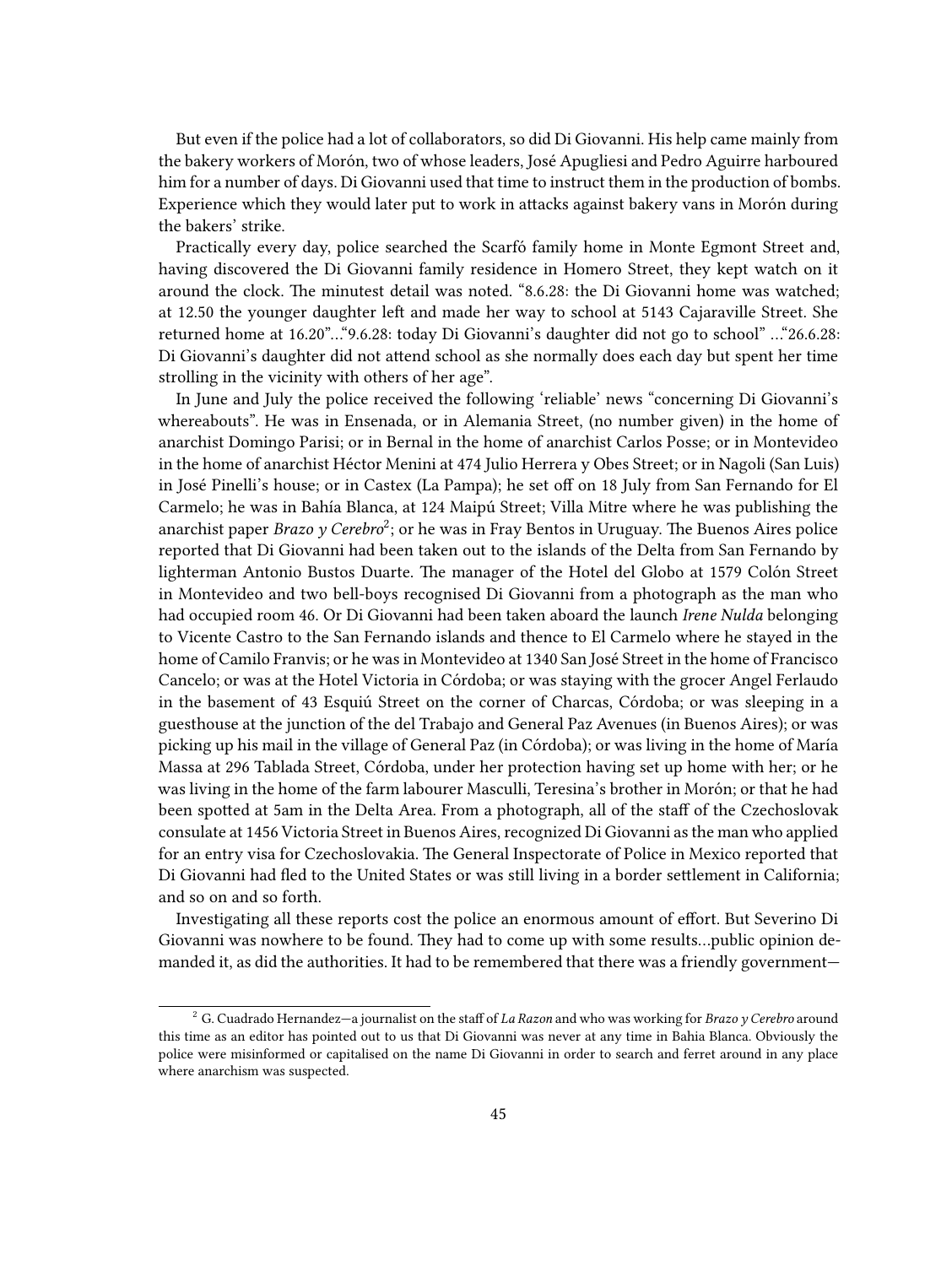the Italian government—involved and its diplomatic representatives were very keen to see the bombers arrested.

The only positive thing that turned up was the discovery that Di Giovanni used the curious alias of Nivangio Donisvere (an anagram of his own name) and had documents made out to this name as well as in the name of one Pascual Di Giorgio.

And the surveillance on the Di Giovanni family home had produced results also: Teresina and the children were receiving assistance from the Prisoners' Aid Committee of the Autonomous Syndicates<sup>3</sup> which handed over 150 pesos to them on July 2 and a further 50 pesos on July 16: also on July 16 a removal van from *La Familiar* of Avellaneda arrived at their home and transported the Di Giovanni family and their few bits of furniture to 2522 Curapaligüe Street, home of Valentín Alsina.

<sup>&</sup>lt;sup>3</sup> The men entrusted with delivery of the money were José Vela and José Nutti. The latter, a taxi driver was arrested in January 1931 for membership of Tamayo Gavilan's group. He was sentenced to 6 years for 'illicit association'—this being a device by means of which the courts under Uriburu and Justo rid themselves of troublesome anarchists when they did not have reliable enough evidence to convict. Nutti was sent to Ushuaia where he twice attempted suicide. He could not bear the continuous beatings doled out by the warders nor the arduous labour of carrying tree trunks on his shoulders through snow and frost. But the assistance and constant advice of the other anarchist prisoners, Emilio Uriondo among them, gave him courage and made him turn his back on suicide attempts. Having served his sentence, he went back to driving his taxi in the Parque Patricios area.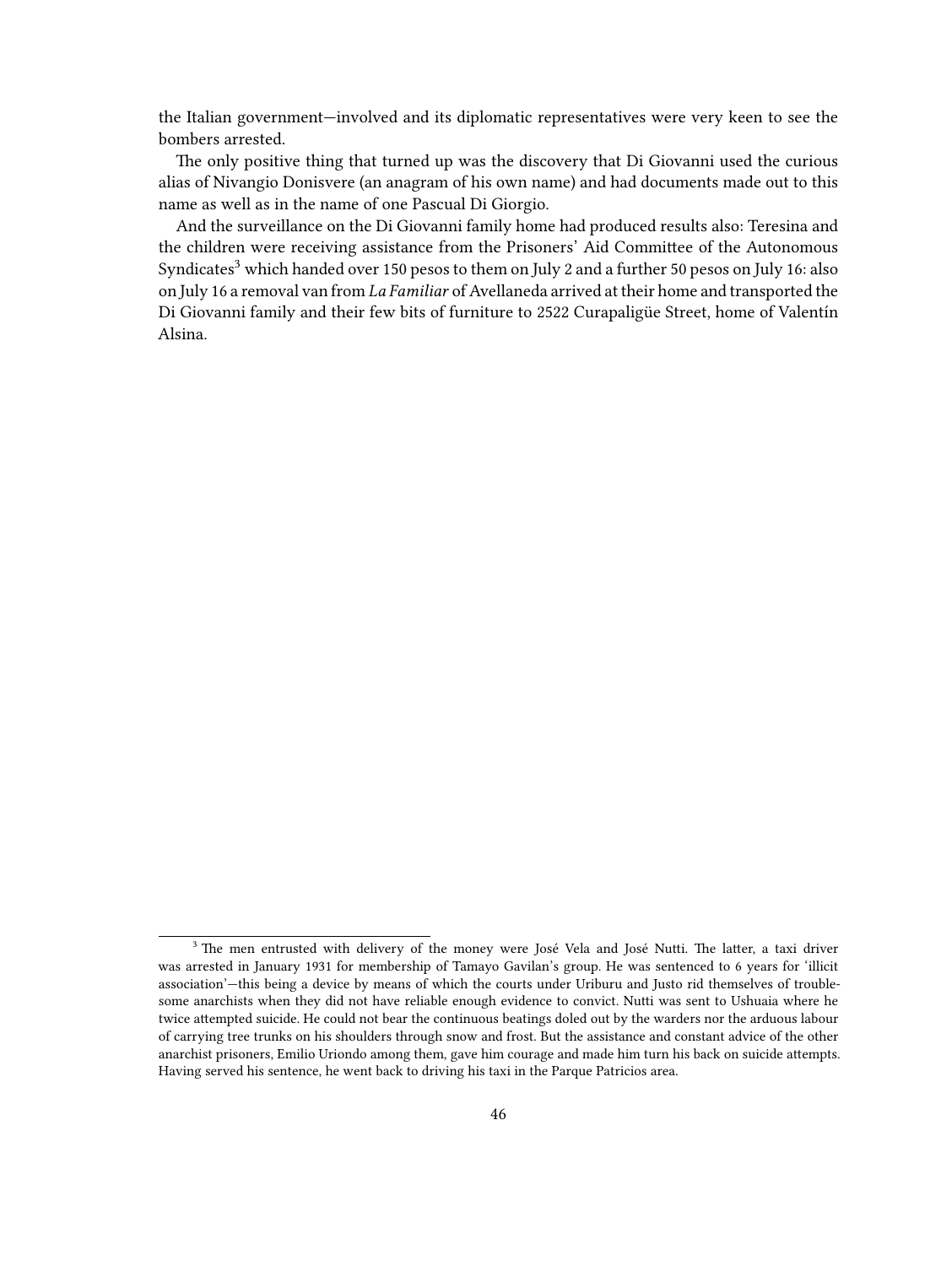#### **V. The anarchist, love and the woman**

…to lose ourselves far, far away in the greenery… to walk arm in arm at dawn towards an intangible and unattainable horizon, forever as one, forever tightly linked like two ivy plants each drawing nourishment from the other, and to sing the heroic rhapsody of a life of difficulty…

S. Di Giovanni to 'Fina', September 10 1928

After two months of constantly being on the run, Di Giovanni returned to Buenos Aires, drawn there by his passion for the fifteen year old América Josefina Scarfó. Whenever he couldn't see her he wrote her as many as three letters each day. And these letters had to pass through the hands of two or three intermediaries before they reached their destination. Almost all of these gobetweens firmly believed that they bore messages relating to the struggle they never suspected that what they carried were mere love letters. Meetings between the two lovers were arranged with much greater difficulty. He was sought by the police, while she, being only a teenager, was closely watched by her parents as well as by the police who kept the Scarfó house under surveillance in the hope of arresting her brothers Paulino and Alejandro..

Josefina—or Fina as everyone knew her—acted with prudence and intelligence in this thoroughly discouraging situation. She had allies in trying to break out of the circle—there was the school she attended (she was in her third year at the high school section of the Estanislao S. Zeballos Normal School), and she could keep certain of her escapades from her parents by alleging school reasons; then there was her fellow student Elena Serra, the girlfriend of her fugitive brother Alejandro—a reference to Elena could explain away her leaving home after school hours; and there was the help (unknown to her parents) from her brother José and sister Santa, given in the belief that in helping Di Giovanni they were also helping to protect their fugitive brothers. Despite the irregular, unstable circumstances in which she found herself, Fina was a brilliant student.

Nothing affords us such an intimate glimpse of the personality of Severino Di Giovanni as his love letters. They show us an unsuspected poetic side to him.

The words which this man of such awesome strength and impulses wrote to his beloved, little more than a child, were at all times simple, unmistakably romantic and, we might add perhaps, should only be read in the original Italian. But, even so, we shall give a few excerpts in English:

"…Sunday August 19 1928. My friend: My whole body is on fire. Your touch has filled me with all sorts of delights. Never before have I drunk so deeply of the elixirs of life as over these past long days. Before, I lived the restless life of a Tantalus and now, today, this eternal today which has brought us together as one—I have tasted, though am not yet sated with, all of the harmony of love so dear to a Shelley or a Georges Sand. I told you, in that generous embrace, how much I loved you and now I want to tell you how much I will love you. Because the stuff of intellect which can give substance to all of the chosen ideals of human existence will be our most expert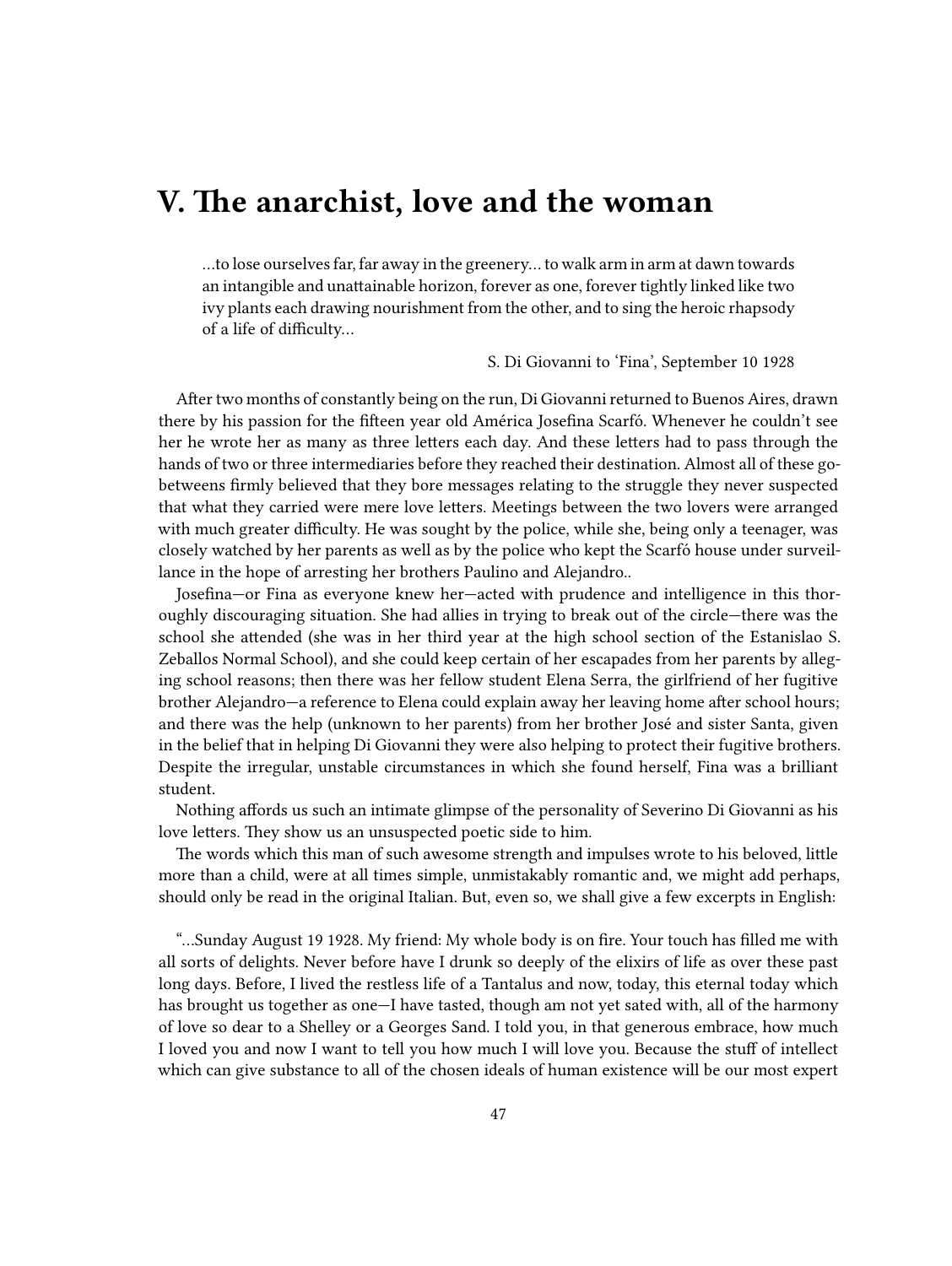guide in the resolution of our problems. And I must tell you with all of the sincerity of a friend, a lover and a companion, that our union will be beautiful and long-lived, a source of delight and the whole range of sentiments: it will be great and last through all eternity. And when I speak of eternity (all that the heart has desired, enjoyed and loved is eternal) I refer to the timelessness of love. For love never dies. The love which has germinated far from vice and prejudice is a thing of purity and its purity defies contamination. And what is beyond contamination belongs to the eternal."

In another paragraph, he writes, "I should like to write in your language (Fina always wrote to him in Spanish) in order to serenade you always with the sweet song of my soul and to have you understand the palpitations pounding in my heart and the delicate motions of my intellect which, stirred by you, will never be able to write 'finis' to your elegy. But on the other hand, I—who believe that my love for you is requited with all of the ardour of your still budding youth, I have read it in your dark eyes so many times—am content to know that, before you can understand them properly these lines of mine will have to be read and reread by you."

Then he urges her—"you have no time to waste on writing to me, for you should be applying yourself to your studies", and closes with this farewell—"kiss me as I kiss you: feel for me the same fondness that I feel for you and know that I think of you always, always, always. You are the heavenly angel who walks by my side through all of the sad and happy hours of my defiant and rebellious life. With you now and always."

The lovers lived like this for two years, always collecting new enemies and losing friends because the danger was growing and the noose was silently tightening with each day that passed. Only their love and their passion could have afforded them a taste of a different world. Let us look, for instance, at this letter of September 8 1928.

"My companion: as ever I waited for you today. It's six o'clock, you won't be coming now. Tomorrow is Sunday, another day without you. Monday, who knows? Yet I'd like to see you, be alone with you, tell you so many beautiful things, talk together, laugh a little, to embrace each other as two lovers, ask each other questions, to dream with open eyes, to worry about the future, remember the past and embrace our present. Oh how beautiful it is to spend hours together now! Alone! Alone! Alone…! A friend has made me a present of a very beautiful edition of Dante's Comedy with illustrations and notes. How I should like to read it with you! Those exquisite passages about Francesca da Rimini in the arms of her Paolo whilst the storms of Hell struggle vainly to separate them… vainly because of the grip exercised by their love, by everyone's love. And the delicious engravings of Gustave Doré who has portrayed them in the fullest raptures of their love, in that frenzy which overreaches human sensibilities, beyond tragedy, beyond life itself…!

"How lovely it would be to read these pages with you… the two of us close together, together… thus, in our tight embrace I would be able to kiss you from time to time!

But you will come to me my beautiful companion. I am certain that you will come and that certainty makes me so happy, how can I express it? …so happy that it might well have been yourself. And when you do come we shall read and examine and select not just the words of the Comedy but also the words, the more beautiful, more exquisite, more pertinently our words—and thus more ardent words—of our immeasurable love".

But Severino Di Giovanni's time was not merely spent in running from the law and on his affairs of the heart. At the beginning of October 1928 a seaman's strike erupted in the port of Buenos Aires, directed against the Nicolas Mihanovich shipping line. The dispute was a very bitter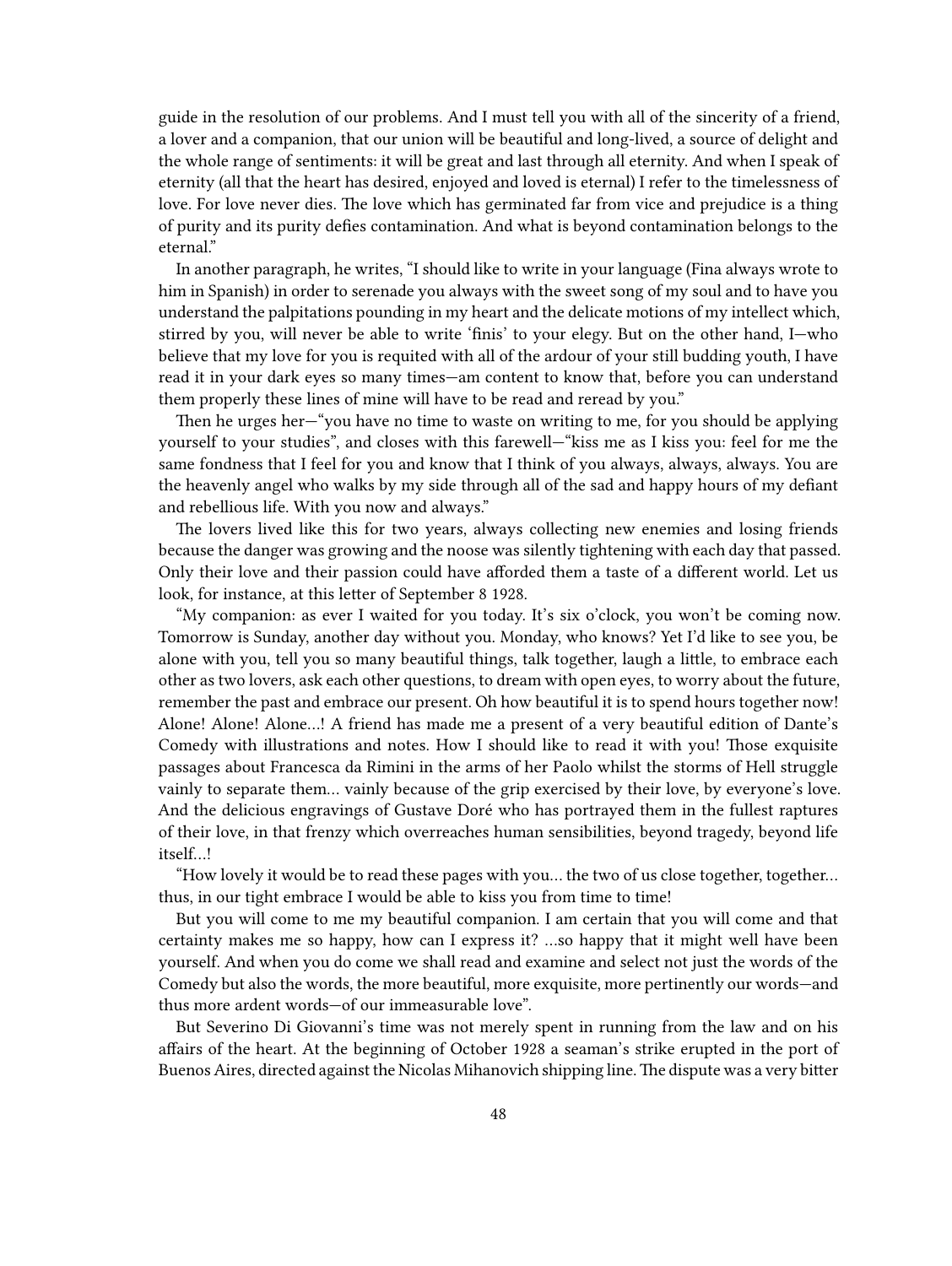one and neither side would give an inch. The dispute had arisen out of the fact that the crew of the steamship *Bruselas* had been forced off the ship. Juan Villalba, captain of the *Apipé* and brother of the master of the *Bruselas* promptly made common cause with him and disembarked from his vessel; his crew followed him out of solidarity. The Maritime Workers' Federation immediately called a strike.

Days passed and Mihanovich refused to give way: in fact he pompously announced the imminent departure of his ships. The first to leave port was to be the *Apipé* which managed to load up and take on a crew furnished by the harbour authorities. After October 11 the *Apipé* was ready to leave harbour. The striking seamen regarded this as a gauntlet flung down to them and they made ready to hit back …and hard.

Things were very difficult. Access roads leading to the dockside were strictly guarded and patrolled. No one could gain access to any ship without a special permit from the authorities and the shipowner's company. Furthermore, each ship had its own special guard, especially the *Apipé* being made ready to leave port. How was she to be stopped? Somebody on the strike committee or in the most determined groups must have come up with the answer: Severino Di Giovanni.

On Sunday October 14 1928 a man dressed in elegant black with a broad brimmed hat of the same colour approached the watchman positioned at El Riachuelo opposite Gaboto Street. He was carrying an ordinary brown suitcase. He walked stern-faced with a spring in his step, and, with scarcely a hesitation he blurted out in Italian, "Mihanovich's engineer. I have a crucial part for the engines of the *Apipé*. The ship must pull out this evening, come what may."

At this point two groups of workmen appeared only thirty paces away along Gaboto Street and set about one another, exchanging blows and insults. The watchman's attention wandered from the newcomer as he concentrated on the scuffle nearby. The stranger in black strode on unhesitatingly and came face to face with a special watch on the ship. He repeated what he had said to his predecessor, but this time he added, "The other watchman has my entry permit…"

Things seemed to have been well worked out in advance, for at that point the brawl became more serious and gunfire was heard. Whistles blew and men began rushing around. The watchman signaled to the stranger to stay where he was because there was no time now to check his papers. But the man in black slipped aboard just as the brawlers vanished, apparently none the worse for wear and having suffered no gunshot wounds.

Calm returned. Nothing had come of the whole business. The watchman even forgot that he had allowed a stranger in black to get aboard.

Scarcely a few minutes later, the watchman in the offices of Mihanovich received an anonymous telephone call…"A bomb has just been planted in the bows of the *Apipé*". The fellow called the police. The bows were thoroughly searched after the evacuation of the ship had been ordered. Nothing was found. A hoax?

A few minutes later a second telephone call… "the bomb was placed on the poop deck." A disbelieving clerk passed this message on to the police who reluctantly and perfunctorily checked the poop, since they were by now convinced that someone was pulling their legs. This time something was found: The bomb was there, in the bilges alongside the engine room. Precisely where it would ensure that the whole ship would go up. Immediately the bilges were flooded to a depth of 30 centimetres so that the bomb was completely covered.

The bomb was in a can which the stranger had apparently brought in his case. On the starboard of the ship there was a catwalk: the stranger in black had fled along that way and possibly—almost certainly in fact—had been picked up by a boat which had drawn alongside unnoticed.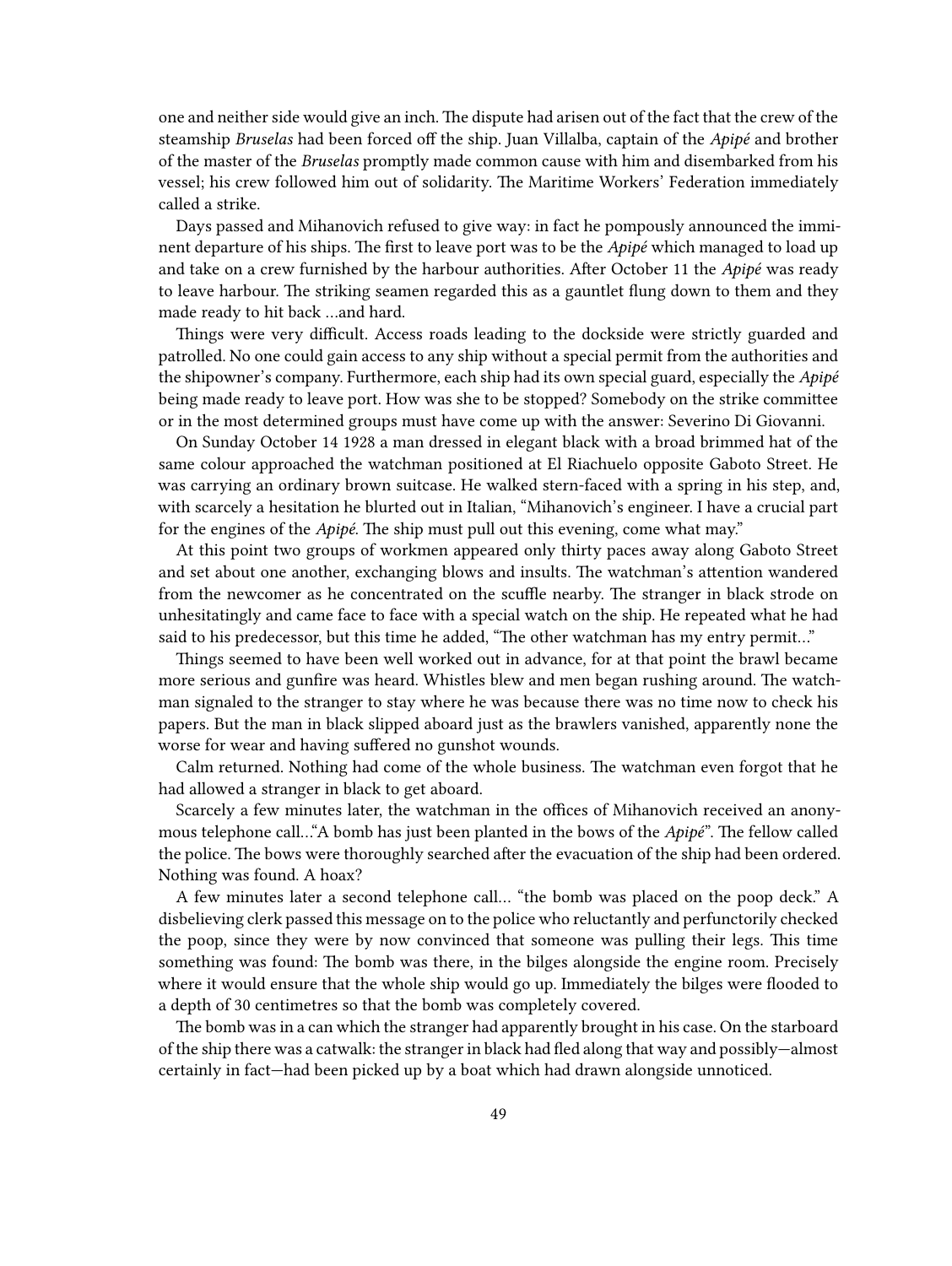That day's edition of *La Nación* reported, "Assistant inspector Garibotto of the Political Bureau removed the contents of the cannister which had been wrapped with sacking and tightly bound up with wire and rope. Then he proceeded to undo the bindings and uncovered a cubic shaped box made of copper some 15 centimetres high and weighing approximately 12 kilograms (the official report from Buenos Aires arsenal established that the cannister weighed 29.44 kilos and had a capacity of 5.1 cubic centimetres). This box, on one of its faces, had a screw top. When unscrewed it revealed a small bottle positioned up-side down and capped with a cork that rested on a base of metal filings. As is the case with explosive devices of this nature, the bottle contained a corrosive acid which had already eaten through the cork; it only remained for the metal filings to suffer the same fate and the other elements in the device would have come in contact and there would have been an explosion, the effects of which would have been incalculable given its enormous size as well as the destructive potential of its component elements. Its impact would have been felt not just aboard the *Apipé*, which would have been destroyed, but also on board neighbouring vessels." The bomb contained 2 kilos and a half of gelignite, gunpowder and numerous bolts and rivets. The bronze casing was 3 centimetres thick and offered tremendous resistance to the powerful charge which it contained. The explosion had been averted only by a matter of minutes, perhaps of seconds.

As assistant inspector Garibotto was later to explain, the device was of extremely delicate manufacture on account of its being so dangerous that, "in 90% of cases explosion is unpredictable". It was also all but untransportable, given its weight. And he closed his remarks to the press thus: "there is only one man in Buenos Aires who could have made it and placed it where it was placed…Severino Di Giovanni…"

What still had not been cleared up was the question of whether the attack failed because of treachery on the part of one of his companions or whether it was Severino Di Giovanni himself. He was always a great believer in the efficiency of the devices he put together and liked to make his attacks complicated to cause even greater sensation. Once the police team were on board ship, the explosion would kill them and therefore strike public opinion and the authorities with greater impact. The truth might be either of these. There is no way of establishing which, some forty years on. We only know that in his final statement to police before his death, Di Giovanni claimed to have been alone in the bombing of the *Apipé* and that the Maritime Workers' Federation had had nothing to do with it.

Just one day after almost having performed this incredible feat of terrorism Severino Di Giovanni wrote to his América Josefina Scarfó, "My sweet hope, I searched for you and thought of you, you filled all my thoughts. I could not find you. You—last Saturday—were far from my danger. Knowing nothing of my sadness you may well laugh, laugh gaily at this love of ours which had to make its way with the joyous wings of the most beautiful delights. But I was not laughing (except when my thoughts turned to you); I suffered amid the tempestuous crisis of the everyday mishaps which represent the lot of the persecuted."

Then he goes on to tell her how he sought her at the home of her friend Elena and, from there, in many other places, but to no avail. It seems incredible that this man should have taken the risk of frequenting the places where he was most closely pursued, and the day after the attempted bombing of the *Apipé* at that. But, in the same letter to Fina, he tells how he had gone to pay a visit to his wife, Teresina, in the home of Valentin Alsina. "…I saw our flowers (their children) and kissed them. But not for a moment could I laugh. Our good friend (his habitual description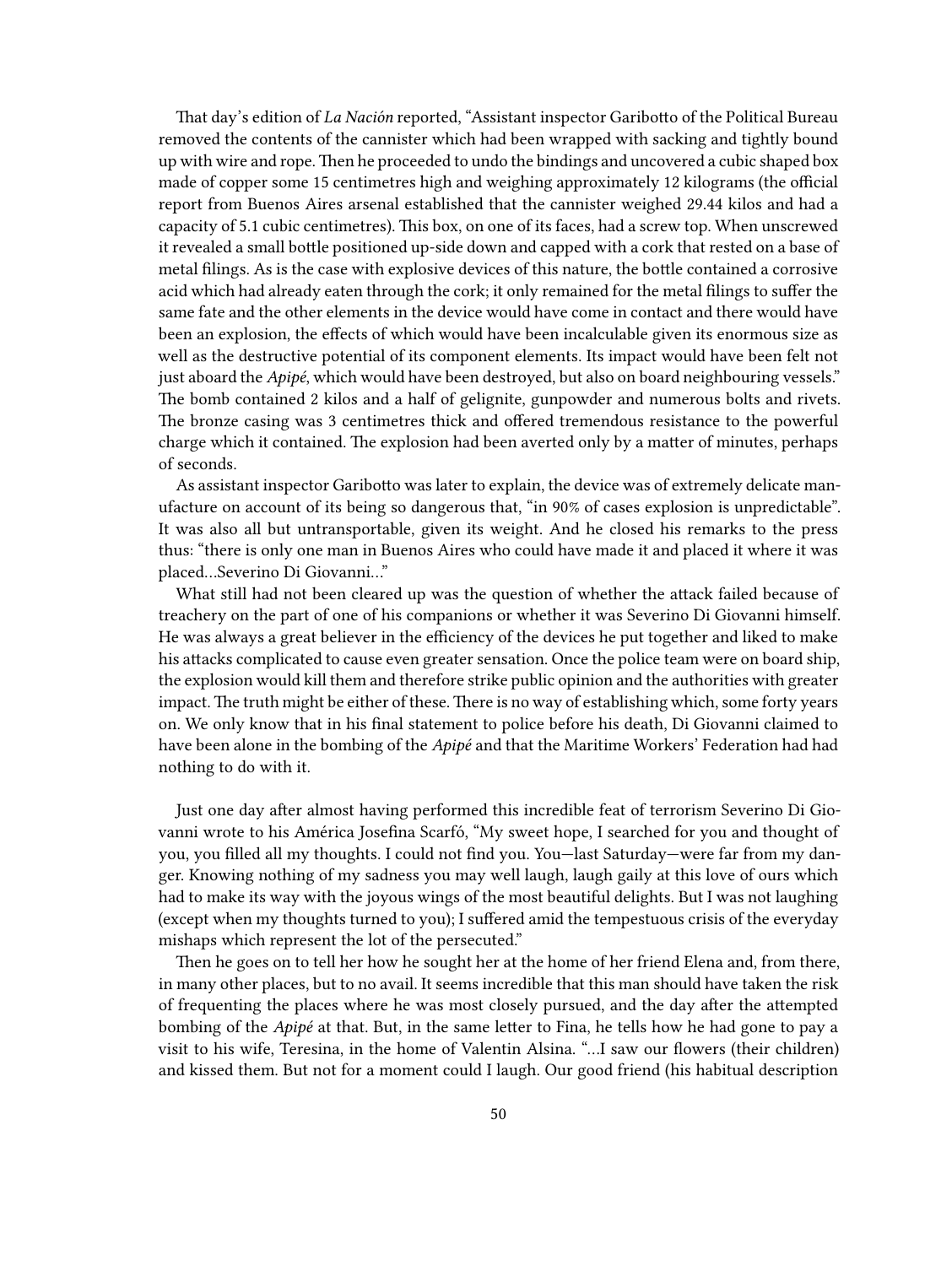of Teresina) noticed that I was troubled: But I told her nothing. Why mention it to her? Could she have offered me consolation? She is so simple and so good that she will never be able to comprehend how to spread soothing balm upon deep and bleeding wounds. She knows only how to weep. And I have a duty to her not to make her weep. She has suffered so much that to heap new suffering upon her shoulders would be a crime. I have made her a promise that, one of these days, I shall return, with you, to visit her again. And she was content with that."

Teresina did not even suspect any amorous connection between her Severino and Fina. She was very fond of the Scarfó girl who, when the Di Giovannis had lived with the Scarfós, used to help her look after the children, taught them some lessons and was kind to them. She knew only that Fina was of the same persuasion as her husband, and that was enough. In any case, with Teresina anything her husband did was fine by her although he acknowledged only one restraint—his own feelings! Thus, some ten days later, he was to write to Fina, "I love you so much! I love my children so much! You cannot refuse to make me and my children happy. You who are so good and who speak with the divine voice of the angels."

Noticeable in Di Giovanni was the pronounced influence of Nietzsche (in searching through his library in Burzaco, police were to discover printed posters displayed on the walls and bearing quotations from the author of *Also sprach Zarathustra*). For instance in a letter of October 22 1928 he writes, "Oh, how many are the problems that crop up along the pathway of my young life, beset by thousands of winds of evil. Even so, the angel in my head has told me so very many times that only in evil is there life. And I live my life to the full. The sense of my existence has been lost in that …in that evil? Evil makes me love the purist of angels. Do I perhaps do evil? But is that my guide? In evil lies the highest affirmation of life. And by being evil, am I mistaken? Oh, problem from the unknown, why do you defy solution?"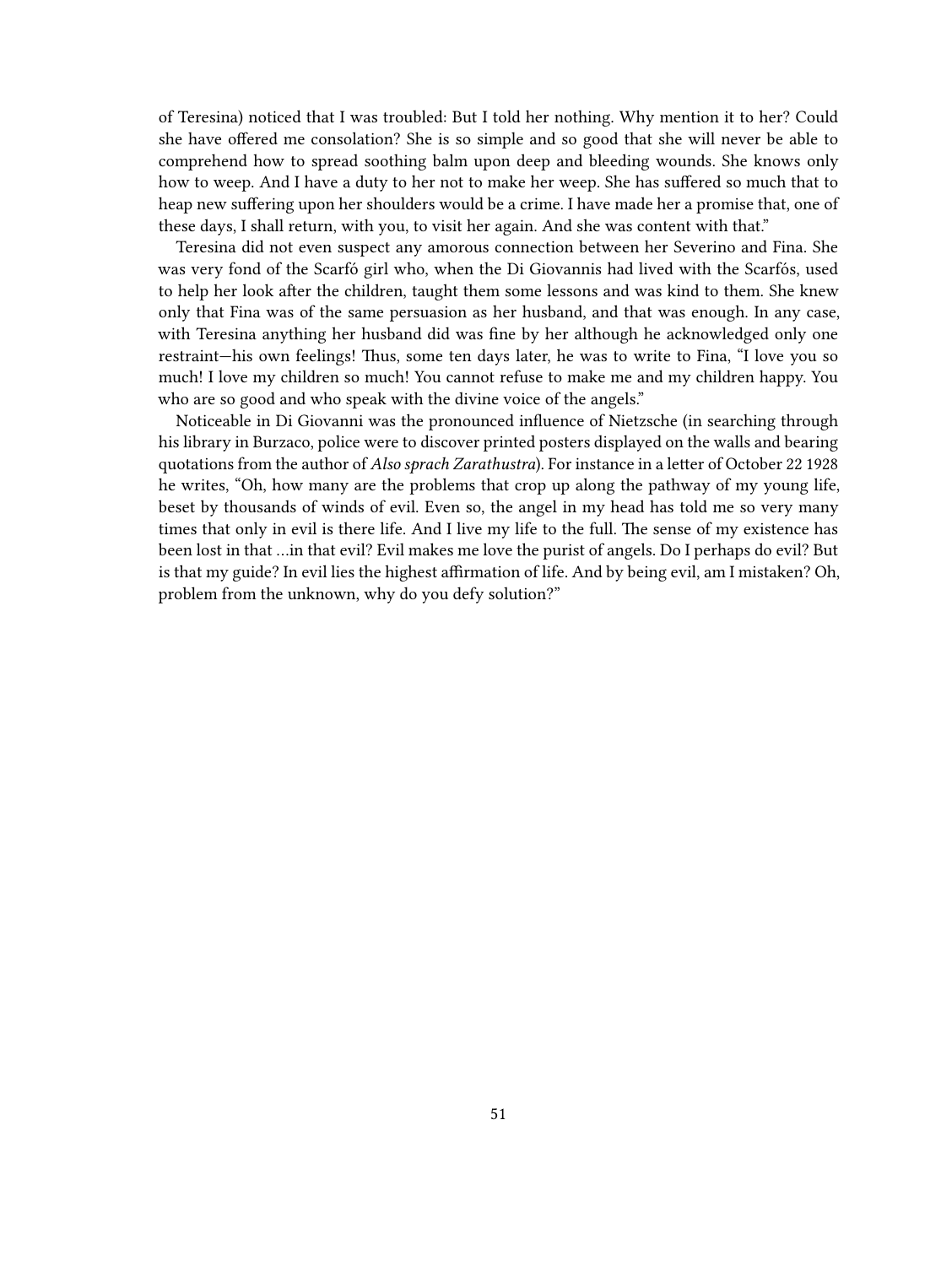## **VI. The Bandits**

He who has not the wherewithal to live should neither recognise nor respect the property of others since the principles of social contract have been infringed to his detriment.

Johann Gottlieb Fichte

(A quotation found in Severino Di Giovanni's desk in Burzaco)

On October 12 1928 Hípolito Yrigoyen was returned to the Casa Rosada. He had come back from opposition to win election after election. On October 12 1928 the people greeted him like an idol. There was genuine popular rejoicing.

The anarchists knew that Yrigoyen was no enemy of theirs. They would never forgive him for the Tragic Week or the Patagonian affair, but at the same time they knew that the best way to keep him in line was to apply a little pressure. And this they did from his first day in office, on Radowitzky's behalf. Radowitzky had spent some nineteen years in Ushuaia. That October the 'Free Radowitzky' campaign was launched afresh. Anarchists of every school cried, "Freedom for Radowitzky". The *La Antorcha* people set up a Freedom for Radowitzky Committee which scheduled meetings, activities and a general strike. They wanted to remind Yrigoyen of what he had said while running for president in 1916, when he promised anarchists that the imprisoned Russian would receive a pardon if he was elected. He was unable to deliver that pardon because he was overwhelmed by highly problematical social disturbances. But would he be able to deliver now? But now it was, if anything, even more difficult. The Army stood ready in the wings.

Di Giovanni was active in the campaign on behalf of Radowitzky and, of course, his plan was what it had been earlier in connection with the Sacco and Vanzetti affair—he believed that rallies and speeches achieved nothing and that direct action was called for.

But that required some groundwork. And in his circumstances, as a fugitive, forever changing abode, that was no easy matter for him. Then he made a trip to Montevideo and contacted the Roscigna group and the brothers Moretti (this pair had played an active role in the Tragic Week: Roscigna was a metalworkers' leader, an intelligent man of whom we spoke earlier).

Here we must pause for a moment for it was at this point that Di Giovanni totally involved himself in the 'anarchism of expropriation', that anarchism which justifies crime provided that it is crime against the bourgeoisie. Robbery and theft—the argument runs—are permitted because they are one way of seizing back the wealth which the bourgeoisie extracts with more refined methods from the working class. The wealth thus obtained (or as the expropriators put it, 'reconquered') by means of robbery or theft is to be placed at the service of the cause, and used towards the upkeep of prisoners' families and spreading anarchist ideas.

Whereas this school of thought had had its predecessors in Argentina (as for instance the robbery of Perazzo by anarchists Vladimirovich and Babby in 1919), it really took off as a result of the activities of the Spanish anarchists Francisco Ascaso and Buenaventura Durruti, two truly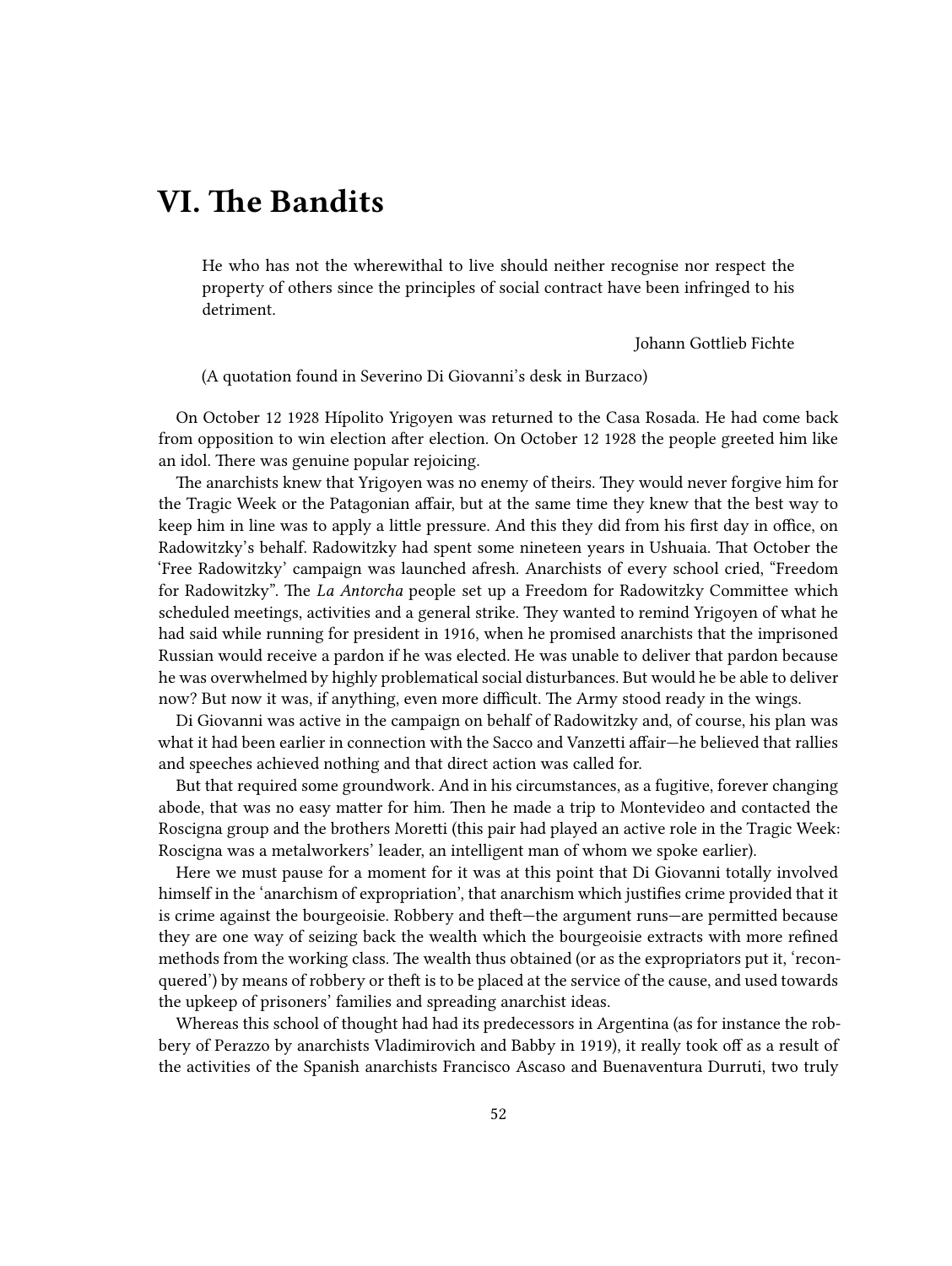legendary figures who, finding themselves in need of the 6,000,000 pesetas required by a Spanish judge for the release of 126 of their comrades, launched a series of bank robberies which began in Spain with raids on the Bank of Catalonia, then, moved to Mexico and the S. American Pacific countries. They based themselves in Chile where they made a fine haul, then went to Argentina where they robbed the Bank of San Martin (with Roscigna's help), crossed the La Plata to Montevideo and there carried out another successful robbery before returning to Europe. The whole escapade was an epic of courage and daring.

Such folk were able to extract themselves from even the most difficult situations calmly and cold-bloodedly. On one occasion, Ascaso was cornered in a café by a squad of Spanish police. There was no way of escaping. Not that he gave himself up. With a pistol in each hand he shot his way out, gunning down seven policemen and getting clean away.

These feats made a lasting impression upon Argentinian anarchists, especially among the younger ones. Furthermore, when Durruti and Ascaso, along with Jover were arrested in France, Argentina and Spain immediately requested their extradition. Whereupon a worldwide campaign began to defeat those extradition requests, and for many a month the three names held the front pages of the anarchist press in Argentina. Years later, Buenaventura Durruti was to become one of the most legendary of the commanders of the libertarian troops in the Spanish civil war. And the war was to lead to his death as it had to that of Francisco Ascaso before him.

The first great coup organised by the Argentinian anarchist expropriators following Ascaso and Durruti's 'tour' of the continent was carried out by Miguel Arcangel Roscigna and the Moretti brothers against paymasters at the Rawson Hospital in October 1927. A gun battle ensued and a policeman was killed. The anarchists made a fine haul and withdrew to Uruguay. Naturally, the Argentinian police never wearied of attributing the robbery to Di Giovanni when in fact he had never accompanied Roscigna since, paradoxically enough, Roscigna remained loyal to *La Protesta* (i.e. he was a *protestista* and not an *antorchista*) although he acted on his own initiative. *La Protesta* always spoke of Roscigna as a good comrade turned to crime by the example and influence of Ascaso and Durruti. He was criticised, certainly, but much more mildly than Di Giovanni for whom Lopez Arango and Abad de Santillán had developed an undying hatred.

In Montevideo the Moretti brothers chose to ignore Roscigna's advice and successfully brought off another hold-up at the Messina bureau de change. Later they were to finance Fernando Gabrielesky's operations forging Argentinian currency. Gabrielesky was a veritable genius of the graphic arts who also subscribed to anarchistic views.<sup>1</sup>

<sup>&</sup>lt;sup>1</sup> In *La Protesta* of January 11, 1929, Diego Abad de Santillán was to mince no words in the course of a virulent attack upon the anarchist expropriators. In an article entitled 'Deviations from Anarchism' and subtitled 'A propos of recent instances of common crime', he not merely mentioned the actions carried out by the anarcho-bandits but also gave the full names of the authors of those deeds—"For several years now there has been no sensational instance of vulgar criminality in this country which has not brought to light the names of veteran and new anarchists. For the boldest, hold-ups of bank tellers or, for others the forgery and passing of counterfeit money, these, plus a thousand other forms of life on the margins of labour have been the order of the day over these past years for a series of individuals disguised by the name of anarchism. We wish to appeal to the better judgement of anarchists in an effort to bring to an end, and to isolate this kernel of the perversion and distortion of our ideas and methods of struggle. Anarchobanditry is, regrettably, a veritable plague: there are areas where all propaganda on behalf of, and all sympathy with anarchy has been killed off because of this criminality.

Already there are grounds for despair. Anarcho-banditry, which at other times has been an invention of the police, is today a sad reality. In Argentina, in France, in the United States, etc it is advocated and preached almost as a virtue by some newspapers which call themselves anarchist and which are read by anarchists with the passive mentality of newspaper readers. Very few of us have taken a stand against this dangerous anomaly.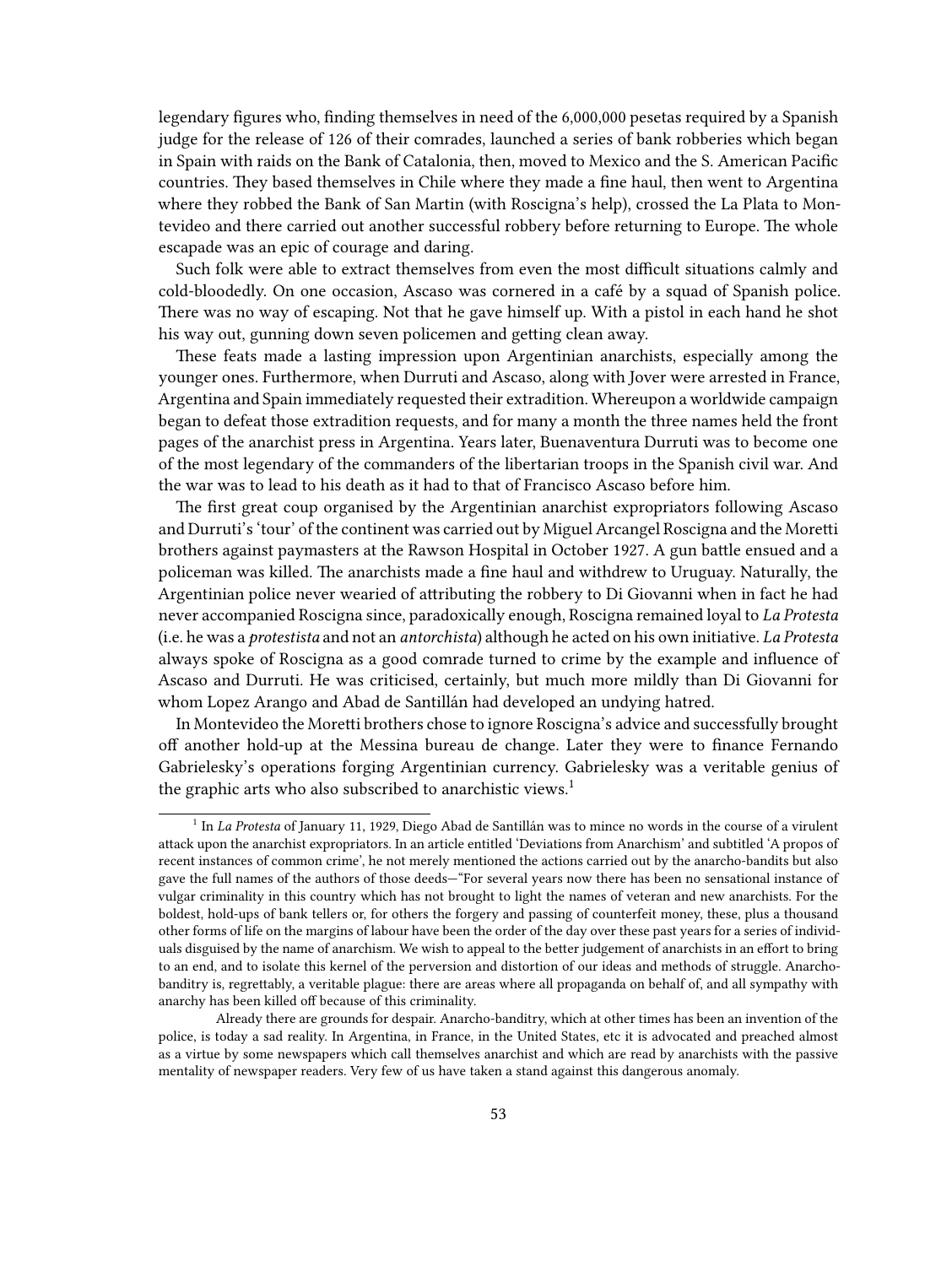Di Giovanni was to smuggle some of the forged currency into Argentina and with it, he began to finance the purchase of material for the approaching campaign of agitation, demanding Radowitzky's release.

On November 14, the anarchist autonomous syndicates in Rosario called an indefinite strike which would last until such time as Radowitzky would be released. Their colleagues in Buenos Aires came out in sympathy for 24 hours. A huge rally was planned for 4pm on November 14 in the Plaza Congresso. But the climate had to be prepared in advance.

On the night of November 10 a curious suitcase had been left at the Cathedral by the door nearest to Reconquista Street. At a few minutes past lam the package drew the attention of two people who approached it, saw that it was a suitcase and tried to pick it up. They found that it was very heavy and was curiously warm to the touch. They then sought out policeman Francisco Castro who was at the junction of the Diagonal Sur and Bolivar. He rushed to the spot, lifted the suitcase and carried it to a place where the light was better, at Diagonal Norte 501, where the cafe *El Alkazar* was situated. Unable to open the lock, he set off in search of tools to the dairy at 532 Rivadavia Street which was still open then. He returned to find that a young man had taken hold of the suitcase in order to get a closer look at it. As he spotted the approaching policeman,

This is followed up by an obvious reference to Di Giovanni when Santillán states, 'We cannot show indulgence towards those who capitalise upon the ideas of anarchism of which they proclaim themselves one day the partisans only to set up a school of banditry and corrupt a number of young people who might otherwise have been useful to the cause of progress.'

In Santa Fe a number of individuals have been arrested as counterfeiters or passers of forged currency. The press has described one of them, a Siberiano Dominguez as, 'anarchist writer and orator': all of those arrested have been lumped together as, 'known anarchists'. The wider public is already full of such tales which are repeated with glibness; it knows about the Rawson and Messina hold-ups in Montevideo: it knows about the Morettis and Roscignas, etc, etc and it seeks diversion in avid reading of these items. As far as the wider public is concerned, all it knows is the following: for a number of years now, the most spectacular stories featured on the crime pages have had as their protagonists persons described as anarchists. And this is hardly calculated to arouse an interest in our ideas in upright, worthy people. The arrest of Siberiano Dominguez for the passage of counterfeit money provides us with the chance to lay stress upon the necessity of all who have some regard for our ideas reflecting and studying upon some way of creating more favourable conditions for our propaganda. Dominguez dropped out of our movement some 8 or is it 10, years ago. In the past he interested us but little and today not at all. But he is down in police files as an anarchist and his every act will be capitalised upon to the detriment of anarchism by our enemies. This we know in advance and when, in spite of this knowledge, such people persist acting in this twisted way it is because they do not care much for the credibility or prestige of our beliefs. We who do not think along those lines, and we who seek to spread the authentic meaning of anarchism, would be acting in a counterproductive way were we to applaud always everyone who proclaims himself an anarchist, even though we know that he depends exclusively upon the proceeds of robbery and hold-ups for his living.'

Further on still, in the section sub-headed, 'Let us isolate the seat of the corruption!', Santillán addresses to *La Antorcha* and Rodolfo Gonzalez Pacheco (without naming either) a suggestion concerning ways in which to combat this anarcho-banditry—"Can it be that comrades from other factions fail to appreciate the magnititude of the disaster for anarchism implied by the already extraordinary upsurge in the number of common criminals donning the mantle of his ideas? There have been those prompted by personal hatred who have, in the belief that they thus do us harm, attracted to their camp people with whom we have severed all connections, and by refusing compromise have broken with a complicity that is repugnant to the purity of our ideas. The time has now come to confess that fact, setting aside supposed appearances and any personal dislikes which may divide us'. He went on to propose that we—"eradicate the deadly cancer" of anarcho-banditry and that the Prisoners' Aid Committee should pay no heed to the anarcho-bandits, thereby isolating them and casting them into oblivion." But he went beyond even this although he spoke in vague terms, saying—'our approach, whereby we isolate and ignore those who live beyond the margins of work and all sense of responsibility seems to us the most logical course, but should another exist we should have no reason to raise objections to it…'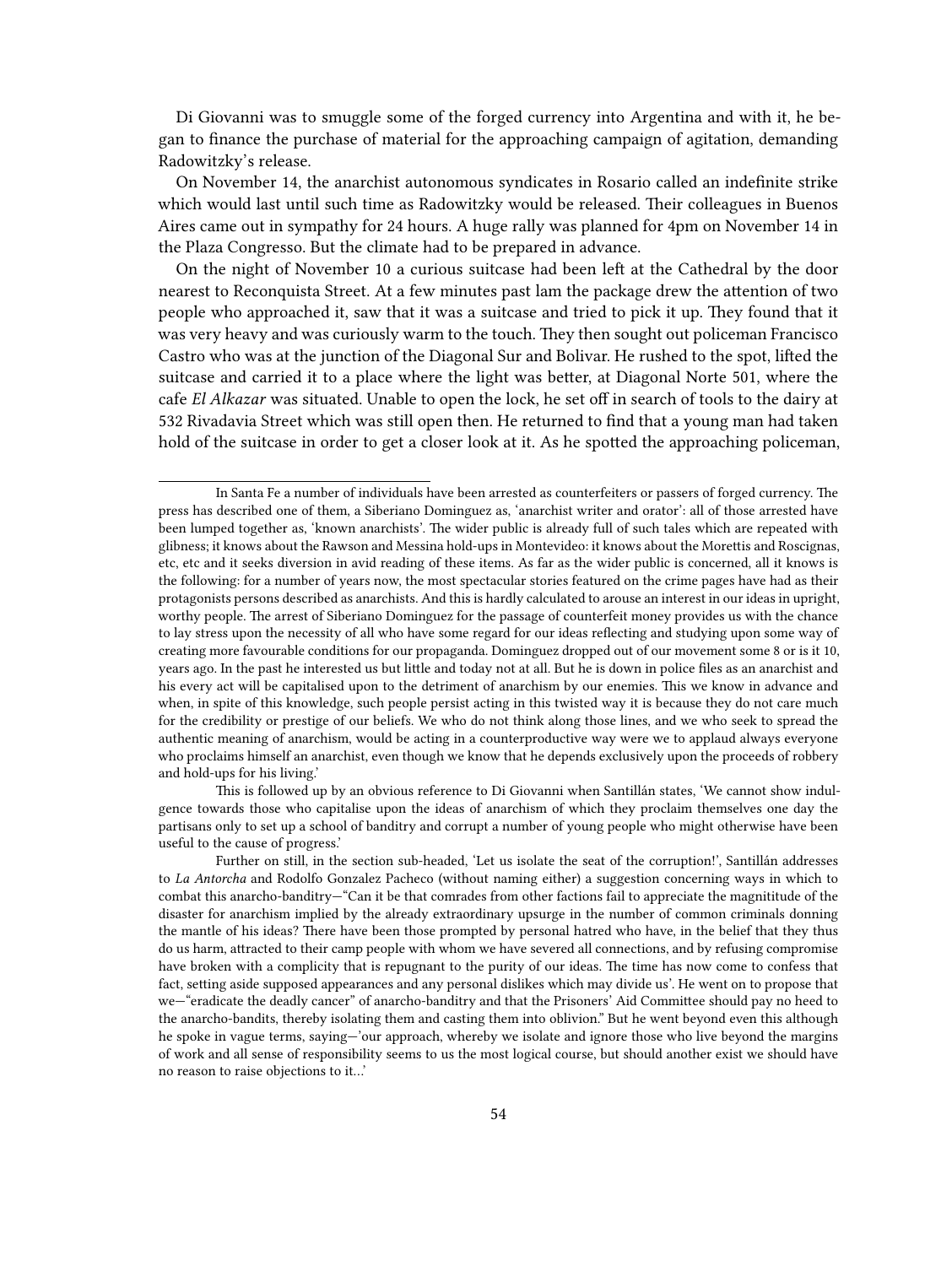the young man smiled and waved to him, pointing at the suitcase and calling out, "Look what I have found here". At that instant the suitcase exploded.

The poor wretch was blown to pieces: by an exceptional stroke of luck, the policeman avoided the same fate, but was badly injured. The explosion had smashed all the windows in the city centre. Hours passed before the bomb's victim was identified as one Luis Rago, who had just finished his night shift at the Bank of Boston. Rago was 25 years old, had been married barely a year and had a young daughter only a few weeks old.

The bomb had been intended to destroy Buenos Aires Cathedral and only a freak of fortune, or "the hand of God" as the Sunday sermon was to have it, spared the building. The catholic church never forgave Severino Di Giovanni for his attempt on the Cathedral and as late as 1957 in an article carried by the catholic daily, *El Pueblo* he was described as "the most evil man ever to tread the earth of Argentina".

Naturally, the opposition press were to lay the blame squarely on the shoulders of Yrigoyen, alleging that he did not know how to govern. Yrigoyen left the police to get on with it and kept out of the controversy. Although the bombing of the Cathedral had provoked a considerable storm, excitement grew and further bombs followed four days later. One of them went off at the High Court in Rosario.

*La Protesta*<sup>2</sup> was to be forthright in its condemnation of the Cathedral bombing and was insistent that such actions had nothing in common with the anarchist ideal. Scarcely one month later the truth about the Cathedral bombing emerged, and represented a moral obligation to Di Giovanni which he was unwilling to shirk, and which was subsequently to lead to his downfall.

On December 12 1928 a police team forced their way into the house at 1184 Estomba Street and made a search of the attic where, as the dismayed homeowners looked on, seven bombs all but complete and some 147 forged ten pesos notes were discovered. Under questioning the residents disclosed that since August 16 the attic had been home to an eighteen year old student and that another man would come every four or five days to spend the night there. This second man was a taxi-driver and the only visitors the student received, apart from him, were two young 16 year old girls, one of whom was his sister.

The police laid in wait in the courtyard for the student to arrive. Two hours later he turned up: he was Alejandro Scarfó. Realising that he was surrounded, he picked up a chair with which to defend himself but was overcome. Then his room-mate arrived, one Jaime Gómez Oliver, a 30 year old Spaniard down on police files as an anarchist agitator.

A fine haul for the police; in addition to the bombs, they had discovered under a bed a trunk containing dynamite provided by the Simplicio brothers and Marino de la Fuente (all of whom professed an idiosyncratic anarchism…they were poets and hobos) from a quarry their father owned in Córdoba. The trunk had been sent in the name of Pedro Mannina, an anarchist bricklayer who lived in Buenos Aires. A whole supply line. The plans of Caseros railway station were also found. A bomb was to be exploded there two days later when the Herbert Hoover presidentelect of the United States would be passing through on a visit.

But the most conclusive evidence which pointed to Alexandro Scarfó's having been responsible for the Cathedral bombing was when a clipping from *La Prensa* was found in the attic. That

<sup>&</sup>lt;sup>2</sup> Concerning this bombing and the one being prepared against the visit of the US president elect, Herbert Hoover, *La Protesta* was to write—"they are beyond all logic and are quite possibly the products of a childish mentality which has more to do with subversive idiocy than with anarchist ideas'. (January 6, 1929).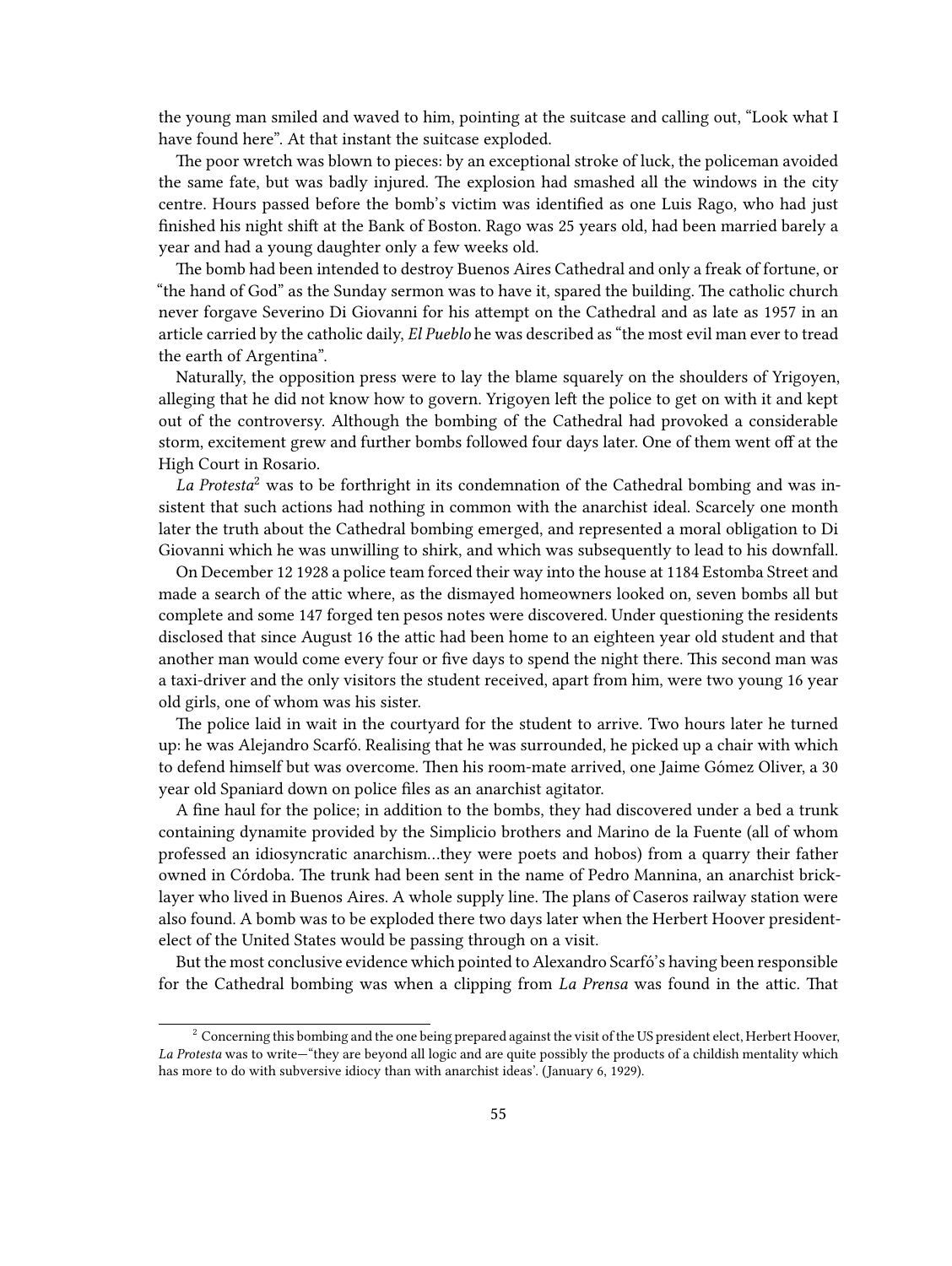clipping contained a report of the death of bank employee Luis Rago. In the margin Scarfó had written in ink, "it was not intentional". Such was the evidence which the courts would use to pass the sentence upon him months later; he was to join Radowitzky in Ushuaia serving a life sentence.

The young Scarfó instantly accepted full and sole res-ponsibility for possession of the explosives, alleging that Gomez Oliver was merely a friend, who had known nothing of their presence in their lodgings. But Gomez Oliver's known ideological convictions as well as those of Mannina and the "hobo-poets" were enough to ensure that they too ended up in jail. Thus the Scarfó family suffered a fresh blow…particularly América Josefina since her parents were now to have their eyes opened to the perilous game in which she was engaged.

Of course, the police and the press spoke as one in pointing to Di Giovanni as the true culprit. The police had been working quietly and were confident that he would not long elude capture. The trap had been carefully laid. Teresina had moved house yet again, this time to 2070 Curupayty Street, owned by Valentín Alsina. The place was home to several workers for whom Teresina did the laundry and mending. The police managed to induce one of them, a certain Kaisermann, to supply them with a daily report of goings-on in the house. Thus they discovered that a worker Rafael Antinori was the one entrusted with carrying food and a little money to Teresina. Every day, after work, Antinori used to drop a parcel or two into the home of Di Giovanni's wife. Kaisermann added that, on Sunday between noon and lpm Teresina had had a visitor, José Romano (Ramé) who had brought her money and foodstuffs and had later taken the two Di Giovanni children out for a walk to the anarchist picnic in the Tres Ombues estate in San Isidro where a photograph was taken that included Di Giovanni, side by side with his youngest, Ilvo. And then a detail upon which police seized; Kaiserman reported that his friend Ponce de León had told him that Di Giovanni would again attend a *La Antorcha* picnic due to be held on Sunday, December 2 in that same San Isidro neighbourhood.

Preparations were made for a great manhunt on that day. From early on the Buenos Aires police and the Buenos Aires provincial force kept a discreet watch on roads giving access to the Tres Ombues estate. Upwards of 5,000 people were congregated there on that sunny Sunday. And among them were *antorchistas* who had chosen a site for themselves very close to the river. Tension was running high among the plainclothes detectives and the officers and men in civilian dress (all kitted out as Sunday strollers) because they were under orders not to let him escape. This was to be the big moment. He was easy to identify: they had seen his photograph in the paper a hundred times over and anyway, he was always dressed in black. Naturally, the crunch would come just when his children arrived. The hours passed…and no sign of the one they were waiting for. Had he suspected something? Had he smelled danger? Evening was falling and the antorchista group was wandering off in the direction of San Isidro station. There, at one metre intervals, plainclothes police were waiting, mixing in with weary picnickers. Thus as the first shadows began to fall and even lovers began to drift away, the riverbank returned to its dismal calm. Inspector Garibotto had been disappointed yet again.

For Di Giovanni, the capture of Alejandro Scarfó and his four comrades represented a blow which drove him to despair. Emotional as ever, he particularly regretted Alejandro's arrest for he was the younger of the two Scarfó brothers whom he had taken with him from their parental home.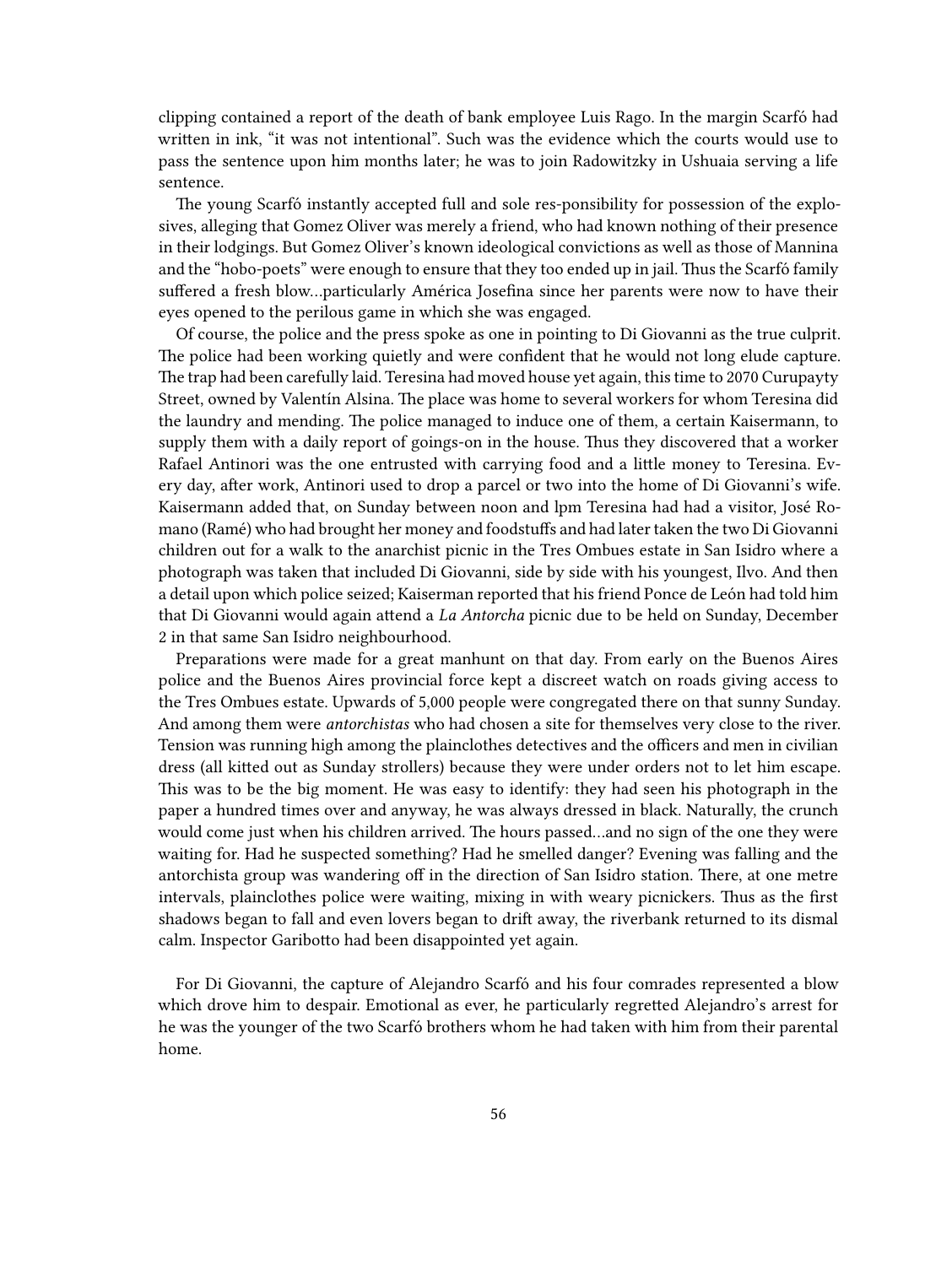At least now he would not have to go off looking for 'names' for his campaign of agitation. He had a symbol in Alejandro and determined to make an effort on his behalf. He was to spend a year and a half figuring out ways of securing Alejandro's release. When the time came he would make his move.

But there were other things happening that December of 1928. Di Giovanni took it upon himself to find a good defence counsel for the five prisoners and also hunted for some way of contacting Josefina. In addition there was another matter which filled him with doubt: how could the police so easily have discovered his comrade's hideout? The circle of his immediate comrades insinuated that, since the administrator of *Culmine* Giulio Montagna had got married he had undergone a complete change of manner.

Between anarchist factions the controversy raged on. *La Protesta* never let up in its criticisms of Di Giovanni and his men. In an article which appeared over the signature of Diego de Santillán on January 29 1929, and whose title was "On the subject of anarcho-banditry", Santillán wrote, "…were a common criminal, after having perpetrated his offence, to seek our aid in eluding persecution, then even though we would repudiate that offence we could not but render him the assistance he sought. It is a question of the instinctive solidarity with him against an enemy worse than the common criminal…we mean the State, capitalism's political agent. But our outlook and our feelings may not be the same when confronted by an anarcho-bandit; speaking as individuals, our attitude would not be the same, for we should not have the slightest compunction in manifesting our absolute refusal of solidarity, nor would we award that solidarity as a group since our prisoners' aid committees refuse assistance to those who are not imprisoned for social struggles and, whereas common criminals who operate on their own accounts and at their own risk have no claim upon our sympathies, that criminality which cloaks itself in the mantle of ideas merely in order to bring discredit upon them, while exploiting those ideas to its own advantage deserves our complete repudiation."

Such was the hardening of attitudes among anarchists that *La Protesta* held a common criminal in higher regard than any anarcho-bandit or anarchist expropriator.<sup>3</sup>

<sup>&</sup>lt;sup>3</sup> The following further extracts from the signed article by Diego Abad de Santillán will afford us a deeper insight into the savagery of the internal squabbles of the anarchists (which had assumed nationalistic overtones, with the Spaniards Lopez Arango and Abad de Santillán vociferating from the columns of *La Protesta* against the Italian anarchists)…"We are not talking about isolated events. Day in day out the crime pages are full of vulgar crimes vaguely linked in a deliberate way with anarchism. Over the past 5 years, the most spectacular crimes on police records—bank hold-ups, robberies against pay clerks, counterfeiting of currency, irresponsible bombings, etc,—have slung mountains of mud at the anarchist movement. Were these only a few, isolated circumstances without further implications, we should make our stand and proclaim that we are being slandered and that the police are inventing phoney connections. But the most patient man in the world eventually wearies of lying to himself: anyway no one would believe us if we were to issue systematic denials of any connections with these feats, and certain individuals who claim to be anarchists. In the end, we must candidly admit that it is true: in anarchism's name there exists a plague of swindlers who are deliberately confusing our revolutionary theses of social expropriation with a vulgar individual 'appropriation', with larceny or outright banditry according to their individual temperaments. Indeed we are living in a period of moral decline: the wider public is concerned only to read the crime and sports pages: they have only a slight interest in anything outside of these. On the crime scene, today's public is a veritable encyclopedia and any passerby in the street can repeat a thousand details about the Rawson robbery, the bombing of the Italian consulate or the counterfeiting of currency which has come to light of late and he will tell you also that this is what anarchist activity is all about.

In addition there is a whole wealth of literature in which our enemies might discover abundant ammunition for the denigration of anarchism; for instance take *L'Adunata dei Refrattari* of New York …its last issue was given over to insulting us in every way because of our opposition to anarcho-banditry and because we said that the bombs at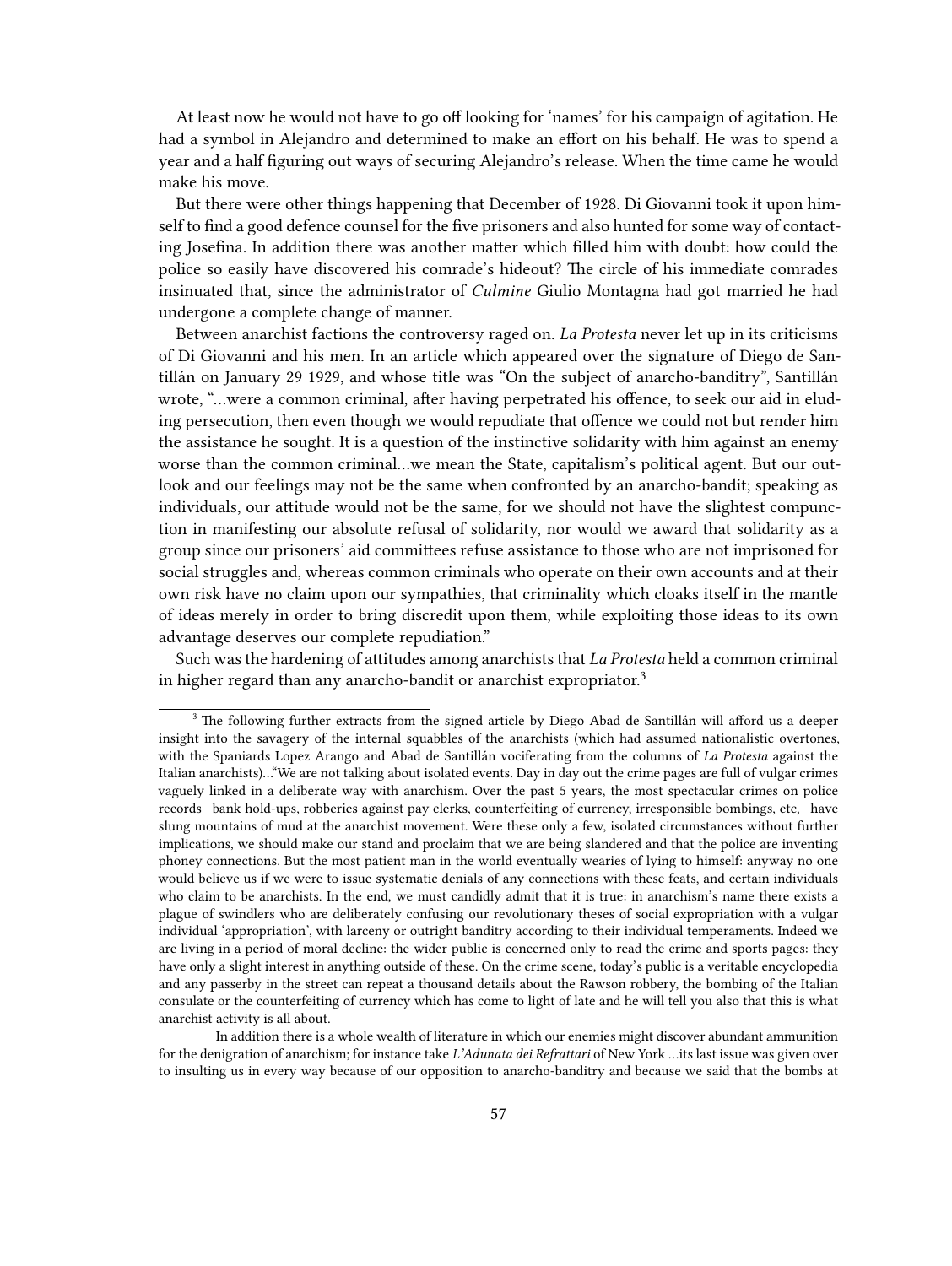Italian anarchists rose up in fury at *La Protesta*'s line and thus we find *L'Emancipazione* of San Francisco, California, proclaiming in a banner headline, "In Buenos Aires, in the course of the cyclopean campaign for the release of Radowitzky, two young comrades, Scarfó and Oliver have fallen into the hands of the enemy. That enemy, to avenge himself for the affronts he has suffered, is trying to envelope them in the shroud of inexplicable mystery. *La Protesta* has ignored them and is trying to cast them aside: we are mortified at this and protest at such conduct, raising our voices in a cry of alarm."

But, issue after issue, Lopez Arango and Diego Abad de Santillán continued to rage against Di Giovanni's methods; the columns of *La Protesta* were even given over to personal insult and abuse. Diego Abad de Santillán put his signature to an article in which he spoke thus of Severino Di Giovanni: "A propos of the acts of terrorism which have, in recent years, furnished so much of the copy for our crime pages, we have alluded to a certain scoundrel concerning whom we have offered the following hypotheses…that he is either a fascist agent, an instrument of the police or a poor lunatic. Referring to a scoundrel and drawing that person out of obscurity in order to disclose his name with a great show of exhibitionism, amount to the same thing. Some have said that we ought to have kept the controversy against anarcho-banditry on the level of theory. There is something to be said for that, but it does not say all that needs to be said. No, it is not always possible to keep personalities out in such cases. Or perhaps there are those who would wish to see us yield to the line that all that proceeds from anarchists or alleged anarchists is healthy and good? We believe that it will not come to that."

He closes by declaring open season on the anarchist expropriators—"It is necessary to eradicate the cancer of banditry from the movement's ranks: to achieve it we need only one thing—we must refuse all financial solidarity to those who are captured as a result of such activities. When all is said and done money is collected for social reasons and it is truly immoral to capitalise upon the sentiment of solidarity with our prisoners, in order to rally to the defence of vulgar criminals, or rather not vulgar criminals, but those who do anarchism greater harm than they inflict upon the bourgeoisie. Comrades of every persuasion should recognize the need for this cleansing operation. Already, in the estimation of the broad masses, anarchism is greatly disgraced: unless we throw up a rampart against those who live through hold-ups and robberies and the like, no one shall ever be able to persuade the general public that anarchism is anything other than a gang of *desperado* without conscience who will not shrink from murder and bold robberies.'

And, in a clear reference to Di Giovanni, he says, 'Although we repudiate equally every manifestation of anarcho-banditry, we draw a distinction between the instigators and the victims thereof; there are some young men given over to a life which will, sooner or later lead them into prison. They are warped by bad teachers and, were they to be snatched out of the underworld in which they live they might well become excellent militants. Many young people find themselves in such circumstances. Comrades of every persuasion should make every effort to save them, though the task be a painful one.'

the Italian consulate were fascist bombs, police bombs or planted by some abnormal person who deserves to be in an asylum. In *L'Adunata dei Refrattari* the Italian comrades in the United States have an organ which has, especially of late, become an apologist for all of the degenerate forms of anarchism: there in its pages one may find all manner of apologies for anarcho-banditry even in its most repulsive forms. These people have accepted the bourgeois litarati's distortions of our movement as accurate and it appears that they have only one aim — to justify all of the fictions which the bourgeoisie has invented concerning anarchism. And, like *L'Adunata dei Refrattari*, there are a few other newspapers which, disguised as anarchist papers, rally to the defence of the most absurd and anti-anarchistic of actions.

To all of these we say that it is not possible to square an attitude of unmitigated hypocrisy with one's conscience. We are fed up with laying the blame for everything at the door of the police and we are fed up with championing phoney innocences. We seek to make of our press a vehicle for our thoughts and feelings and not merely yet another means of deceiving the public and deceiving ourselves. If, in the name of some non-existent solidarity, some solidarity which cannot exist, we have to put up with and defend to the bitter end, common criminals who style themselves anarchists or who once were anarchists, and if we must proclaim the innocence of vulgar hold-up men and lie about the most self-evident facts, then how do we differ in any way from bourgeois journalism?"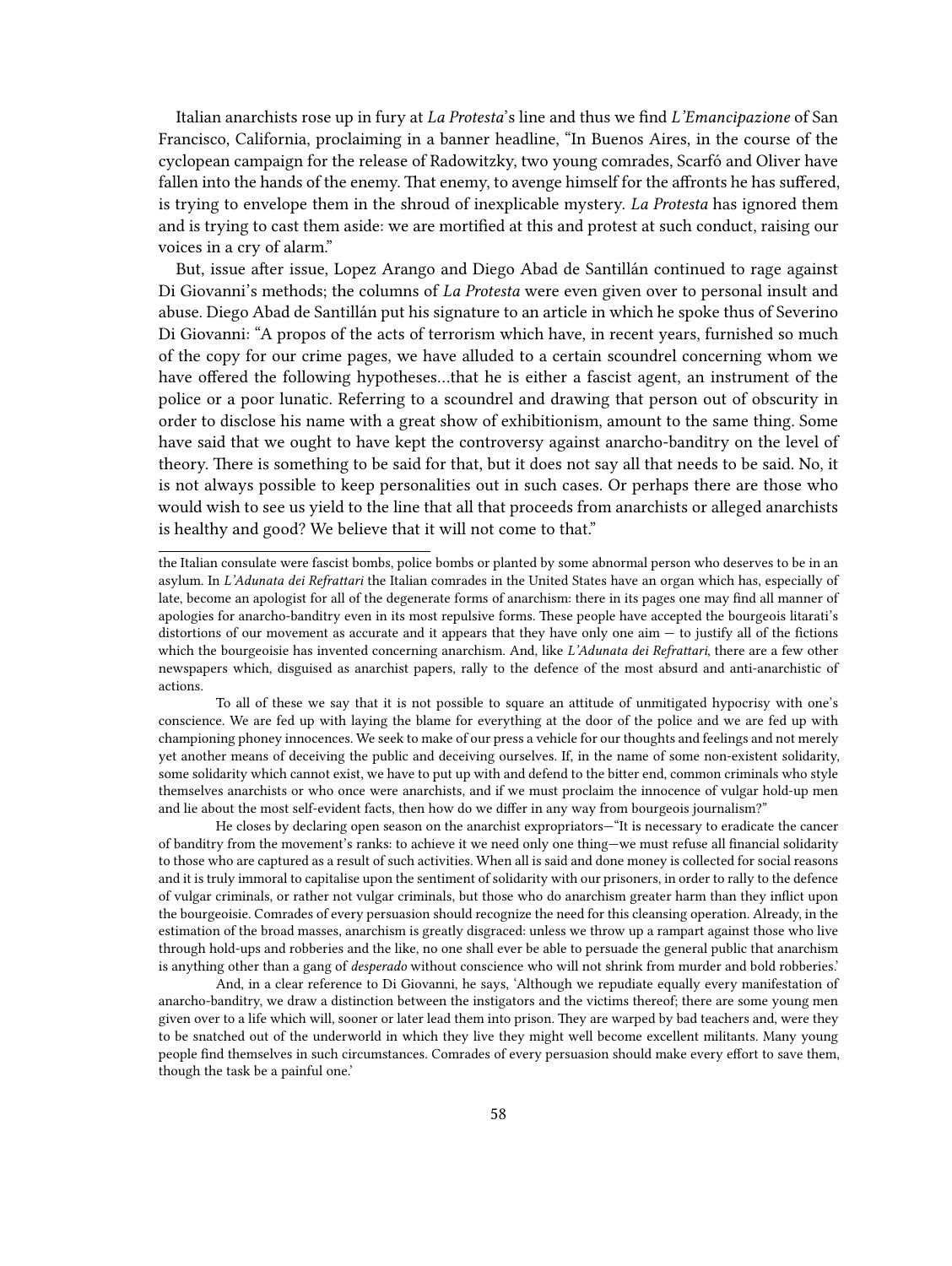Di Giovanni was never to forgive the suggestions that he was a "fascist agent" or "an instrument of the police". He approached the leading moral authorities of anarchism to urge them to demand a retraction by *La Protesta* and, Aldo Aguzzi<sup>4</sup> (with whom he had by then been reconciled) was approached and urged to demand of Lopez Arango and Abad de Santillán that they cease their campaign against him and retract the offending words. Both refused to do so and persisted with their attacks upon the expropriators.

Meanwhile, inspector Garibotto was following the controversy closely for he knew that it could only end in tragedy.

On February 5 1929, six unknown persons robbed the paymasters of the Kloeckner company in Empedrado Street in Buenos Aires. The pay clerks had come from the city centre, from the Bank of Boston, in two cars. The robbers had lain in wait in a large convertible just a few metres from the gates of the company premises. They went into action with awesome speed, snatching a briefcase containing some 19,000 pesos. As they prepared to escape the Kloeckner employees traveling in the second vehicle opened fire on them. A ferocious exchange of gunfire ensued followed by a spectacular chase as the robbers were pursued as far as Gaona Street, but to no avail. Then they managed to disappear. One of them was Severino Di Giovanni.

After this robbery something strange happened—it was not attributed to Di Giovanni. By contrast he had been credited with responsibility for many others with which he had had nothing to do. The only thing which police were able to establish concerning the Kloeckner wages snatch was that, judging by the accents, the robbers had included some foreigners. They arrested a Spanish anarchist, Dositeo Ferijo Carballedo, a driver. Years before, he had been accused of having been the driver for the German anarchist, Kurt Wilckens on the day when Wilckens assassinated Lieutenant Colonel Varela. Police tried to implicate him as one of the wages snatch gang, but to no avail.

I personally have no doubt that the Kloeckner wages snatch was the work of the Di Giovanni group. On February 3 1929 —or two days before the snatch—Di Giovanni wrote to Fina from his hideout in the Delta, "Tomorrow I am going to Buenos Aires. Unfortunately I shall not be able to see you. But how can we meet? It is a real problem, my beloved friend." And on February 8 1929 (three days after the robbery) he wrote again from the Delta area, "I visited the city of our magical dreams on the day I mentioned to you. More than once I passed within a few blocks of your home. I wanted to call upon you. Just to give you a single kiss: although I should have been happy even just to look upon you, to drink in your appearance with my eyes and to carry you so far, far away to my lonely nest where the neck of my lovely swan brings no joy to the vast greenery. Instead, I did not see you. I strolled along Gaona Street at l0am (the robbery took place at noon) but the market was not set up between Esperanza and San Nicolas. Have they moved it? I was trying to see your mother, so I risked sending my 'driver' to call. But not being able to spot the 'old lady', I gave up. Maybe a happy encounter would have left me content and, once beside

<sup>4</sup> This reconciliation was effected through the good offices of Nicolas Recchi, a sort of anarchist 'good angel' who always gave shelter to those in need of it. Recchi had come to Argentina from the United States where he had been a member of the same group as Sacco and Vanzetti. He lost a hand in a bomb blast, but despite this he supported his family in Argentina by working as a bricklayer. In 1931, he was imprisoned for having harboured Silvio Astolfi, there he was barbarously tortured and finally deported under the provisions of the *Ley de Residencia*.

The meeting at which Di Giovanni and Aguzzi were successfully reconciled was also attended by their fellow Italians Vecchietti and Tognetti.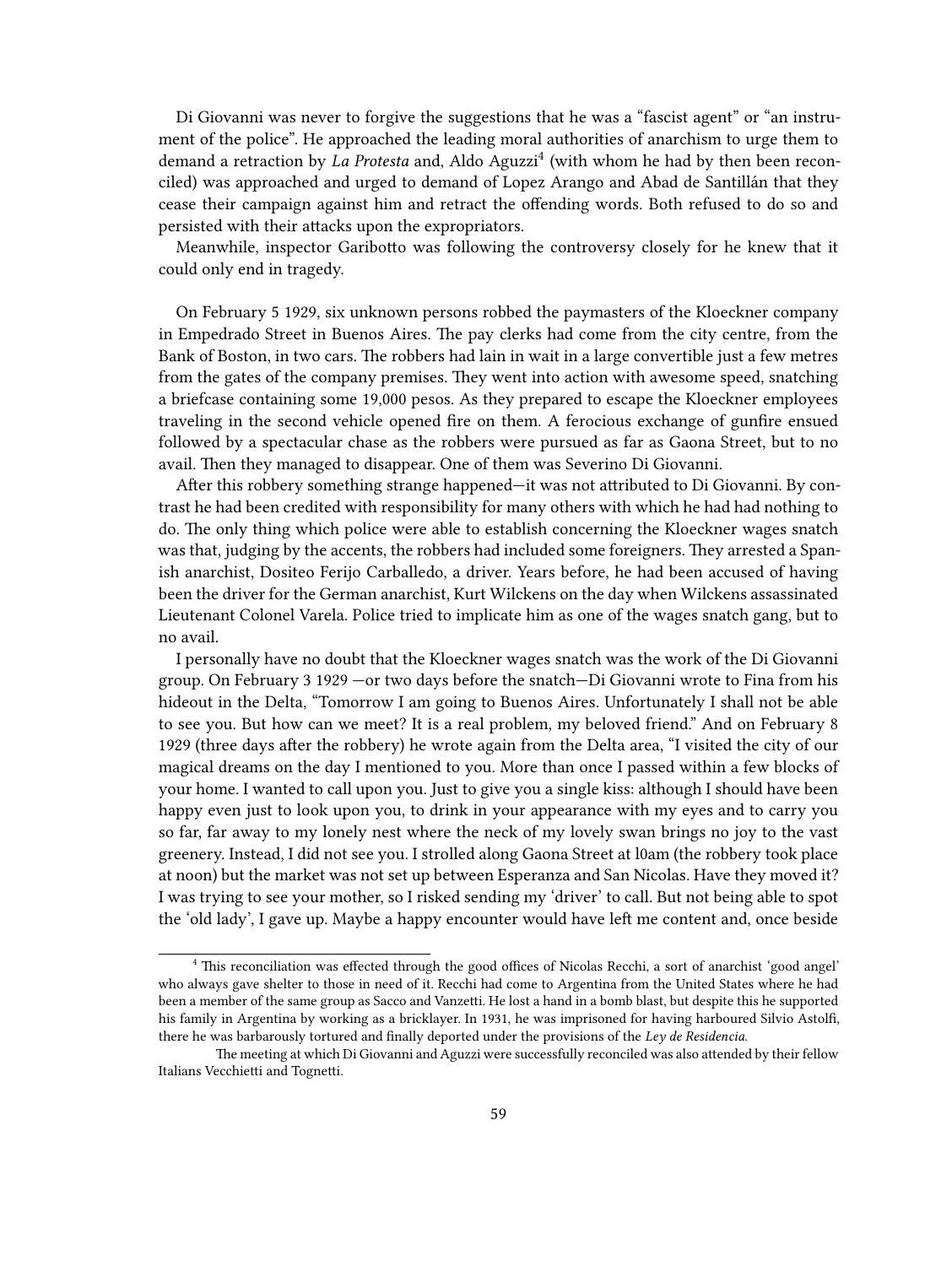you, your poor blond rascal might not have been able to resist carrying you off, far, far away… But I must confess that I had another duty to perform that day. A life and death duty which I had to perform with all of the energy I could muster and which I brought to a happy conclusion with the help of some valiant friends. It was a lightning swoop by society's bandits…men put outside the law who had to smash with all their strength the steely ring of domination…We won! And the victory which we won has all the ramifications of difficult things. By some miracle, I saved my accursed carcass. Today we are the new men sprung from resurrected life. Tempered like powerful steel we shall stride forward towards fresh victories in affirmation of our right to life, our life of freedom. And so complete the cycle of new resurrections, until such time as life is not stifled and we may finish the affair."

The nature of this man was remarkable. Obviously he was under the influence of an emotion somewhere between the heroic and the romantic, his selflessness overflowing from the limits of the ordinary, the commonplace, the legal and the constituted order. He would never have been able to accept taxes, fines, regulations, ordinances, patents, laws or PROPERTY. So it is natural that society, founded upon these principles, should defend itself tooth and nail against this dangerous individual who believed in free will.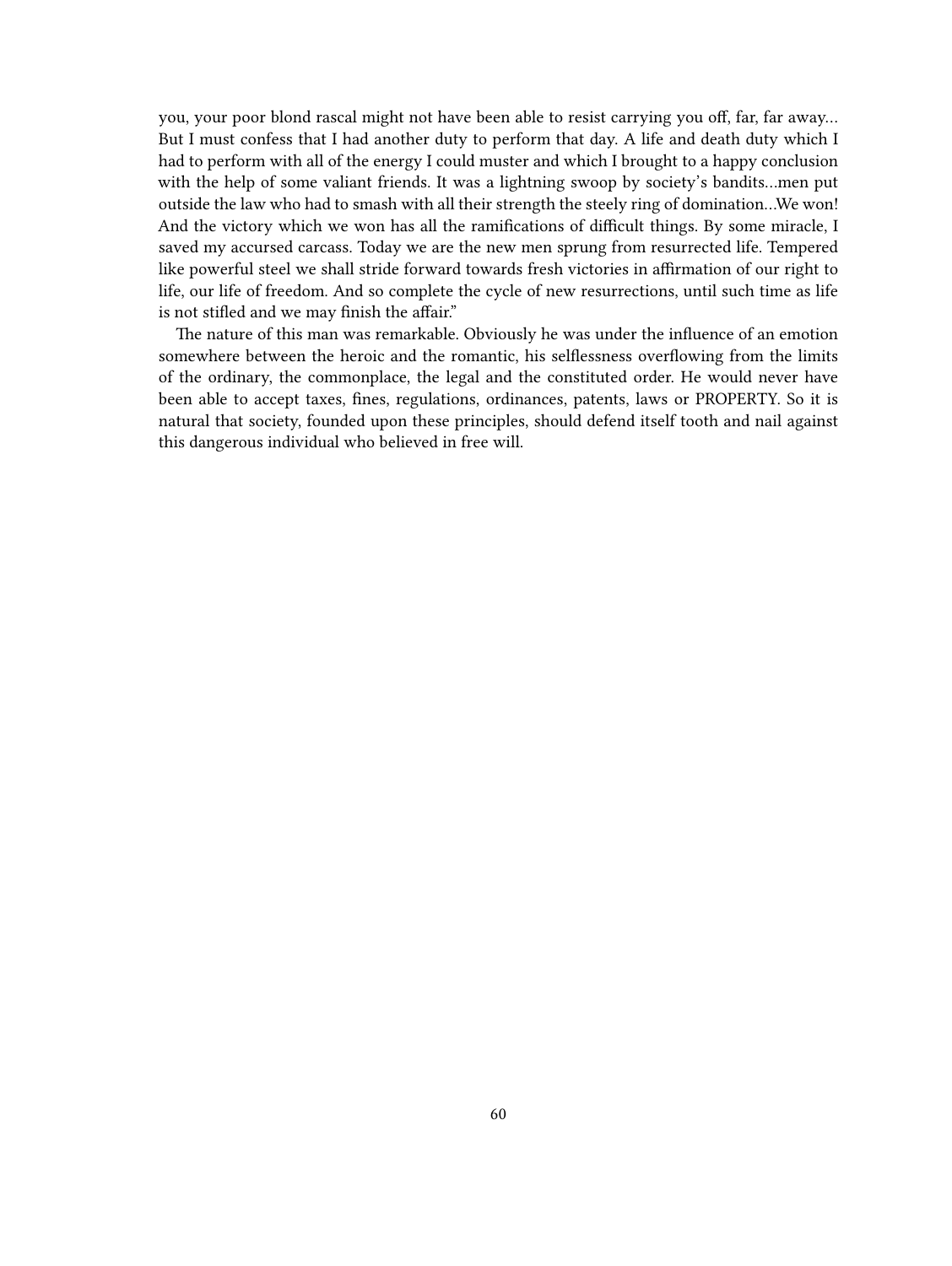### **VII. The struggle is always a bitter one**

…but we shall hold fast, and hold steady the tiller of our Argus vessel and turn our sails intrepid and eager towards the Golden Fleece of our dreams with all of the ardour and daring of our youth…

S. Di Giovanni, January 29 1929

On April 23, without warning, the police fired their way into the home of David Cortucci at 4156 San Juan Street. Just a few minutes earlier Severino Di Giovanni had been there; a miraculous escape. Obviously, someone had betrayed him.

That very night Giulio Montagna—a 23 year old Italian, recently married—moved hastily along with his wife to a new address at 1199 Monte Dinero Street. He was accompanied by José Romano (Ramé) who, having no place of his own, had been living with the couple for some days.

At 5.30am on April 25, Montagna stepped out of his apartment into the courtyard to wash in the sink there. It was a cold and misty morning. The sky was overcast. It was still almost pitch darkness. At 5.40am there came a vigorous knock at the front door. There was only one witness to what ensued, the concierge.

She says that she came out of her apartment to answer the door and just then caught sight of Montagna who was washing at the sink in the yard. She opened the door to a pale young man who looked to be about 27 years old; he was wearing a black hat and had on a black neckerchief. He asked for Montagna and she waved him towards the sink. They exchanged greetings in Italian and she watched as the stranger strode towards him. Then, she says, she saw nothing more for she returned to her apartment. Instantly four shots rang out, the outside door to the street slammed shut and an engine started up outside.

The police report was to record that Montagna was shot four times and collapsed, seriously wounded…while en route to hospital, he managed to murmur to the policeman escorting him… "It was Eduardo Di Giovanni…" Then this was corrected and the dying man apparently stated…" It was Eduardo or Severino Di Giovanni."

This casts some doubt on the police report for, had he said anything, the wounded man must have said "It was Severino Di Giovanni" and not "Eduardo", who did not exist. Montagna's wife— Benedicta Settecase—stated that her husband had no enemies, had never been threatened and that, on the day of the attack, she was in bed and unable to see the face of the attacker.

The investigation could go no further. José Romano was arrested. It was all an impenetrable mystery. Had it indeed been Di Giovanni that fired the shots that morning? Why did he do it? Was Montagna really a police informer?

The newspapers showed no scruples in headlining the charge that the Montagna murder was down to Severino Di Giovanni. *La Protesta* seized the opportunity to indulge in a little irony. "Yet again the crime page has been filled in most curious fashion. The facts with which it is crammed are the following, which we quote from the bourgeois press, adding nothing and subtracting nothing. In Monte Dinero Street lived an Italian couple, Giulio Montagna and his wife. We are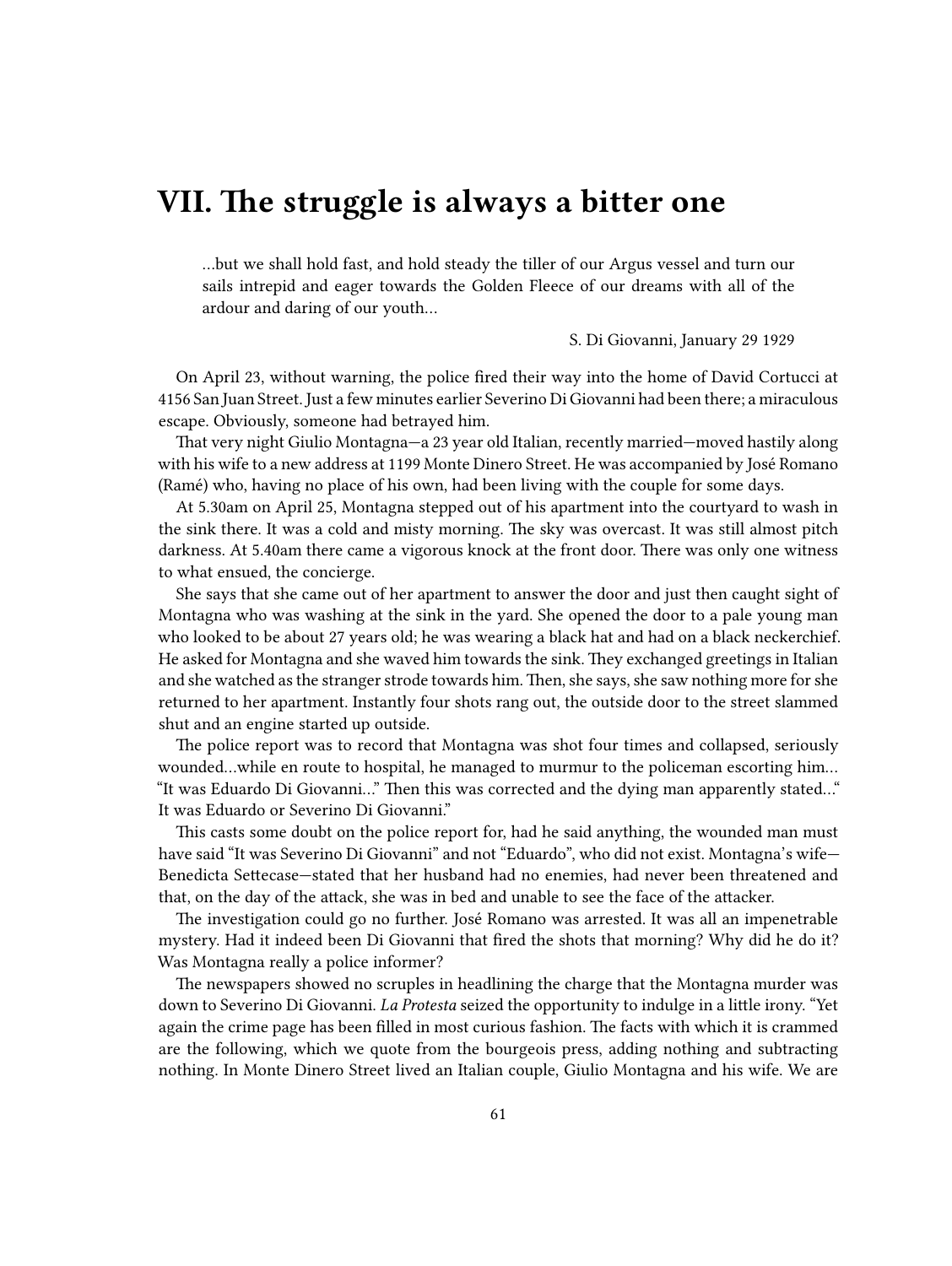told that Montagna was the administrator of an Italian periodical by the name of *Culmine*; that co-incidence has prompted us to read the crime pages. According to them, on Thursday morning a stranger sought to speak to Montagna and then, suddenly, upon sighting him he let off four pistol shots. The victim collapsed, mortally wounded, but when the police arrived, still managed to speak one name—Severino Di Giovanni. He said nothing more and the police are indulging in all manner of conjectures about the involvement of a woman, about the circulation of counterfeit money, etc, etc. Be that as it may, the news is worth the trouble of recording in these columns…"

The police did not make many further inquiries. The affair was placed in the hands of a magistrate who issued a warrant for the arrest of Di Giovanni. For his part, the alleged culprit never issued a denial of the implications of the newspapers. He said not a word on the subject. Almost exactly one and a half years later, in the fortnightly paper *Anarchia*, in an article on the methods employed by police to destroy anarchism, Di Giovanni wrote of their use of informers; he mentioned Montagna in that context and described him as a Judas Iscariot.

May 1929 was a hard month for Di Giovanni. He had few safe houses left by then and was running short of finance. The money netted in the Kloeckner raid was almost gone. At a secret meeting, the Buenos Aires bakery workers had decided to launch a collection for the fugitive anarchist. The bakers and some autonomous unions from Avellaneda and Berisso continued to look upon Di Giovanni sympathetically, unlike the FORA which, in this respect, took the *La Protesta* line on him.

In the months of January, February and March the police were hot on Di Giovanni's heels and he was finally obliged to take refuge in the Delta Area. There he was to find work, harvesting peaches. On February 3 1929 he was to write to Josefina, "…out here the air is pure and the greenery vast and limitless; the water is yellowish but it is fresh and very good for repeated bathing. And the freedom! Indescribable. I want to send a crate of peaches to your brother, José, how should I go about it? I could send it directly to his house some evening when he is at home, through a comrade. How would that be? Then you too would be able to try the fruit gathered by your blond rascal."

Some days later he added, "I sent comrade Gonzalez on two occasions to Ilvo's mother's home (he is referring to his wife, Teresina) with 50 pesos, a basket of peaches and thirty kilos of pure honey. That way my children, Ilvo, Aurora and Laura—and Erinna, too—may eat their fill. Should you visit their house have them give you a pot of Asuncion yerba tea full of honey; then you can taste for yourself, through me, all of the profound sweetness of the pure nectar of our fruitful bees (…). This time I cannot send money to Elena (Alejandro Scarfó's fiancee) because we are down to our last…and, long live poverty, long live life and all its delights! If we manage to surmount this crisis we shall be rich in joy and bursting with satisfaction."

In April<sup>1</sup>, Di Giovanni-who henceforth used the alias Mario Vando-was to receive some morale boosters; the father figure of Luigi Fabbri wrote to him criticising the terms used by Abad de Santillán. Also, from a prison-cell in Comstock, New York, he received a letter from Vincenzo Capuana, who was, in the eyes of Italian anarchists, the most brilliant representative of heroic anarchism.

But despite this, Emilio López Arango, as director of *La Protesta* refused to retract. Aldo Aguzzi had approached him several times to let him know that Di Giovanni was ready to take steps to vindicate his honour unless the description of him as a "fascist agent or instrument of the police"

<sup>&</sup>lt;sup>1</sup> After Montagna's death, Di Giovanni was to go into hiding in the hinterland of Buenos Aires province.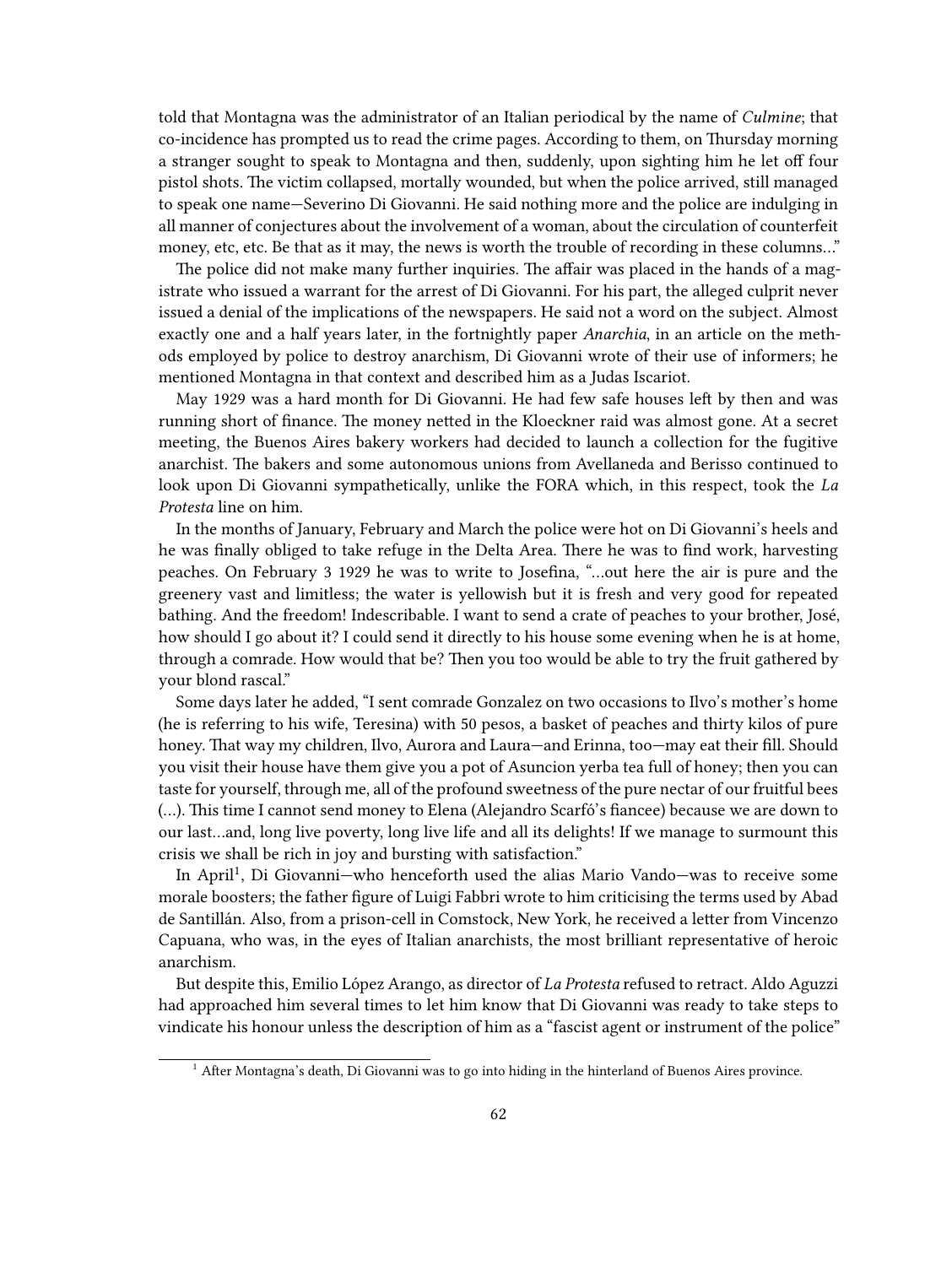was withdrawn. The bit about him being "a poor lunatic" and "a scoundrel" did not concern Di Giovanni at all. The rest made his blood boil, though.

López Arango dismissed Di Giovanni's threat and told Aguzzi that, that very day, he had received word from various sections among the bakery workers to the effect that they were going to kill him for having dared to criticise their practice of throwing bombs indiscriminately at bakery vans and bakeries. And he assured Aguzzi that the threats did not cost him a thought.

Things went so far that the head of the Political Bureau, Inspector Garibotto, no less, met with Diego Abad de Santillán and announced that he had learned of Di Giovanni's intention of killing him. He offered Santillán protection and a permit to carry weapons. He hinted that he should change his address and vary his routes. But Abad de Santillán rejected all of Garibotto's suggestions and continued as before. A short time afterwards, in the pages of *La Protesta*, a poll was launched; answers were invited from anarchists of every school. To them were put six weighty questions, all of them directed against Di Giovanni:

- 1. Can anonymous terrorism striking at random be regarded as a weapon of the anarchist movement?
- 2. Do hold ups, bank robberies, wages snatches and the rest bring any benefit to our ideas or to the anarchist movement, or are they counter-productive?
- 3. What is your attitude with regard to the special case of the bombing of the Italian Consulate in Buenos Aires?
- 4. Assistance to those imprisoned for social reasons. Should that assistance be made available to all prisoners, generally or not?
- 5. Heartfelt and complete solidarity with prisoners…is this not conditioned by the nature of the cause which has them behind bars? Can we feel equally involved in the fate of one who has done something we repudiate? Does the imprisoned because of his ideas find himself in the same situation as one taken as a result of murder or vulgar theft?
- 6. Can the deeds of a Radowitzky or a Wilckens be compared with the terrorism lately practised in Buenoes Aires?"

On October 25 1929 someone hammered with open hands upon the door of the house where *La Protesta*'s director, Emilio López Arango lived. It was getting dark, being around 7pm López Arango was in the kitchen with his elder son and a friend. He had not reported for work that day, for his wife was ill—she had only recently been discharged from hospital following an operation and someone had to look after their three children.

Things were quiet in San Martin Street between Pastor Ferreyra and Ramón Franco Streets in the Remedios de Esculada Oeste quarter. It was a balmy evening in spring. López Arango heard the noise at the door and went out to see who it was. What happened after that will never be known for sure. We can only guess. Three gunshots startled the whole neighbourhood. López Arango was found sprawled beside the barred door, in the pathway lined by the flowerbeds. He had taken all three shots full in the chest. Asked whether he had recognized his assailant, he nodded agreement. Nothing more. He died shortly afterwards without having spoken a word.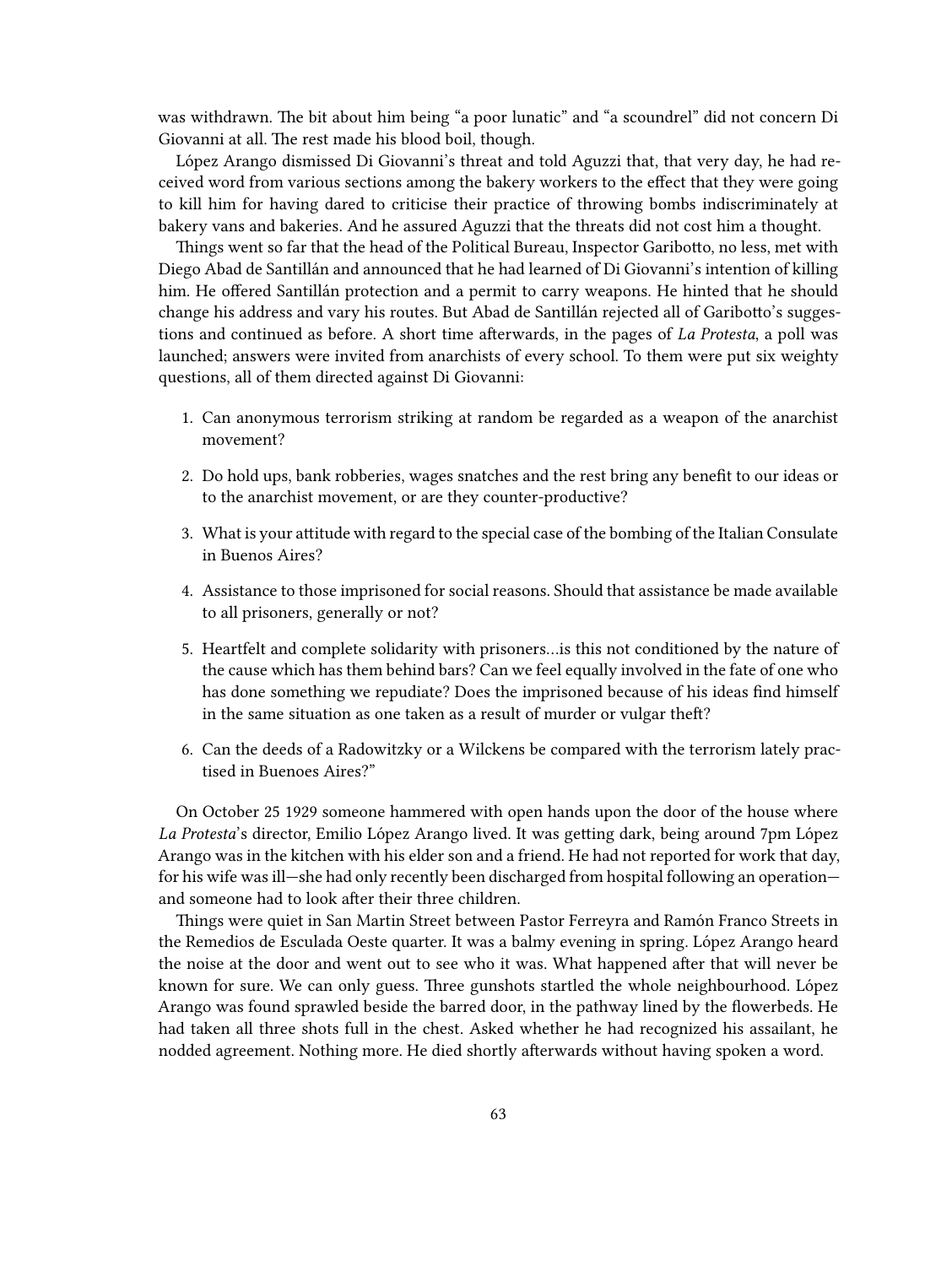There were no eyewitnesses. Somebody was to say that they heard a car engine start up after the shots. A couple who ran a nearby bakery and a woman customer stated that, shortly before the murder, they had seen three men standing alongside an old-fashioned taxi. The one at the wheel was smallish, the other two fair-haired and tall. One of the latter had been wearing a black hat and dark clothing.

At first the *La Protesta* people were totally at a loss. What clues they had did not lead them to Di Giovanni. At first, they thought that the assassin or assassins must have been some of the bakery workers who had several times made threats against López Arango's life. Some of them had cherished a deep hatred of the dead man; they called him a bombero (fireman) because he poured water on their union's violent schemes. Some *La Protesta* people resolved to avenge López Arango's death and managed to capture several bakery workers whom they considered likely suspects. But then leaders of the bakers' autonomous unions turned up spontaneously to assure the *La Protesta* people that they had had nothing to do with the murder of López Arango. They gave their word of honour as anarchists on that. Only then did suspicion fall upon Di Giovanni. They set off in search of him, intending to kill him. To gun him down on the spot.

But they failed to find him. They were unable to trace his whereabouts. "His friends stuck by him to the death, none of them said a word", we were told by a leading *protestista* figure from the period.

No one was ever able to prove a thing. Even today, some anarchists cling staunchly to the belief that only Di Giovanni could have murdered López Arango. They base that belief on the tale (unconfirmed by the police or by the courts) that, before he breathed his last, López Arango managed to scribble something which could be deciphered as Di Giovanni's name. Others, though, mostly of the *antorchista* school, are not so sure. They point out that Di Giovanni was forever being credited with responsibility for every hold-up, bombing and all manner of crimes.

For our part, after careful and scrupulous research, we incline to the belief that it was indeed Severino Di Giovanni who killed López Arango. We infer as much from the private correspondence sent by the Italian theoretician Hugo Treni to Di Giovanni, in which Treni, aghast, is highly critical of the deed. We also base our belief upon conversations we have had with surviving members of Di Giovanni's intimate circle. Thus, although persuaded that it was he who committed the murder, we are uncertain as to how it happened. We do know that his comrades tried to talk him out of it but Di Giovanni's sense of injury and his anger were such that he was beyond argument and reason. It is possible that he went alone to López Arango's home, as some have maintained—went there on foot and fired his shots after a brief exchange with López Arango at his doorstep, (an exchange which drew only a sarcastic retort in Spanish) before fleeing on foot. But it is most likely that he traveled to the house in the taxi of a Spaniard by the name of Tomé<sup>2</sup> (the unquestioning 'driver' of the Di Giovanni group) who was of small stature (which tallies with the statements of the eye-witnesses in that bakery) and would have been the same person who drove him to Monte Dinero Street and that fatal meeting with Giulio Montagna. Another story has it that Tomé was unable to pick him up after the murder of López Arango because he spotted some suspicious looking characters approaching, so Di Giovanni had been obliged to make his getaway on foot along de Remedios Street and de Escalada Street.

 $2$  Years on Tomé was to fight in the Spanish Civil War, where he lost a leg.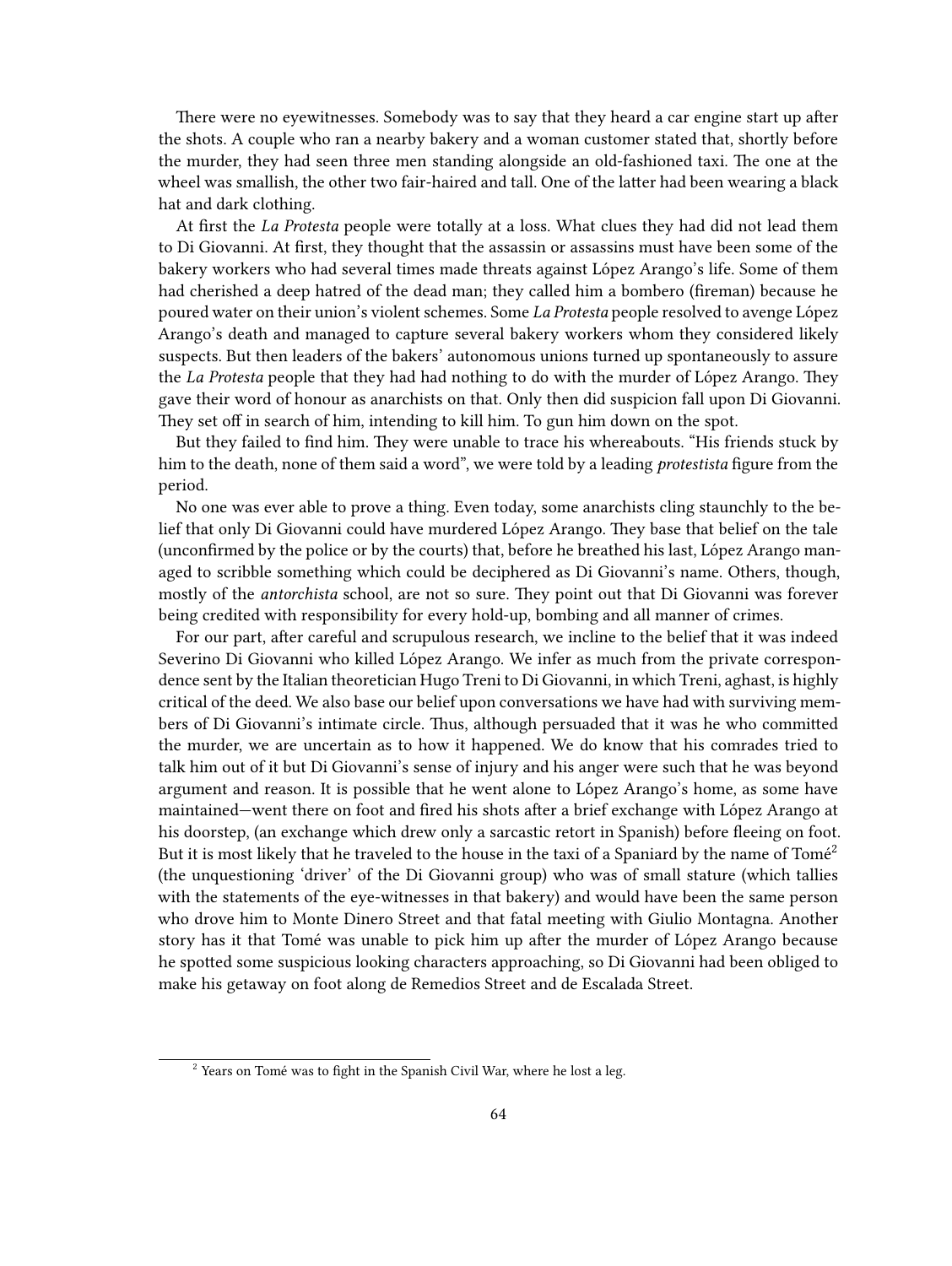If the witnesses in the bakery were correct in their assertions that the anarchists who went to kill López Arango numbered three and not merely two, then the third (apart from Di Giovanni and Tomé) may have been Silvio Astolfi who was, like Di Giovanni, a blond.

Be that as it may, Severino Di Giovanni never denied the accusation that he had been the one who killed López Arango and whilst the commercial press used to describe Di Giovanni as "the man dressed in black", *La Protesta* thenceforth referred to him sarcastically as…"the man dressed in mourning."

Three days prior to the murder of López Arango there had been an anarchist attempt on the life of the head of the Political Bureau in Rosario, sub-inspector Juan Velar, better known as 'the Basque'. Velar was the policeman most hated by all of the anarchists in the city. He was not one to mince his words and used to boast…"any anarchist who falls into my hands needs to have scant regard for his life if he remains an anarchist…" His methods were direct and individual, involving no other officers or policemen. Not for him the refined methods of a later age, like the electric prod or the classic use of splinters forced beneath the fingernails. 'The Basque' would have anarchists brought to him one at a time, have their hands chained behind their backs and turned to face him. To begin with, he would tell the prisoner in a soothing voice, "you know, I love playing football", then suddenly he would lash out with a boot at the testicles of the poor wretch who would double up in pain. Whereupon Velar would set about kicking and punching him in a frenzy, ending only when his prisoner had been reduced to a bloodied heap.

Such were his infallible methods. If by chance he was accused of mistreating prisoners he came up with the classical explanation, "slipped and fell down the stairs", or, "tried to commit suicide by striking his head against the wall", or, "had himself beaten up by another prisoner so that he could bring charges of illegal treatment". He always had some petty thief or some policeman to testify on his behalf and invariably beat the charges. It was perhaps due to Velar's heavy-handed approach that strikes which hit Rosario about this time were to come to nothing despite the power of labour in the city. Repression cost the lives of many workers.

Velar applied his methods against workingmen and the leaders of a passive anarchism and against anarcho-syndicalists and nothing came of it, excepting the usual criticisms in papers and communiques, and they only drew a complacent smile from Velar. But whenever he toyed with a man belonging to Di Giovanni's group, he signed his death warrant…in fact not a warrant for death but for something perhaps worse, more ignominious and more painful.

Roberto Lozada, the Spanish anarchist member of the expropriators' group, was captured in Rosario and sampled Velar's methods at first hand…perhaps even as no one else before him had done; for when he was released he was little more than pulp, an unrecognizable puree of humanity. He was broken, crushed, kicked to pieces.

Paulino Scarfó and Antonio Marquez undertook to take care of him. Exactly at noon on October 22 1929, sub-inspector Velar left his office to take his lunch at home—which lay scarcely 100 metres from police headquarters. He stepped into the street and set off briskly for the corner. There were two cars parked there, which struck him as somewhat unusual. But Velar was no coward and he continued on his way, not taking his eyes off the faces of the men as they walked towards him. They drew level with him and only then did Velar sense that all was lost with him. He had no time to react. Indeed when he heard a voice behind him say, "Inspector Velar?" he turned around, just as the explosion happened. He felt as if an almighty kick had crushed his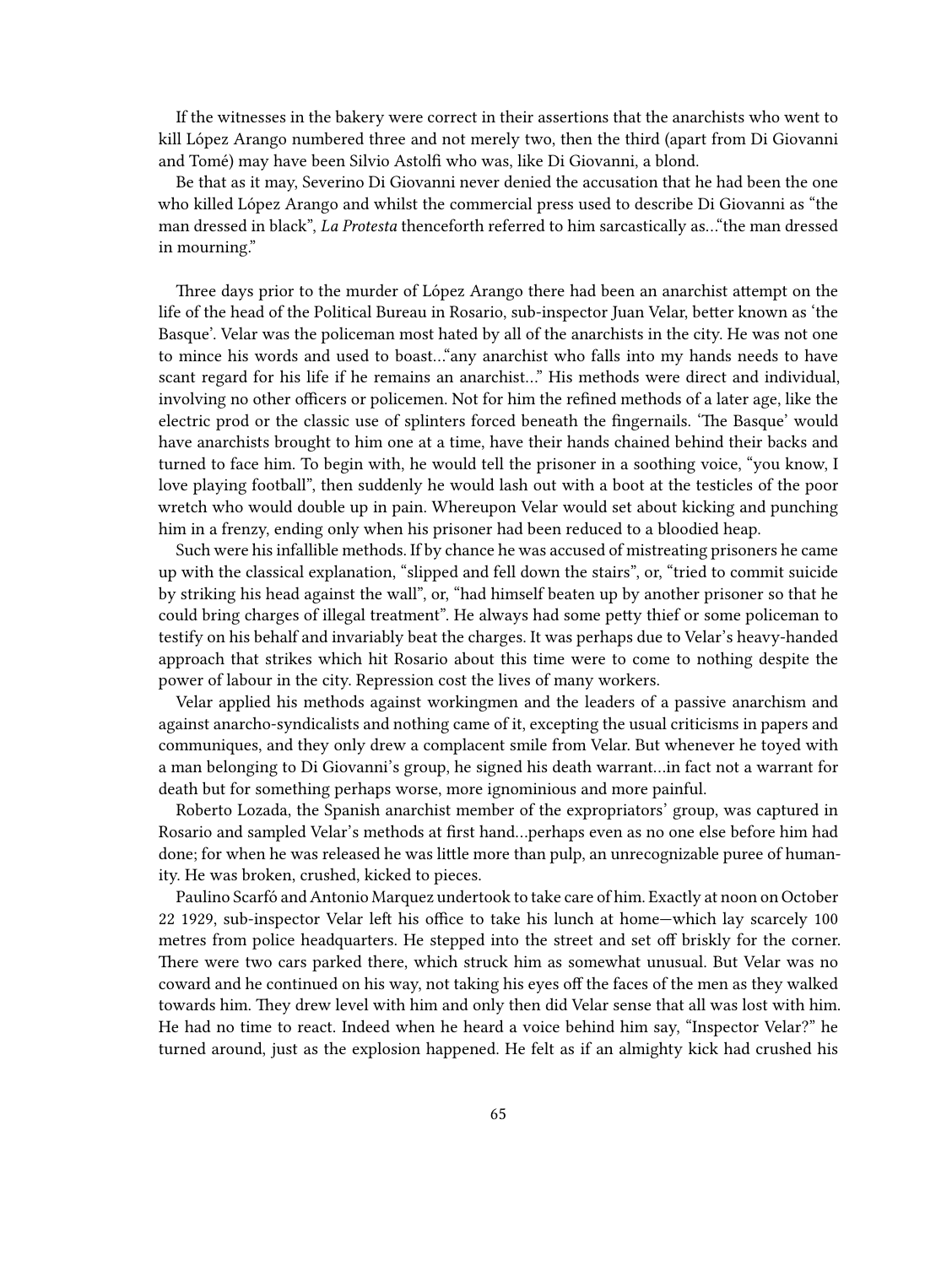face. Like a fire snaking into his eyes, up his nose, into his mouth, through every orifice. He collapsed in a dead faint.

The operation required of the surgeons the skills of a watchmaker. They had let him have it from the barrel of a modern shotgun. He had been shot in the face, evidently because his assailants had not wanted him dead but disfigured for life. And they certainly succeeded. The medical report was to note that inspector Velar had lost his right eye, his upper jaw had been smashed and almost all his teeth lost (the reporter for *La Prensa* was to write in pained tones that, "…several teeth were picked up by the soles of police boots') and most of his nose had been blown off. The following day, a medical bulletin recorded that doctors had had to intervene to save Velar's left eye. For the rest of his days Velar had been left with barely half a face.

Who did it? Even though his mouth had all but disappeared Velar managed to mumble to the chief of detectives, Felix de la Fuente, two names—the names of the two men who had climbed from that car and walked right up to him; he spoke of them clearly without faltering and when it came to the skills of identification—*manyamiento* in police jargon—Velar was not a man to make mistakes. The names were those of Severino Di Giovanni and Paulino Scarfó.

*Crítica* wasted no time in publishing a portrait of Severino Di Giovanni (its usual response to any crime of which it was notified) as the alleged culprit. The Rosario police went into action. All available men were put on to the streets and alleys in and around Rosario. Rosario's chief of police promptly telegraphed the chief of detectives in Buenos Aires… "Request you arrest Scarfó, Di Giovanni and one other, traveling in a dark blue car, accused of seriously wounding sub-inspector Juan Velar…"

But, for all the deployment of resources, the detectives made no progress in their inquiries. Details of the offence were added to the growing file on Di Giovanni.

Although Velar insisted to the end of his days that his assailant had been Di Giovanni, we are firmly persuaded that Di Giovanni, whilst he may have known what was planned and whilst he may have endorsed the attack was not, himself, present in Rosario at the time. What information we possess indicates that Paulino Scarfó, Miguel Arcángel Roscigna, Umberto Lanciotti and Antonio Márquez were active in Rosario and that Roscigna had wielded the shotgun against Velar.

The weapon concerned was later discovered in an apartment rented by Di Giovanni in Burzaco; it was a modern Belgian weapon of great power. Emilio Uriondo had purchased it from the Rasetti company, but it is very possible that the weapon had been taken by Paulino Scarfó who, at a later date (towards the end of 1930) lived in the same apartment as Severino.

In any event, the attack on Velar boosted the morale of the 'expropriators' and encouraged them to pursue their struggle.

The revenge on Velar took place with the campaign for Radowitzky's release at its height. Even before then, Di Giovanni had realized that he would be increasingly on his own in implementing his plans. In a letter to Josefina Scarfó, he wrote of his weariness:

"…What happened with that last strike was another sad spectacle. Although this time the sadness has been supplied by our so-called, self-styled comrades from the syndicalist sector. They expect to obtain clemency for our Simon (Radowitzky) from no less a personage than the chief assassin (Hipólito Yrigoyen) of Santa Cruz and of that January week of blood. (The Tragic Week of 1919). Where has it fled, and where does it hide the valour, steadfastness, extremism, revolutionary spirit and battling mentality which was once the gleaming virtue of this shadow of its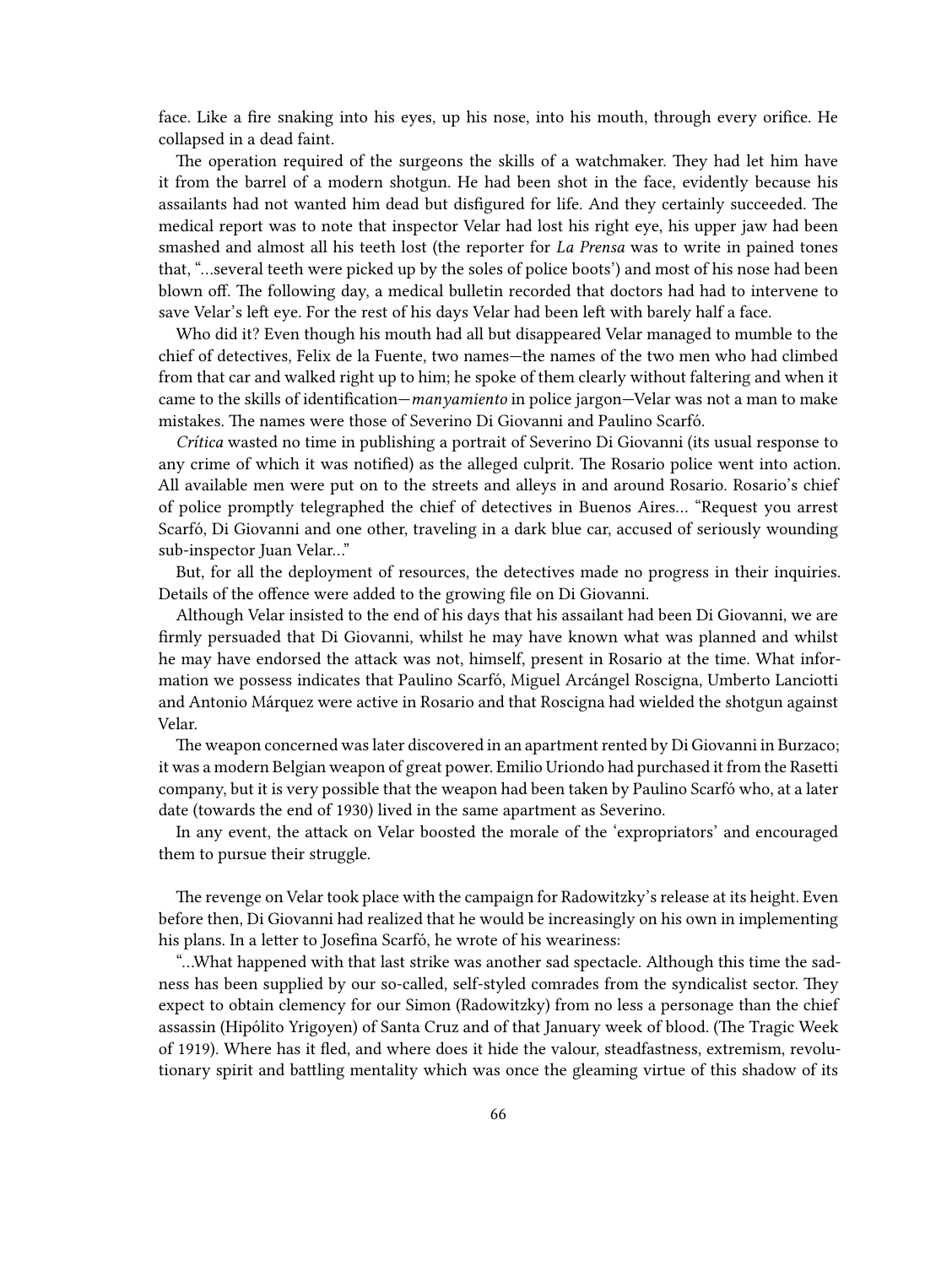former self? Is this the FORA? Can this be anarchism? Is this the heroism of Rosario? Are these the spiritual brothers of Luisa Lallana?<sup>3</sup> What a dismal, dismal spectacle! Oh, yes my dearly beloved friend, May 25 will come, the commemoration of that other revolution which was able to invest with a semblance of nationhood this far extremity of the Americas, but there will be no pardon from the butcher Yrigoyen! Of that you may be sure. Other methods, other battles are what we need if we are to impose our wishes upon those who rule. We must ask in a manly and proud posture and not beg on our knees."

Months before that, he had been harsh in his criticisms of the *La Antorcha* people who, deep down, sympathised with him on account of his campaign against *La Protesta*, and who admired him although not agreeing with his methods. So he wrote to Fina, "I enclose a clipping from *La Protesta* (please let me have it back as soon as you have read it) so that you may get a glimpse of the new, tacit alliance between the occupants of the two 'trenches' that are fighting for the direction of this poor creole anarchism. D.A. de Santillán has made an appeal to the anarchists of Venezuela Street $^4$  and his indefatigable, persistent labours, it seems almost certain, have found their echo. Have you read no. 284 of *La Antorcha* (12 January)? Well, read over carefully the article by Horacio Badaracco entitled *Moral Leadership* and the other one, *Our Weapons* by C.A.B. (Balbuena). These are two gems of jesuitical literature. These two comrades do somersaults and scheme and twist and turn, and judge and assert and prove and… then… then they make you listen to the Latin of their masses and the idiosyncrasies of their 'chapel'".

This reaction from Di Giovanni was because of the two named editors of *La Antorcha*, after signing paeans to figures like Ascaso and Durruti and calling Alejandro Scarfó and Oliver heroes, ventured to criticise expropriating anarchists.

Di Giovanni described Balbuena as "…a chicken thief and puppet terrorist", and said of them all broadly…"grumpy eunuchs, you are unable to distinguish good from evil and you think only of your bellies…"

As is obvious Di Giovanni acknowledged no middle ground. Who was not with him was an enemy. He was no leader with the gift for recruiting converts with smiles or demagogy. He wanted to instruct through personal example and thus refused to accept that anyone could fail to understand him. In the letter cited above he spells out his lonely, harsh way of thinking…"Despite everything, beloved companion, we shall hold fast and hold steady the tiller of our vessel, Argus, and turn our sails, intrepid and eager, towards the Golden Fleece of our dreams with all of the ardour and daring of our youth, paying no heed to the daily or weekly pranks of certain personages who seek to manipulate the authentic, ethical essence of anarchic rebellions according to the whims of a majority, mistrustful of any selfless rashness…"

<sup>&</sup>lt;sup>3</sup> A working woman of Rosario, killed by police during a demonstration.

<sup>4</sup> A reference to the *antorchistas*.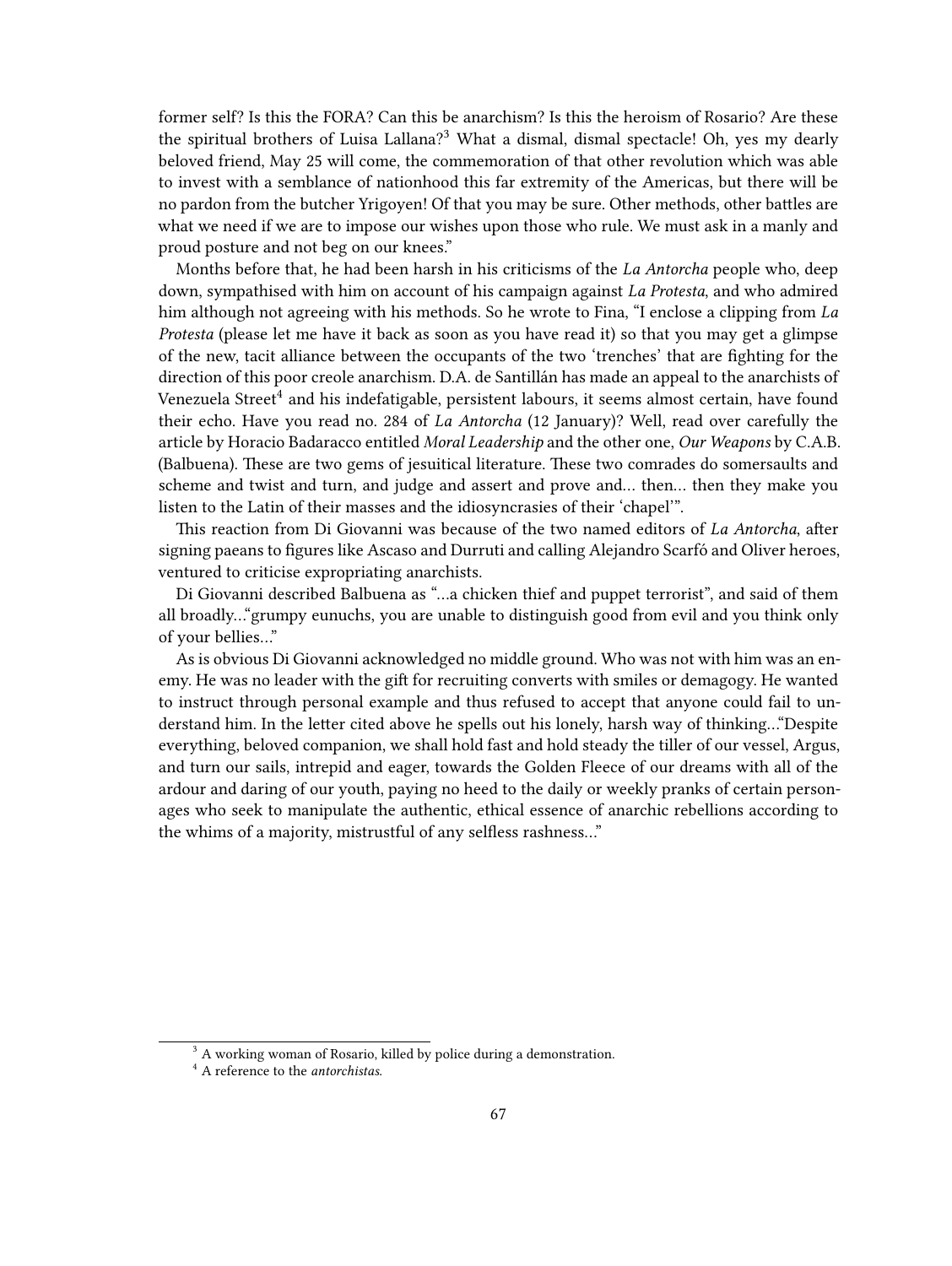#### **VIII. For absolute freedom with a Colt .45**

…and exchange this plate of lentils for an incredible inheritance of unattainable heights…

S. Di Giovanni

Fragments from the *Kingdom of Psyche*

On the morning of 24 December 1929 Hipólito Yrigoyen was the target of an unexpected assassination attempt. The Argentinian president escaped unscathed, and his would-be assassin Gualteria Marinelli was beaten and then shot to death by the president's bodyguards. Generally, not much attention was paid to the affair and it was assumed that the whole thing had been a product of a poor unbalanced mind. Yrigoyen ordered that the burial costs of his would-be assassin should be paid out of the public exchequer and made provisions for Marinelli's widow to receive a monthly pension of 100 pesos from the proceeds of the National Lottery.

*La Protesta* disowned the assassination attempt, pointing out that Yrigoyen meant more to anarchists alive than dead (because while he lived his mistakes would continue, but, once dead, he would become a mythical figure). The only person who endorsed Marinelli's attitude was Di Giovanni, who did so in an article published in *L'Adunata dei Refrattari* of New York. Di Giovanni was to explain that Marinelli's attempt on Yrigoyen's life had been prepared down to the tiniest detail and that Marinelli had been a member of the *Nueva Era* anarchist group and had had earlier experience of 'avenging action' in an attack mounted against a hotel in Pocitos, Uruguay. Later, in an article about Hipólito Yrigoyen, Di Giovanni placed a curious construction upon the character of 'Peludo' as Yrigoyen was familiarly known. The item was entitled, "Yrigoyen, caudillo" and, among other things, it stated, "…if Argentina is the home of caudillism, then Hipólito Yrigoyen is the very prototype of, the caudillo…an unspeakable blend of Cammorista and mafioso characterised by the total absence of chivalrous courage which, in its sympathetic form, characterized that old lord of the Argentinian countryside, the *gaucho*. In 60 years of political life—60 years of dark manoeuvres disguised beneath the charlatanism of the demagogue—Yrigoyen has twice achieved election to the highest office of the Republic. The bloodiest and most ferocious of deeds were done during his first term as president…his tribute to his profound love as Father of the Nation and Father of the Poor, a title which disguises his true self, courtesy of the ignoble fawning of his speechwriters."

"…And just as the wolf may lose his hair but not his guile", Di Giovanni went on, "so, once back in office, Yrigoyen set about tormenting the generous soil of these Americans with fresh massacres of the proletariat. In San Francisco and Córdoba strikers demanding more humane treatment were recently routed by blood and fire. And only two months ago, in the premeditated disaster of the Plaza Once, the protests of the opposition at the murder of Carlos Washington Lencinas, killed on the direct orders of the caudillo, were silenced in a welter of bloodletting."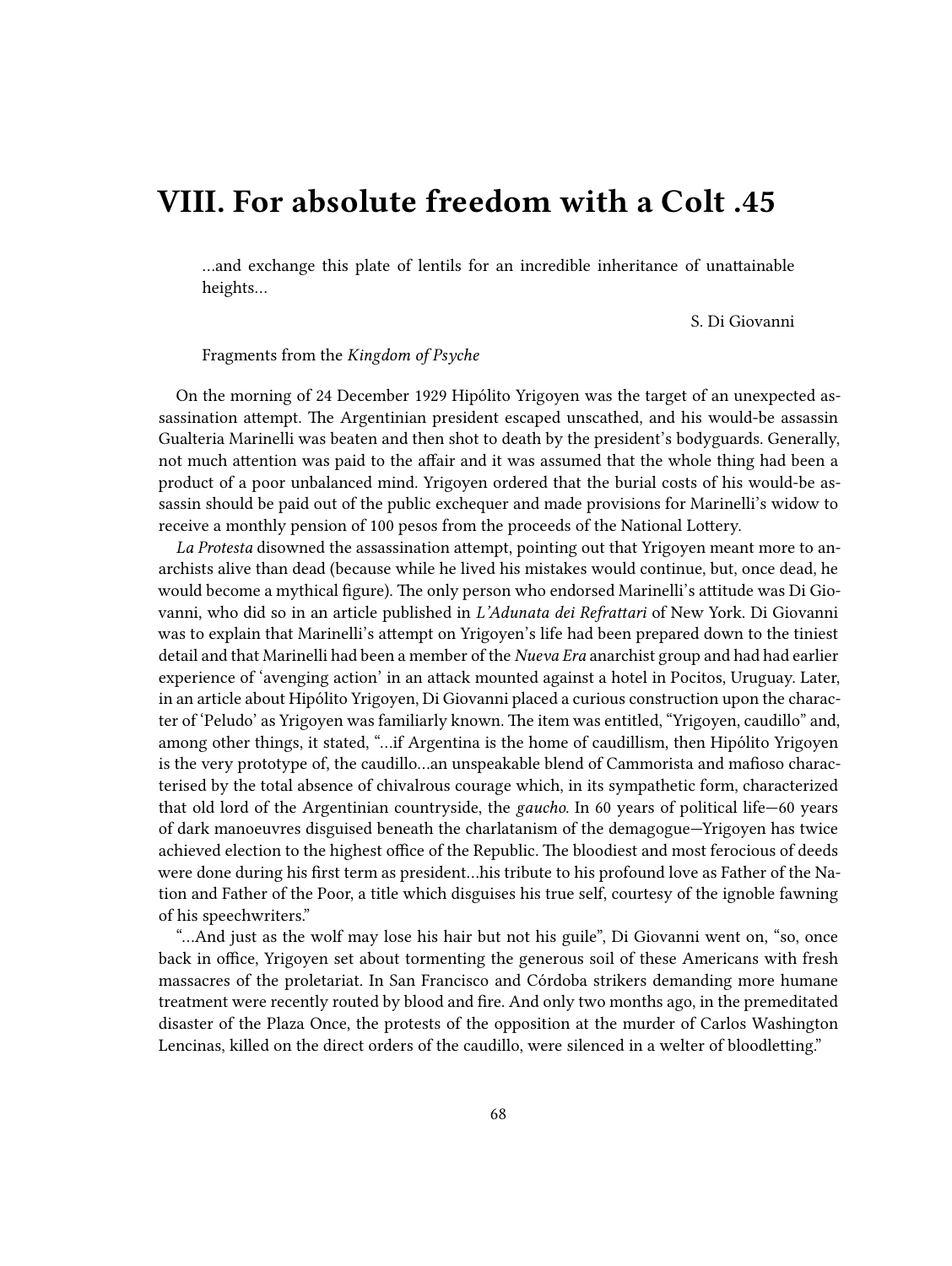But at the end of 1929 Di Giovanni's chief concern was that he had not been able to keep his promise to secure the freedom of Alejandro Scarfó. That, and the fact that he had not been able to offer Josefina a home to share with him.

He fell prey to depression and discouragement. On Christmas Eve he wrote to his beloved, "Christmas Night. The storm strives to drown our discontent with the clamour of its din the way the lives of two white butterflies are ended between the fingers of a wicked child.

"Everything has stopped on the verge where death rushes past, where my wing hurls nostalgia like a dart towards the migrating light.

"Today as my Christmas present (on a feast day which holds unforgettable memories of my childhood days) I should like to make you an offering of my every thought. This gift I place before your eyes."

Seven days later on New Year's Eve, Di Giovanni was writing to her, "The end of the old year. A year of wishes unfulfilled. A seesaw of joys and sadness. Bitter fruits sampled in token of infinite delights. Almost all in vain. A year of sleepless nights, and days spent dreaming with open eyes. A year passed building fantastic and impossible castles in the air. A year of melancholy, nostalgic songs.

The end of the old year; you have entered my heart like some icy, disembodied hand; as an unmistakable token of the life that is past…Sirius points the way with a smile, and I haste anxiously towards my fate, with his kiss upon my forehead."

On January 20 1930, Agostino Cremonessi was murdered in the Parque de Independencia in Rosario. Another crime that was to go unpunished. The police hastened to accuse Di Giovanni of responsibility. For his part, Di Giovanni at first suspected Cremonesi's death of being retaliation by the protestistas for the killing of López Arango. Later, however, Di Giovanni was to express his firm belief that his friend Cremonessi had been murdered by the police.

In the story of Agostino Cremonessi we find another of the personal tragedies of anarchism. He was murdered at the age of 24. He had been born in northern Italy, in Pavia. He had been an anarchist since his teenage years and later spent some time in France, living alongside other Italian exiles before he came to Argentina. His parents, Fortunato and Angela Colombo and his brother and sister, Emilio and Adele, settled in Rosario. Cremonessi himself stayed in Buenos Aires where he contacted Di Giovanni's *Culmine* group. Di Giovanni appointed him administrator of *Culmine* which, by mid-1928 was printing between 3000 and 4000 issues. The dollars sent by the Italian anarchists in the US to help Di Giovanni were made payable to the order of Cremonessi.

By day, Cremonessi worked as a waiter in the canteen of the Bank of France. He was an educated young man who had received two years of secondary schooling and who spoke French. He made anarchist propaganda among his workmates and in the Palace Hotel at 438 Victoria Street he boasted of being a skilled terrorist and would tell the story of the attack on the City Bank dwelling on the details, as if he had been in on it himself.

Apparently, he had known something of the preparations for the bombing of the Italian consulate, because consular employee Angelo Pizzocaro recognised him from photographs as one of the people who had been hanging around some days prior to the bombing. But Cremonessi had nothing to do with the actual bomb outrage. While he must have been in on the planning stages, what Di Giovanni had in mind seemed to him at the last minute to be too awful, or perhaps it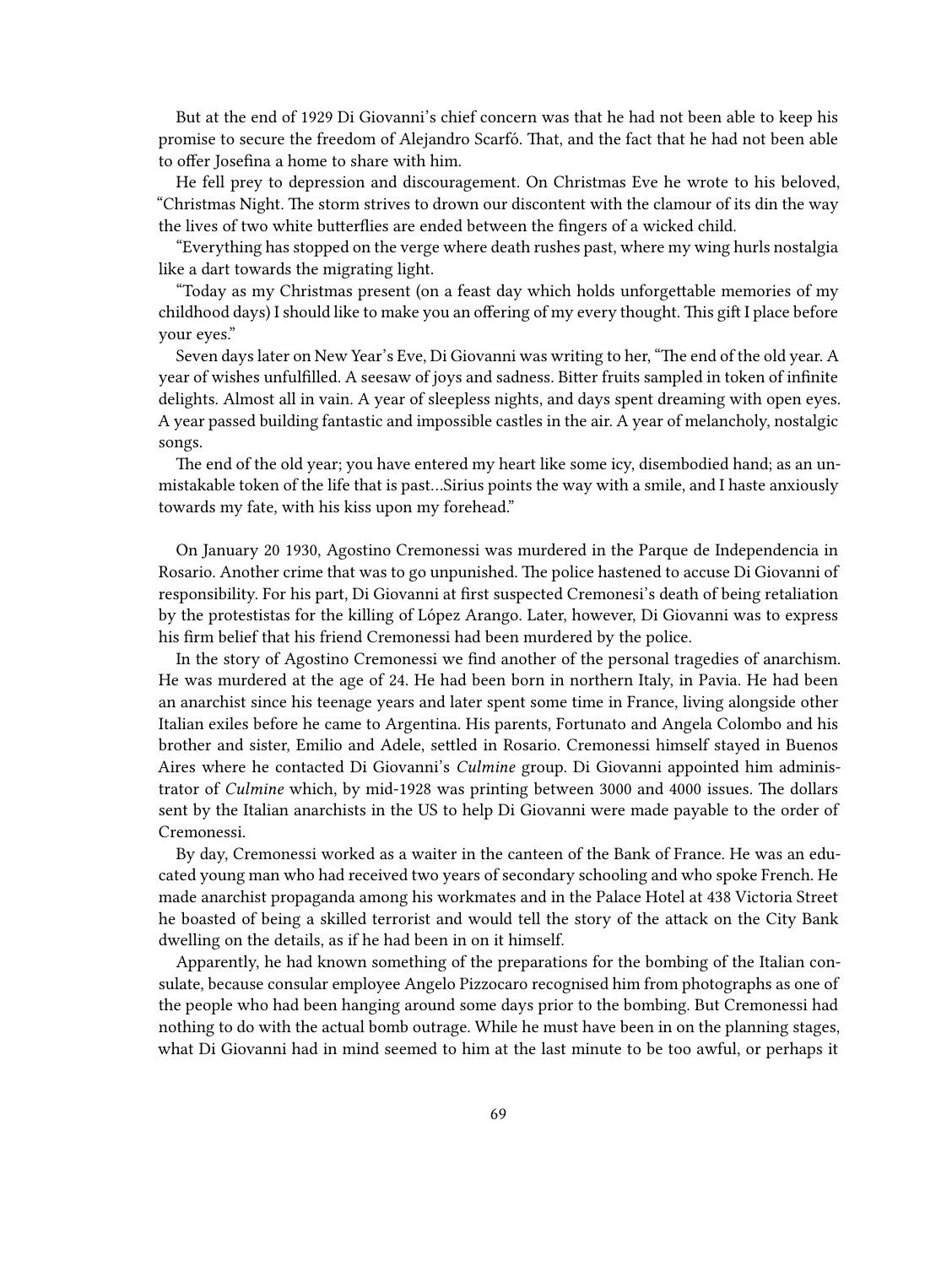was just that his mind was elsewhere… for Cremonessi had fallen in love with Maria Bossini, an Italian girl who lived in Rosario.

Here the man's tragedy begins. His girlfriend insisted on a quiet life; he would have to renounce his ideas. He began, indeed, to grow enamoured of the picture of tranquility and comfort associated with an ordinary, run of the mill household arrangement. But how could it be? It is hard to turn one's back on one's comrades right in the middle of their plans.

On what must have appeared to Di Gioyanni a likely enough pretext, Cremonessi left Buenos Aires on May 10 1928 (or 15 days before the bombing of the consulate) and made for Rosario. There he found work in his father's store at La Paz in Mitre Street but it seems obvious that he wanted to sever all connections with his political past and Rosario—where the anarchist movement was quite important—was hardly the place for that. So, on May 23 1926 Cremonessi journeyed to the Arias district in Córdoba where he found a job, working as a waiter under the alias, Bonifatti.

After the bombing of the consulate, Cremonessi's name and photograph were issued to all police posts throughout the country along with those of Severino Di Giovanni. Cremonessi learned from the press that he was being sought and gave himself up to the police. He stated that, yes, he had belonged to the *Culmine* group and had been the magazine's administrator for two months, before withdrawing from the group. He added that he dissociated himself from the consulate bombing and that…"my ideal today is to settle down with my girlfriend".

Cremonessi was held for six days, then released. During these six days something snapped in Cremonessi's mind. Apparently his release had been on special conditions. Doubtless, that he worked for police in two ways: by continuing to frequent anarchist meetings and inform the police of everything that took place. We have incontrovertible proof that Agostino Cremonessi was a police informer: a personal note from inspector De La Fuente, the chief of detectives in Rosario, sent to his counterpart in the Buenos Aires police. This note is dated January 21 1930 and reads as follows, "Tonight, at around 9.30pm, two persons unknown murdered Agostino Cremonessi, whom police here know first as a result of his activities in the anarchist camp and later through the friendly relations which he maintained with this force and this division…"

It is our belief that Di Giovanni never knew, or never wanted to know anything about Cremonessi's betrayal of him. But in the *Culmine* group were people who did know something, because on July 10 1928—a month and a half after the bombing of the Italian consulate—a detective reported to the Political Bureau of the Buenos Aires city police, "it is known that Agustin Cremonessi was at 250 Homero Street (Di Giovanni's house) visiting Di Giovanni's wife. Later two persons went in, one of them tall and dressed in black and the other smaller. They told the wife that Cremonessi was not to be admitted as they knew him for a traitor and police informer and were going to blow his head off."

Cremonessi was working for the police. This is evident from the fact that letters sent to him by Di Giovanni fell into the hands of the Rosario police. By a tragic irony, Di Giovanni writes to Cremonessi in one of them, "I recommend you not to write letters to anyone at this end because the police have us all under strict, unceasing watch: no need to provide them with the weapons they need to finish us. It seems to me that mistrust is one of man's chief gifts. And he should never flinch from relying upon it. As you see, I am happy as ever, in spite of God and his friends." And he signs off, "give my regards to Ramé and tell him that I won't be satisfied until I have him by the ears."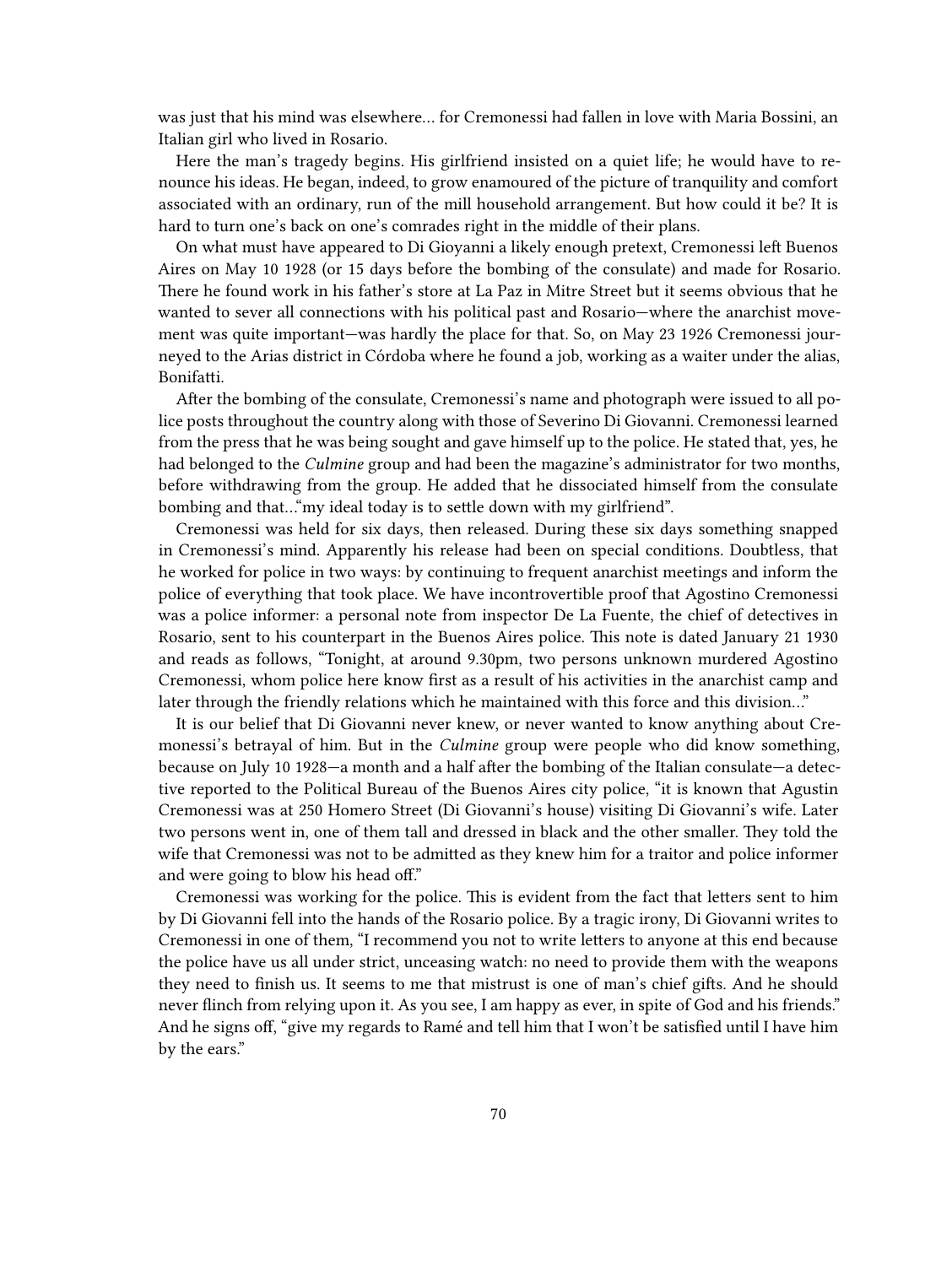Ramé was to be arrested in Rosario in August 1929, charged with an attack on an electric tramway. Naturally, Cremonessi was arrested with him but was soon released. The same thing happened in November 1928 when two bombs exploded in Rosario. Some thirteen anarchists were rounded up; Cremonessi was one of them, and again he was released within a few hours. Obviously he had been included among the arrests only in order to avert the suspicions of his colleagues.

But it appears that the police reward their informers badly. Let us examine Cremonessi's death. His body was found in the Parque de Independencia; the police issued a statement which was taken up by the larger newspapers. Take *La Prensa* for example: "The person murdered last night turned out to be a dangerous anarchist. It is assumed that the killers are people of the same outlook as their victim. This morning, police identified from, fingerprints, the person murdered last night in a remote and lonely area of the Parque de Independencia. He is a known anarchist of considerable influence among those professing extremist ideas, long active in the Federal Capital. Cremonessi was arrested for questioning in connection with the outrage against the head of the Political Bureau in Rosario, Juan Velar<sup>1</sup>. He was regarded as a go-between and actively sought. Then, one day, Cremonessi went of his own volition to the police authorities at Marcos Juarez where he stated that he wished to make a statement defending his innocence. Nonetheless, the police authorities were not satisfied. Thereafter he disappeared from Rosario until he returned to work as a porter in his father's store at Moreno in General López Street. Last night a constable, acting on information from a young person, uncovered a corpse at the top end of the Avenida de las Magnolias, at Cochabamba near the grandstand of Newells Old Boys. A neighbour stated that she had seen three people go by and that then one of them had cried out: "Don't kill me!" Two revolver shots were heard. She saw three people struggling on the ground before two of them stood up and ran away from the scene. Cremonessi had a stab wound in the left breast, a deep knife slash in the back, a bullet buried in his left cheek and a second bullet in the chest at heart level. Both shots had been fired from point-blank range. Apparently a mafia-style killing. Chief of detectives De La Fuente spoke over the telephone with Señor Santiago the chief of detectives with police in the Federal Capital."

The next day (24 January 1930) *La Prensa* reported the second version put out by police, "Police officers are convinced that the murderers were individuals of extremist outlook wreaking revenge for the information supplied to police by Cremonessi regarding certain anarchist activities. It is known that an undercover agent had several conversations with Cremonessi who reported to him on the activities of extremists, managing to bring to an end the frequent terrorist attacks being mounted against trams in this city. Some weeks ago, Cremonessi expressed to police fears that he would be murdered by Severino Di Giovanni because he was convinced that Di Giovanni had discovered his connections with the authorities. Days before he died, Cremonessi begged the officer with whom he was meeting to put him in touch with the acting chief of the Political Bureau, Marcelino Calambe, and an appointment was arranged. Calambe turned up as agreed. Not Cremonessi who was not seen again until he was found dead. Perhaps Cremonessi wanted to see Calambe in order to deliver Di Giovanni and his comrades to him, but later backed down out of fear or because he had fallen into their hands. After a search of Cremonessi's home, police

<sup>&</sup>lt;sup>1</sup> For many years, the Rosario police argued that Velar had believed it was Cremonessi who had furnished the information so that the shotgun attack on him would not fail. This means that Velar had also come to believe that Cremonessi was a 'double agent'. And revenged himself by sending him to his death. It is a thought-provoking detail to note that Cremonessi was shot in the left side of the face, the side in which Velar had been shot.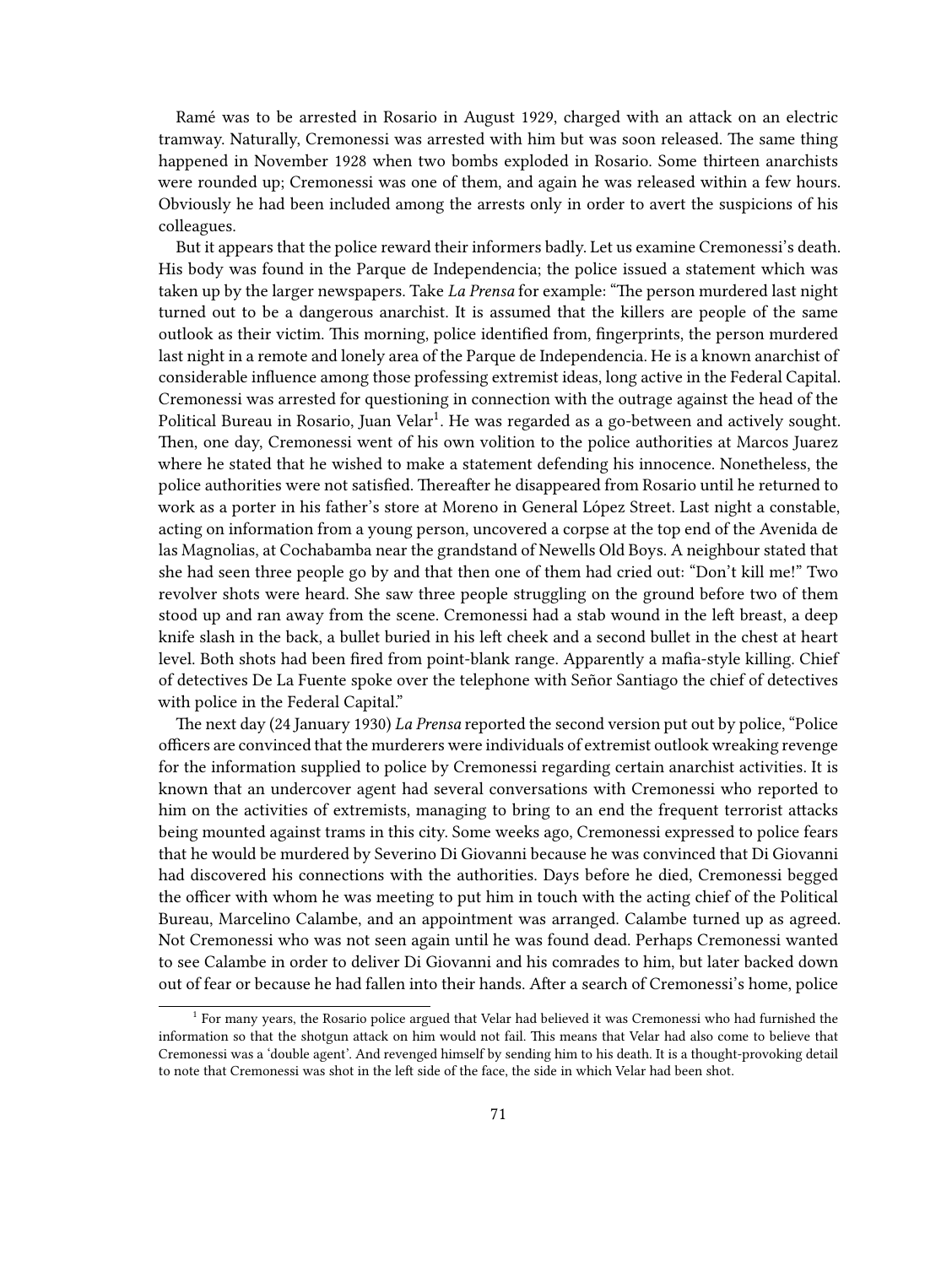seized forty-one anarchist books, a pawn ticket for a pistol and some other trifling objects. No letters or papers were recovered. Señor Santiago, chief of detectives in the Federal Capital has intimated that Severino Di Giovanni, Paulino Scarfó and Emilio Uriondo had journeyed armed to Rosario. The surveillance on roads, means of transport and banks has been redoubled."

After that…nothing. The papers ceased to concern themselves with Cremonessi's death and the police investigation stopped there. Nor did the judge concerned bother himself overmuch. The Cremonessi murder joined the list of unsolved cases. Public opinion recorded it as yet another of Di Giovanni's crimes. Even after his death Di Giovanni would still be credited with the death of Cremonessi.

We are thoroughly certain that Di Giovanni had absolutely nothing to do with it, though. First, because in the two other cases (López Arango and Montagna) he never made any denial of the charges levelled against him, instead, in his letters and writings he continued to attack them both, not worried that by doing so he was giving credibility to the suspicions of the police. By contrast, he never wrote a word against Cremonessi. Indeed, in a letter to Fina on February 13 1930, he wrote…"My dearest companion, amid the almost uninterrupted grief which assails us, a ray of delight has illuminated our path. Ramé is free! How much has changed! Around 20 days ago news from the same city brought us the mournful tidings of the death of Agostino Cremonessi, and now comes news of the release of this good fellow who—leaving no trail behind—has been snatched from under the very noses of the authorities. Who is to blame? The usual people. Really, the ingenuity of the police displays no originality, but what can we do about it? They are like those slow obstinate children who, faced with difficulties, can only stamp their feet on the ground, and always on the same spot."

In his closing remarks, Di Giovanni was making an ironic reference to the charge in the newspapers to the effect that he had been behind Cremonessi's killing and Ramé's escape. In another paragraph further on he added, "If you see Enea (Paulino Scarfó) tell him I have sent the letter to North America via the magazine *Reflejos* of Rosario, and ask him also to provide me with some information concerning the case, because, otherwise, his list of exploits will be too long to take in. You have seen how the freeing of Ramé was another of our exploits. You will see how it continues…! No matter that our illustrious persons may be far, far away in Japan…that shall not stop us from having constant recourse to the powers of omnipresence made famous by the saint of Padua in Italy and Portugal."

The other allusion which Di Giovanni was to make to Cremonessi's death came in a letter which he wrote to his anarchist comrade, Errico, in Lyons, France. (He wrote to him on February 6 and 12.)We can say that because in a reply to Di Giovanni's letter dated March 10 1930 Errico wrote the following, "It was with a great sense of indignation that I learned through your letter that our comrade Cremonessi has been done to death by the scum who huddle around that jesuitical paper *La Protesta*. Is it possible that these people have gone so far in anarchy's name? But in truth, it is the name of the most vile inquisition that they are acting. Comrade Cremonessi, from what little I knew of him, struck me as being a steadfast man, and had a lively appreciation of the ideas we hold so dear. Thus I am grieved by his untimely end, while my spirit wells up with a lust for vengeance against these wretched jesuits who hide behind our ideal."

With Di Giovanni and Paulino Scarfó eliminated as suspects (they were in Buenoes Aires at the time) and, having eliminated Ramé too (he was in jail) suspicion has to fall upon the anarchists of Rosario…possibly taking their revenge for Cremonessi's betrayals. But, surprisingly, the Rosario police did not make any arrests, nor did they pursue their inquiries into the murder.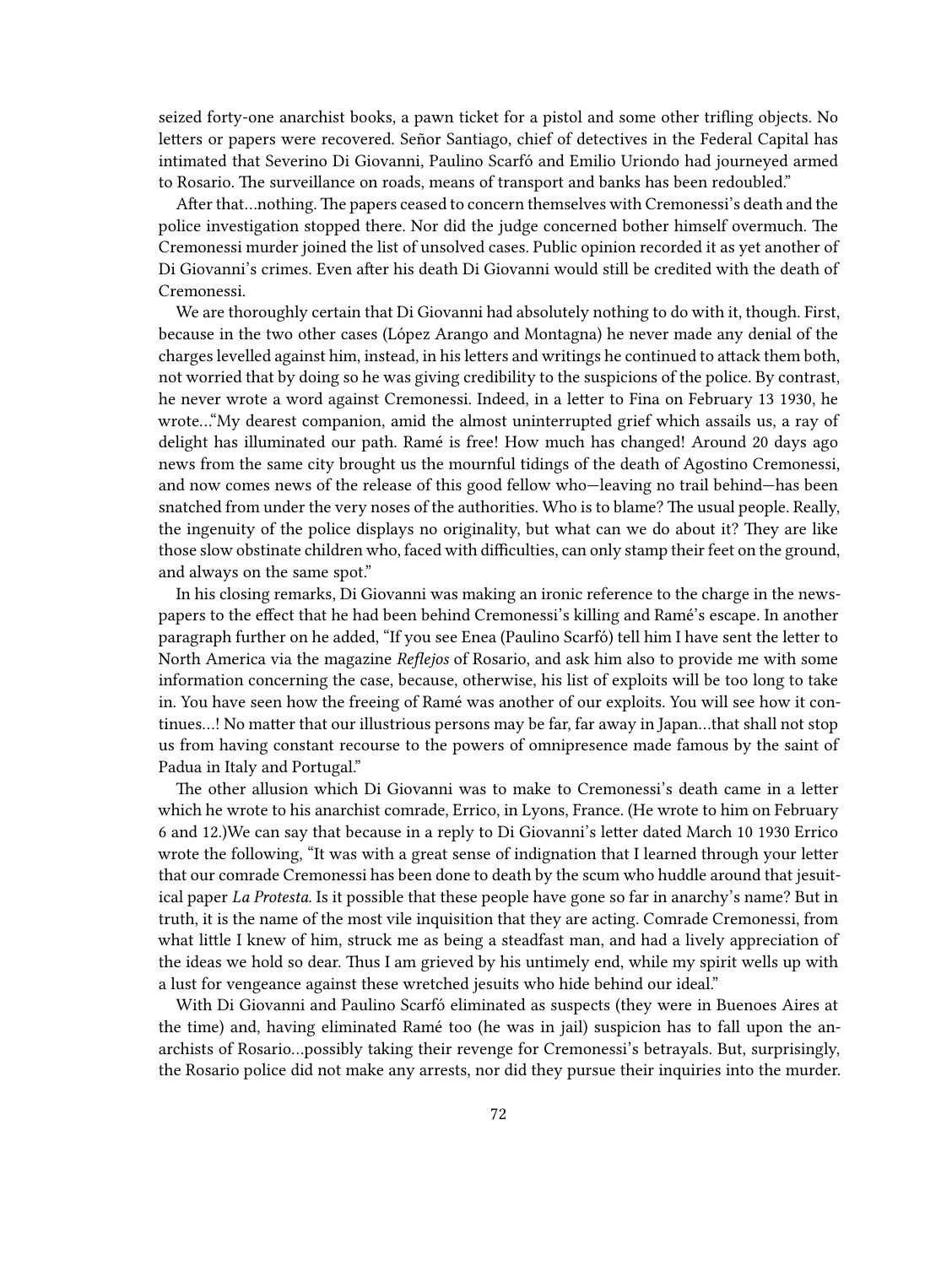They contented themselves with a publication of a poster bearing Severino Di Giovanni's photograph and calling for the arrest of, "Severino Di Giovanni, alias Pascual Di Giorgio, alias Nivangio Donisvere"—on account of his having—"conspired as one of the perpetrators of the assault and wounding of detective sub-inspector Juan Velar, in the homicide of Augustin Cremonessi alias Bonifatti and for suspected involvement in the terrorist outrages in the Federal Capital in May 1928."

Thereafter—as usual—came silence.

In the report which inspector Garibotto was to submit to police headquarters regarding his final interview with Di Giovanni, prior to his execution, he notes that, "with regard to the death of Cremonessi, Di Giovanni expressed the firm conviction that it was the work of the Rosario police…"

But when all is said and done, all of this is mere speculation. Since the courts never bothered to clear up the incident (and that in itself is quite telling) a veil of suspicion and doubt has been drawn over the whole affair.

Early 1930. By January, Di Giovanni had planned his whole year's calender of theoretical activity. He was ready to publish an anarchist fortnightly magazine in Italian to serve as the mouthpiece of antifascists throughout Latin America. He wanted it to be a serious undertaking, well printed, that would provide a platform for the best thinkers of Italian anarchism. The graphic arts were his great passion and he concerned himself, not just with the contents of his publications but also with their presentation. His dream was to set up a printshop of his own where he would be able to publish books and pamphlets dealing with the libertarian ideal. 1930 would see the centenary of the birth of the great French geographer and thinker, Elisée Reclus, Di Giovanni's favourite writer. Curious that much a die-hard pacifist as Reclus should be taken so to the heart of a man who made violence his daily bread. Taken so much to his heart that Di Giovanni planned to publish the complete works of the author of the *Ecrits Sociaux* with commentaries.

To attempt this while on the run from the police, in a totally hostile environment without finance seemed a more than gargantuan task. Di Giovanni had in mind a de luxe edition and a popular edition as well, although the popular edition, too, would be illustrated.

To this end he called upon Aldo Aguzzi's help and began to maintain an intense correspondence with comrades in Uruguay, France and the United States who would be in a position to collate materials and offer him advice enabling him to bring out a model edition of Reclus's works. In this connection, his greatest assistance came from Luigi Fabbri and Hugo Treni, anarchist intellectuals living as exiles in Montevideo.

The seemingly fantastic plan for a printshop of his own from which to put out the fortnightly magazine and Reclus's complete works was carried into effect with an iron will. It required a lot of finance, but Di Giovanni had not a single centavo to his name. How was he to get around that problem? Simple. He had merely to apply anarchist 'expropriation'. Armed robbery. He was to carry it out himself in company with the men who would follow him into the jaws of Hell itself—his unwavering Paulino Scarfó, Jorge Tamayo Gavilán (known for his humour and imperturable sangfroid), Paco González, Mario Cortucci, Braulio Rojas, Roberto Lozada, Juan Marquez, José Nutti, Fernando Malvicini, Praxedes Garrido, Fernando Pombo, Emilio Uriondo, Humberto Lancciotti, Juan López Dumpiérrez, and a blond lad, one of Di Giovanni's favourites, young Silvio Astolfi, who was shortly to adopt an unusual role in order to assist his leader.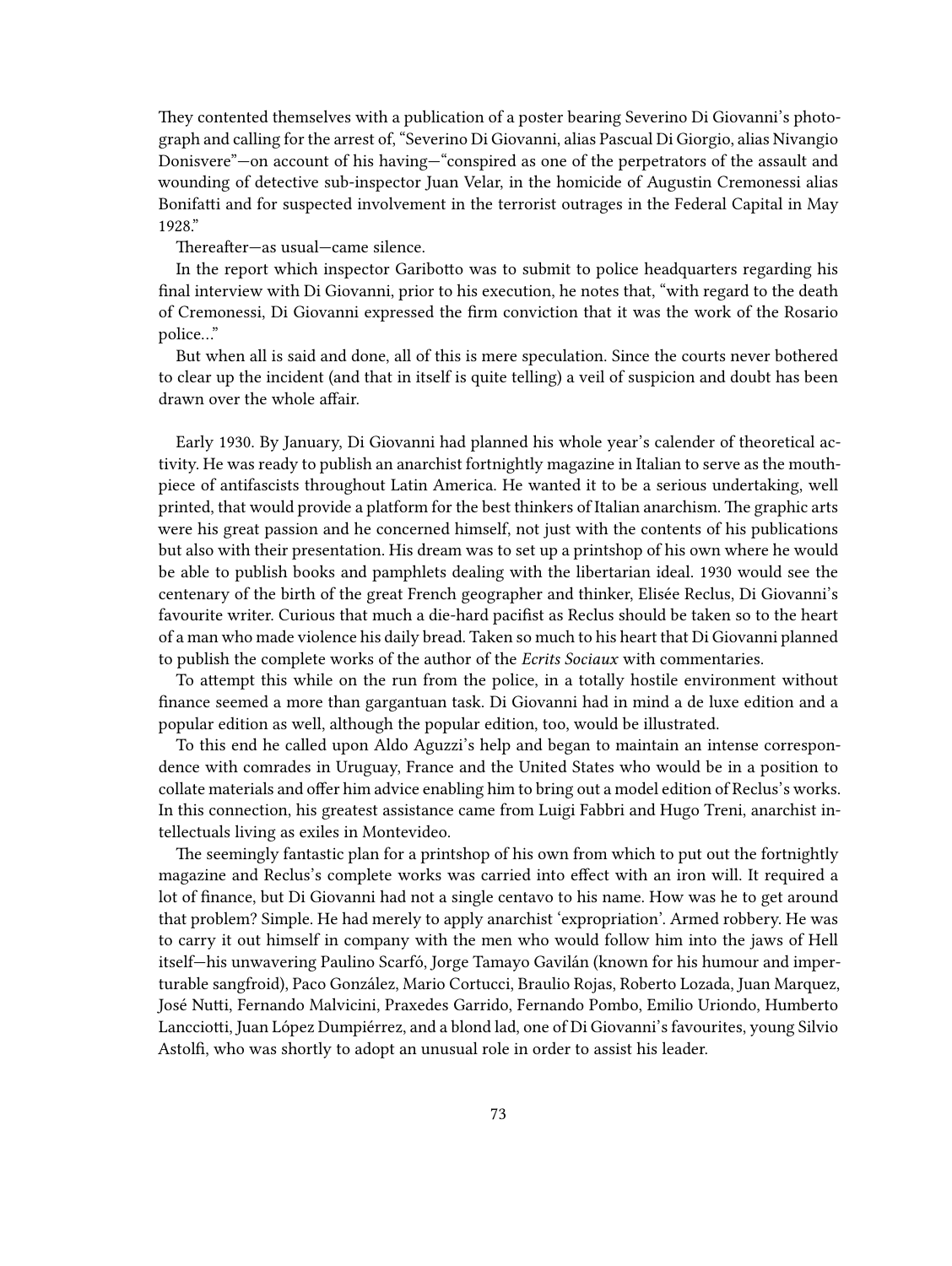They began to acquire weapons for their raids—Colt .45s, a calibre of pistol unusual in this kind of action and one which the police did not have access to.

Di Giovanni's emotional life was one of trials and tribulations. Teresina was living in Avellaneda. Her home was under constant police surveillance but the Prisoners' Aid Committee managed to get help to her on a consistent basis. Severino knew that to visit her there, would be to walk into a deadly trap. Josefina had successfully enrolled for her 5<sup>th</sup> year of studies at the high school, but her parents and her brother Antonio kept a very close eye on her. Very rarely were the couple able to see one another and with every meeting they ran incalculable risks. Rendezvous arrangements had to be kept vague. Severino wrote, for example, "I will wait for you on Monday from 7am in San Isidro station, in the place you know…" Di Giovanni who was never off the front pages of the newspapers, a man credited with unparalleled savagery, was standing patiently in wait for his beloved, hour after hour like a love-struck teenager.

He planned to free Alejandro Scarfó and to get him out to Europe along with América Josefina. But if Josefina was to be able to leave the country of her own volition (she was still a minor) and not to be returned to the parental home in the event of her running into problems with the authorities, Di Giovanni would have to come up with some plan. He did. He came up with a scheme well suited to his characteristic flouting of every bourgeois bond and law. Josefina would no longer be under parental control if she married. Of course, marriage with Severino was out of the question. Who, then? Quite simply, she would marry with Silvio Astolfi, Di Giovanni's unquestioning disciple.

As it was planned, so it happened, like something from a novel. Josefina was to tell her parents that she had fallen in love with Silvio Astolfi and wanted to get married without delay. Her parents yielded to her wishes, in the belief that the marriage would place her beyond the influence of Di Giovanni. But it was not all plain sailing. In this connection, Josefina was to write to Severino on February 23, 1930, "My blond love, I got your letter, so full of the love that I believe is mine because I need it. It really is a pity not to have known that you were also in the park. By a coincidence I was thinking about you at the time (as ever). But telepathy was at work and each of us was thinking about the other at the same moment. I am writing to you in pencil because I am unbelievably nervous. Had I been writing in ink I should by now have had to strike out everything I had written. Poor Silvio is much more of a worrier than he should be and I, demanding as ever, pester him and pester him with questions until he has had enough. I realise that I am too impatient, but…is not my frame of mind understandable? Darling, if you were able to see how scandalised are the folk who make up "my family"…with their "how indecent this girl's impatience is", and "this is not normal" and, "what a scandal! Such haste and impatience to have him."

"You well know", she continues, "my darling, that your triumphs, be they moral or material are shared by me as much as your misfortunes. The severe lesson you have taught these pseudoanarchists and the pure climate you say is on the way, find a happy echo in me who wishes you every possible triumph in your struggle for the ideal."

The marriage would go ahead. Josefina was to move in with Teresina, to await Severino's 'master stroke', the one that would secure the release of her brother Alejandro. Then they could escape to Europe.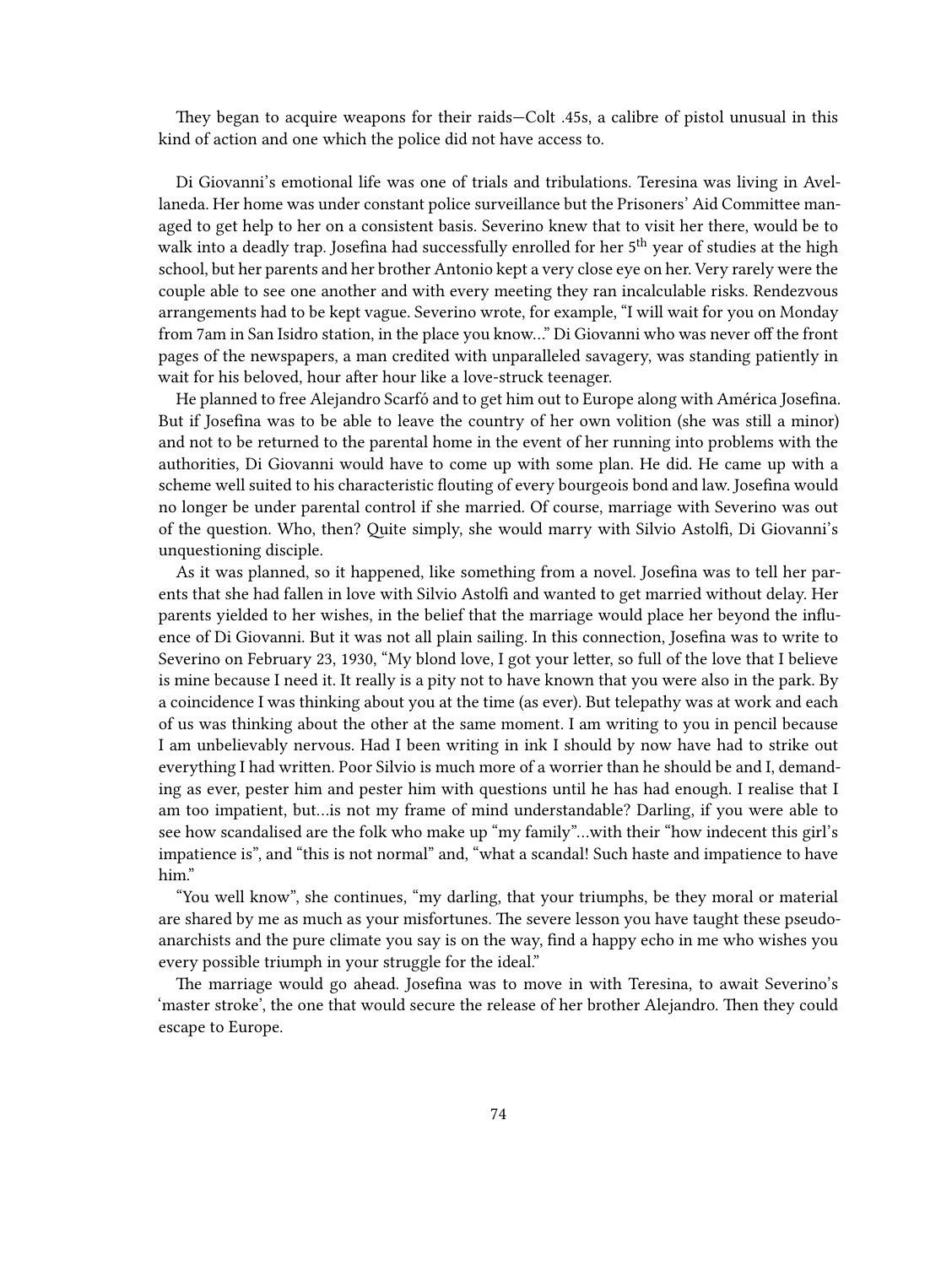During 1930 the police were to credit Di Giovanni with five hold-ups, three of which seem on the evidence to have been his work. The other two were carried out by Jorge Tamayo Gavilan.

The first of the hold-ups was a raid on the Bank of Avellaneda…a master stroke of daring and coordination, but it yielded no money.

It was a very risky venture. The Bank of Avellaneda, located at Avenue Mitre on Montes de Oca, was all but 'cut of' by a continuous stream of omnibuses, taxis, cars and carts of every description, mostly horse drawn. Because of roadworks all of the traffic diverted away from the Puente Pueyrredon, flowed right past it. The flow of traffic was so heavy at the time of the raid that there was a policeman on that corner directing traffic. The banks opened at 10.00am and of the four corners there at the junction, three were occupied by banks so that, by 9.45am there were compact groups of would-be customers collected around their doors. That was the time that Di Giovanni and his comrades drove up in two sedan cars. Two men got out and two remained in the cars. The others walked in through the staff entrance and assumed positions controlling the first customer services level, while they escorted the assistant manager over to the safe to open it. Everything was going perfectly. It was taking a long time to get to the safe, however, because several doors had to be opened before it could be reached. But in a bank there are lots of people. A bank messenger had been watching the whole thing and slipped out through a window. Avellaneda's main police station was only three blocks away. He sprinted towards it as if he had just discovered his real mission in life. Reaching the police station, he lived up to his new vocation: the inspector on duty quickly realised he wasn't lying. Out rushed the police, armed to the teeth.

But the "man dressed in black" knew what he was about, and outside the bank was young Silvio Astolfi who was no fool. Through the sea of carts and buses he saw several cars approach, all of them sounding their horns in an attempt to force a passage. Clinging to their running boards were several 'representatives of the authorities' in menacing poses and brandishing weapons.

Word was passed in a flash. Di Giovanni was just turning the last key in the final lock and could not help hesitating: there were over two million pesos in there. A shot rang out, fired by Silvio Astolfi, to signal that the police were upon them. They all rushed out into the street The pale-faced bank employees were convinced that their monotonous lives were about to end.

As the raiders scrambled into their cars the police were only 25 yards away but stuck in a confusion of carts loaded with timber and crowded buses belching diesel smoke.

The anarchists had no such problems. They had two drivers like MGM stunt men. In the course of the chase the suspense became acute. The police were never more than ten yards from them but could not use their guns without killing carters, teamsters, horses and working girls. The situation contained such elements of farce that the anarchists made fools of the agents of authority. As the police drivers' reflexes were less supple than the anarchists', the latter escaped, albeit it without a single peso.

In the second hold-up, at La Central bus station at the corner of Segurola and Velez Sarsfield Street, Di Giovanni and five of his men netted 17,500 pesos from the bus company.

That was on Friday June 20 1930, a little before noon. The raid had been prepared by Tamayo Gavilan (who was already striking out on his own) but at the last minute he had decided not to go through with it. Then Di Giovanni, Emilio Uriondo, Lanciotto, Malvicini, López Dumpiérrez and Silvio Astolfi adopted the scheme. Astolfi was the driver whilst Di Giovanni remained outside (the key position in hold-ups since it was up to him to cover their get-away). The other four made for the cashier's office. Everything went off at top speed without a single shot fired, but when the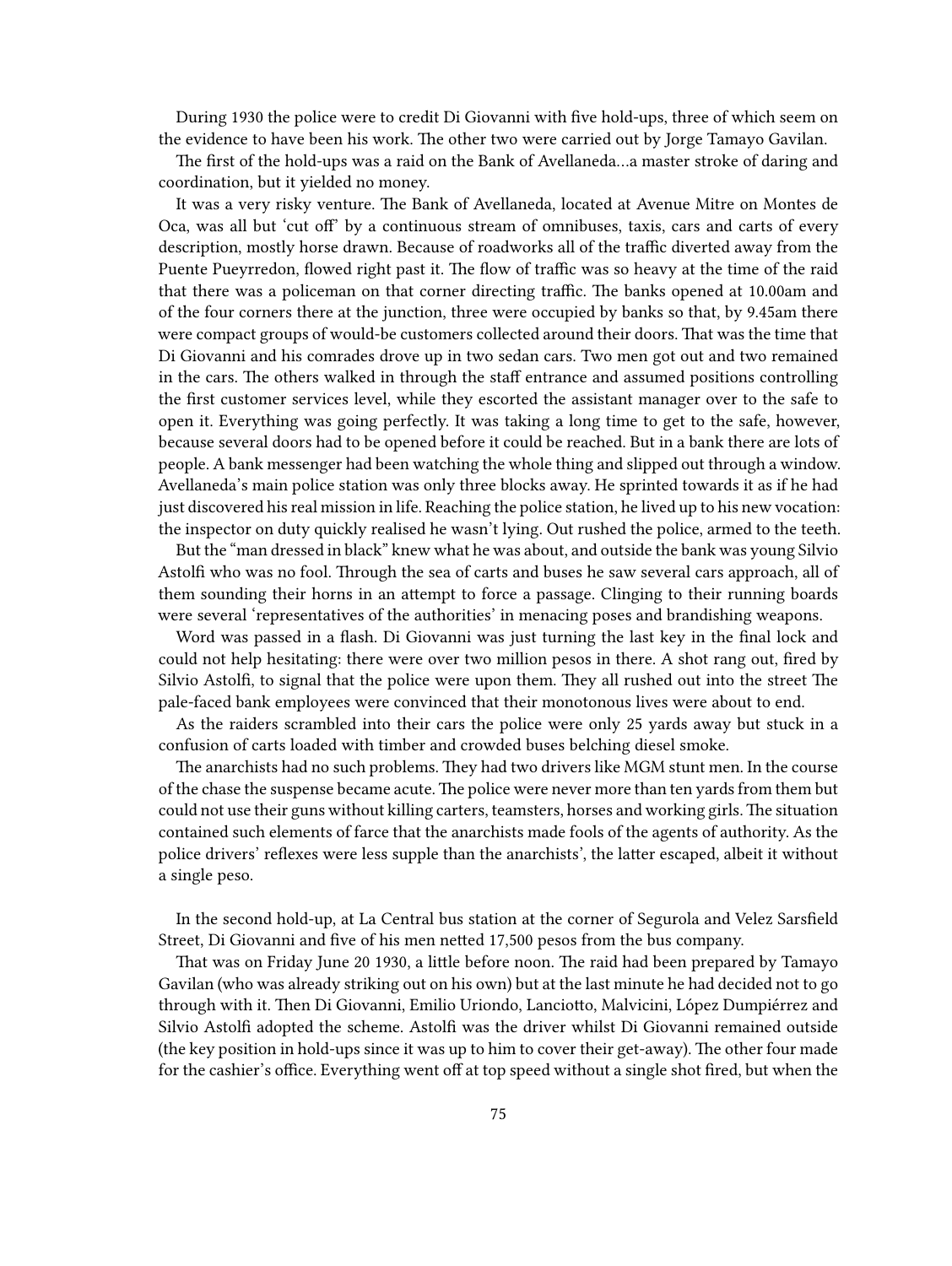four raiders emerged with the money it was to find Di Giovanni engaged in a furious exchange of gunfire. Someone fired on him from the windows of an office building opposite, and Severino was shooting in every direction. For all the gunfire, no one was hurt.

With respect to the second hold-up, inspector general Santiago, chief of detectives, stated that it had been the work of anarchists who, "have lately been specialising in daring hold-ups."

Two days later something happened which was talked about for several days, something described as "a veritable feat by Severino Di Giovanni."

According to police and newspaper accounts, on the night of June 22, Di Giovanni was dining along with three of his comrades in the Italian restaurant belonging to Domingo Grabino at 285 Pedro Goyena Street. An anonymous telephone caller tipped off police to this effect. They surrounded it with a huge deployment of officers.

*La Prensa* records, "The detectives entered the eating-house in a body. Di Giovanni who was sitting in a chair with a good view of the door, recognised them at a glance and crying a warning stood up, drawing a pistol from his jacket. Simultaneously he made a rapid withdrawal, vanishing through one of the internal doors of the place."

The fugitive—how, no one knows—managed to give the police cordon the slip and starred in the next developments which *La Nación* described in two columns entitled, "Di Giovanni's Cynicism". "On every occasion that he was arrested Di Giovanni had given evidence of spectacular cynicism. So it was that on the occasion of the bombing of the City Bank he notified police that the material damage caused and victims claimed by the outrage were 'a source of delight' to him. Yesterday, too, he could not resist making fools of the police who had him but trapped for a few moments. In a fresh display of cynicism and perhaps also his rashness, about ten minutes after escaping capture he picked up a telephone (which, judging by the speed with which he was connected must have been somewhere in the vicinity) and put a call through to the Pedro Goyena restaurant, where it was answered by one of the policemen. Thus Di Giovanni made fools of the police, crowing his delight at the ease with which he had managed to slip through the cordon and, furthermore, went on to make various threats against the representatives of the authorities. Then he abruptly replaced his receiver before police could trace the source of the call."

The newspapers now had enough material to keep them going for some days and some of them poked fun at the inability of the police to catch Di Giovanni, who always gave them the slip. Thus in the "Echoes of the Day" column of *El Mundo* (June 25 1930) under the caption, "Know the Cloth" the following appeared:

"Severino Di Giovanni is a formidable sort. He belongs to the school of Roscigna, Silveyra and other celebrated fugitives whom sceptics are already inclined to regard as inventions by the police, to excuse their inefficiency. Look at it this way: Who is this Rosigna? Does he exist or not? But no, this Di Giovanni fellow really does exist. Our valiant policemen proved that on Monday, for they saw him, watched him put his hands up, cornered him and—then let him escape. What a cheek, this Di Giovanni has, a real rascal. That he should escape is fair enough, but it seems despicable to us that he should capitalise upon his being bigger than them and frighten the detectives into believing that he was about to hurl a bomb at them, in the way that heartless parents terrify their children with tales of the bogeyman. Frankly, Di Giovanni was quite naughty. He has no right to behave so badly."

The figure of Di Giovanni had become so popular that even *Felix the Cat* took him up. In the strip printed on July 1 1930 *Felix the Cat* was walking along a country road exclaiming, "What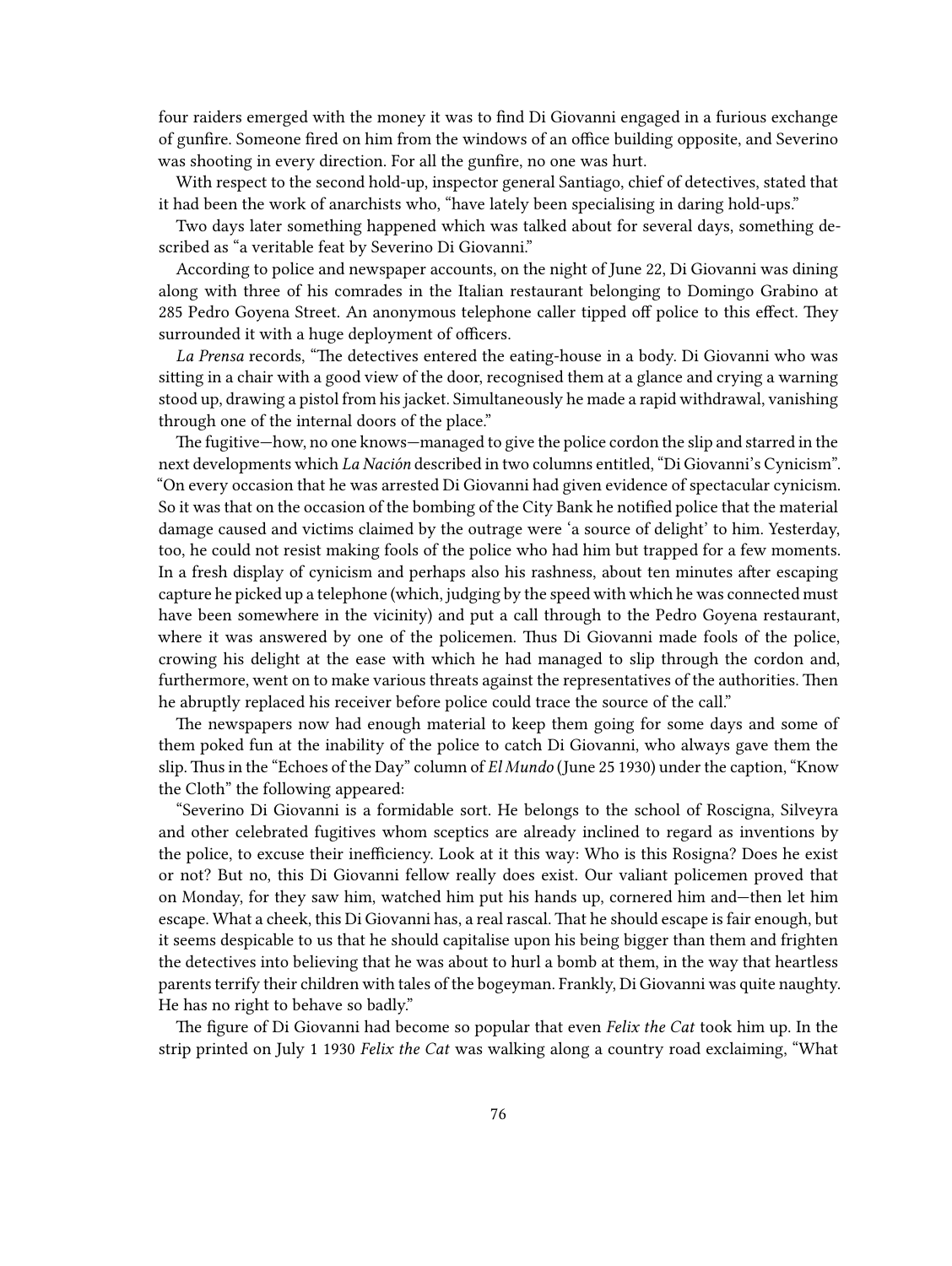a glorious day! I'm as free as Severino Di Giovanni!" And, behind him, at the roadside stood a notice reading… "Watch out for the bombs."

But, in the last analysis, Di Giovanni had suffered a defeat. Three of his best comrades, Emilio Uriondo, Umberto Lanciotto and José López Dumpiérrez had been arrested in the restaurant on Pedro Goyena, even if they had—"put up a bitter fight' as *La Prensa* noted. Now the police had something to go on. It was just a question of 'softening' them up a bit. Because police prestige was at stake here, as *La Prensa* pointed out, "the staff of the investigations branch feel concerned by the telephoned threats of Severino Di Giovanni." But it would appear that nothing the police could come up with did them any good, for a few days later *La Prensa* said that, "the three prisoners have clammed up entirely and their lips have parted only in order to offer some insults to the police."

Hard men, obviously. But inspector Santiago was not giving up. Public opinion and the chief of police demanded results, something concrete.

Emilio Uriondo has told how it was so important for police to discover something about Di Giovanni, that he was moved from the police station to the Central Police Department. There his handcuffs were removed and he was taken to the offices of no less than Inspector Santiago. "The fact is that when I stood in front of Santiago," Uriondo told us, "I felt quite an important captive although I had no idea how far they wanted to go."

After offering Uriondo a cigarette, the chief of detectives put his big offer to him, "Look, nothing will happen to you. We're going to free you right here and now and we'll leave you be, absolutely, but you must tell us where Di Giovanni is."

Three hours later, Santiago sent for Uriondo again and put the same offer of freedom to him, although by now his demands were much more modest; he would settle for any information, any detail, somewhere where Di Giovanni might have gone, somewhere where he might be.

But he was wasting his time. Their loyalty cost Lanciotti, Uriondo and López Dumpiérrez three years in Ushuaia, "for withholding information."

But the most interesting point about the whole thing is that the man who escaped from the restaurant on Pedro Goyena was not Severino Di Giovanni at all, but Fernando Malvicini. In their zeal to lay hands on the Italian anarchist, somehow, somewhere, the police mixed the pair up: this confusion grew when the real Severino Di Giovanni spoke to them by telephone only minutes later: Di Giovanni who was calling from a house very near Pedro Goyena had been warned of what had happened by Malvicini and telephoned police in the restaurant in order to taunt them and to threaten them with dire consequences unless they released his captured comrades.

On August 7 1930, Di Giovanni carried out his long-awaited 'coup'—the attack aimed at freeing Alejandro Scarfó and those others of his comrades imprisoned in Caseros prison. Di Giovanni realised that if he could bring this off, it would change his life. Everything had been made ready at the French end; they were expecting him to arrive and set up home with Josefina. There he would begin a new life in an anarchist cooperative colony, where he would be closer to his beloved Italy. All of the preparations had been completed, down to the final detail. Di Giovanni knew that his life was in the balance yet again. He had the assistance of the taciturn Paulino Scarfó, ready to fight for his imprisoned brother's life: and of Jorge Tamayo Gavilán, a man who was never happier than when he was risking his life; and of Braulio Rojas. At 1.30pm, the prison van transporting prisoners from Caseros to the courts pulled up. Di Giovanni had been tipped off (by a friendly lawyer) that it would be carrying Alejandro Scarfó and Gomez Oliver. Despite the heavy guard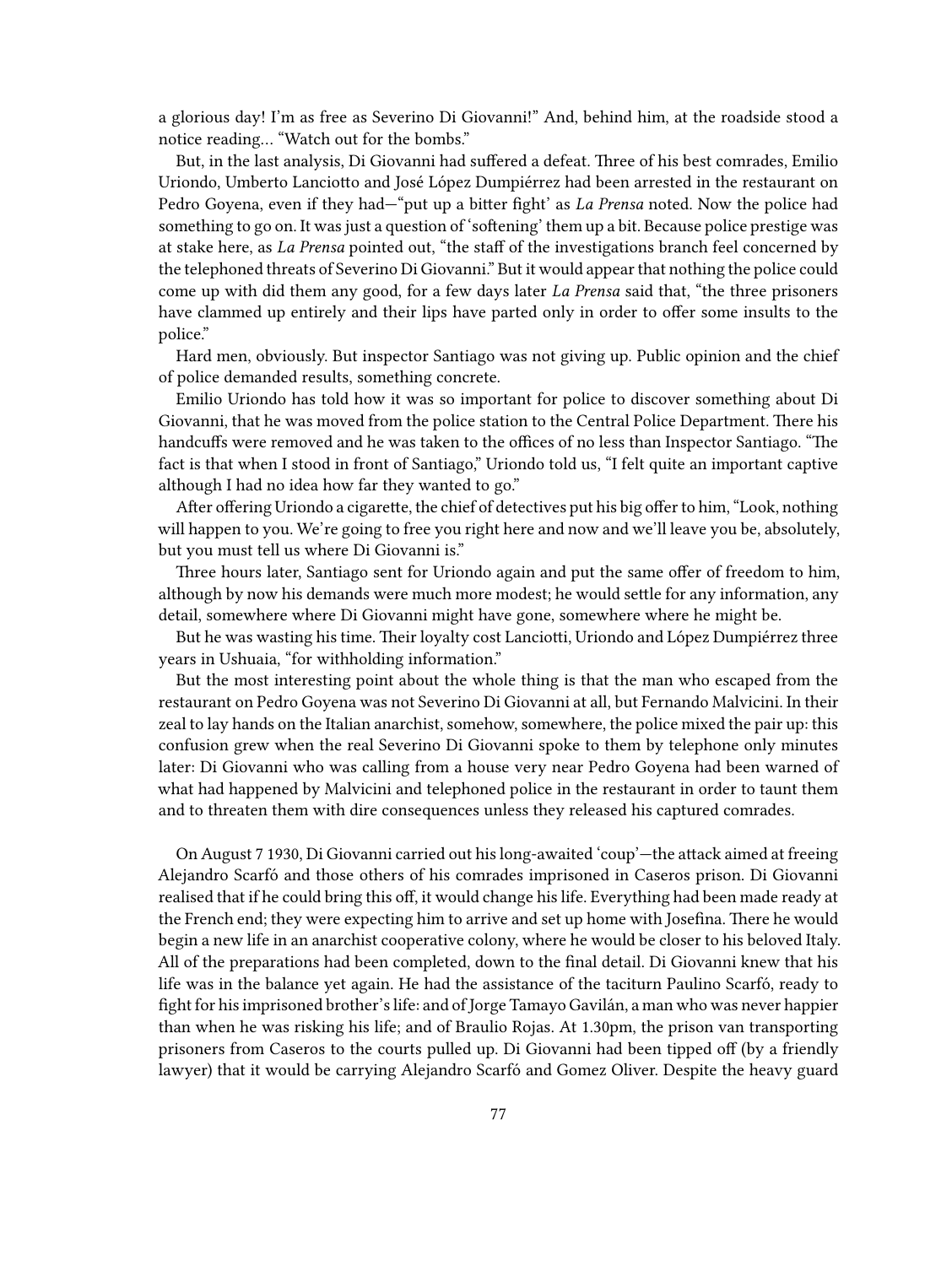on the vehicle, the anarchists managed to stop it. Hollywood style. Their car pulled out abruptly in its path and the driver of the prison van was forced to brake. A furious struggle ensued. While the other three kept the police escort at bay Di Giovanni found the keys and opened the doors to the little cells. But they were not there! The only sound was the shrieking of women and some exclamations in Yiddish. The only prisoners in the van were three prostitutes and a member of the Zwi Migdal white slavers' organisation.

All that courage and daring, for nothing. But no time for regrets. They had to make their getaway without delay, for the police, alerted, were almost upon them.

More copy for the newspapers. Every one of them attributed the raid (correctly, on this occasion) to Severino Di Giovanni.

*Crítica* was to carry an odd item entitled "Chaplinesque Di Giovanni" in which it was stated, "Indisputably Di Giovanni has a strong and original personality. He has no need to put a signature to his spectacular raid or his stupendous teasing of the police for one to recognise him as a unique artist. When, just a few seconds after the raid yesterday, detectives came across the broken prison van with its driver and turnkey in a dead faint, they exclaimed in tones that might well have betokened admiration, "Di Giovanni! Di Giovanni!"

But, no discredit to his original personality, this Di Giovanni has the talent and the opportunities to imitate Chaplin, forever holding the constabulary up to ridicule.

If there had been an impartial spectator watching yesterday's raid they would have thought of Chaplin when the turnkey inside the van poked his head out of the window in the naive belief that this was no attack but only a traffic accident…As one might expect, Di Giovanni seized the opportunity of the proffered head to knock out its owner.

Only Di Giovanni could have reproduced this chaplinesque scene on the streets of this city of ours."

Deep down, such incidents delighted the ordinary public, and appealed to the latent rebellion which the ordinary person carries inside him but which he takes care to keep concealed.

But in point of fact, the raid on the prison van spelt death for Di Giovanni. Everything had turned sour just when everything had seemed to be going perfectly.This failure was a tremendous hitch to his plans. He had determined to honour his promise to free Alejandro Scarfó. Now he knew it would be even harder to do that. The guards would be doubled or they would move Scarfó to another jail or send him to Ushuaia. Nonetheless, Di Giovanni set to work the very next day on a new plan; he would have to blast his way into Caseros jail. This would be a carefully coordinated plan of attack, with twelve men in different observation and attack positions outside the jail, coordinated with the imprisoned anarchists on the inside. But this plan was one which he was never to have the chance of implementing for tragedy struck before the opportunity arose.

Di Giovanni did not take the view that the slurs, "agent of fascism or of the police", offered and continuing to be offered by *La Protesta* had been wiped out by López Arango's death. He wanted anarchists themselves to define most clearly whether or not he deserved such harsh judgements. To this end he invited an international jury of leading anarchist thinkers to deliver their judgement upon his actions. It was a slow and laborious business, setting up this jury. Abad de Santillán was asked to supply copies of everything that *La Protesta* had published against Di Giovanni; this was done and the copies were sent off to jurors. The jury, formed in Montevideo, comprised Luigi Fabbri, Hugo Treni and T. Gobbi and its final declaration was severely critical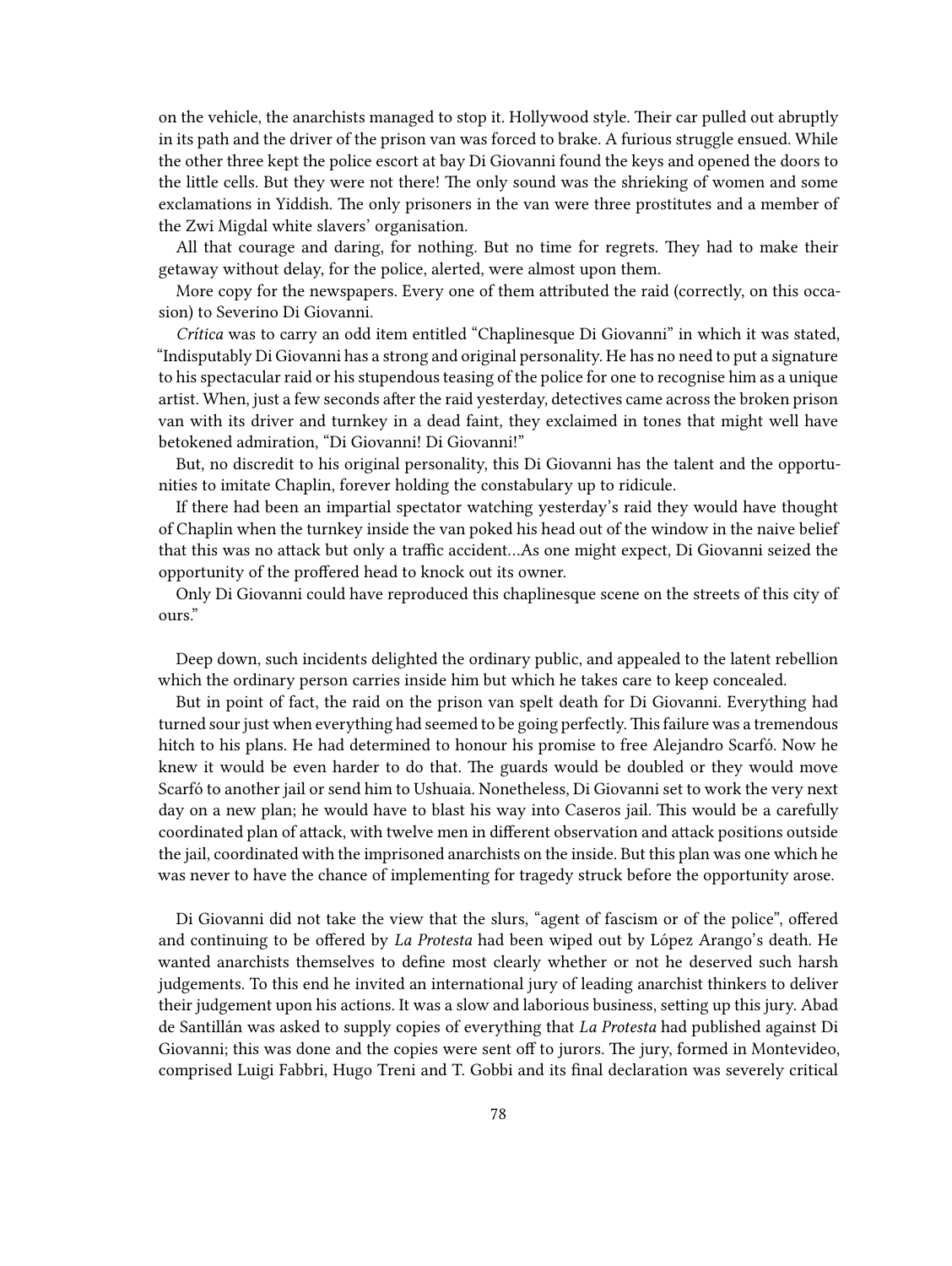of the terms employed by *La Protesta*. It pointed out that, "comrade Di Giovanni is cleared of all suspicion", but its judgement did contain one paragraph in which it noted that such excesses of language (as those employed by *La Protesta*) were typical of the intense struggle in which anarchists were engaged. This closing comment failed to satisfy Di Giovanni who was to complain that the jury had not been as precise and authoritative in its pronouncements as the anarchist ideal required.

In May 1930—freed by the decree of Hipólito Yrigoyen—the 'martyr' Simon Radowitzky, a veritable saint to the anarchists, arrived in Montevideo after serving twenty years in Ushuaia. On July 6 Radowitzky wrote to Di Giovanni, giving his opinion of the terms employed by *La Protesta*, "There are those in our ranks who must be made to see reason; some progress has been made in this direction and we shall see whether our anarchist press is to be used exclusively for propaganda and for the workers movement. Enough of this recourse to the sort of charlaton weaponry of the communists—reading a communist newspaper is sickening. For the sake of our dignity we should be somewhat above intrigues of that sort. I know what has happened to you. Some comrades here filled me in on the situation. You are right. There are times when it is impossible to ignore certain sorts of pettiness."

Reading this letter from his 'comrade Simon", Di Giovanni felt vindicated yet again. But although the leading lights of anarchism disagreed with *La Protesta*'s intensive campaign against him, that campaign was making itself felt. No new recruits came to Di Giovanni's group. Those around him were those he had always had about him and even they were being whittled away, arrested in the course of the fierce battle against the police.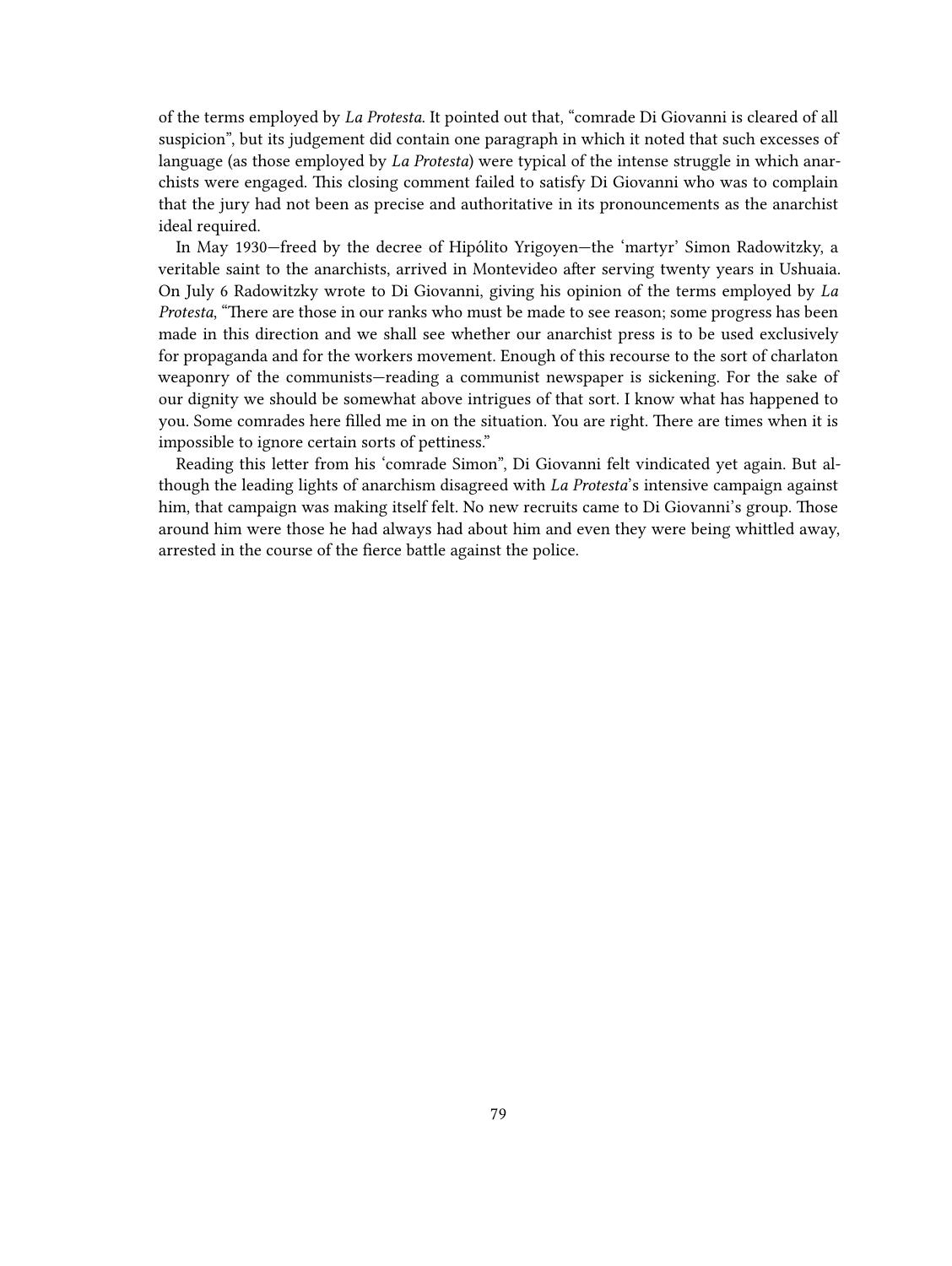## **IX. The last battle**

In a proud and manly attitude and not on our knees.

S. Di Giovanni, May 22 1929

But on September 6 1930 when the army under General Uriburu overthrew the Yrigoyen regime things changed for everybody. The anarchists who had launched so many attacks upon aged president Yrigoyen realised within a few days that, for all his faults, he had let them hold on to their freedom of expression and association. Now they were to enjoy none of that. Under Uriburu it was Ushuaia, house arrest, newspapers banned and meetings vetoed. And for anyone who played the fool, the firing squad.

At the time everybody was living out a charade. Everybody, politicians, professional people, labour leaders, artists, writers, employees, the ordinary man in the street… they all wanted to be able to dress up for a time in a uniform, to share in that military feeling and to stand to attention and salute the new regime. Such was the adulation that military men began to feel themselves indispensable, saviours of the homeland. This belief of theirs was to remain with them for decades.

Such was the enthusiasm and delirium of the average Argentinian in September 1930 that *Crítica* was unable to resist carrying on its front page in letters of a size usually reserved for catastrophes… "REVOLUTION! What a splendid spectacle! Oppression and squalid tyranny are dispelled by the supreme cry. All of the timeless hatred of Tyranny, the hatred which struck down Rosas seemed to boil again, as if the voice of our ancestors spoke on our behalf!" (Months later, Uriburu was to ban the paper with one stroke of his pen).

No one shrank from welcoming their new president, this general with his splendid moustaches. Even the poetess Alfonsina Storni found it necessary to compose paeans of praise and, in passing, to box the ears (in verse, of course) of the gaunt figure of Yrigoyen, the Radical caudillo. Everybody cast aside all restraint, even sports columnists like *Crítica*'s "Last Reason" who penned this metaphorical epitaph for Don Hipólito Yrigoyen, "The people of Buenos Aires have just donned the four ounce gloves in order to knock out their oppressor and cacique with a straight right."

Most of the leading anarchists were obliged to flee to Uruguay. His comrades urged Di Giovanni to get out of the country and go to Montevideo which was a centre of anarchist propaganda and where he had many friends.

But, a rebel to the last, Di Giovanni took real pleasure in defying the danger.

Although the terror of the labour movement, Rear-Admiral Hermelo was now appointed police chief, Di Giovanni carried on with his plans as if the country was still in the long easygoing siesta of radical rule.

It was at this gloomy time that the first volume of Reclus's complete works saw the light of day…coloured binding, a cheap edition with illustrations and commentary, choice filigree work, 2,000 copies in edged paper, and the original print-run (not intended for sale) comprising 100 copies on special paper and numbered from  $1 - 100$ .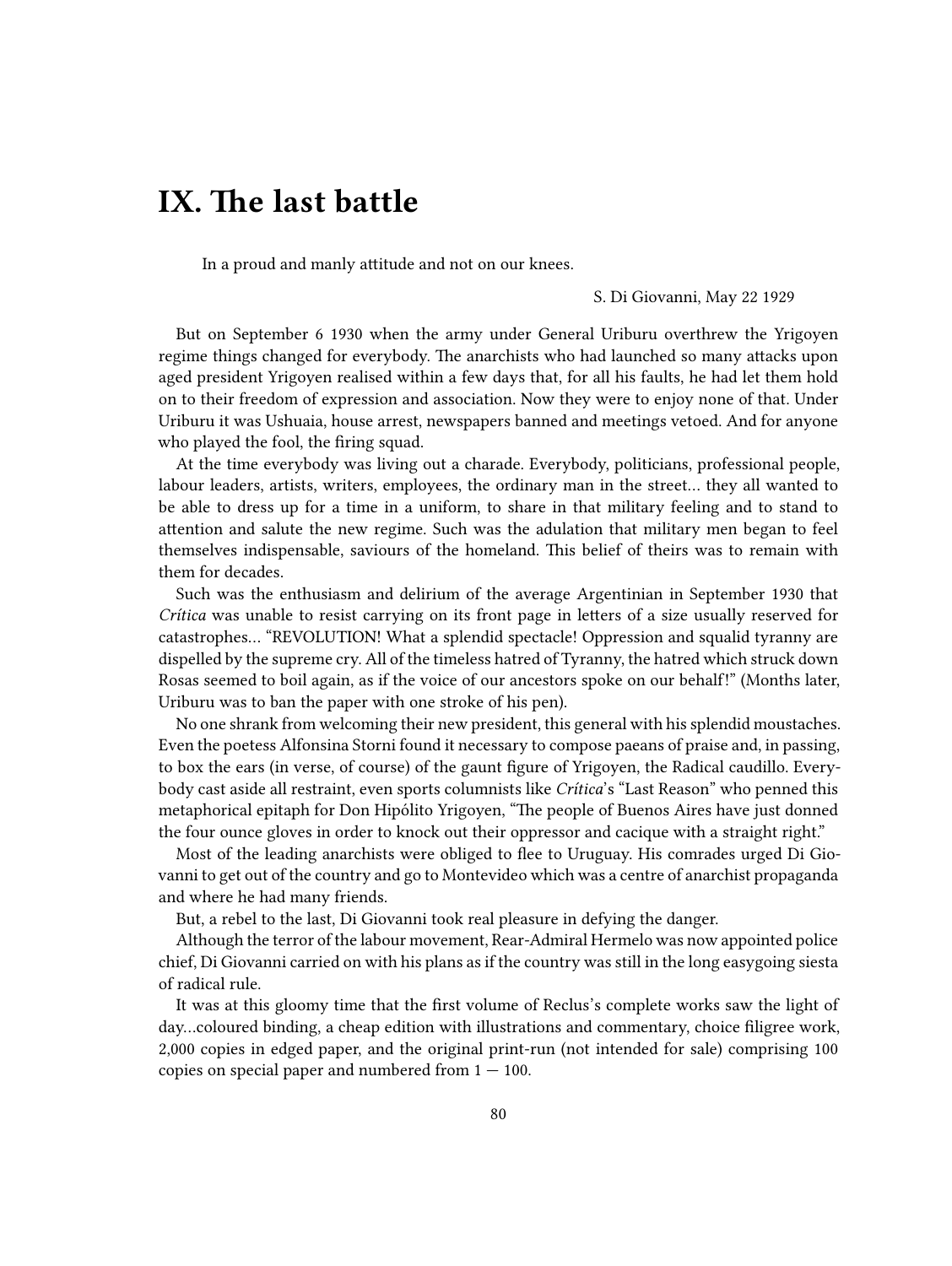It was Di Giovanni's greatest (and last) delight. He sent copies of this first volume to all of his friends and to anti-fascist organizations abroad. Into these pages he had poured the pesos snatched from the *La Central* bus company.

The third chapter opened with an epigram from Elisée Reclus:

"The comrade who lies in order to save a friend does well to lie. The revolutionary who engages in expropriation in order thereby to serve the needs of his friends can allow himself to be described as thief with equanimity and without resentment; the man who kills in defence of the cause of the weak murders with good reason."

Dismissing the risk of the death penalty, Severino carried out his second great hold-up on October 2 1930, a wages snatch from the *Obras Sanitarias* on the nurseries in Palermo. The nation's press and public opinion were caught unawares by his daring. The raid took place at a spot not 50 yards from where an entire company of mounted police was engaged in shooting practice, and there were upwards of 200 infantry troops only 100 yards beyond them. Everything turned out quite easily for the raiders. (Di Giovanni himself had snatched a revolver from the hand of one of the pay clerks just as he was preparing to shoot and seized a briefcase containing the money from another). Then a bitter gun-battle erupted between the raiders and the raided. Paco Gonzalez fell dead. He was a young man of whom Di Giovanni was very fond since he had acted as his go-between with Josefina for many months. One of the payclerks and the driver were also killed. They had netted 286,000 pesos—quite a figure at that time. Now at last he would be able to set up the dreamed-of presses for his publishing ventures.

On October 12 1930, a young couple, Señor Mario Dionisi and Señora Josefina Rinaldi de Dionisi signed a lease on the villa Ana Maria in Burzaco, agreeing a rent with the landlord, engineer Italo Chiocci. It stood in considerable grounds, 100 metres by 300 metres, just off the Belgrano Road. There was a spacious house and various outhouses. The woman's brother, one Luis Rinaldi, would be living with the couple.

The following day Luis Rinaldi turned up at the Curt Berger company where he purchased a complete workshop for photogravure work, with plates and all manner of printing equipment. These he paid for in cash. It was all delivered to the cottage Ana Maria in Burzaco. At the same time new furniture, an extensive library, books, tools and so forth were delivered to the house.

In the days that followed two men would be seen sowing maize at the rear of the grounds and, later, constructing a chicken coop. They rose at dawn and worked through until noon. Then, as evening fell, they would retire indoors.

The Dionisi family were none other than Severino Di Giovanni and Josefina Scarfó; Luis Rinaldi was Paulino Scarfó. By evening, Severino used to read the proofs of the second volume of Reclus's complete works as well as scrutinize and write for the fortnightly *Anarchia* which he published along with Aldo Aguzzi. He also planned to publish Nino Napolitano's book on the German libertarian philosopher, Max Stirner. The plan was to bring it out simultaneously with volume 2 of Reclus's works.

In one of the rooms, converted into a laboratory, Paulino Scarfó was experimenting with some new smoke bombs which were to be used in the attack on the jail in Caseros, in an attempt to free his brother, Alejandro.

In addition, work went on at the installation of the press and a photogravure workshop. At nights up to fifteen men would visit the house for theoretical discussions and conversation about escape plans. And so day followed day.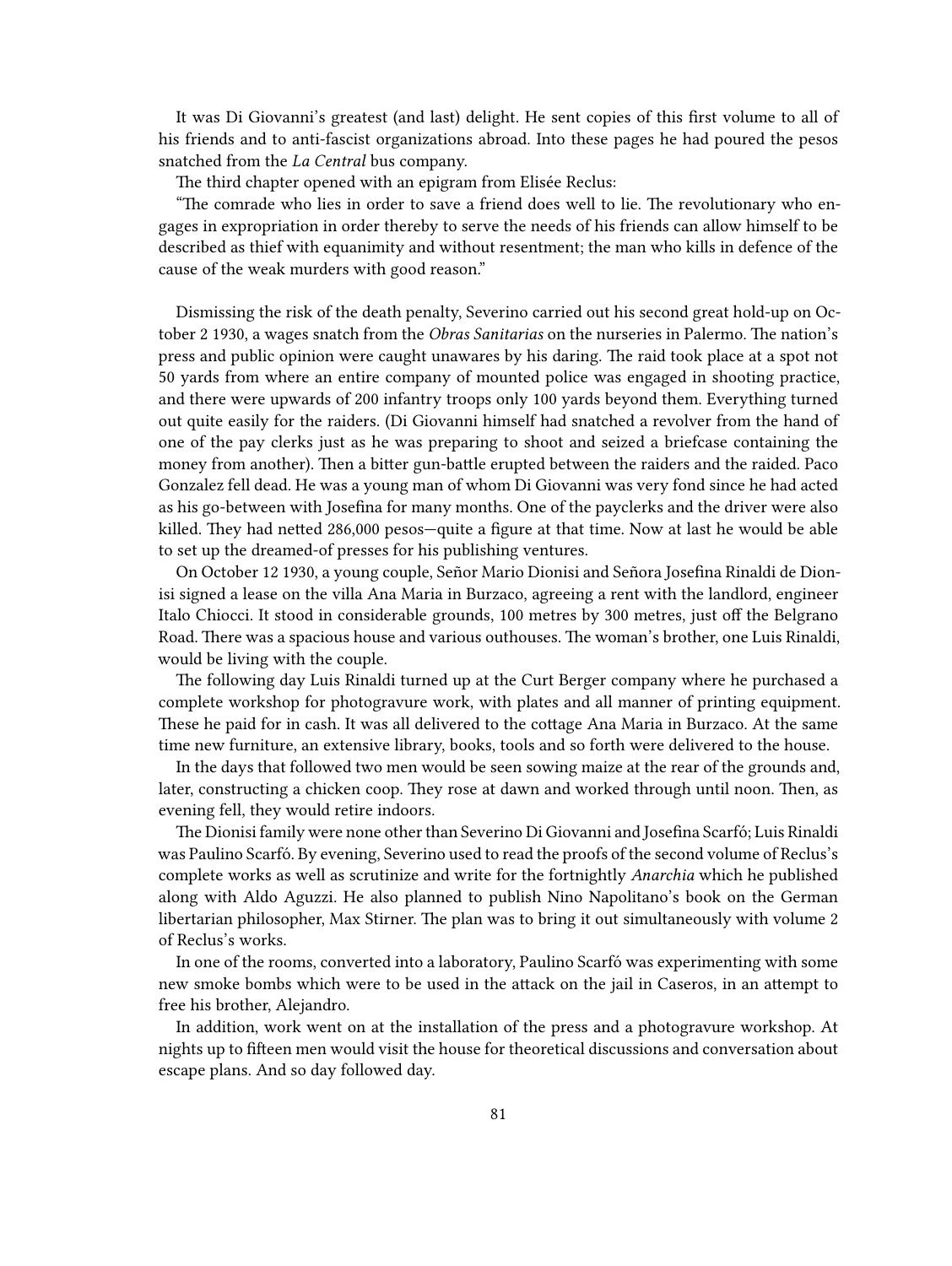Meanwhile the first victims had been claimed by the firing squads which had been established under the *Bando Rivoluzionario*. In Rosario, the anarchist Joaquin Penina who had been distributing subversive leaflets and had resisted arrest was shot dead; in Avellaneda, two petty thieves were shot by firing squad, tied to a bench in the courtyard of the police station. José Gatti and Gregorio Galeano were their names and their deaths had been ordered by the provincial police supremo, Major José W. Rosasco (who was to die a few months later in an anarchist attack). There were also three anarchist taxi drivers: Ares, Galloso and Montero, sentenced to death for having beaten up a colleague who blacklegged during a work stoppage. These three were pardoned at the last minute by a decree of the P.E. (executive power) and handed over to the civil courts.

But, despite the firing squads and the carte blanche which the minister Sanchez Sorondo had given police, the hold-ups continued and Di Giovanni continued to evade capture. At this point Tamayo Gavilan struck out on his own. On Monday, December 1 he and his group raided the shoe factory of Bauzo, Braceros y Compania, at 462 Catamarca Street at llam. The raid netted 22,800 pesos and cost the life of the factory paymaster, Francisco Gonzalo.

This latest escapade threw the police into a total crisis. "The assistant police chief in Buenos Aires, Alvaro Alsogaray (a confident of Uriburu) weary of criticism directed at him because of the escalation of unsolved crimes, resigned his post. Alsogaray's resignation toppled Rear-Admiral Ricardo Hermelo; Colonel Enrique Pilotto replaced him. The Central Police Department was reorganised. Inspector Etcheverry who had been replaced on September 6 1930 was reappointed. When Etcheverry arrived at work it was to applause and cheering from his officers and constables. The division's name was even changed: henceforth it would be known as the General Prefecture of Police.

After his father had an interview with president Uriburu, Inspector Leopoldo Lugones (junior) was appointed commissar of police. Lugones would have charge of the entire Political Bureau. And those who knew him well knew that he would bring down the sword of retribution on anything that smacked of anarchism, syndicalism or the like. If the Homeland was to be saved the methods of the Holy Inquisition would have to be utilised without faltering. Lugones (junior) had been director of the reform school at Olivera-a position from which he had been retired by Hipólito Yrigoyen when the courts got to hear of allegations of torture and ill-treatment of his pupils. Now the Uriburu government called him back and reimbursed him some 22,000 pesos in salary lost during his suspension and appointed him to eradicate anarchism and all anti-patriotic scum. "The fun is over", said the nationalists: "Watch out for what is to come", said the radicals, socialists, anarchists and syndicalists.

But Di Giovanni ignored the warnings. For him, now was the time to act, now as never before. Something was aflame in the turbulent blood of the man in the black suit and broad brimmed hat. His answer to Leopoldo Lugones (junior) was action. He said as much in his editorial in *Anarchia* when he announced that his paper was back again after several weeks of enforced absence.

"The truce ends.

"Recent developments—the martial law presented to us by the great September 'revolution', the state of siege that has been oppressing us these four months now, the constant trespasses against our freedoms—the freedom to live, think, express oneself, the freedom to criticise, and, most lately the muzzling of the press …these are the reasons behind brief suspension of our publication schedules.

"It was a suspension which we very reluctantly, very grudgingly had to put up with: the printer refused to print our paper, intimidated by all of the ignominies of the emergency legislation. That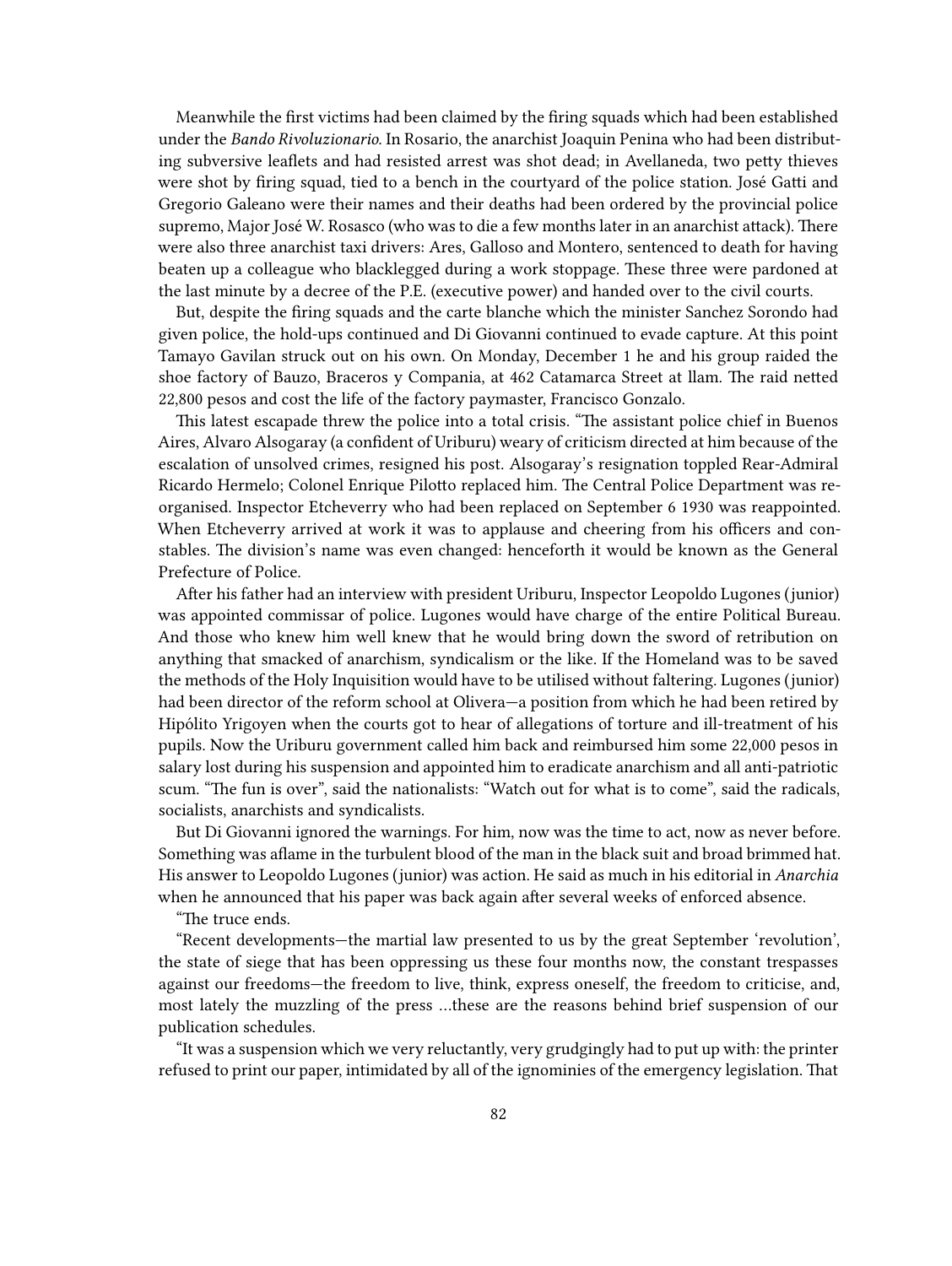is only human nature. The jackboot does not joke. Printshops and periodicals know only too well what military dictatorship means, and in truth the military dictatorship of General Uriburu is not of the sort that one might describe as indulgent. It is not worth our while to catalogue here the daily tally of its crimes against the rights of the press. What is the use? Or has history perhaps forgotten to note what has been happening in Rosario, Santa Fe, Córdoba and other places of lesser importance? Or maybe it is possible to hide the constant muzzling of opinion? And the orators forcibly removed from the rostrum for having preached—oh no! not anarchy!— no, just the most elementary notions of constitutionality? The likes of Mario Bravo, Alfredo Palacios or Federico Cantoni are no anarchists. Indeed, yesterday they were and today they remain the staunchest advocates of the more or less democratic laws of the Argentine Republic. If the knotted gag tightens around their throats today, then let us state as a matter of fact that the 'game' will not rest content with that. Others have already forged other paths.

"From the earliest days of the 'revolution', anarchists began their trek through moral tragedy along the paths of pain—the deportations, the exile, the imprisonment, the ghastly persecution and the shootings. Such is the lot of anarchists today. Just as it was yesterday and will be tomorrow.

"All of the rancour, all of the vengeance, all of the promises seek satisfaction and relief on the morrow of 'revolutions' which revolutionise appetites.

"Not that we expected anything different. We know that the 'anti-Yrigoyen revolution' was the Uriburista revolution. We are always glib prophets when it comes to certain revolutions along the lines of—"off the throne, you, and let me sit on it." Glib prophets, regretably.

"Our paper was unable to appear again after No 11, the issue of October 1. We pulled out all the stops and approached more than one printer. We promised them the moon but nobody wanted to print our periodical for us. We tried everywhere and in the end we found one. Now the paper will appear regularly, which is to say every fortnight.

"To facilitate its distribution, we have looked for a small, convenient format. The format will be no impediment to our saying all we feel that we must, all that we intend to do, what we defend most steadfastly…the anarchist ideal and anarchist action.

"And so we have called off the truce. Once more this heretical sheet will race through the hands of friend and foe. A periodhas ended…another is just beginning and we sense ourselves that it will be a longer one with a desire for fresh battles, and with strength enough to resist, with a supple arm ready to rally to the defence.

"Anarchy will again come to be synonymous with youth. It will again act against the state of affairs which suffocates and destroys us, in order to resist and always to resist. To defend that which is ours—liberty, the right to life, the right to what we require in the realm of the material and in the realm of the spiritual.

"And if, in this constant, tenacious struggle, we should fall, we shall at least have the satisfaction of falling with our weapons in our hands.

"And with the youth—which is not counted in years but rather in the ever-new enthusiasm for resistance and attack—we shall go towards courage and daring.

*Anarchia"*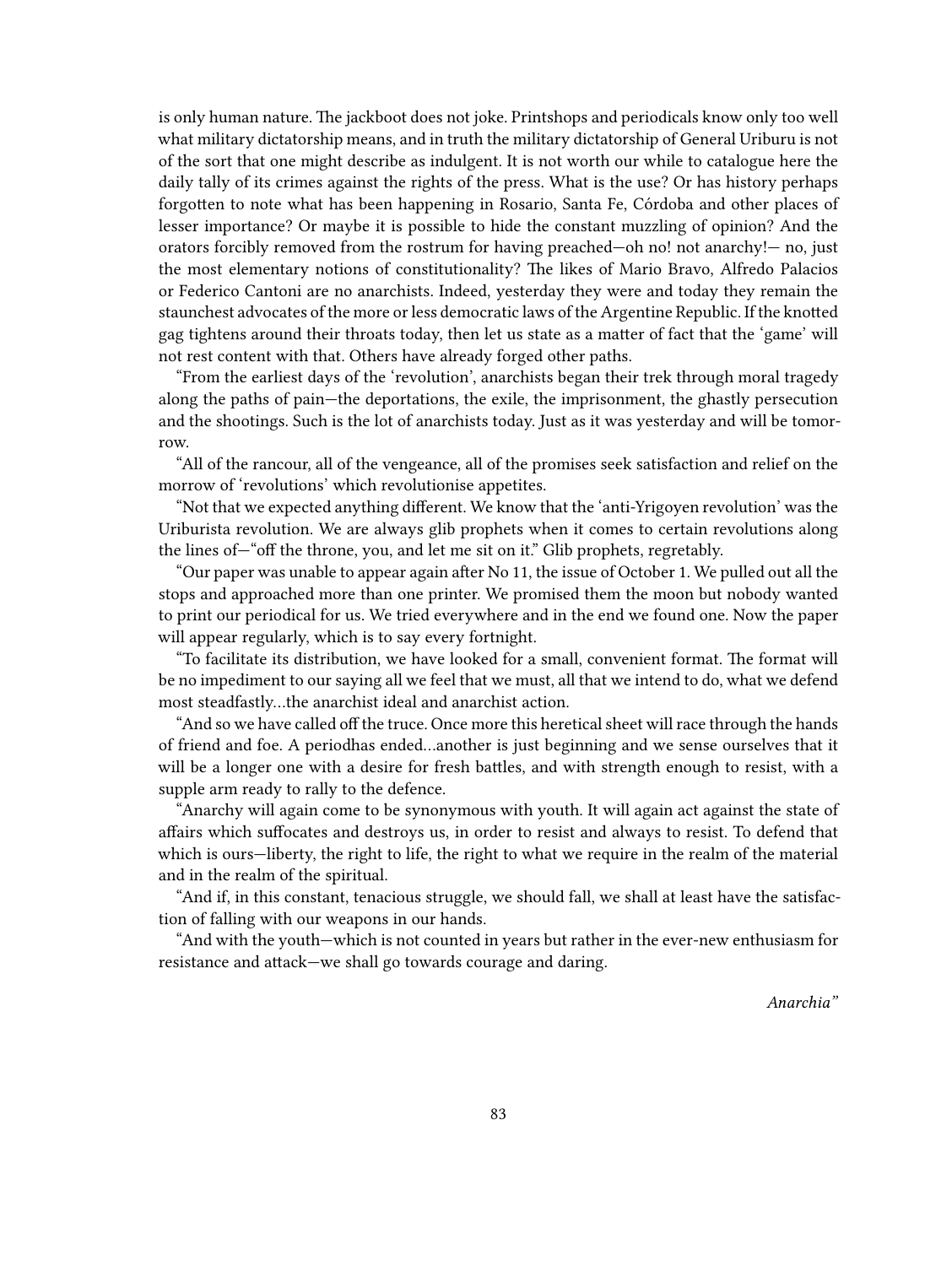In that same re-launch number of *Anarchia* we find an appeal signed by one Mario Vando; this was Severino Di Giovanni's nom de guerre. The police already had him on record as Mario Vando, but Di Giovanni insisted on using this alias so that his comrades who read the paper would know that it was his writings they were reading and that he was still in the struggle, despite all of the persecution. the article is headed… "Action!"…and is written in Di Giovanni's characteristic style…overwhelming, romantic, insistent…the sort of thing that best finds its echo among the young and idealistic…

"Action!…

"If there is one watchword we must etch upon the red banner of our rebellion; if there is one exclamation of rage and incitement we should roar into space; if there is one phrase we must ring out loud and clear on the anvil of the most steely reality, then it can only be, in these dismal days:

"Action!..

"And we are yet in time.

"The high tide of international reaction is rising at a dizzying rate. It threatens to flood all of our defences beyond remedy.

"This black and bloody reaction, cynical and murderous, sadistic and obscene has set out along its career with a clear view of our goals which it has to bring down to annihilate, to raze and kill every seed of resurrection.

"All around us we see only the gleam of bayonets and the flash and fire of rifles, and jails wide open to receive us and bury us alive, gibbets raised to hang us on, terror spreading all around, butchery committed even in the remotest corners, violations of human rights flung in everyone's face—in short, we are surrounded by the most awful destruction and oppression.

"These lines are not the results of annoyance or a hangover. Nor are they a distortion of the facts. No, they simply spell out what we have been noticing for some time, something which will end whenever we rush headlong at the walls of despotism.

"Stirring the human spirit, rebelling at this dark hour, avenging those who have been crushed beneath the burden of barbarism and bourgeois tyranny…these must be the overwhelming duties of every revolutionary, today, tomorrow, always.

"At our disposal we have a thousand weapons more powerful than those used by the spirit of statism; weapons which place the chemistry and the intelligence of the individual at our disposal: we merely have to forearm ourselves with the subtlest of circumspection, and a whole gamut of precautions and to be distrustful even of our own mothers before and after we set to our work.

"We can—if we so wish—crush their rule beneath the powerful mace of our blessed wrath, we can smash it and overturn it with the avalanche of our rebellion.

"The time is right..today!

"Let us hammer furiously against all the walls of oppression. With our weapons of vindication, let us scratch the call to "Action!" on all of the bulwarks of the State's defences.

"Let us shape and weave into our blood and fibres the new rebel consciousness which must revive our dignity, so vilified and spat upon.

"With the strength of all our being, let us raise the torch of faith, the light of the ideal and the revolutionary virtues which have always been our movement's finest hopes.

"To action!

"To avenge the fallen, every one, and to free those menaced by the wrath of every reactionary…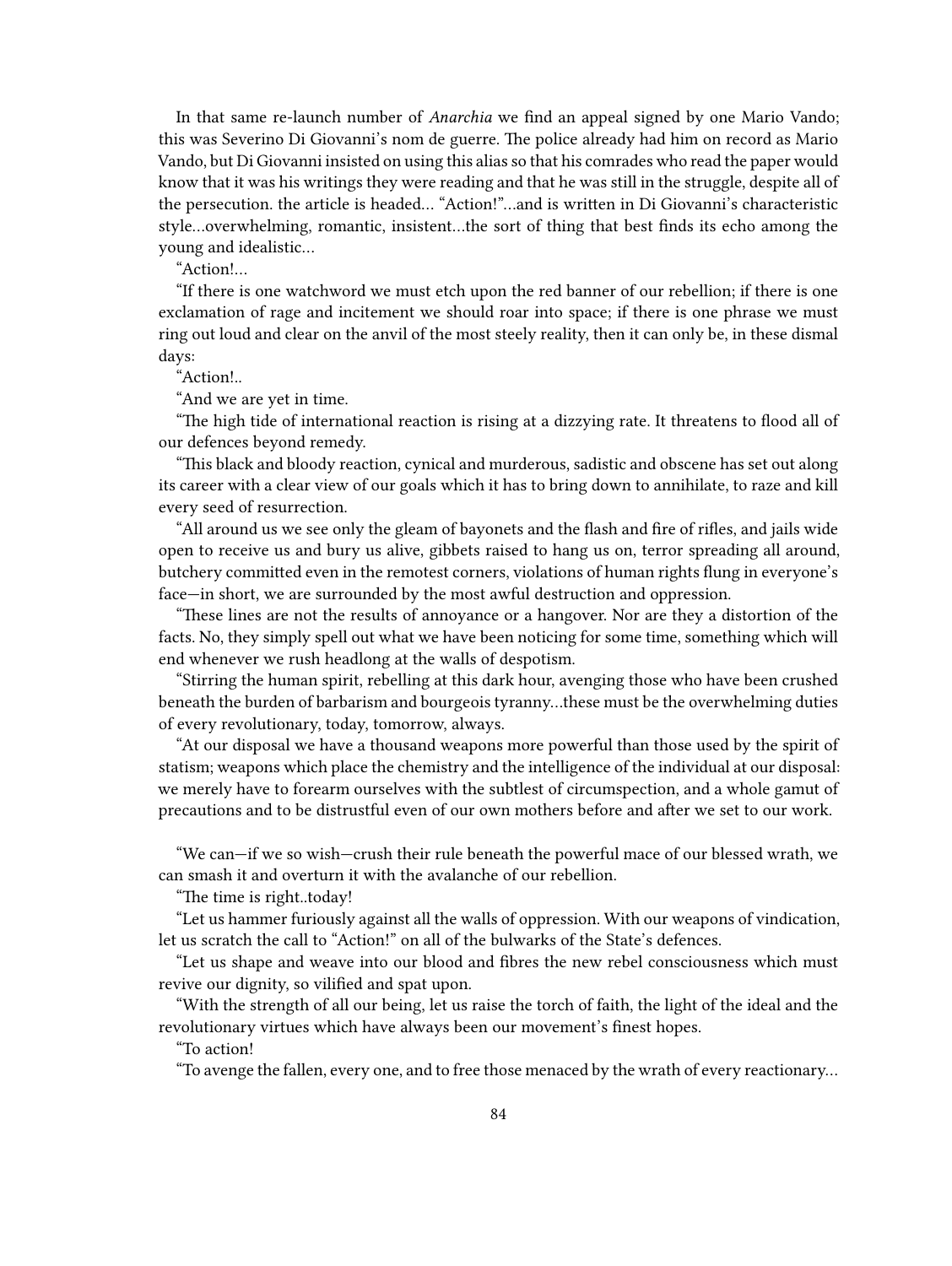"And let us bear it ever in mind that one word only can do honour to the fallen, to the martyrs, heroes and our ideal…that word is: ACTION!

Mario Vando."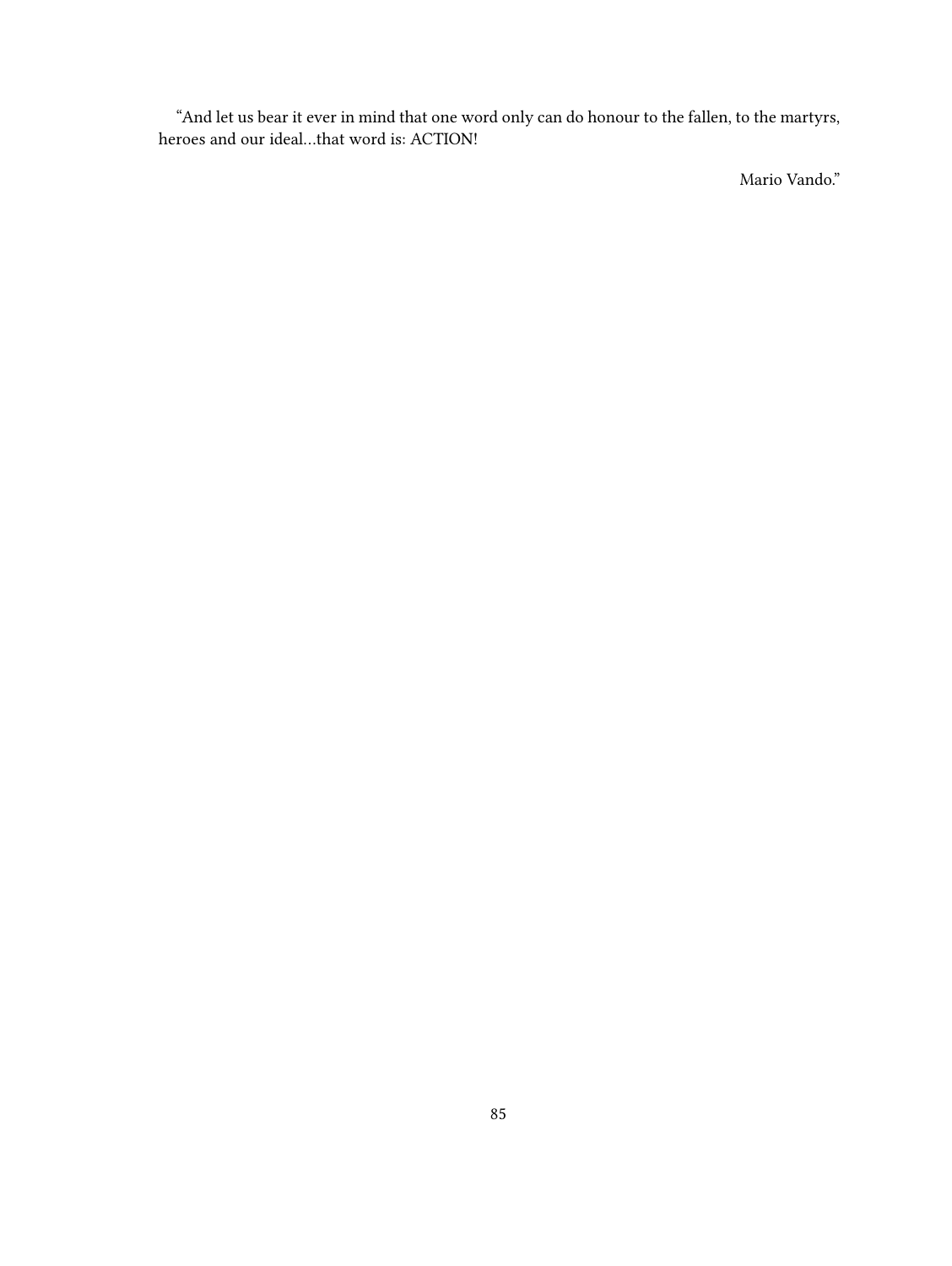## **X. The End**

Sirius, points the way with a smile and I hasten anxiously towards my fate, with his kiss upon my forehead…

S. Di Giovanni, December 31 1929

In the villa Ana Maria life took its everyday course: there was the work on the house and tending the poultry until noon, with the rest of the day spent reading, writing and experimenting with smoke bombs in preparation for the projected attack on the jail at Caseros, with the aim of releasing Alejandro Scarfó. Comrade Errico had written to Di Giovanni from France to tell him that everything was ready for their arrival: a down payment had been paid on a plot of land where Di Giovanni was planning to set up an anarchist cooperative colony which would concentrate on producing honey and farm produce. Errico was expecting Fina Scarfó and her brother, Alejandro to arrive first, ahead of Di Giovanni who was to follow. The latter would not find it so easy to travel without being recognized. Anyway, before leaving for France, he was keen to publish several volumes by his favourite writers. This would require two or three more 'jobs', despite Uriburu, Sanchez Sorondo and Lugones (junior).

Laura, Di Giovanni's eldest daughter had moved into the villa. Josefina Scarfó had brought her there for the holidays. The location was attractive, a villa set among ancient trees and the scents of the countryside on the breeze. When night fell, the neighbours could see the Dionisi couple strolling the village, wandering far and conversing long.

At the beginning of January 1931, a leaflet entitled "Notice to Quit" began to circulate. The authors of the text gave Uriburu and Sanchez Sorondo until January 20 to surrender power, upon pain of being sentenced to death. They went on to announce that January 20 would be the date of the launching of a terrorist campaign against all businesses and entrepreneurs.

Di Giovanni was credited with authorship of this leaflet, but in fact he had had nothing to do with it. It was a Radical scheme dreamed up by Oyhanarte—a former minister under Yrigoyen, living as an exile in Montevideo—who had a helping hand from an agent provocateur, so-called anarchist Garcia Thomas. The leaflet circulated widely and one of the people who decided to exploit the tension created by the "Notice to Quit" was Di Giovanni. At a meeting in Burzaco it was decided that once the deadline had expired, the group would go into action with dynamite attacks in order to create a widespread climate of despair and disquiet and to rock the government.

Di Giovanni and his people knew that, for all their bluster, the Radicals were not about to lift a finger and would simply remain in hiding or fall to their knees. But not Di Giovanni.

On the morning of January 20 three very powerful bombs exploded. Paulino Scarfó planted one in the underground station in the Plaza Once; Cortucci planted a second device in the Maldonado station belonging to the Argentine Central Railway Company. Marquez deposited the third at Constitucion Street. Damage was substantial: there were twenty people injured—four were killed. Fear stalked the streets. The government saw the bombings as a gauntlet flung down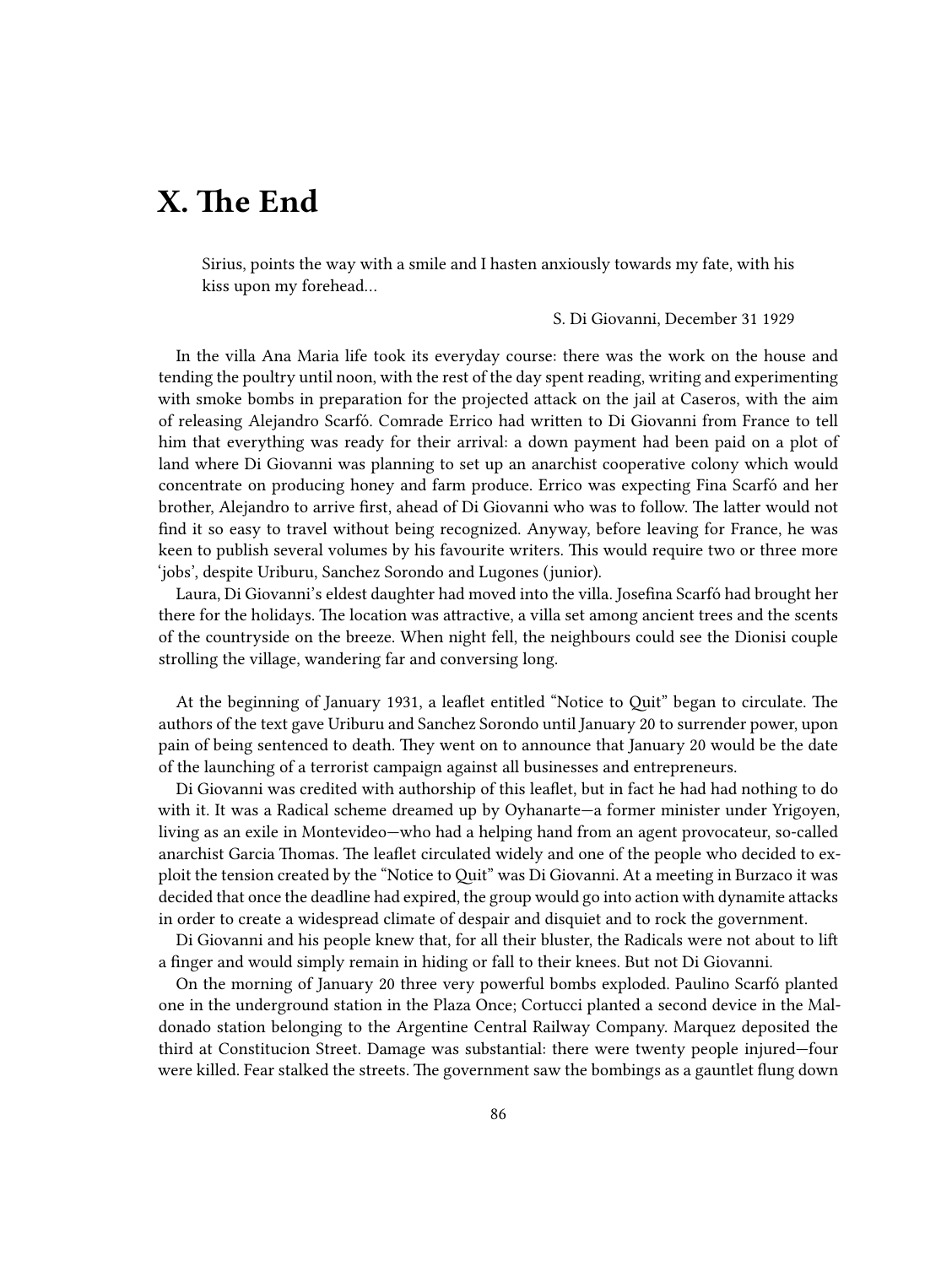before it and believed that the bombers were only part of a wider, far-reaching conspiracy. Every single newspaper, without exception, talked about an anarchist-Radical conspiracy led by Oynaharte from Montevideo. Taking personal charge of investigations, Inspector Leopoldo Lugones junior traveled to Uruguay. The police prepared a massive dragnet of Buenos Aires and took one measure which delivered results…all printshops were placed under surveillance. That is how they came to search the one at 3747 Corrientes Street, the Talleres Graficos Ciudad de Buenos Aires, where Mario Cortucci was arrested. Now the police had a lead—they knew for a fact that Cortucci was one of the Italian anarchists who worked with Severino Di Giovanni.

Investigations centred on the figure of Cortucci and to him were applied the new 'methods' which, rumour had it, Inspector Lugones had introduced to the police armoury.

Di Giovanni was tipped off about the arrest of Cortucci, but he had every confidence in his comrade. He was convinced that, no matter what they might do to him, he would betray no one; and so Di Giovanni stuck to his everyday routine.

On the evening of January 30 1931, Di Giovanni had just finished correcting the proofs of the second volume of Reclus's book and was in a hurry to get to Genaro Bontempo's printing works, right in the heart of the capital, in a basement at 335 Callao Street, near the corner with Sarmiento.

Paulino and Josefina called him back; it was stated in that day's newspapers that police were keeping all print-shops under surveillance in order to thwart publication of subversive leaflets, and now here was Severino about to place his head in the lion's mouth. But he refused to listen. He was in a hurry to see the completion of the work that inspired him and wanted to be the one who gave the printer his instructions in person. What remained of his life was ticking away.

Di Giovanni finished off and strode out with the printer Bontempo into the street. It was a warm evening. For the first time ever, Di Giovanni felt ill at ease in his black suit. It attracted too much attention.

At that very moment he saw someone stride right towards him and cry out: "Di Giovanni!"

No question about it: a cop. In that split second he glimpsed death, but as always faced it obstinately. He turned around and started running. Just as he reached the corner of Sarmiento Street a second man stepped out in front of him and shouted: "Hold it, Di Giovanni! Don't do anything silly!"

Severino drew out his Colt .45. Whistles were blowing now and one of the policemen shouted: "Stop thief! Stop thief!"

A crowd milled around for a few seconds, and began to run. There was obviously going to be trouble. Everyone was racing away, Di Giovanni included.

No one knows who fired the first shot but a manhunt promptly set off through the city centre and across the roofs of Buenos Aires. According to eyewitnesses, over one hundred shots rang out during this pursuit of one man by so many. Later, Di Giovanni's defence counsel demonstrated that his client had only fired five of them.

A young girl fell after the first volley of shots. She lay between the hunters and their quarry. She scurried away desperately only to collapse, picked herself up again, and fell yet again, this time never to rise. The white dress she was wearing began to stain bright red with the blood gushing from her back.

This was the third time that Di Giovanni's fate had been crossed with that of a child. The figure of this child was to be exploited in order to make the anarchist an even more horrific figure in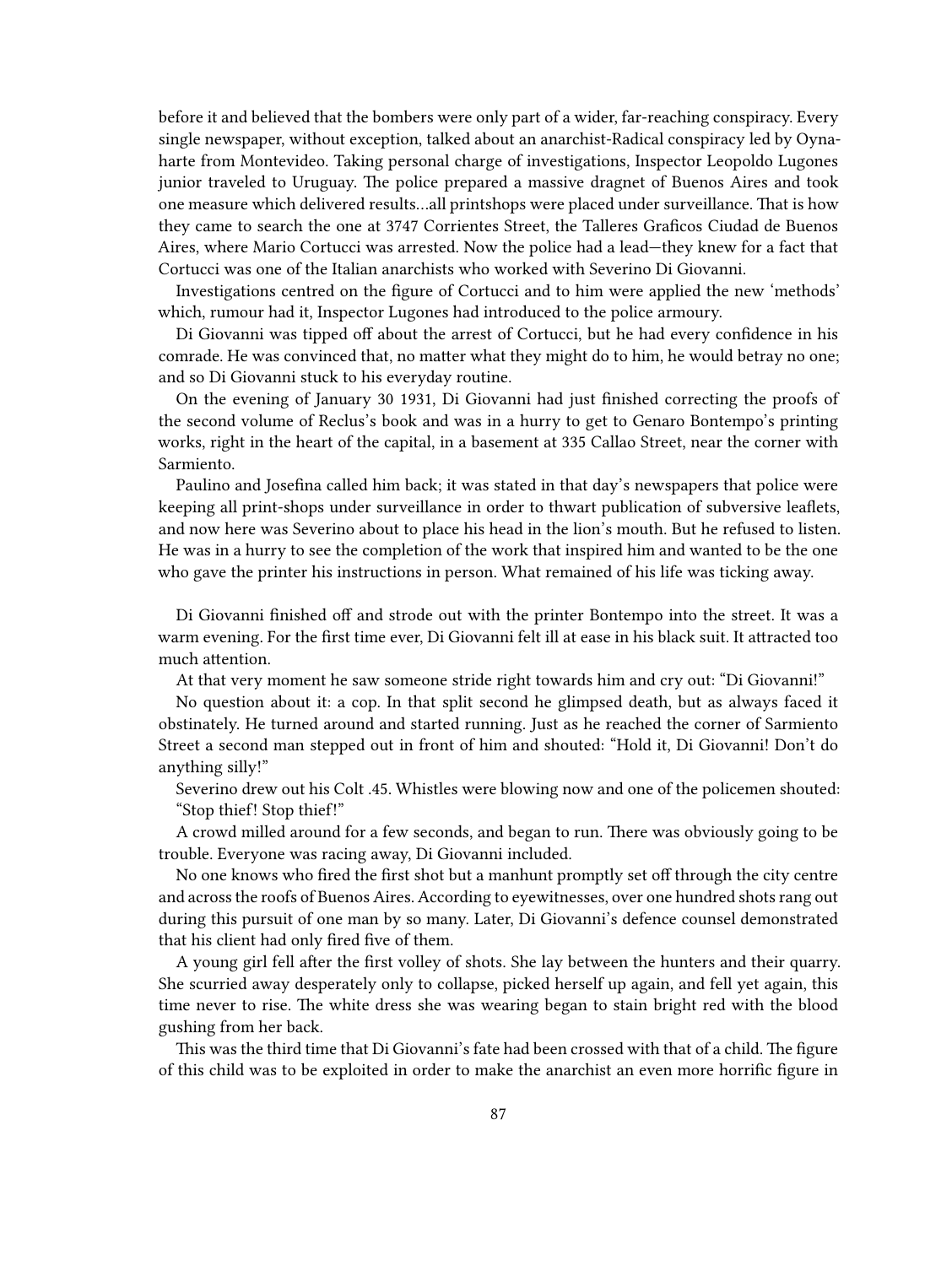the eyes of the public. The police were to allege that the bullet which killed her came from Di Giovanni's gun. Di Giovanni was to deny that strenuously.

Running on, he crossed Callao Street and set off along Sarmiento Street heading west; as he reached Rio Bamba Street, policeman José Ufiz stepped out to intercept him. The anarchist shot him down with a single bullet and raced on. He headed along Rio Bamba Street. Then he stopped. The streets were absolutely deserted, like a Sunday morning around 7am. Fear had bolted all of the doors against him.

On he went, at a walk and turned into Cangallo street. They were coming for him, from Callao Street, flattened against the walls. It was all over for him. There were at least six of them, all aiming at him. Di Giovanni quickened his pace. When he made it as far as the guesthouse at 1975 Cangallo Street he saw another three or four approaching from Ayacucho. He was surrounded. He had no option but to duck into a doorway. In the hallway of the guesthouse he found the two owners, two Spaniards, absolutely panic stricken.

"Don't be afraid. I won't touch you," he told them and headed towards the little lift, only to come back along the corridor and climb the stairs. At that point they fired at him through the door to the street. So Di Giovanni doubled back, waited for a second, then fired a well-aimed shot which struck policeman Ceferino Garcia, killing him. He then hurried through the kitchen of the guesthouse. Reaching the courtyard he leaned a stepladder against a wall. Laboriously he climbed to the top, getting lime stains on his suit in the process. From there he had a complete view of the flat roofs. The other face of Buenos Aires…the washing hung out to dry, the old junk, the wire cages with the filthy chickens. The blackened roofs streaked with rust and age. The next roof was only three yards away. He leapt into the air. He hurt his feet when he landed, but he went on without stopping. He slid off that roof like a child down a greasy pole and landed on a verandah in the courtyard of an old house in Ayacueho Street. There was no one there. He snatched a few moments' rest and headed for the door on to the street. The darkness of the hallway was cut by a beam of light…a maid was peeping out at the commotion in the street. Di Giovanni pushed her gently aside and stepped out. Almost immediately, something like twenty shots were fired at him. He ran up the street, zigzag fashion and managed to make it to the junction of Sarmiento and Ayacucho Street. There he saw his path cut off and he backed down Sarmiento Street as far as Callao Street. They were shooting from every side. Hunting him down like a rabid dog. First he ducked for cover behind a tree, then darted into a garage (at number 1964). The mechanic, a man with Slavic features, froze, terrified. Di Giovanni looked at him, unseeing. He knew now that he was surrounded. Already they were shooting at him from the doorway. He fired a single shot in reply. Then he unbuttoned his jacket, pressed the muzzle of the Colt .45 to his white shirt and pulled the trigger.

The first policeman to reach the prostrate figure kicked his hand to dislodge the pistol from his grip. His shirt was all bloodstained. Inspector Garibotto ordered a doctor to be fetched; the doctor ordered Di Giovanni to be rushed to hospital. Under an extraordinary escort, he was removed to the Ramos Mejia hospital. In the ambulance, four policemen sat alongside the stretcher with guns drawn, with their free hand each of them holding him handcuffed. Behind the ambulance travelled a truck filled with policemen; both vehicles had a motorcycle escort. The motorcyclists, as *La Nación* commented, "performed the same functions as scouts at the head of an army on the march."

*La Nación*—which passed the comment somewhere that the chance had now come to apply the death penalty to Di Giovanni—noted:(…)"Di Giovanni, the stuff of which legends are made,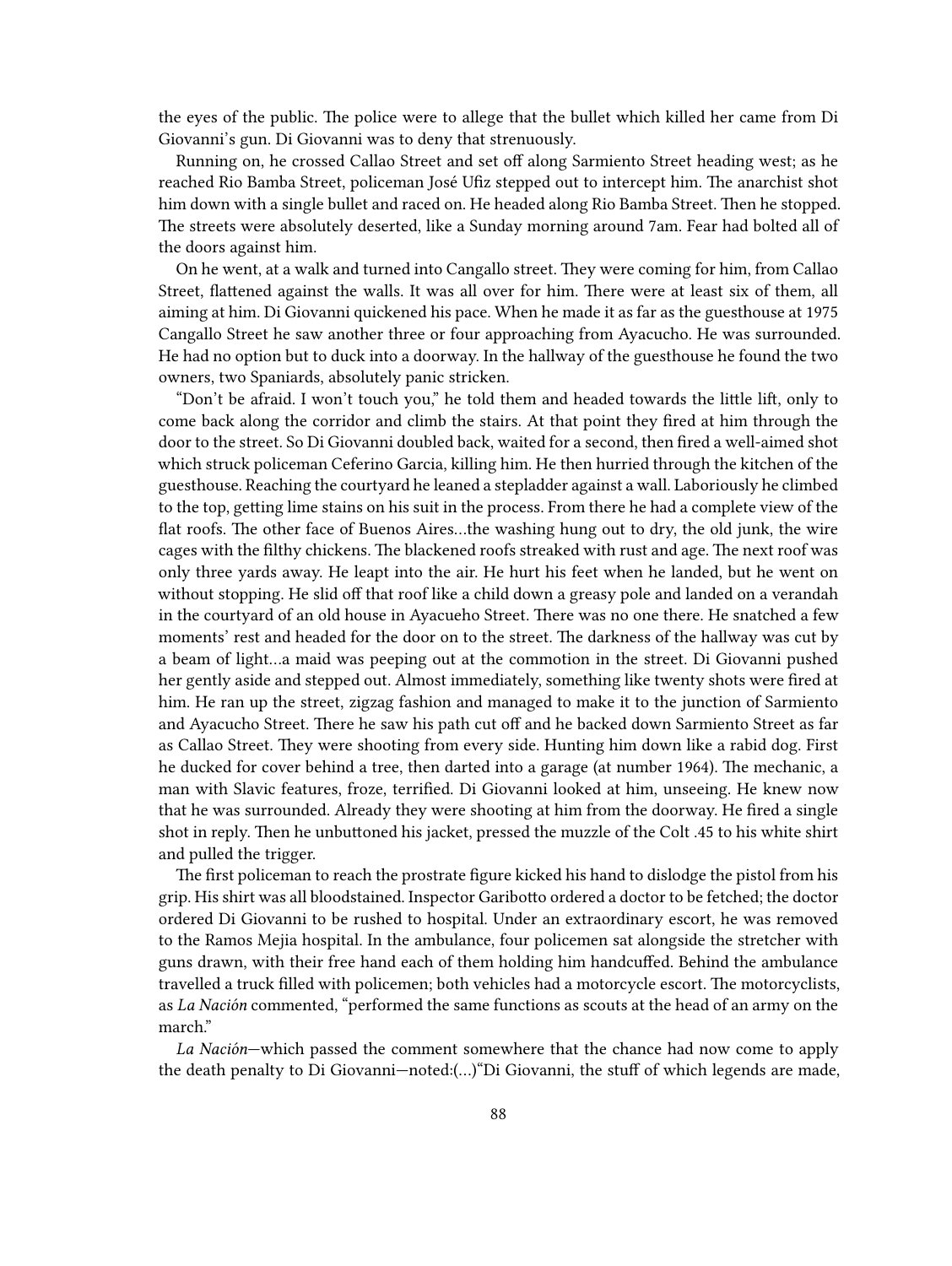maintained right from the incident of which he was the protagonist, the daring and uncommon energy so typical of the man and so evident in even the most trivial details. He was known as a man of daring, possessed of imperturbable sangfroid, but no one suspected that he possessed these qualities in the same measure in which he displayed them following his arrest. When committed to the Ramos Mejia hospital he retreated into an impenetrable muteness leaving his eyes to do the talking. Lynx eyes at that. Yesterday he gazed around him with devastating tranquility, hard-eyed, unblinking. His eyes spoke a multitude of accusations and threats and his gaze raised a flicker of panic in those who steeled themselves to bear the crushing burden of that rare, strong something which he projected through his deep eyes." And, elsewhere on the same page, *La Nación* stated in an entitled…"A disciple of Al Capone"… "He was bold, he was brave, in an instinctive sort of way, more wild than human. We say "was", for he assuredly will never be the same again." Another item was headed, "A welcome capture" and said, "daring as ever, Di Giovanni had trusted too much to his bravery, as is shown by the fact that although his path was blocked on September 6 (the date of Uriburu's coup d'etat), with the fundamental change that meant to the security of those like him who lived in illegality, he decided to remain in Buenos Aires. When arrested, he refused to talk. The entire mystery of his life—a life like a character from a novel—is locked up behind those terrible eyes of his. How interesting it would be to learn the truth about that life!"

News of Di Giovanni's capture (carried by the sixth editions that day) was stirring news for all concerned. Furthermore, the evening papers were proclaiming the certainty of his being brought before a firing squad. The minister of the Interior, Matias Sanchez Sorondo took charge of the case and speeded up the transfer of the wounded Di Giovanni from hospital to prison so that he could be tried and sentenced the same morning. Sanchez Sorondo kept Uriburu informed of developments; Uriburu called his minister of war, General Medina, urging him to appoint a military tribunal immediately to try Di Giovanni. General Medina's orders were drastic… "in one hour a council of war of NCOs and men must convene in the national penitentiary to sit in judgement and to pronounce tonight upon the charges against Di Giovanni." Those orders were carried out. By an irony of history, the court was chaired by a soldier of Radical sympathies, Colonel Conrado Risso Patron. The prosecutor was to be Lieutenant-Colonel Clifton Goldney and the court appointed as defence counsel a first lieutenant from the corps of Archivists and Cyclists, First Lieutenant Franco.

They moved quickly. The witnesses for the prosecution were policemen—apart from one civilian who claimed to have seen nothing—and they were to testify that Di Giovanni had shot first and that he had been the one who killed the girl. The prosecutor requested the death penalty for the accused, "on record as an anarchist agitator", for having borne arms against the authorities, killing the girl Delia Berardone, police agent Garcia and for wounding agent Uriz. Under the edict of the revolution, the prosecutor went on, these offences carried the death penalty:

Then the court recessed for fifteen minutes and the accused was taken back to the cells. When they attempted to bring him out again, Di Giovanni refused to be hand-cuffed. A furious brawl erupted, during which the anarchist was beaten with chains and truncheons by upwards of a dozen warders before they eventually managed to overwhelm him and handcuff his hands behind his back. With his prison uniform jacket torn to shreds, exposing the bandages on the wound he had sustained only a few hours earlier, Di Giovanni was hauled before the tribunal again. As there were journalists present, the chairman feared a minor scandal and produced a communique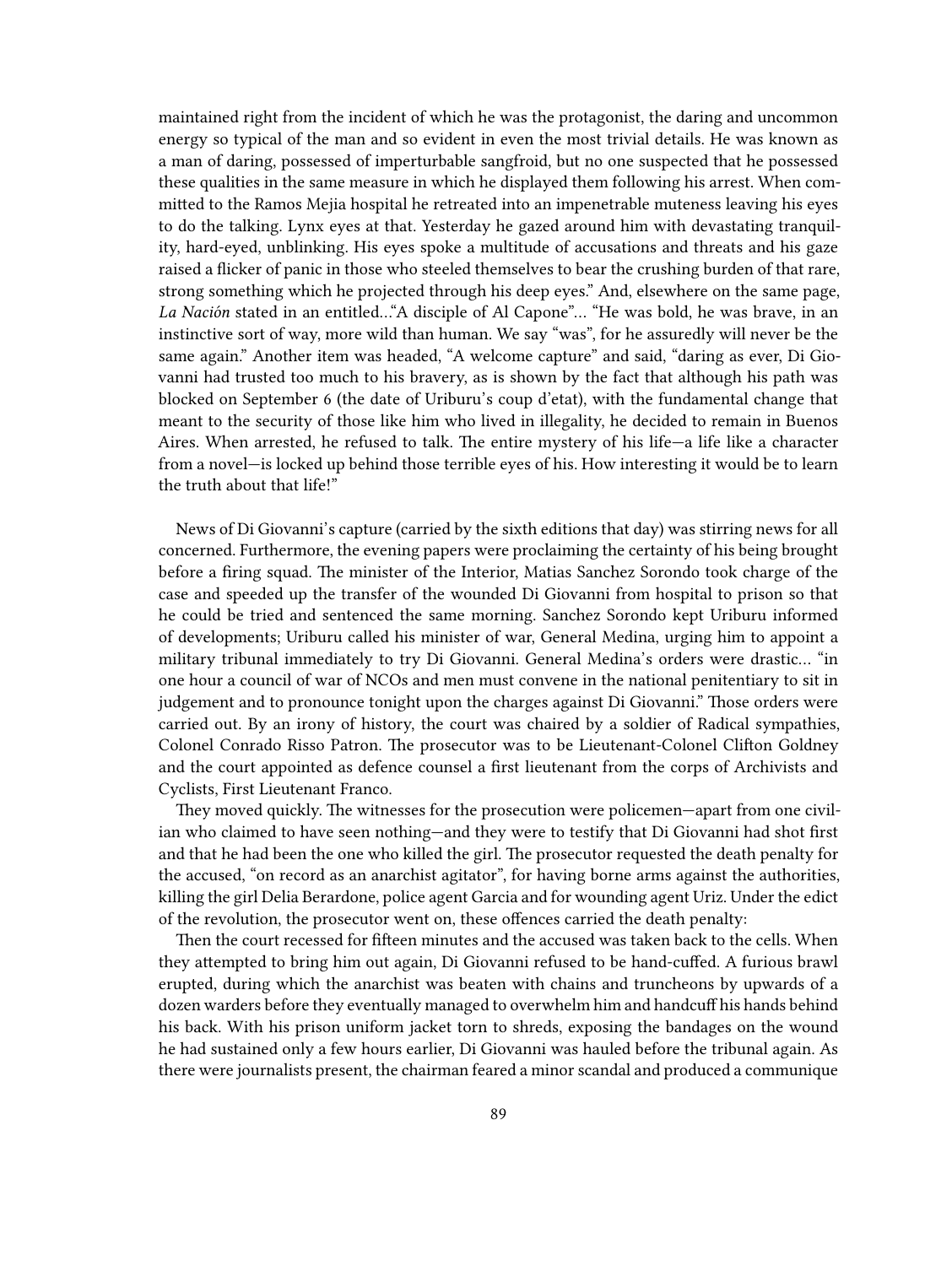stating, "no army personnel were involved in the struggle to subdue prisoner Di Giovanni prior to his being handcuffed…"

But the soldiers who composed the tribunal (ten of them in all) had a surprise in store. What they had taken for granted would be a token defence case put by an undistinguished low-ranking officer was to emerge instead as a plea that set the panel of the tribunal trembling in fear for their own futures: but their verdict was specific…death before dawn.

First Lieutenant Franco had gone to speak with Di Giovanni during the fifteen minute recess in order to inform his 'client' of the way in which to reply to the court's questioning. But Di Giovanni merely told him, "I shall speak in only one way—truthfully. I ask only that you do not require me to lie about my ideas. I am an anarchist and I renounce no part of anarchism, not even in the face of death. I appreciate my situation and have no intention of shirking responsibilities of any kind. I gambled, I lost. Like a good loser, I shall pay with my life."

Franco went away impressed by this reply. He intended to do everything within his power to save this man's life. What follows is First Lieutenant Franco's speech for the defence, heard with surprise and then with indignation by the members of the military tribunal:

"Most excellent members of the tribunal…I come here without fear and without defiance to speak in the defence of a man, as I have been instructed to do as a matter of duty. First, let me speak again of my respect for the worthy soldiers who make up this tribunal. I ask their indulgence if, by reason of my being a soldier and not a man of law, I should make statements which might (being blunt and to the point) sound like effrontery. At this point I am reminded of the reply of the Conde de Campomanes to the kings of Spain when questioned regarding the causes of their financial troubles. His reply was that they were due to the irregularities of the royal court. Excusing himself, after having spoken so forthrightly, Campomanes added: May Your Excellency forgive me if I have spoken out of turn. The same happy phrase occurs to me now, albeit that the context and the causes may be quite different. But I make that phrase my own, asking for your indulgence in advance, lest I, too, speak out of turn today."

Already these opening remarks had disquieted the tribunal's members. A flicker of concern came over the features of Colonel Risso Patron.

Unflinching, Franco continued his address, "I do not come here today with mischievous intent or perverse purpose. I am a military man, a zealot of discipline and order…a man motivated by a profound love of country. And because I know what this means in a world context, I speak without fear or defiance. Let me begin by challenging the competence of this tribunal. It is my belief that the offence with which Severino Di Giovanni stands accused does not fall within the competence of the tribunal. Martial law originated with the monarchies of Europe whose discipline is at odds, absolutely at odds with the discipline of republican governments. Then again, martial law is provided for only in the eventuality of serious internal upheavals, war or huge public disasters which may pose a threat to social stability. Argentina is not at war. From La Quiaca to Tierra del Fuego, from the Atlantic to the Andean caves, order prevails for all who have eyes to see. Consequently, there is no justification for the application of martial law."

The accused—the focus of every eye because of his torn jacket, which exposed the blond hair on his chest and because of his unnatural stance, muscles all tensed because of the way in which his hands had been handcuffed behind his back—had begun to watch with interest this unknown lieutenant with the pale face who was making the members of the tribunal increasingly nervous.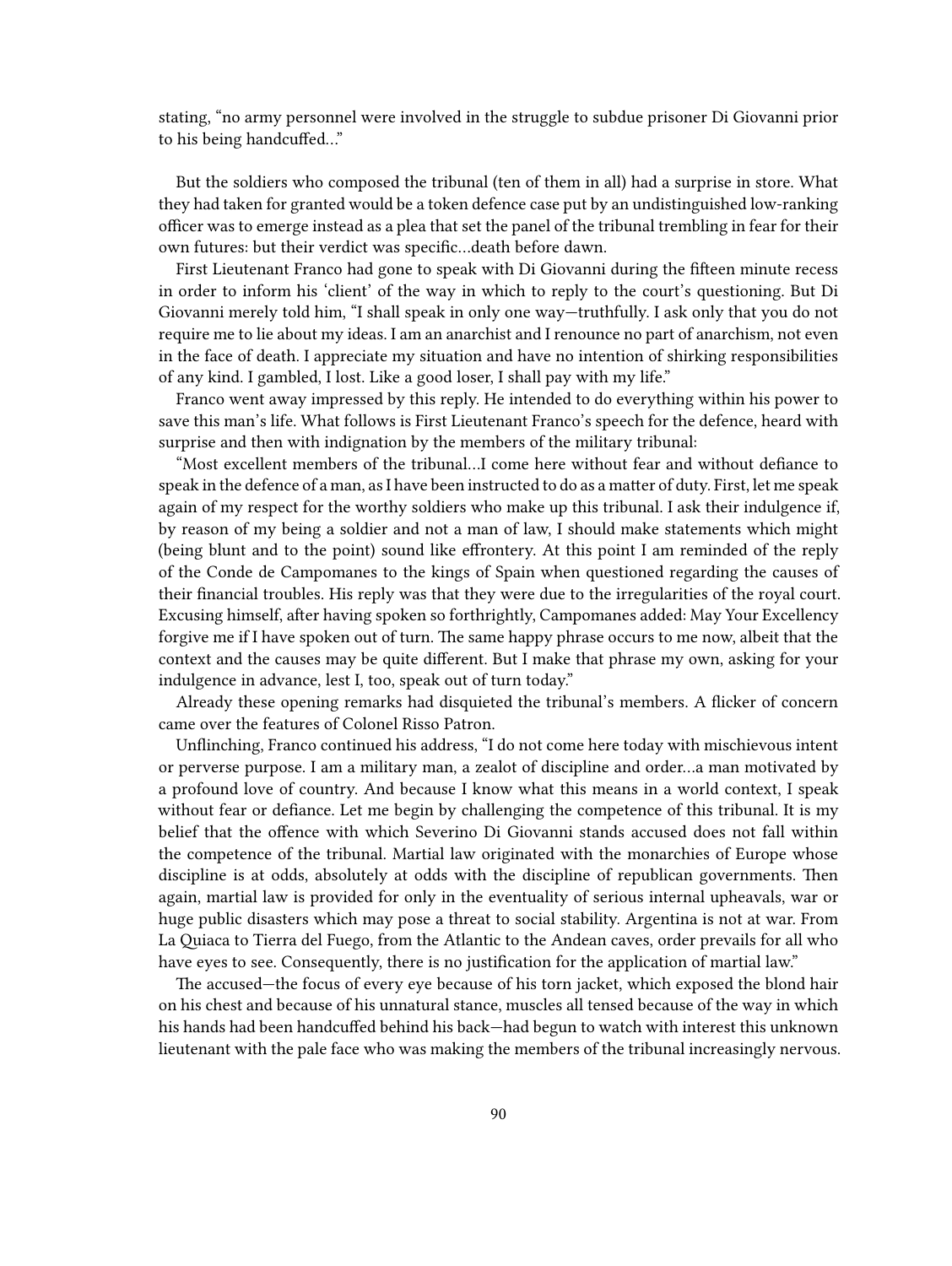"Order and normality prevail in the life of the nation," the officer for the defence continued. "Out of the triumphant Revolution of September 6 rose a new government whose very first act, upon taking power, and encouraged by the warmth with which it was received by the people, was to make public expression of its respect for the Constitution of the Republic. The judiciary has retained the fullness of its rights and attributes. A soldier heads the Executive just as a civilian might. The government which rules over us is an expression of the people's wishes. There is no military dictatorship here. Thus, the procedure for dealing with common offenders is clearly prescribed. They must account for their offences before the courts. In my estimate the available evidence supports my contention that Di Giovanni did not attack the police but was, on the contrary, merely replying to their aggression."

At this point, the chairman of the tribunal called the speaker to order, asking that he stick strictly to the point. But Franco seems not to have heard him and he went on blithely, "According to the facts the accused came out of the printing works located in a basement in Callao Street. He set off towards Corrientes Street, while the owner of the works set off in the direction of Sarmiento Street. Di Giovanni spotted detectives in the vicinity. He noted that he had been recognized: He did not attack the policeman; instead, he made a U-turn and fled in the opposite direction, the direction of Sarmiento. Another detective attempted to place him under arrest. Shots were fired at him. Di Giovanni made off along Sarmiento Street, attempting to reach Rio Bamba Street. Citizens and police joined the pursuit. Even so, Di Giovanni did not use his gun until yet another policeman tried to stop him in Rio Bamba Street between Sarmiento and Cangallo Streets. Di Giovanni ducked behind a stationary car with the policeman in hot pursuit and fired his gun only when he believed the situation hopeless. At which point, violent emotion welled up inside him. He reached the premises in Cangallo Street, slipping inside. According to the testimony of the owner, he was like a crazy man. The owner then reported to police that a crazy man had entered his place of business. That's how he described him. He can remember nothing else. How many revolvers were fired at Di Giovanni? Who could it have been that killed the poor child at the corner of Callao and Sarmiento Streets when the object of the pursuit had just fired his weapon for the first time near the Rio Bamba and Cangallo?"

At this, murmurs of disapproval were heard from the police chiefs present; among them were the sub-prefect of police, Doctor David Uriburu no less, the elder brother of the provisional president of the nation. The chairman of the tribunal tried to intervene but, in even tones, Franco continued his address…"For that reason I contend that Di Giovanni was not the attacker, but rather that he reacted to repulse an attack by the police. Add to this the quite proper outrage felt by the people when they learned of the wounding of the unfortunate child whose death stirred the very fibres of their hearts."

Di Giovanni continued to gaze at him, listening even more attentively as if unable to believe what he was hearing.

"Out of five witnesses," Franco went on, "four of those who have given evidence were policemen who took part in the whole episode. No ballistics report has ever been offered to prove that it was the weapon of the accused which was responsible for the girl's death. When Di Giovanni reacted, he did so against a policeman who had already laid hands on him. He struggled with him. His nerves, however steely they may be, were on edge. And in firing a shot, for the first time, at the policeman in Cangallo and Rio Bamba Street, he wounded him. It is my belief, Señor Presidente, that what we have here is an obvious case of self defence. The instinct of survival in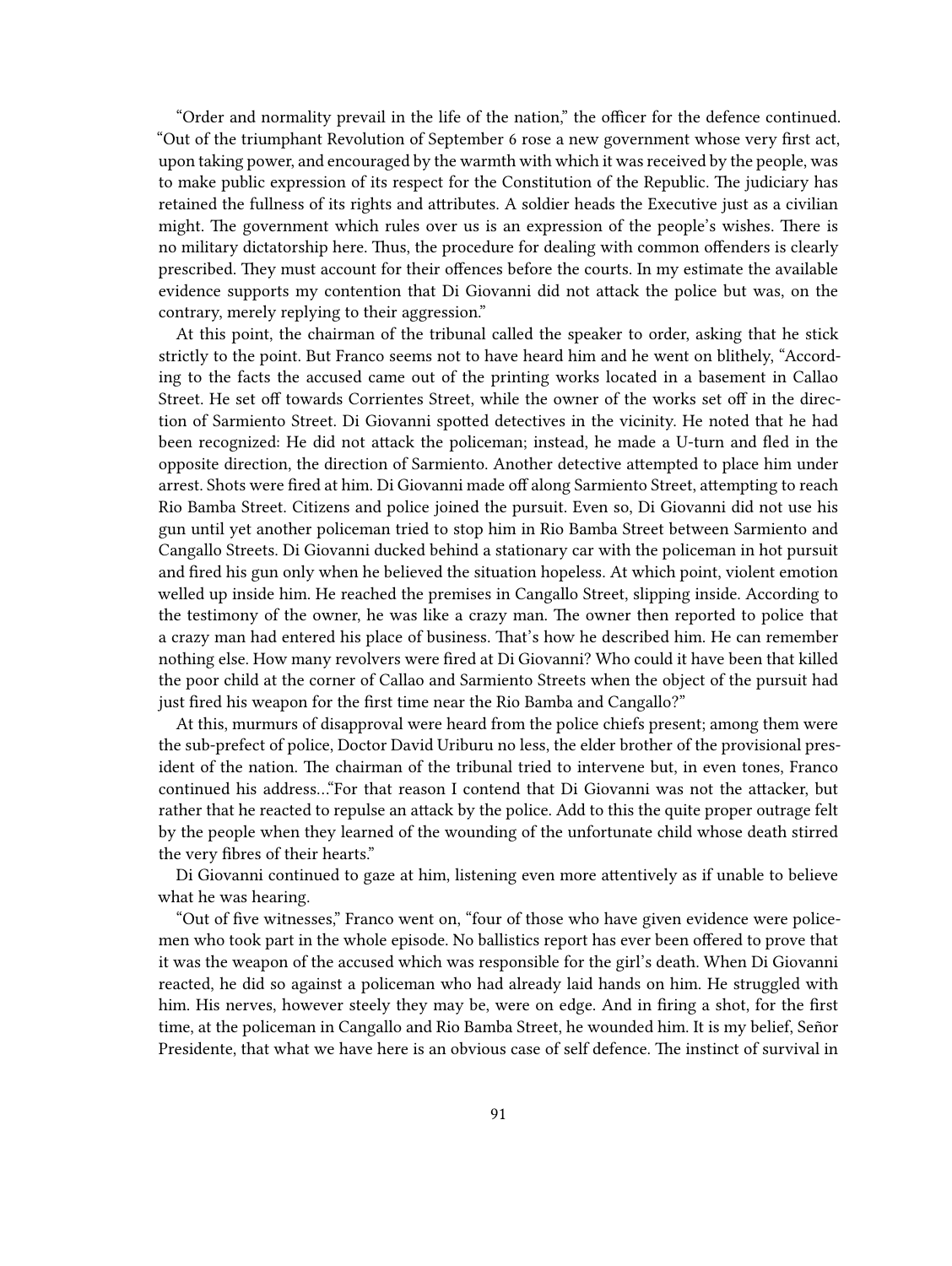the species is primarily dependent upon the individual's instinct whoever that individual may be. FIFTY REVOLVERS WERE BEING FIRED AT DI GIOVANNI."

First lieutenant Franco had stopped. An orator's pause. Total silence. Then, with a sweeping gesture he pointed to the accused and raised his voice. "Behold, Di Giovanni! A tasty morsel for the violent prose of the crime reporters. And the phantasmagorical character who was the police's trump card…a card produced by an over-manned police force which somehow had to justify its numbers in the overall budget allocations."

Nobody dared murmur at that, because Franco was referring to police under Yrigoyen's rule.

"This honourable tribunal," he concluded, "knows that the accused has never ever been arrested or sentenced. Not even once. So he has been turned into this elusive criminal who for eight years has been based in Argentina. To admit now that Di Giovanni was a man capable of outwitting the courts, the police, the people at large and, amongst these the intellectuals engaged in helping to enforce order, would be to recognize the superiority of this man over all of the physical and moral resources of Argentina."

After another pause, during which Franco looked insolently into the eyes of every single member of the tribunal, he continued, "In his zeal to excel, man scores triumphs each day in the arts and sciences. Thus, over the centuries, he has transformed the fragile galleys which once ploughed the seas peopled by sirens, into the powerful dreadnoughts which race across the oceans today, their steel bows knifing into the blue mountains, and he has also transformed the mythical Icarus with his wings of wax into the airship. He searches the heavens through the fixed eye of his telescopes and scrutinizes distant worlds. The Moorish alchemist has given way to modern chemistry. Yet he has not been able, nor will he ever be so, to breathe life into any microscopic cell because the breath of life is wholly divine in origin. Life is a gift of God alone. Only he creates it and only He should destroy it. Man may not, with all his laws, arrogate to himself that which is the prerogative of God. The merest twinge of humanity makes us shrink from decreeing death because it would be an affront to ethics. Ethics and law have been compared to two concentric circles…the one restricted and perfectly well defined by men's laws and the other wider and infinite in scope, part of God's laws. Law regards itself as the ordering of time. As a result, none of the ordinances of Law may stipulate that which is repugnant to Ethics. In the light of all that I have said, Honourable Tribunal, and having said that Di Giovanni was provoked into the attack, I request that the accused be not tried under martial law. Again, I crave the indulgence of the Honourable Tribunal should it deem that I have gone too far in the defence of this man's life, moreover a task thrust upon me. My defence has been sincere and, in addressing the Honourable Tribunal, I do so with all of the integrity with which one honest man always addresses other honest men. Many thanks."

While Di Giovanni was listening, dumbfounded, to this unexpected defence plea on his behalf from a uniformed man, a truck carrying twenty-four men of the Buenos Aires police under the command of inspector Fernandez Bazan drew up a few yards away from the villa Ana Maria in Burzaco. What had happened? How had police managed to trace them in less than twelve hours? At a later stage, the head of the Political Bureau was to state that the hideout had been traced as a result of the laborious surveillance on Josefina Scarfó since the day she had paid a visit to her brother in prison. Officially, the police were to claim that they had been given the addresses of the print shop in Callao Street and of the villa in Burzaco by Mario Cortucci. Appearing later before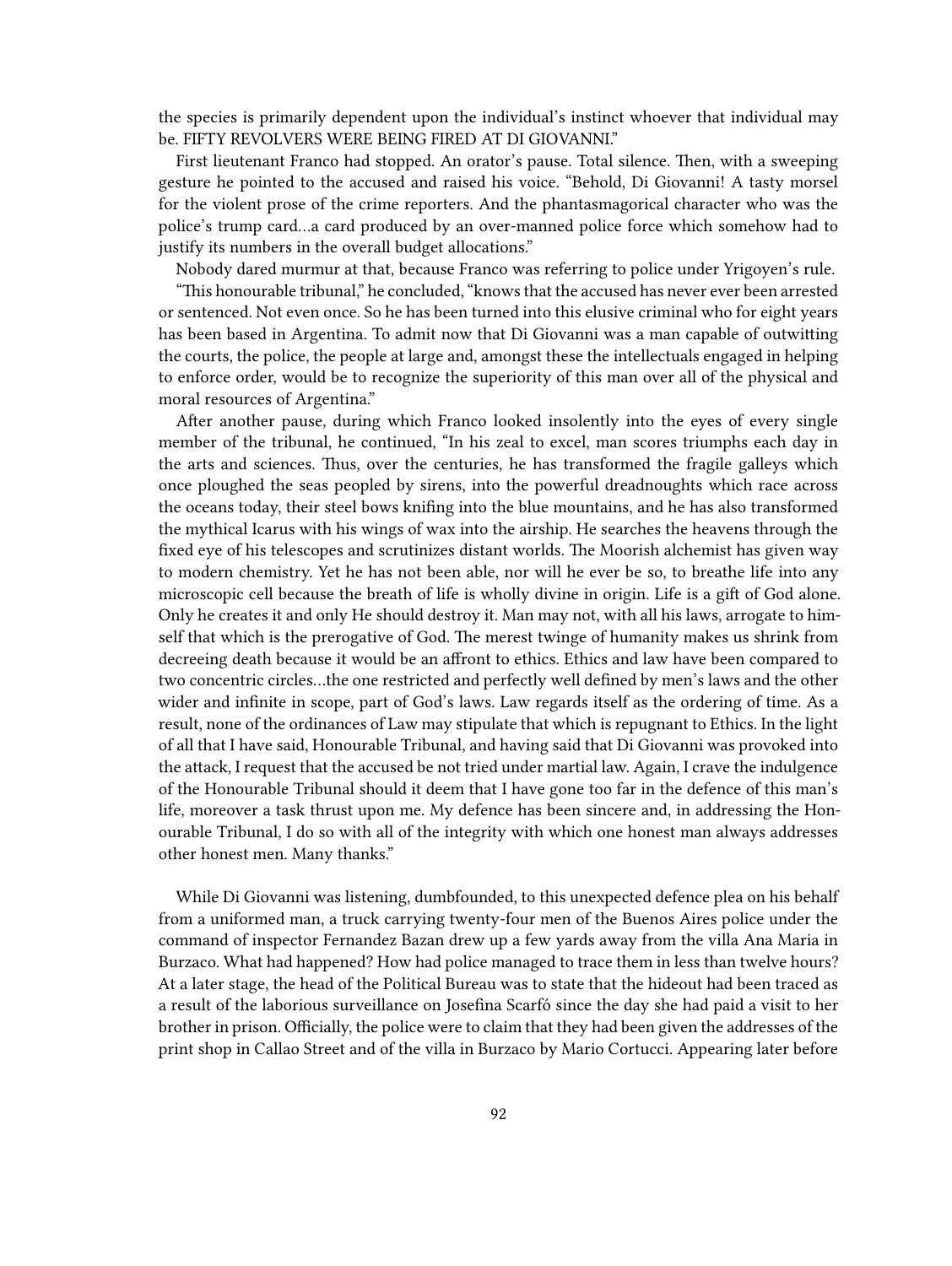a judge, Cortucci was to refute the allegation, claiming that he had told the police nothing… "despite being tortured in barbaric fashion".<sup>1</sup>

Even as the police were clambering down from their truck with their rifles three men emerged from Ana Maria, carrying a number of packages. It was 5.30am. These were Paulino Scarfó, Braulio Rojas and Juan Marquez. Spotting the police raiding team, they hesitated for a moment before walking on towards the oncoming police.

Fernandez Bazan then ordered his men to fan out and instructed Domingo Dedico to step forward and order the three suspects to put their hands in the air. According to the police version of what happened next, Dedico was doing just that when one of three opened fire on him; Dedico collapsed, mortally wounded: A gun battle ensued, claiming the lives of the anarchists, Braulio Rojas and Juan Marquez. After using up all of his ammunition, Paulino tried to crawl towards the villa Ana Maria, but was captured.

The police made a search of the villa, stumbling across Josefina Scarfó and little Laura Di Giovanni inside. As the pair were being taken away to the Central Police Department a huge crowd (the whole of Burzaco) gathered around the door to the villa. Josefina halted for a moment and told them all…"there are more than three hundred hens and chickens in there. They, and the maize crop can go to the poor of Burzaco."<sup>2</sup>

<sup>&</sup>lt;sup>1</sup> Some anarchist expropriators who shared a cell with Cortucci later, have told us that it was indeed Cortucci who put police on the trail to the villa 'Ana Maria', not that this was interpreted as outright informing. Cortucci's behaviour was quite logical; for days on end he had withstood savage torture without uttering a single word until at least 48 hours had passed since the time he had arranged to rendezvous with Di Giovanni at the villa. He reckoned that since he had failed to keep their appointment, Di Giovanni would have realized that something untoward had happened, and would discover that Cortucci had fallen into the hands of the police, and would flee from 'Ana Maria' along with all their possessions. But, once police had shown him a copy of the newspaper reporting Di Giovanni's capture, Cortucci believed that in any case those left behind at the villa would go into hiding without delay. So it was that Cortucci, during yet another 'softening' session with police, revealed the address of the villa, firmly believing that police would find only an empty house.

These same anarchists admitted that Di Giovanni, Paulino Scarfó and the other comrades had been doubly imprudent, first in going to the print shop although Di Giovanni knew that it might be under surveillance, and secondly, in failing to vacate the villa immediately after Di Giovanni was arrested.

 $2$  Atilio Angonelli—longtime resident of Burzaco and something of an institution there—is the sole surviving eyewitness to the capture of Paulino Scarfó and the searching of the villa 'Ana Maria' and he has furnished us with some interesting details. He tells us that, upon hearing gunfire, they (a group of residents) ran to see what was going on. By the time they reached the scene Paulino Scarfó was already in hand-cuffs and against a fence. They held him there for quite a while; more people were arriving all the time. In answering questions from members of the public, police officers said that their captive was—"a frightful assassin and gunman'. Some, obviously keen to ingratiate themselves with the authorities began to shower the prisoner with insults and approached him threateningly. Fernandez Bazan let them get on with it; after all, it would help to 'soften up' the anarchist. Paulino gazed at them with indifference, but when he saw that they were about to attack, he opened his mouth to ask: 'What's your hurry? Don't you know I'm for the firing squad in the morning?'

That information, dropped almost casually, froze the belligerent members of the crowd in their tracks. They just stood there, staring at him the way one would stare at someone bound to die, someone already in death's embrace.

In his statement, Atilio Angonelli himself endorsed the actions of the police in searching the villa, and the police version of the gun battle. He told us the following:

<sup>&#</sup>x27;The fact is that I shall never forget that episode, because in the course of it I lost some champagne glasses of the finest French crystal. On the evening of that day, Inspector Foix asked whether we, the neighbours who were present in the villa 'Ana Maria', could provide him with a few champagne glasses—I promptly agreed and brought mine along. Apparently, they were to be placed there on the kitchen table so that some photographs could be taken which would make it appear as if Di Giovanni and the others in the house had been living a riotous life, indulging in orgies. (At that time champagne was the drink which above all symbolised wealth or loose licentious living). The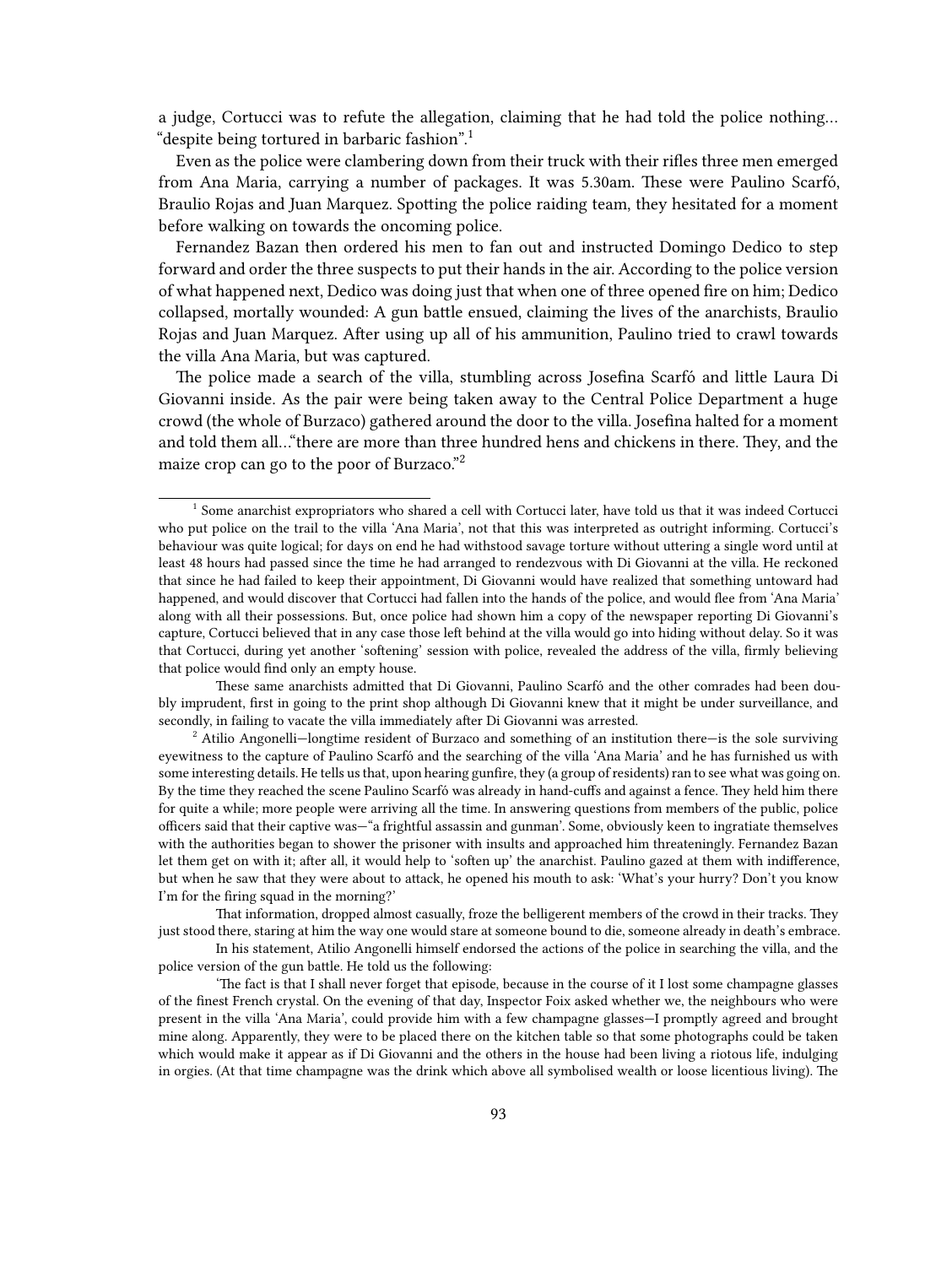Without a single dissenting voice, the military tribunal sentenced Severino Di Giovanni to death. Lieutenant Franco submitted an appeal for clemency, but this was rejected by the court. The order to have Di Giovanni shot was signed by Uriburu and General Medina.

Franco's plea for the defence caused a scandal in military circles. His arrest was ordered and then he was dismissed from the service. Some wanted to send him to Ushuaia but later Uriburu granted permission for him to flee into exile in Paraguay, from where he was able to return in 1932.<sup>3</sup>

Once sentenced had been pronounced, Di Giovanni was given 24 hours to prepare himself to face the firing squad. When questioned as to his last wishes (he was offered delicacies to eat and drink, but refused them) he asked them to bring his wife and children to him; and Josefina Scarfó. Finally, he said that he wished to speak one last time with Paulino Scarfó.

point is that I left those glasses there, but when I returned to collect them they handed me some ordinary glasses, utterly worthless. When I protested, I was told they were the only glasses there.'

<sup>&</sup>lt;sup>3</sup> The army was so indignant at Franco's speech that reprisals were even taken against the chairman of the military tribunal, Colonel Risso Patron. A decree dated February 4, 1931 relieved him of his post as chairman of the court martial for NCOs and men. He was stood down. And all because he had not shown enough vigour and allowed Franco to continue his plea on Di Giovanni's behalf.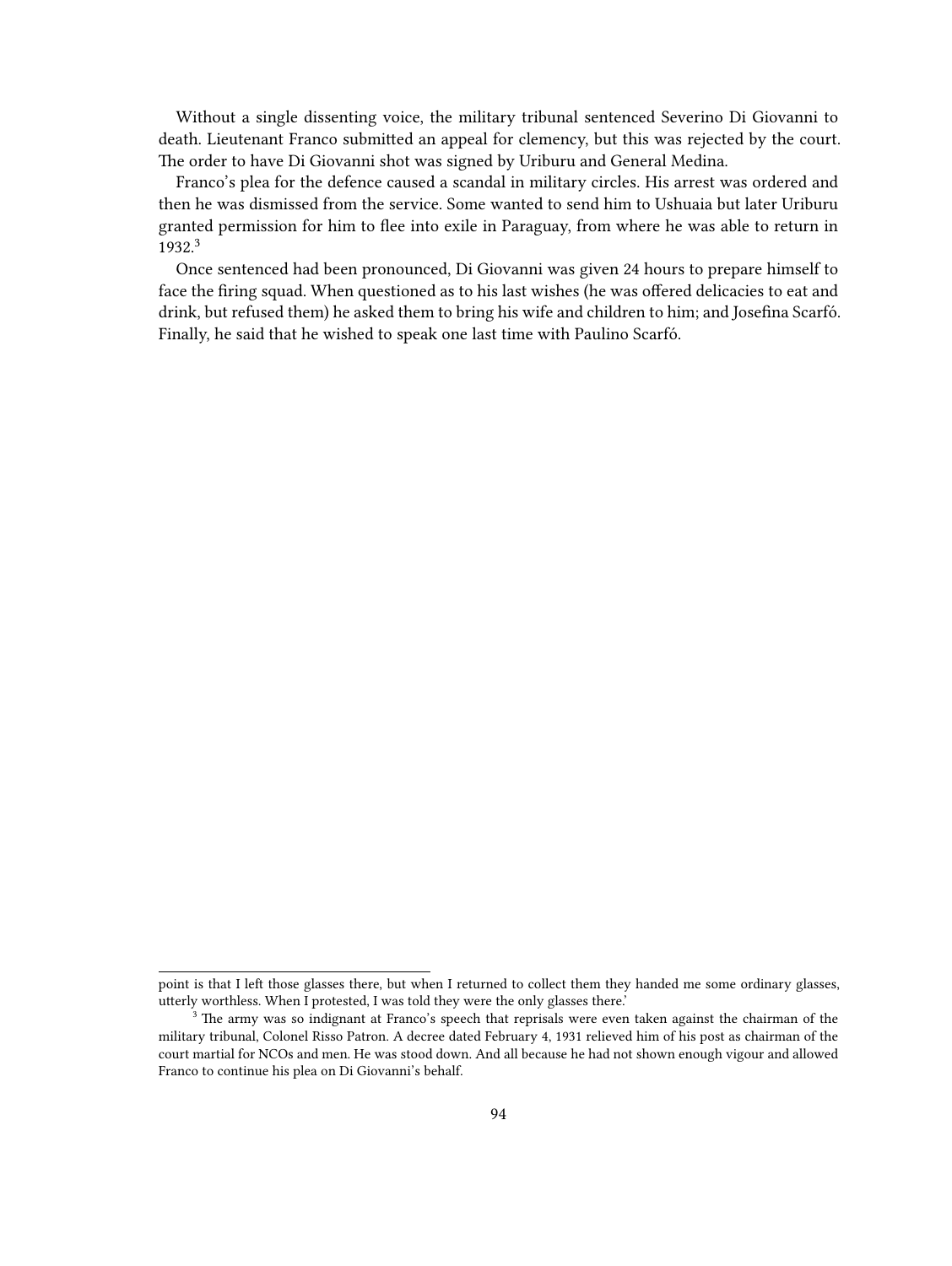## **XI. Death**

*"…Blood covers this handsome frame with roses While the heavens sink in his eyes. A nightingale's sweet song And the dawn fades to a thin veil…"*

A fragment of the poem *Viva L'Anarchia! — To the memory of Severino Di Giovanni and Paulino Scarfó, by Virgilia D'Andrea, an Italian poetess resident* in the United States. The poem was published in New York of March 28 1931 in *L'Adunata dei Refrattari.*

The last hours of Severino Di Giovanni unravelled like a play. A throng of notables who had secured entry to the prison filed past the bars of his cell watching his every move. Di Giovanni just behaved as if there was no one there watching. He realized that the whole country was living on tenterhooks until his death and that, for these twenty-four hours he would be on the centre stage, the man in the news. But when they brought Teresina and the children to him, his stoicism failed him. His hands bound, he awkwardly carressed his wife. He showered a hundred kisses on her, on his daughters and on Ilvo, his only son. Teresina caressed his face in silence, gazing into his eyes. He lifted Ilvo in his arms and hugged him while kissing the little girls. The children were blond, like their father. It was a scene of prolonged tenderness; hard to believe such tenderness in a man as hard as Di Giovanni. Then, realising that a display of emotion might humiliate him in the eyes of so many onlookers, the anarchist composed himself and started to joke with the children. The children laughed to see their father cavort so. The curiosity seekers sat stoneyeyed, without moving…they watched this unaccustomed spectacle of a man under sentence of death laughing with his children just a few hours away from his execution. Feverishly, journalists jotted down notes which their avid readership in Buenos Aires would devour with enthusiasm.

One hour later Josefina Scarfó was introduced to his cell. Their reunion was a very calm affair, one might even say placid. The lovers held hands and spoke to one another in hushed tones. Severino asked that Josefina, being a woman, should not pursue the struggle in the vanguard because it was a very hard life. Better that she should devote herself to the task of disseminating their ideals and publishing materials that would aid enlightenment. He told her to settle down with some good companion who shared her ideas and wished her every happiness.

The talk with Paulino Scarfó was, likewise, a very dignified affair. The two men were brought face to face, stiffened, shook hands. Both were handcuffed. They exchanged a few calm words. They scarcely had two minutes together. In the wake of this meeting, both men were to make statements to police in which they admitted responsibility for the bomb attacks and hold-ups in recent months. Brandishing the statements, sub-prefect Uriburu was to proclaim to newspapermen, "They have admitted complete responsibility for all these offences in the hope of sparing their fellow believers or accomplices from suffering the penalty of the law…"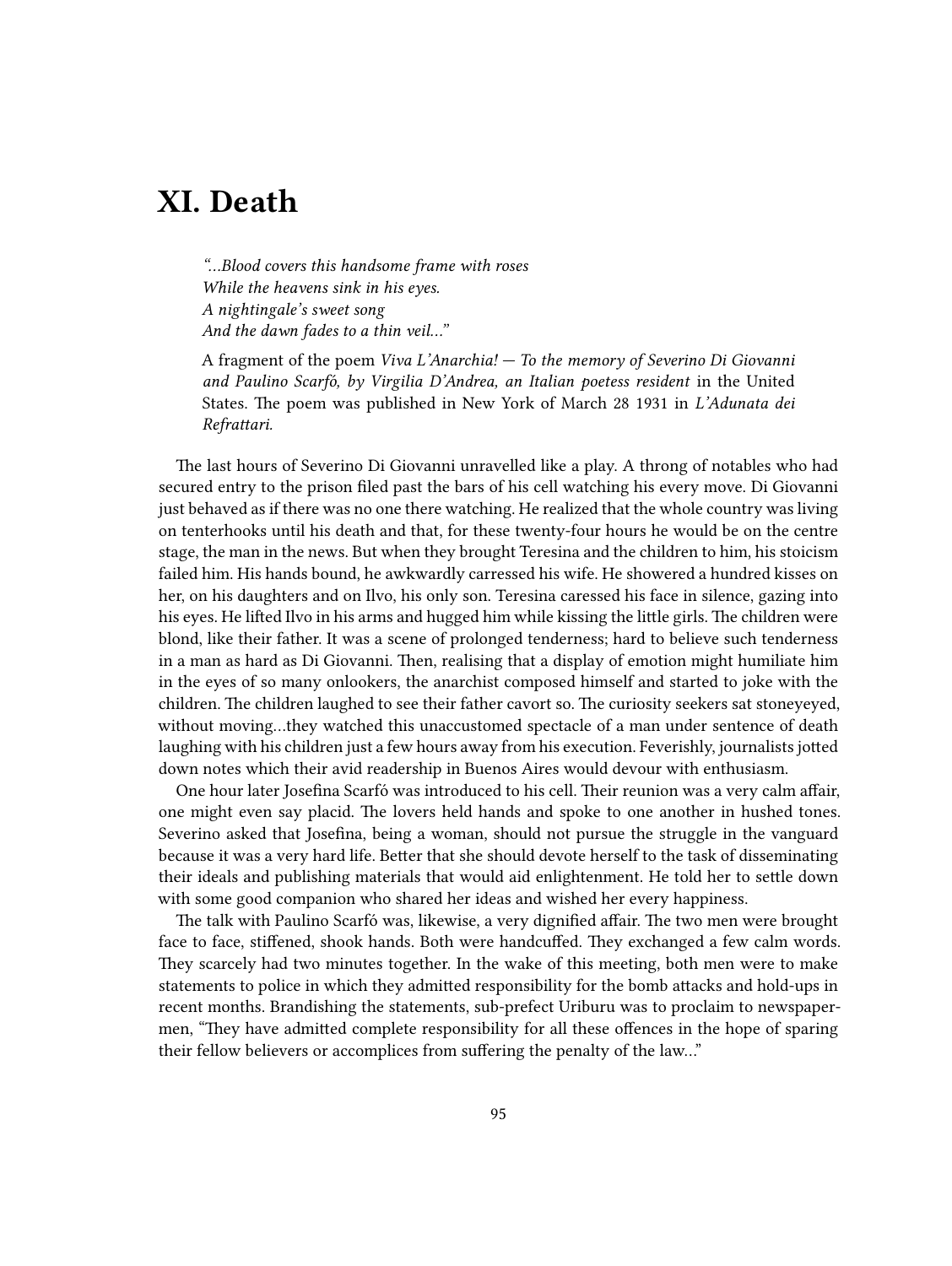Paulino Scarfó's trial was a much briefer affair than Di Giovanni's. Matias Sanchez Sorondo had lodged energetic protests over the defence arguments raised by First Lieutenant Franco, and stated that the Army had lent itself to an attempt to offer an apologia for a foreign pistolero.

As a result, General Medina appointed as Scarfó's defence counsel a soldier of unquestionable orthodoxy…First Lieutenant David Armando Lavori.

But there were no hitches in the trial of 22 year old Scarfó. He wanted to die along with his beloved leader. So, from the beginning, he confessed his guilt and quite calmly stated that he had attacked the police. That was enough to ensure a death sentence.

Lieutenant Lavori's defence argument took barely two minutes to put to the tribunal. He stated, "In assuming the defence of the accused not in my capacity as an officer but as a fellow human being, I yield before an exalted humanitarian duty. It is my belief that people of this sort with their subversive and anarchistic beliefs, instead of being hauled before the courts should be committed to special sanatoria, as I regard them as abnormal creatures devoid of all humanitarian sentiment. The defendant is almost a child and for several years now has been a pawn in the hands of the ghastly criminal Di Giovanni; this has meant that the education which he received in his formative years was of the most noxious sort. In view of the complete confession made by the defendant concerning the crime of which he is accused, it only remains for me to request the tribunal that in pronouncing sentence it should display the utmost humanitarian considerations."

Then, once his client had been sentenced to die, Lavori said, "…as what we have here is a mental aberration, an individual who is the very archetype of a suggestible person under the sway of the will of another, I request the Señor Presidente to have the accused taken before a panel of psychiatrists for thorough examination."

When Scarfó heard 'his defender' suggest such a thing, he stood up and spoke to him in a tone quite calm and natural. "I thank you for your consideration", he said.

When the tribunal's chairman offered the accused the chance to speak in his own defence, Paulino Scarfó said simply: "Since I may not set out my beliefs and since this is, in any event, hardly the place to do so, I have nothing to say."

After the verdict had been announced, this tall, slim young man dressed in a humble, 'lobster' coloured suit (the sort available from any of the outfitters in Buenos Aires) turned around, waited patiently for the photographers to finish and, without swagger, allowed himself to be returned to the cells.

At 4.30am on February 1, Severino Di Giovanni was removed from his cell. Only a few minutes now. The fateful hour was almost upon him as was obvious from the scuffling to secure a spot opposite Di Giovanni's cell or in the corridor along which he would have to pass. There were ministers, generals and high functionaries out there. They had all pulled strings in order to gain access, lest they might miss the show. Even people who should have known better acted absurdly: the actor José Gomez hammered on the prison gates, screaming… "Open up in the name of art" and managed to gain admittance on the pretext that he needed to witness the deed if he was to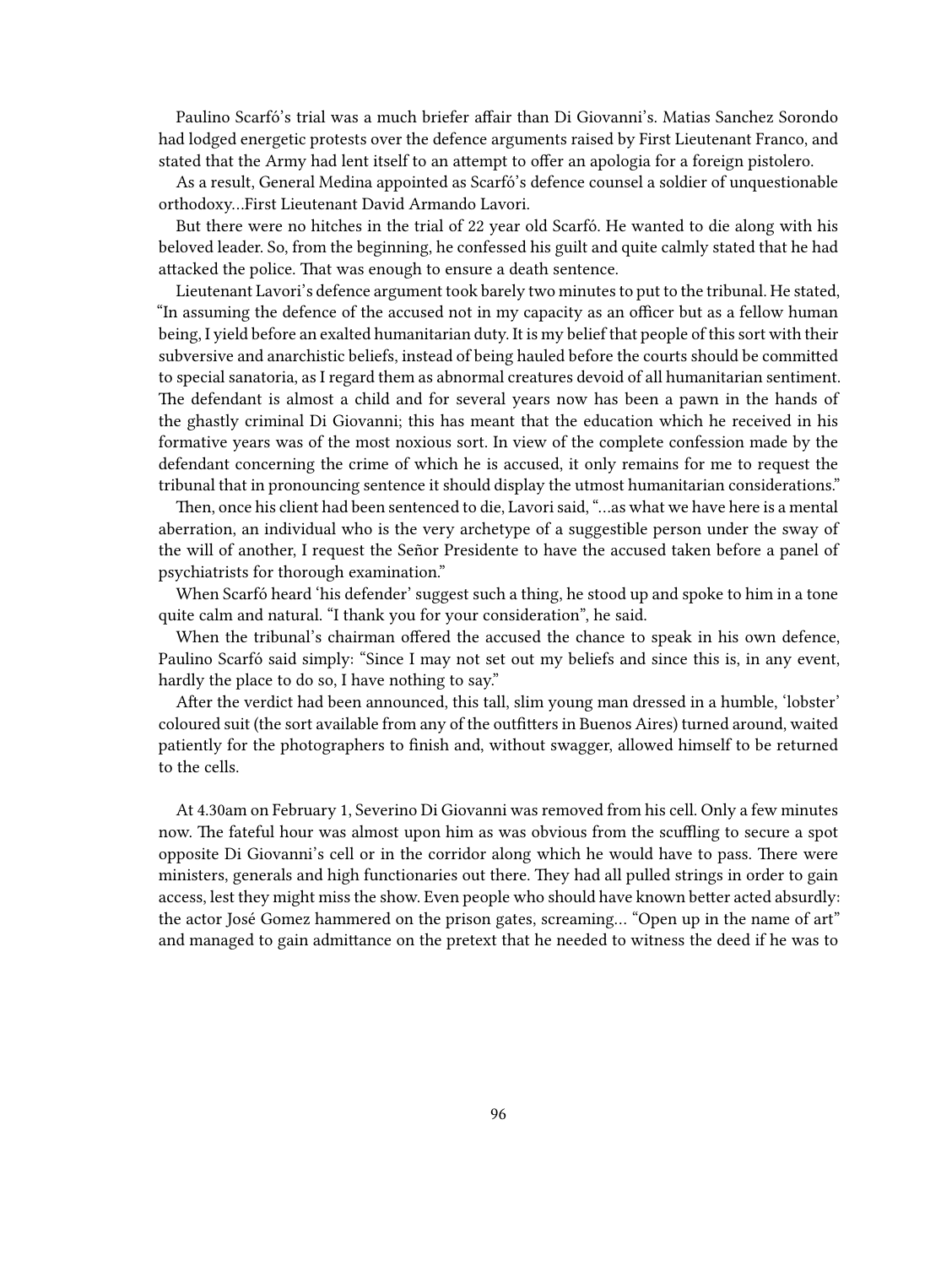improve as an actor<sup>1</sup>. Then there was the Baron De Marchi, the son-in-law of General Roca; he was keen to engage Di Giovanni in conversation in order… "to see what sort of fellow he is."

'The shooting of Di Giovanni was for me a new and pungent emotional experience. I was allowed to observe him in his cell for thirty minutes. There was the celebrated Di Giovanni in his blue prison uniform, jacket open at the neck like a sports shirt and wearing down at heel shoes. As yet they had not fitted the shackles, so he was able to pace around the cell. Now and then he would lift his handcuffed hands to his head, and run his fingers through his blond mane. I watched him bite his lips and stroke his chin. He was nervous but determined not to show it so his nervousness was controlled. The minutes dragged by and the caged man seemed to wish to hurry them along by pacing up and down in his cell.

I was impressed, for never in my life had I witnessed a similar spectacle. This man, whose name struck terror into people, would go to his death just a few seconds from now. I could see him through the crude bars, his face ablaze, his eyes fixed, his glance incisive, terrible. He radiated health and this muscular body was going to be felled by the bullets of the firing squad outside in the prison yard.

Severino Di Giovanni wanted to remain calm. One could read that determination in his eyes. But even his slightest movements betrayed his nervous excitement. Suddenly, he asked:

'Aren't we going yet?—Is there much time left?' And, addressing the padre, he added, speaking slowly— 'Would you tell me what time it is?…'

The padre drew out his watch and held it up for the prisoner to see. 'Twenty minutes to five o'clock', he said.

Di Giovanni answered, 'Thanks'…

The scene which I have just described plunged me into an intense emotion unknown to me. I have seen the greatest foreign tragedians in the most marvellous roles. Neither Zaconne, nor Grasso, nor Borras made as great an impression on me as the scene being played out before my eyes. And the reason is that I knew that this was real, a tragic reality. I was witnessing a man going to meet his fate. The fate of a man who had a debt to pay to society. As I did not want to miss a single detail I had to make an effort to control my emotions.

Soon a soldier arrived, bearing an instruction. The warders made ready. The cell door opened and Di Giovanni sighed with relief and said: 'Ah!…We're ready then? '

We started to tramp down that corridor, roughly 25 yards long. The convicted man strode boldly forward, so that we were obliged to quicken our steps. As we reached the other end, the sergeant said to him…

'One moment. Halt.'

The convicted man sat down. The blacksmith arrived with the shackles for his feet. The rivets made a mournful noise as they were driven home. Then they placed a rope between his manacled hands. Di Giovanni asked:

'What's that for?'

'To help you move.'

He turned and asked the trooper,

'Is it time. Are we ready yet? '

'One moment. We have to await the order.'

The man awaiting death stood there silently. He looked to left and to right and bowed his head to examine the bar which bound his feet together. And then he said,

'Would you be so kind as to have them bring me a little cup of coffee?'

The sergeant instructed the trooper that the convicted man should get his coffee. And the prisoner turned to the trooper and said, 'Make sure it's sweet, eh?'

After a slight delay they brought him a cup: he took it between his handcuffed hands and lifted it to his lips. Not the trace of a tremor in those hands. He sipped it. Shook his head and, somewhat annoyed, said, 'Caramba! Sweet, I said. It's a little on the bitter side …I like my coffee very sweet.'

Four gulps disposed of the beverage. He wiped his mouth on his neckerchief and said a word of thanks.

Five minutes to go. The condemned man stood up and made to take one large step, quite forgetting that his feet were shackled. He stumbled. But, regaining his balance almost immediately, he explained, 'Of course…this won't let me.'

He had to climb three steps, but the shackles made that impossible. The sergeant ordered:

'Fetch a chair.'

But Di Giovanni refused this, saying,

<sup>&</sup>lt;sup>1</sup> Some days later, in the course of an article on Di Giovanni in *Crítica*, José Gomez (the doyen of actors at the time) gave this description of what he had seen: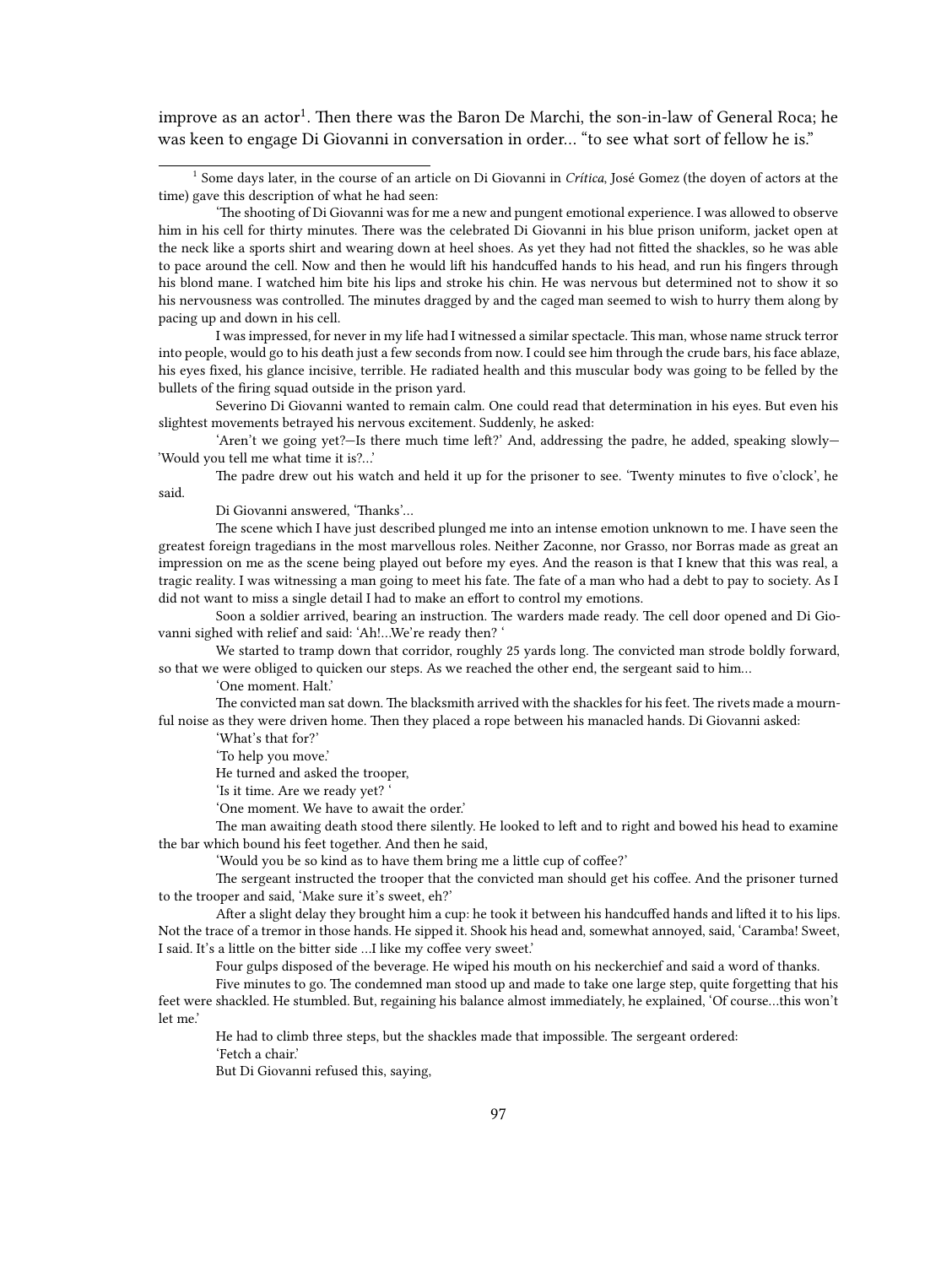When the prison governor Alberto Vinas, brought the good baron face to face with the condemned man and told the latter that his visitor was none other than the Baron De Marchi, Di Giovanni looked at him and asked, "You are a noble man?" "Yes," the baron answered, delighted. "Then stop annoying me", the anarchist returned, and turned his back on him.

After that Di Giovanni firmly refused three attempts by two priests who wanted to speak with him. At this point, the blacksmith arrived to rivet the bar of iron to each of his ankles.

All of the newspaper accounts of Di Giovanni's last moments are much of a piece. We shall reproduce the *Crítica* account because it contains, perhaps, more details than any other:

"Two men in uniform walked along the corridor, carrying heavy fetters and the equipment required to rivet them on. Inside the cell, the scene was one of awful drama. Men fitted the shackles to Di Giovanni's ankles and for a time the only sound was of hammer blows, until the condemned man was almost completely obstructed from moving at all. The troopers began to load their guns. With apparent calm, the warders placed the bench in the courtyard and paced out the five steps to where the firing squad would take up its position. As Di Giovanni set out for the place of execution, the rattle of his chains dragging on the ground could be heard in the distance. Everyone maintained a stony silence, broken only by the barked orders of the officer who was to direct the execution."

Meanwhile, the prison yard was a strange sight to behold— knots of people clustered together in its narrow confines, determined not to miss a single detail of what came next. The roof of the carpentry shop (which had a perfect view of the yard) was similarly crowded. Outside, some thousands of people waited for the privilege of hearing the deadly volley from within.

Back to the newspaper account:

"…At the back of the yard is a high wall on the upper part of which the guard posts are located. Stretching up to the 50 metre mark before one comes to that wall is a sort of grassy mound a metre in height; it slopes away gently towards the pathways opposite the carpentry shop. The death chair had been positioned atop this grass mound, at a distance of roughly 3 metres from the wall.

"By then—5am it was—first light was beginning to filter through. A diffused light covered everything in a mantle of grey. The death chair was in position on the highest section of the grassy slope. Even from a distance one could see the exaggeratedly high back and feet of the chair, which appeared to be thrust so firmly into the ground.

"The marching feet of the troopers made heads turn. This was the detail of warders chosen to carry out the sentence. The soldiers spread out until they formed a square around the spot where the chair had been set up. The words of command (the only voices which rent the early morning stillness) seemed somehow out of place, as they echoed through the air.

"Surrounded by several warders, Di Giovanni stood inside the workshop, an open-sided shed facing on to the wall opposite. To spare the condemned man any premature glimpse of the place of execution a canopy shut off the shed, like the stage-front curtains of some grotesque theatre. From time to time some of the prisoner's escort would lift a corner of the canopy to check the progress of the preparations. Beneath the hanging canvas one could just make out Severino Di Giovanni's feet shackled by a bar of iron. One crisp order from the secretary to the military

<sup>&#</sup>x27;No…what chair! All I need is a little help.'

Afterwards, well, you know what happened. I went through agonies during that tragic ceremony. It was a pungent emotion I had never experienced before. And that because this was no entertainment, no fiction. This was reality that I was seeing…'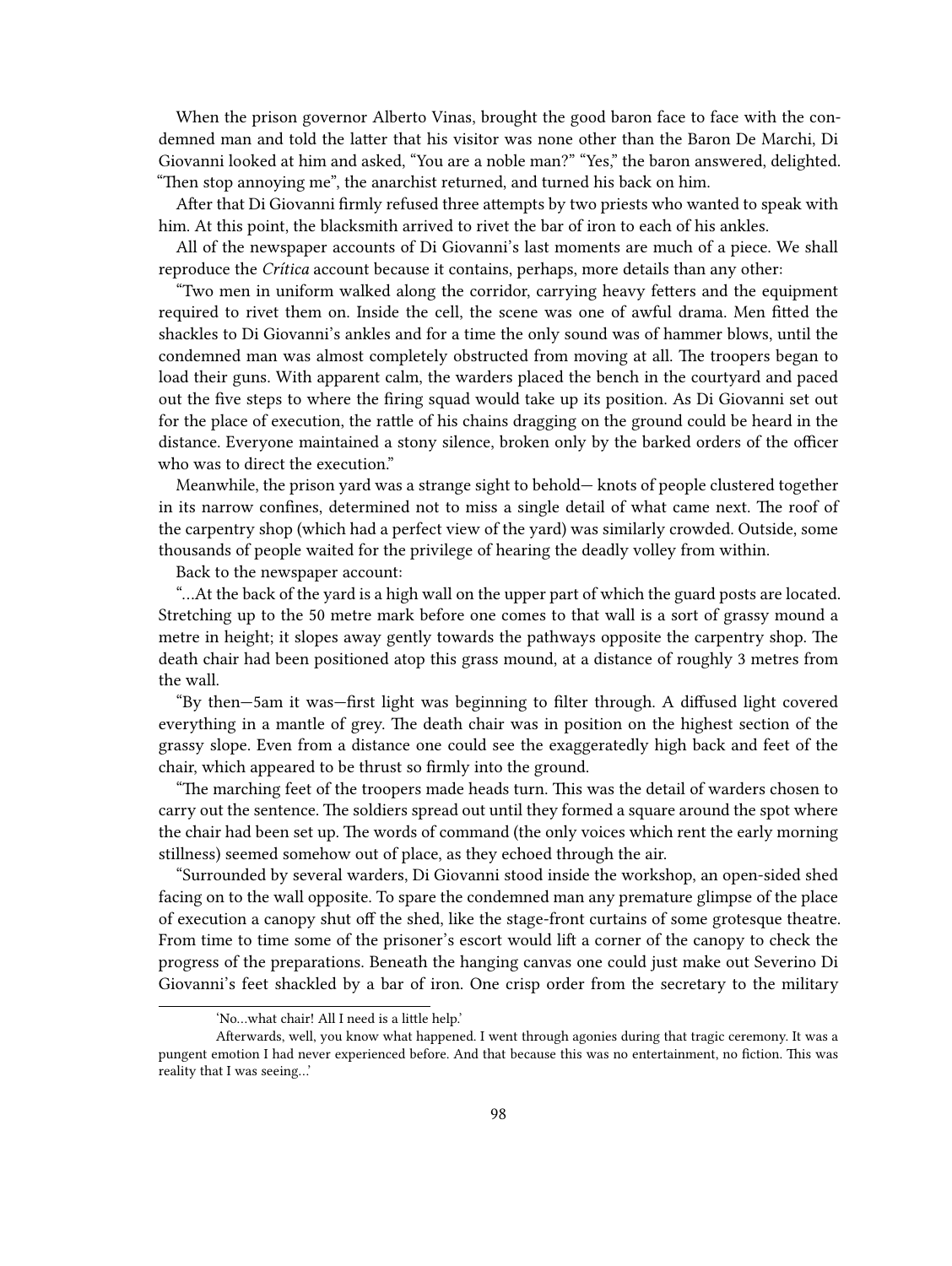tribunal and the condemned man was brought into his presence. Military officers lined one third of the distance between the door through which the condemned man would pass and the death chair in the distance. The ceremony was under way.

"During the hours of waiting, Di Giovanni seems to have regained the famous composure which forever characterised him. He emerged from beneath the canopy, shuffling slowly forward. He was wearing a brand-new mechanic's overall. The bonds which thrust his feet apart kept his steps extremely short. A rope connecting the fetters and his handcuffs made it easier for him to walk. He carried his hands crossed before him.

"He was brought before the secretary to the tribunal. Standing in front of this army officer he adopted the attitude of indifference which he had displayed the morning before as the tribunal's verdict was read out to him. Except that this time he was scarcely able to overcome the excitement, the intense excitement coursing through his veins. One got the impression that he had walked league upon league to reach that spot, to halt suddenly with a great effort, lest he betray exhaustion.

"He carried his head high as if eager to gulp in all of the air around him. His chin jutted forward in token of his resolution. His features were set and he was sweating profusely. His eyes were fixed, not upon the secretary, as they had been the morning before, but on the fragment of starry skies visible above the prison searchlights.

"The sentence of the tribunal was read out again…at greater length this time, although the document was the same one as before. As he listened or mused on who knows what thoughts, his tongue licked constantly at drying lips. His lips twitched nervously. He seemed on the verge of saying something but fought the temptation. He listened in silence as the sentence was read.

" 'Permit me to say something', he said unexpectedly.

" 'You may not speak. Continue,' was the answer of the startled officer.

"He shuffled forward. When he reached the edge of the grass verge atop which the death chair had been placed, he required the aid of two prison officials to clear the edge. His first two steps availed him little for he skidded on moist, soft grass on the hillock. Then he made it up thanks to a few small hops, the spectacle of which seemed merely to underline the tragedy of the scene.

"The two officials gripped him tightly by the arm and took his weight to save him from falling. Somewhat brusquely, he shrugged off the officials who were assisting him, and covered the distance to the death chair without aid from anyone. Then, slowly, almost unconcernedly, he settled into it. He leaned strongly against its high back as if, to test the comfort of the chair. And then he sat, blithely watching the preparations, his body in a relaxed position, leaning slightly forward. "When the firing squad marched in, he looked long and hard at every one of them.

"Once the prisoner was seated and the firing squad had assumed its position facing him, one soldier approached him, carrying a blindfold. He came up behind Di Giovanni. He placed the blindfold before the prisoner's eyes but the latter said:

" 'I don't want to be blindfolded' ".

"But when the trooper insisted, he jerked his head back. Then the trooper withdrew, after having tied him to the chair with a rope crisscrossing his chest.

"When the squad was ready to fire and the sergeant gestured the order to shoot, Di Giovanni stiffened against the back of the chair. He raised his head. All of his muscles tensed and then, lifting his body insofar as he was able he poured all of his being into one cry. And so the silence of that moment was broken by a shrill cry rising from his throat…

" 'Long live Anarchy!'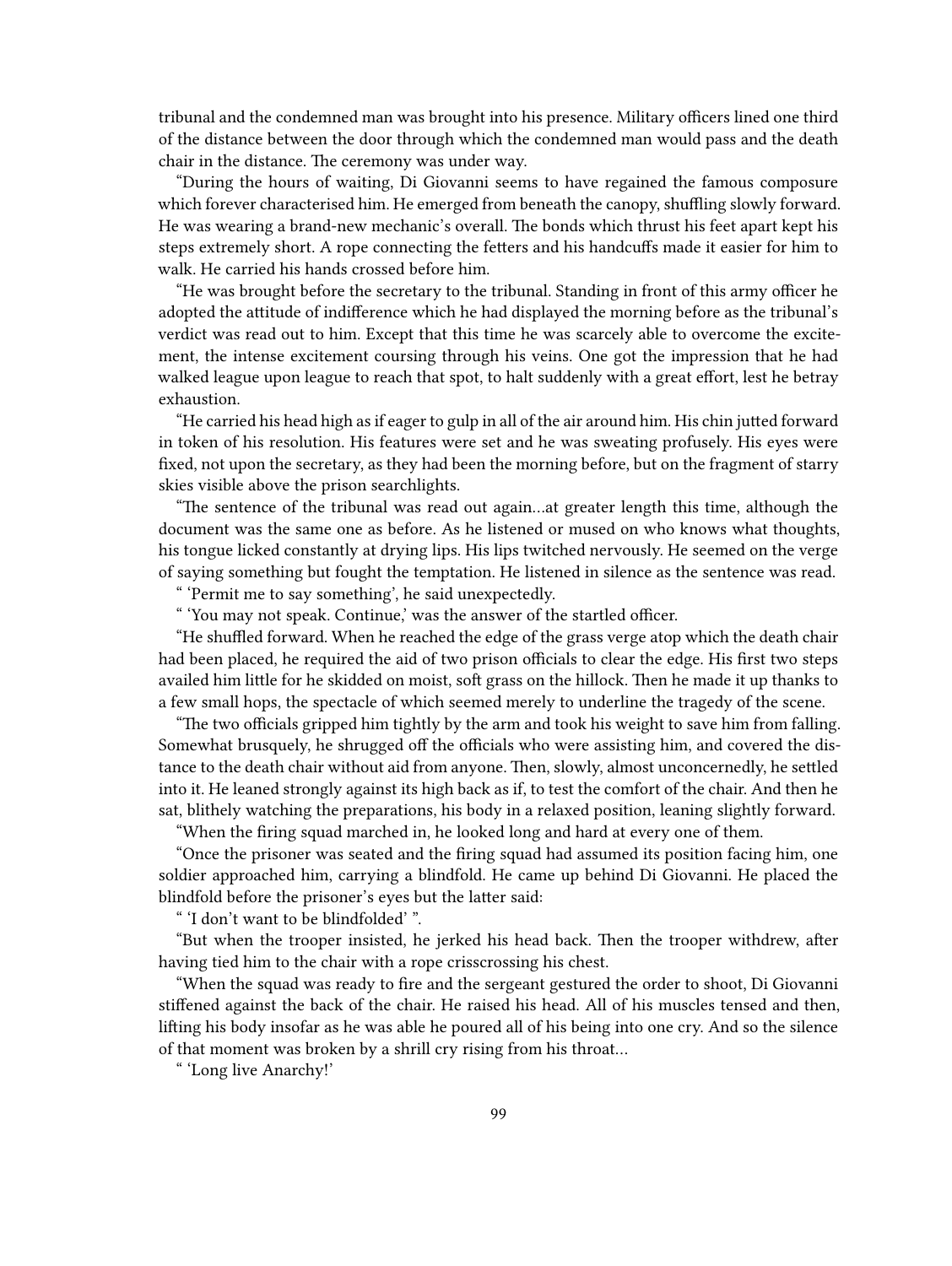"Seconds later, the commander of the firing squad lowered his sword and eight bullets ripped through Di Giovanni's body. A whiff of smoke rising from his chest signalled the entry points. His face contracted in a violent grimace of pain. Muscular contractions raised him a little out of the chair only to have him collapse heavily over to the left side.

"Splinters of wood showered from the chair back. A huge bloodstain saturated the chair, dripping down on to the ground.

"Right after Di Giovanni's body slumped back in the chair the officer in charge fired the coup de grace…a bullet which entered the body through the right temple."

Paulino Scarfó met the same death as his leader and mentor. His family tried to persuade him to petition for clemency, but his answer to that was…"An anarchist never asks for clemency". Nor was he willing to receive his mother—who had spent a painful twenty-four hours waiting to see the president to ask him to spare her son—because, he maintained, it would only add to her suffering if she were able to see him once more. "Better that she should remember me as she knew me before. It would only add to her grief and I have made her suffer enough in this life as it is." Through Josefina, he sent his greetings to…"all the comrades who remained to struggle". Scarfó's execution was bereft of theatrical touches. This time no one was permitted to view the prisoner, except for the prison officials who had to finalise arrangements.

Sitting on the death chair, Scarfó also rejected a blind-fold. Then, when the time came, he said to those present:

"Good night, gentlemen."

And when he heard the order to take aim he cried out:

"Long live Anarchy!"

A reporter from *Crítica* gave this description of the scene outside the prison: "At 5am the volley rang out; it was not like yesterday's which did not come all at once; the coup de grace was heard two seconds later. Thereafter the screaming<sup>2</sup> which chilled the hearts of all present and made even the bravest quiver. All that screaming, carried on the breeze, was louder than that which went up the night before. Voices in more cells joined in the chorus.

"Then, the ensuing silence was broken by the clatter of a tram coming from far away to pass by the prison. The crowd dispersed and we saw for the first time that there were thousands present.

"Lots of cars streamed by: one, sleek and yellow, contained three women, unescorted. The one at the wheel said to her girlfriends: 'I think the howl that went up today was more impressive, don't you'…"

Di Giovanni's corpse—like Paulino Scarfó's—was not released to relatives. Instead, on the orders of the minister, Matias Sanchez Sorondo, it was taken to La Chacarita cemetery under impressive police escort; no announcement was made to anyone about its destination or when it would be moved. Although the burial took place at dawn and no one was able to witness it (excepting the police and prison warders of the escort), Severino Di Giovanni's tomb was, next day, covered with red flowers.

At this, Sanchez Sorondo was outraged and ordered that the Prefecture of Police post "a permanent guard, around the clock, on the burial place which holds the remains of Severino Di Giovanni…until such time as those remains are removed to another grave or their cremation

<sup>2</sup> *All of the prison's inmates who had been awaiting the report of the volley sent up a chorus of screams and beat their prison bars frantically.*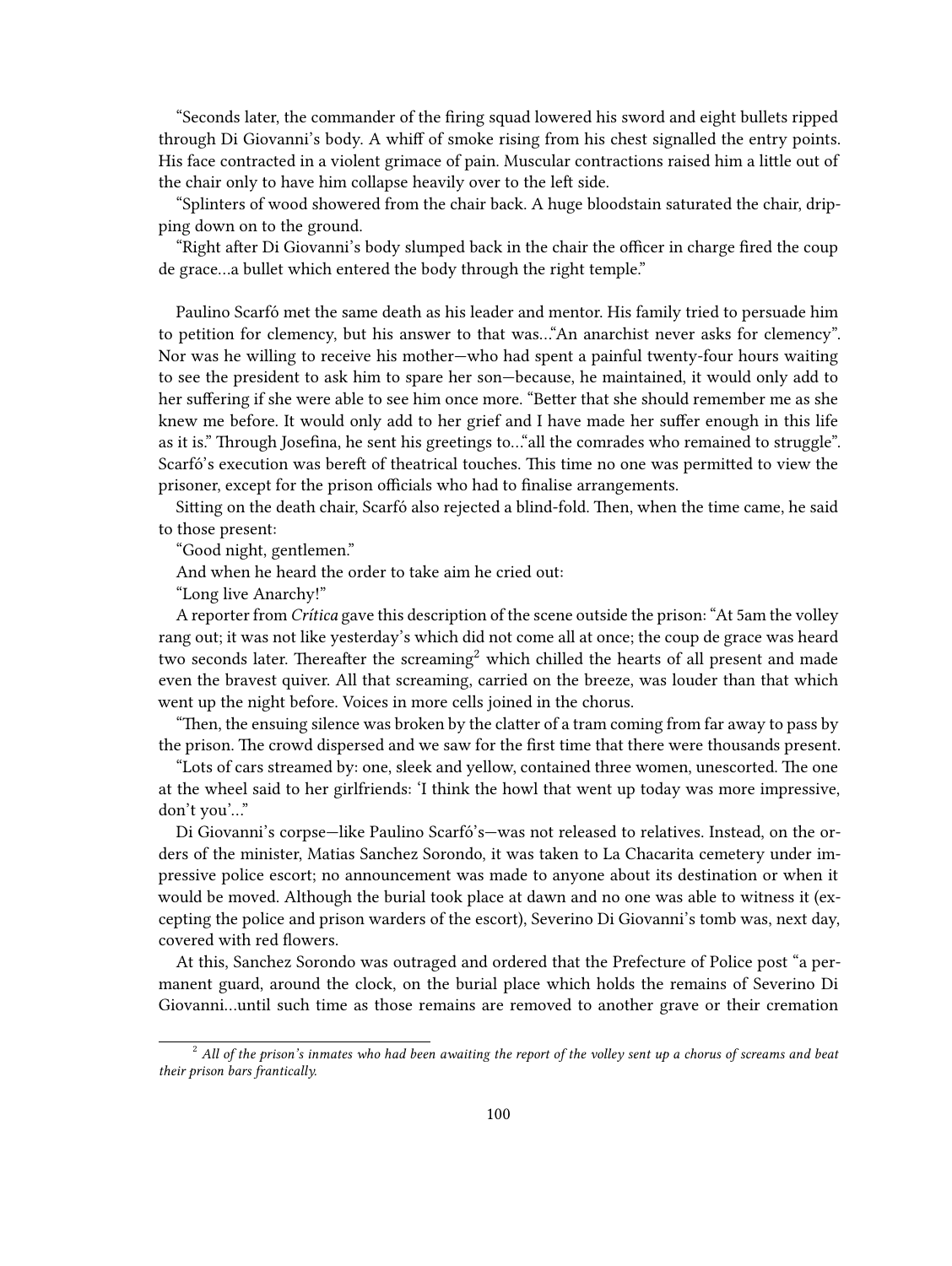has been completed". Furthermore, it was arranged that police would cordon off the cemetry to forestall demonstrations or incidents of the sort.

Tacitly, the government was admitting that this man had been more than just an ordinary criminal.

Afterwards, as always, things subsided into their natural, normal course. No one was to be bold enough to write a single word in defence of the two shot men. The repression was violent and nobody dared make himself a target for it. Sanchez Sorondo gave orders that the police should wipe out the remnants of Di Giovanni's group. Thus, one by one, their numbers were reduced. Nutti Malvicini, 'captain' Paz and the rest, almost to a man. With their leader dead, the group came apart. Only one man tried to follow in the footsteps of Severino Di Giovanni and despite the persecution kept faith doggedly with the ideals of his leader; this was the Chilean Jorge Tamayo Gavilan. But he was a man of very confused ideas. His only virtue was his boundless courage. Having moved to Argentina along with the greatest Chilean anarchist leader, Pedro Ortuzar, he was in the vanguard of all the most dangerous missions undertaken by Argentinian anarchism…he could be found on strike pickets, at meetings, distributing leaflets in the Plaza de Mayo, etc. Won over by Di Giovanni, he acted as his lieutenant on the riskiest operations. Uneducated and having none of the theoretical grounding of a Di Giovanni, there was only one thing left to Tamayo… violence. Without quite understanding the intent behind his 'anarchist expropriation', once Severino was dead, Tamayo carried out two daring raids although he knew that the police were already on his trail. In the latter raid at Villalonga, he was surrounded by police but shot his way out of the trap after a prolonged gunbattle in the course of which he killed three policemen. That sealed his fate. Now the police were after him solely in order to avenge their dead colleagues. In addition, he was accused of responsibility for the death of Major Rosasco, the police chief of Buenos Aires province, murdered by anarchists in a restaurant in Avellaneda while dining there. Tamayo was eventually betrayed by a woman, Elsa Eisen de Salmstein (a girlfriend of Tamayo's fiancee, Ester Rosa Kornovska) who gave police his address.

Tamayo Gavilan met his death on July 22 1931. As to how he did so, opinions differ. Anarchists were to claim that he was murdered in his sleep. In a communique, the police were to claim that they had discovered him by accident and that, while effecting a search of a hotel in Sarandi Street, they burst into a room to come face to face with Tamayo Gavilan who opened fire on them and had to be killed.

The fact remains that Tamayo Gavilan's corpse bore only one bullet wound…in the back of the head.

In the United States, the Italian anarchists were to publish a special edition of their paper, *L'Adunata dei Refrattari*, devoted to Severino Di Giovanni and Paulino Scarfó, only a few days after the executions. The first page was occupied by a requiem poem (of high literary value)…entitled *Viva L'Anarchia*, from the pen of the poetess Virgilia D'Andrea. The contents, profusely illustrated with photographs of the anarchist pair, were a biographical sketch of them plus an account of their exploits in a lengthy article some seven pages long, entitled "The Tragedy of Buenos Aires".

Months passed and on May 13 1932, press freedoms were restored in Argentina. *La Antorcha* carried an article entitled, "Two ways to die: the anarchist and the dictator", wherein comparisons were made between the death of the former president Uriburu (recently deceased in Paris) and that of Severino Di Giovanni.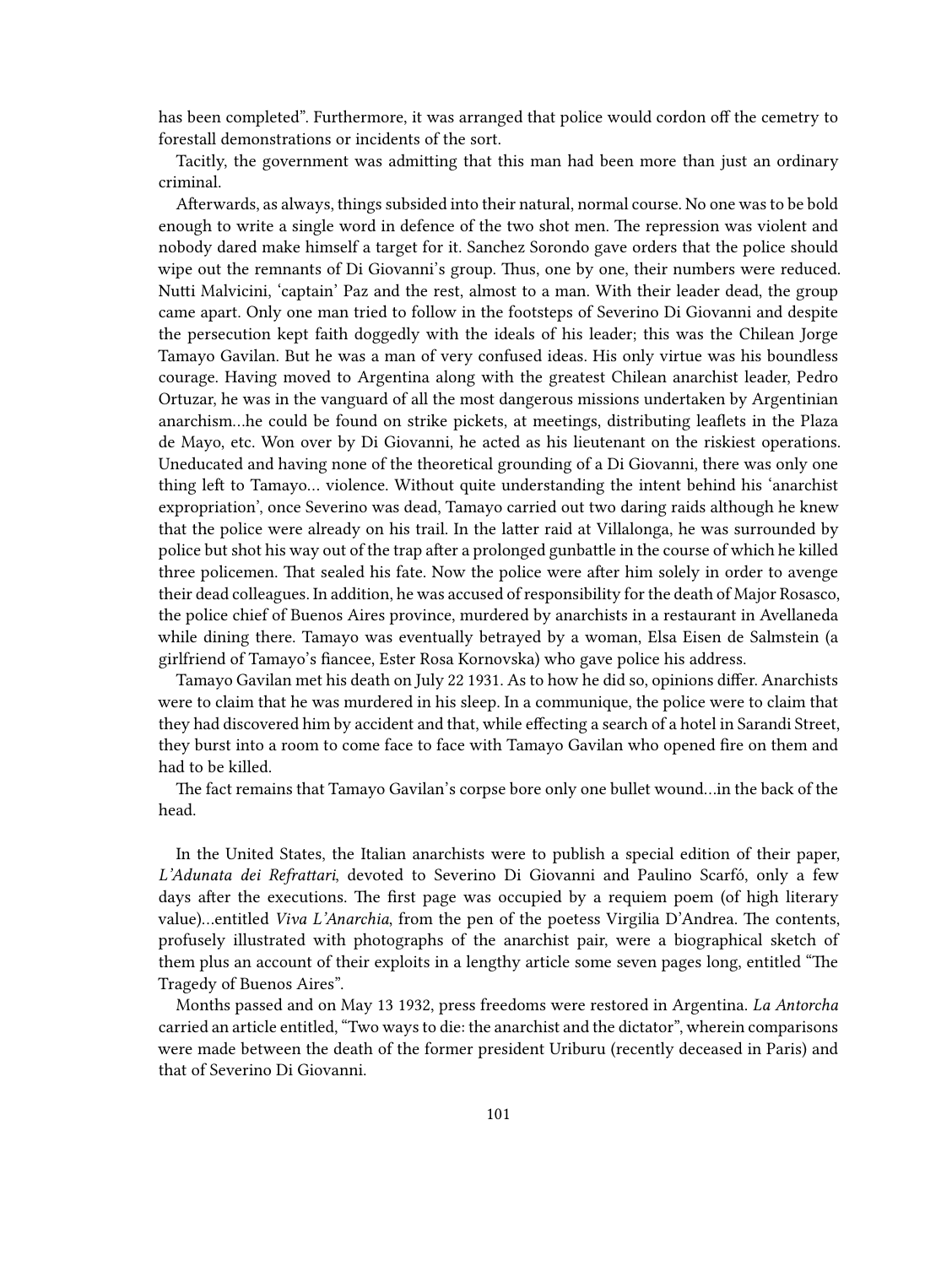The author wrote:

"We are in Paris, by the portals of the Church of Saint Pierre de Chaillot. The religious rites have ended: the former dictator's remains are resting in the crypt. Crowds surround the group of mourners whose crepe armbands testify to their being related to the deceased. The official delegation files by…the frock coats, military dress uniforms, the highly elegant coiffure of the ladies of the nobility and aristocracy…Men and women weep openly. In the arms of a woman friend, Dona Aurelio Madero de Uriburu is sobbing. It is an emotional scene, carefully recorded by reporters from the news agencies which supply the great publications of Buenos Aires with rivers of words. Photographers and cameramen are making the photographs and newsreels which the newspaper firms would offer the moon for in their eagerness to offer the Argentinian reader the most touching scenes. The requiem is over. On top of the bier, is a gold plate reading "To Lieutenant General of the Argentine Army, D. José Felix Uriburu, from the government of the French Republic".

Now we are in Buenos Aires, by a graveside along the main roadway through La Chacarita cemetry. Today is the 46<sup>th</sup> anniversary of the Chicago massacre. Standing before the grave in which the corpse of Severino Di Giovanni was dumped, a mixed group of anarchist men and women are loud in their denunciations of the great crimes of capitalism and its tyrannies. The police are watching from a distance, concealed among the trees and crosses, weapons at the ready to bring the commemoration to a close. There are no reporters present. Buenos Aires' great newspapers will not waste as much as a single gramme of lead on such pettiness. Consequently there are no photographers in attendance here. And no crepe armbands to be seen. And no one sobs here. Josefina América Scarfó—she is here, at the foot of the makeshift rostrum—wearing a suit of brown cloth: her face is slightly flushed and her eyes glint a curious sort of light.

The humble resting place, whose only decoration is of gravel, is topped by a block of marble which may have been rescued from some grave erased by the weather. On the marble is scratched, in pencil, "To Severino Di Giovanni, from your admirers".

One was a soldier; the other was an anarchist. The former was a tyrant which is to say an oppressor of peoples; the latter was a libertarian, which is to say, a fighter for human freedom. One lived only to place himself at the service of the present society and to make harsher still and heavier the chains dragged by the humble classes; the other lived only to place himself at the service of that social force which is aimed at the destruction of the society of today and the breaking of all chains.

Uriburu died a civilian, without pain and glory, in a coma which avoided him a face to face meeting with his death. Di Giovanni died—such irony!—in the manner of certain glorious generals, looking straight into the face of death, straight into its eyes as he cried that manly cry which made even death itself tremble, because those who witnessed his murder say that the very rifle barrels shuddered. The hearts and pulses of the fratricidal soldiery jolted!

The tyrant-soldier went to his death with the wife who stood by his side during the sinister days of his dictatorship, kneeling at his right hand, consumed by grief. The anarchist strode towards his death with the serenest of kisses from his companion on his brow…this companion who eased his waiting with the finest anodyne for sadness…a light-filled glance.

Uriburu died with a thermometre clasped under his arm, in a hospital ward. Di Giovanni went to his death with a smile on his lips.

On the morrow, the former would have a monument before which the very people whom he oppressed would file past. Di Giovanni was to have something in the hearts of anarchists which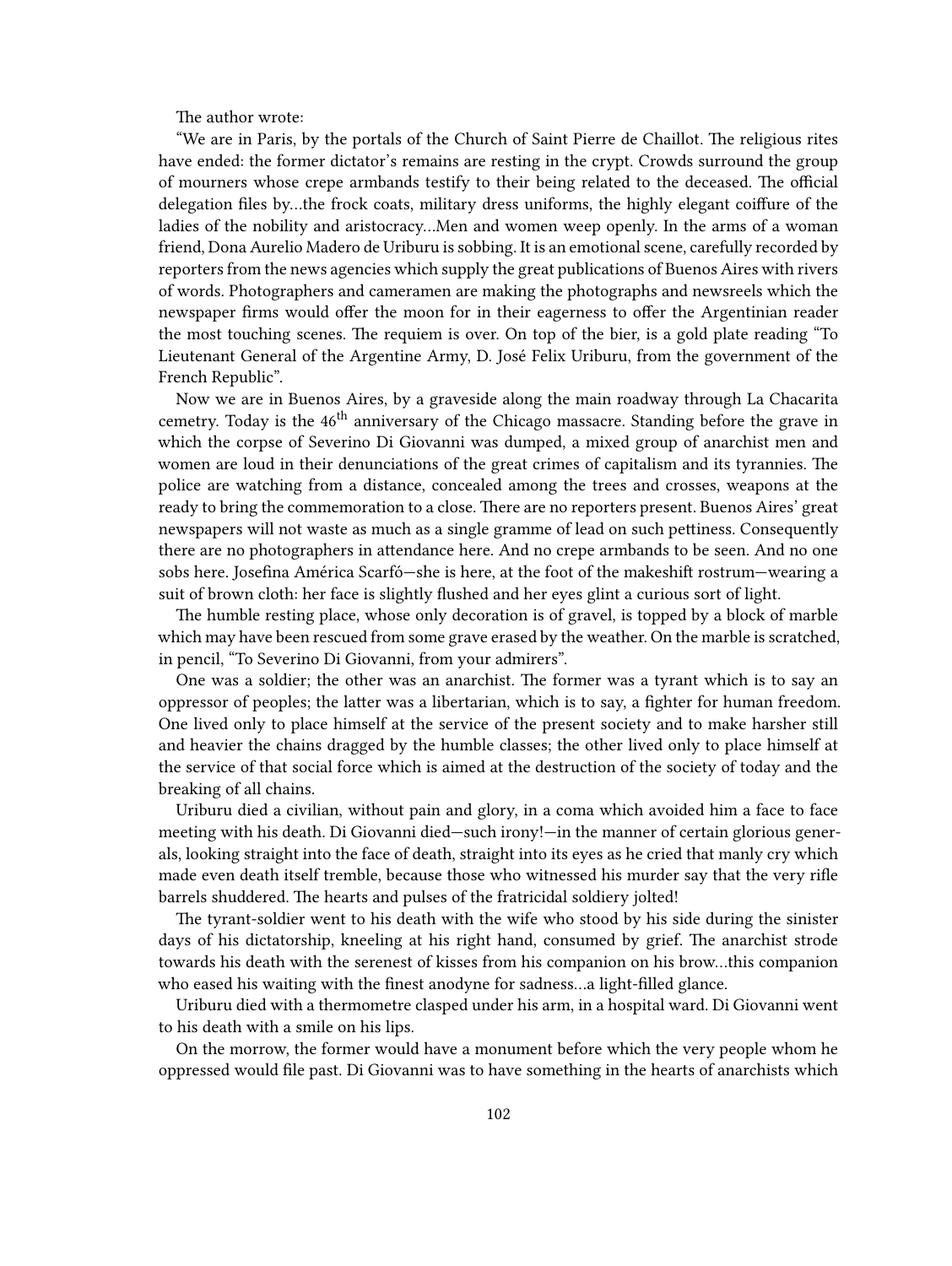is worth all of the marble of Carrara…a feeling of gratitude and solidarity because, while he may have fought contrary to the counsel of many, resorting to personal methods of a dubious sort, HE KNEW HOW TO DIE THE DEATH WE SHOULD ALL LIKE FOR OURSELVES."

In its first issue, published after the lifting of the ban imposed by Uriburu—on February 5 1932, *Crítica* reported that Lieutenant Franco had returned from his exile in Paraguay. *Crítica* used that opportunity to apologise to its readership for its reportage of the deaths of Di Giovanni and Paulino Scarfó. The paper pointed out that it had been subjected to government pressure in much the same way that Lieutenant Franco had had to contend with government pressure in his preparations for the defence. It also denounced the fact that both Di Giovanni and Scarfó had been subjected to atrocious torture after they had been sentenced to death, in an attempt to extract confessions of guilt concerning many crimes. Years later, this denunciation was to be borne out by the crime correspondent Gustavo Gonzalez (the doyen of journalists at the Central Police Department) who had been present when Di Giovanni was shot by the firing squad<sup>3</sup>.

*Crítica* which had been Uriburu's trustiest ally in assisting his victory on September 6 1930 and which had described Di Giovanni as a criminal from the moment of his arrest, pointed out (on February 5 1932) after criticising the spectacle of deaths by firing squad, "Let it be said, as a matter of justice, that, just as there was a section of the population who did not lose sight of their moral judgement at that time, so too, there were two hearts, two faces on whom the whole criminal organisation of the dictatorship foundered…the two miscreants Di Giovanni and Scarfó who served as puppets in the bloody farce and who saved human dignity in the moment they died. What glorious examples of serenity and steadfastness and love of the Ideal were offered by both condemned men in the closing stages of their lives! Badgered by jailers, reporters, magistrates, aristocrats and priests, subjected to barbarous torture which left ghastly wounds upon their bodies, and taunted by the sneers and jibes that sought to destroy their unalterable serenity. They were obliged to debate abstruse philosophical issues and reply to pointless and banal questioning and invited to indulge in a little of life's pleasures even as the firing squad which would dispatch them was being pointed out to them; even then, with their positions forever oscillating, neither man ceased to be what he was. Indeed, they were that now more than ever and for that they died. They surpassed themselves, and—becoming more than men, for men as such need not endure so much—they have become a banner for a persecuted ideal, and went to their deaths voicing that supreme cry which will resound for a long, long time."

We can say that Di Giovanni's death closed the book on the so-called 'anarchist expropriators' in Argentina and indeed, on anarchism of the sort which employed violence in pursuit of its ideals.

<sup>&</sup>lt;sup>3</sup> As we have said, the prison governor was Dr Alberto Vinas, who had been appointed to that position by Uriburu. A conservative deputy, he was one of the most active people in the overthrow of Yrigoyen. He was an implacable enemy of anarchism and author of draft legislation (in 1927) to introduce the death penalty to Argentina. On January 6 1928 he starred in the minor 'Maipu Pigall' scandal involving well to do young thugs. The police arrested, for drunkenness, not only national deputy Alberto Vinas, a 37 year old Argentinian, but also David Tezanos Pintos (47); Ricardo Zuberbuhler, (26), an Argentinian stock-holder; and student Rodolfo Ramon Otero.

Naturally, *La Protesta* seized the opportunity thus presented and carried an item which said, 'Deputy Vinas now has convincing evidence to back up his plan to introduce capital punishment; crime is on the increase, even among decent folk.'

From prison governor, Vinas turned to a career in diplomacy. We find him many years later back in Buenos Aires. In one of the many swoops carried out under Peron, Vinas was arrested along with other opposition leaders (Radicals, conservatives, socialists, anarchists—Diego Abad de Santillán among the latter) and taken as a prisoner to the penitentiary whose governor he had once been. There, the other political detainees refused all contact with him and sent him to Coventry, 'because of his reputation as a torturer.'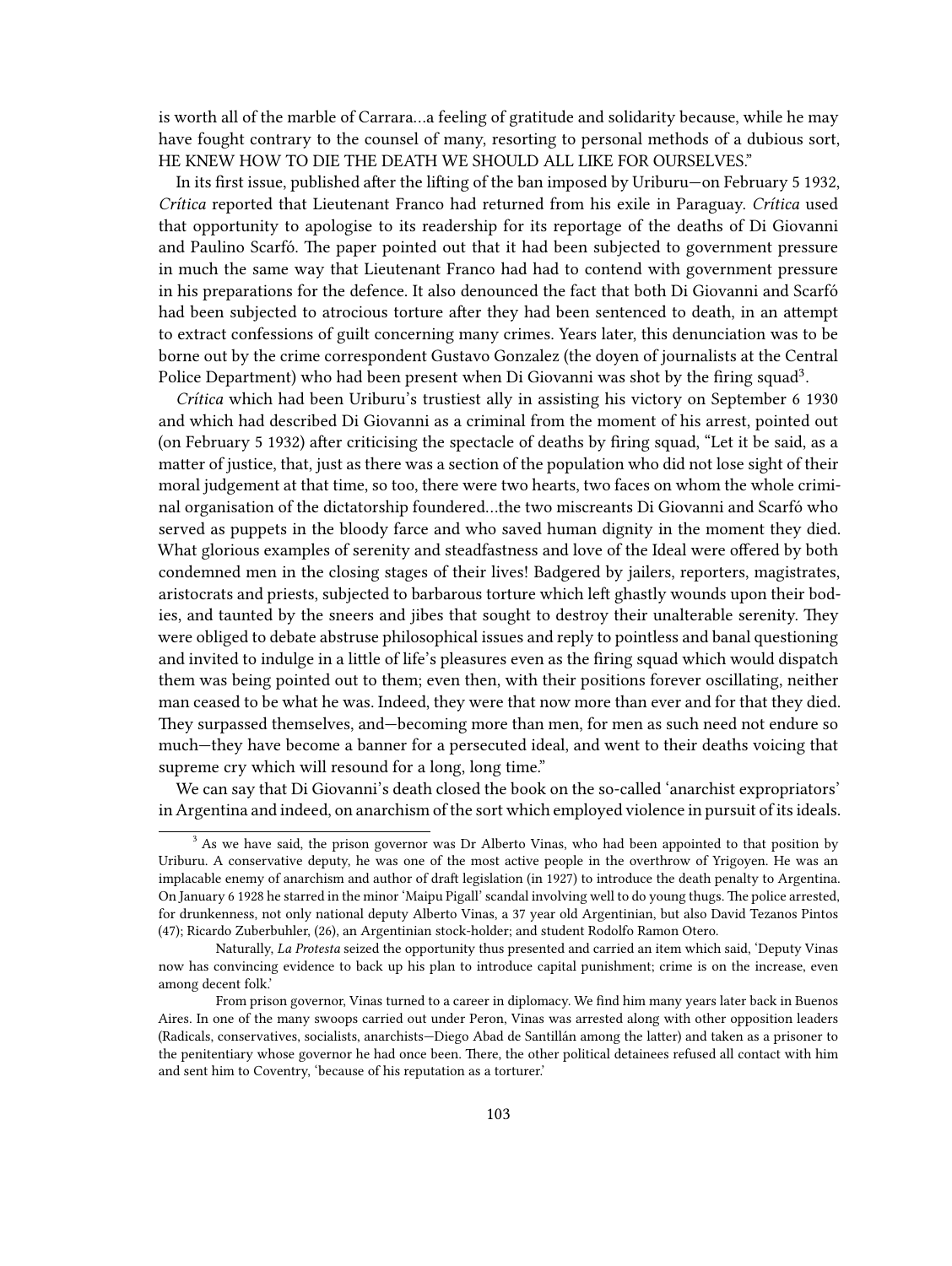In this respect Diego Abad de Santillán's prediction was to be borne out…when this anarchism of violence failed, the people at large would see libertarians as synonymous with irascible bomb throwers and soulless bandits. It would spell the end of anarchism in Argentina. Because, from the 1930s onwards, the libertarian ideal was gradually to dwindle into something which withdrew into intellectual conclaves and the odd syndicate here and there, the majority of whose members would be foreign-born. This was so much the case that, in order to destroy *La Protesta* as a viable daily paper, president Agustin Justo had merely to remove its arrangements for franking its copies for postage.

But it was in Spain that the seal was to be set on this decline. The majority of Argentinian anarchists went there to risk their lives. And to be destroyed, decimated and shot by communists and Francoists alike. Men of unbelievable purity and naivety, all that would survive of them would be a handful of groups for whom there was nothing left except to retreat into their memories and, maybe, into their hopes.

At this point we should mention the theoretician (Di Giovanni was a fine practitioner of his theories) by the name of Aldo Aguzzi. After the Spanish Civil War, this supremely sensitive, introverted Italian returned to Argentina overwhelmed by disillusionment and sadness. Family problems were the factor that tipped the balance and impelled him to seek a solution in suicide.

Another incredible personality who appeared on the scene when the tragedy of Di Giovanni was being played out and who defied everybody by assuming his defence is Lieutenant Juan Carlos Franco. A defender against everybody and everything. Flying in the face of the instructions of the nation's president, of instructions from the Army, of military discipline, risking his future career. In January 1931 he assumed the defence of public enemy number one no less. A minor lieutenant in the cyclists' and archivists' corps, he dared to ignore orders from the Minister of War, General Francisco Medina himself, and from Colonel Nicolas Accame, the officer commanding the 1<sup>st</sup> Division. He acted in defiance of the scandalised expressions of officials like the Minister of the Interior himself, Matias Sanchez Sorondo and such exalted personages as the State prosecutor, Luis Roque Gondra (who was later to vomit at Di Giovanni's execution and exit from the prison, pale and trembling).

It was incredible: the case for the defence, as argued by first Lieutenant Franco, seemed to sprout out of this climate of fear as if by spontaneous generation. Some were to allege later that this speech had been written by Alfredo Palacios or Lopez Lecube. But the fact is that it was Franco who stuck his neck out and Franco who would have to pay for that.

Four days after his defence plea on Di Giovanni's behalf, he was dismissed from the service by order of the president and—now a civilian—was imprisoned like a common criminal in the national penitentiary. The plan was to move him to Ushuaia, but Uriburu (as we mentioned earlier) softened in the end, on condition that Franco leave the country. So in March 1931, Franco left Argentina for Asuncion, Paraguay where he lived off his journalistic activities. In October 1932 (by which time Justo was president of Argentina) Franco was pardoned and thus was able to return from exile. He was recommissioned into the army with his old rank, without loss of seniority except for the months after he had been demobilised. He was appointed to some obscure position in Jujuy. There his chief pastime was the composition of folk dramas, some of which are still performed today. But he did not long survive his return and died on February 3 1934 (he was only thirty-five years old) of an infectious fever.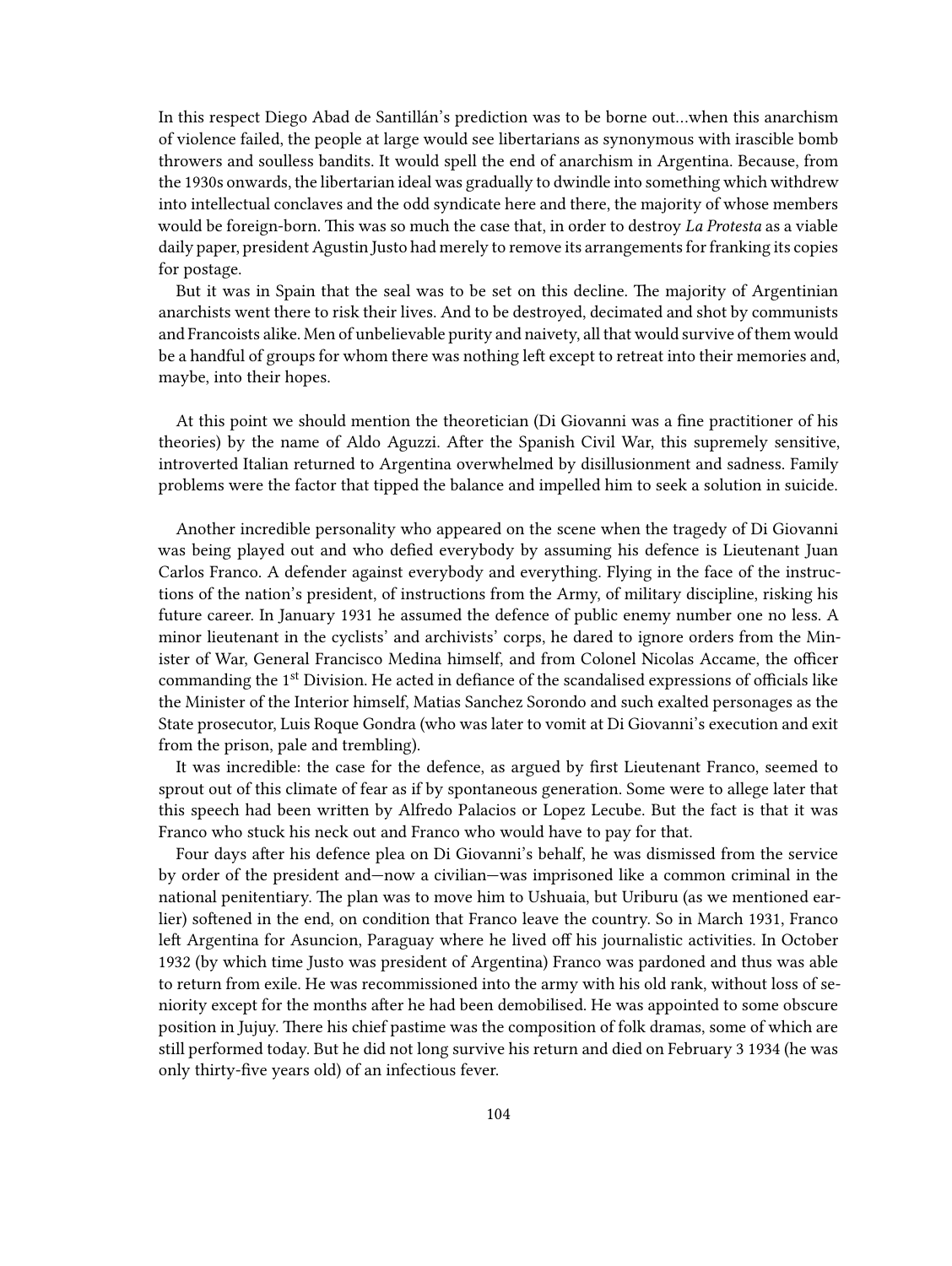It only remains for us to say a few words about those who out-lived Di Giovanni and who belonged to his group. We should not be lying if we were to say that everything was laid to rest along with Severino Di Giovanni. The others are of no real stature on their own. Some were hunted down and killed by the police or went to their deaths in Spain; others simply called a halt and, deeply disillusioned with life, wanted nothing more to do with ideals.

Alejandro Scarfó served over three and a half years in prison but left it a deeply embittered man. While he was inside, his girlfriend, Elena Serra had married another. For Alejandro—scarcely more than a teenager—this was such a heavy blow that he never completely got over it. A profound bitterness marked his life thereafter. With slight success only, he tried his hand at intellectual anarchism but gradually immersed himself totally in ordinary life.

América Josefina Scarfó deserves a separate mention. The loss of Di Giovanni was too severe a blow for her and devastated her. For her, February 1931 was the month when she lost her great love, the intoxicating man who initiated her to passion, ideas, in short to life in the full: and the month when she also witnessed the end of her dearest brother, Paulino. At the age of just seventeen, Josefina was bereft of the tremendously strong personality of her Severino Di Giovanni. Alone, now, without his strength to lean upon she had to face a hostile world and get used to ordinary, everyday life with ordinary, everyday men and women. And she compromised. There is no way of knowing whether she was deliberately carrying out Di Giovanni's own recommendation to her or whether it just worked out that way. He had urged her to marry a comrade and to devote herself to propagating their ideals, but not in the line of attack. América Josefina married a man who was close to the libertarian groups. Years later, with the help and advice of anarchist intellectuals and of Ramon Prieto she set up a publishing house which (in addition to a range of general titles) put out a collection of the works of anarchist thinkers.

After some years Teresina Di Giovanni remarried. She wed a man who had once shared the same ideals as Severino. Severino's son, Ilvo, was for many years a journalist and today is a prosperous poultry breeder. Poultry breeding was, of course, an interest his father shared.

*La Antorcha* remained loyal to the memory of Severino Di Giovanni and Paulino Scarfó and on the anniversaries of their executions and on May Days, they honoured the fallen pair whose names (it reported) were cheered at meetings by anarchist workers. But as the Italian anarchist organizations slowly dwindled and faded, the memory of those names faded too.

Thus a shadowy oblivion enveloped them all (up to a few years ago, the only man capable of recalling Di Giovanni's actions on behalf of the campaign for Sacco and Vanzetti, was Alberto S. Bianchi, who gave a lecture full of nostalgia for those years of struggle) until the opposite became the case. The figure of Severino Di Giovanni came to be a necessary cliche in the arsenals of bored and repetitive journalists. Whenever some great hold-up occurs and creates the occasion for a history of crime in Argentina, one can be sure that Di Giovanni will inevitably turn up in the catalogue of famous gunmen. And no one tries to correct this image, for it is accepted as the truth. Apparently "the man in black" is doomed to bear forever the tired old cliched descriptions of police reports.

We stated at the outset that when the present writer began his research into this man (a man so fiercely opposed by so many, so believed of a few, a man so hard to classify) it was his belief that he should have to see Di Giovanni as a man without scruples, morals or ideals, with all of the demerits of a common thug, albeit an outstanding one. That is, we expected him to emerge as nothing other than a gangster with style.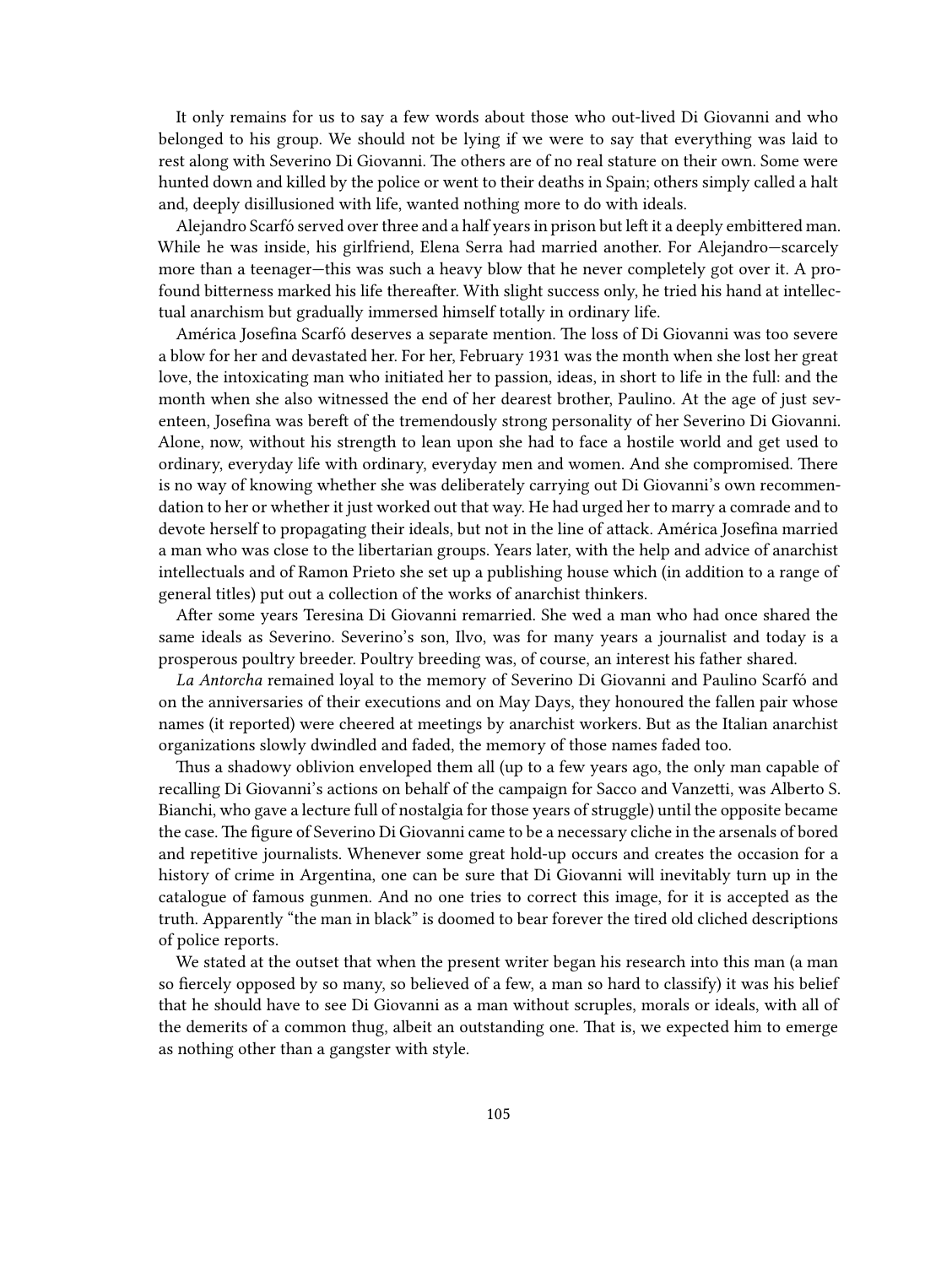But it has not turned out like that. Examination of documents, witnesses' testimony and newspaper reports and exhaustive discussions with those who knew him and a thoroughly nonpartisan approach to our subject has destroyed many of the myths surrounding the figure of Severino Di Giovanni.

It would be stupid to attempt the rehabilitation of a figure described as a common thug merely in order to create a sensation.

But Di Giovanni was no common criminal. He was not—even though the occasional journalist may repeat the charge in the crime pages today—an underworld figure. And readers should take this one detail to heart; Di Giovanni was captured as he emerged, not from some casino, nightclub, whorehouse, or fashionable health resort, but from a printing works. Throughout his four years on the run there was never any police order given to look for him in any of the usual haunts of common criminals. He did not steal, kill or perpetrate offences for personal gain or to enjoy the good life of someone who turns to crime to avoid working or to get a taste of power.

Di Giovanni was an ill-starred hero, a young man who took seriously everything which the texts of his ideology told him. That ideology, as he interpreted it can shift from goodness and respect for human life in every circumstance, to the most desperate and violent action explained away by an ideal that seeks to secure absolute liberty for all.